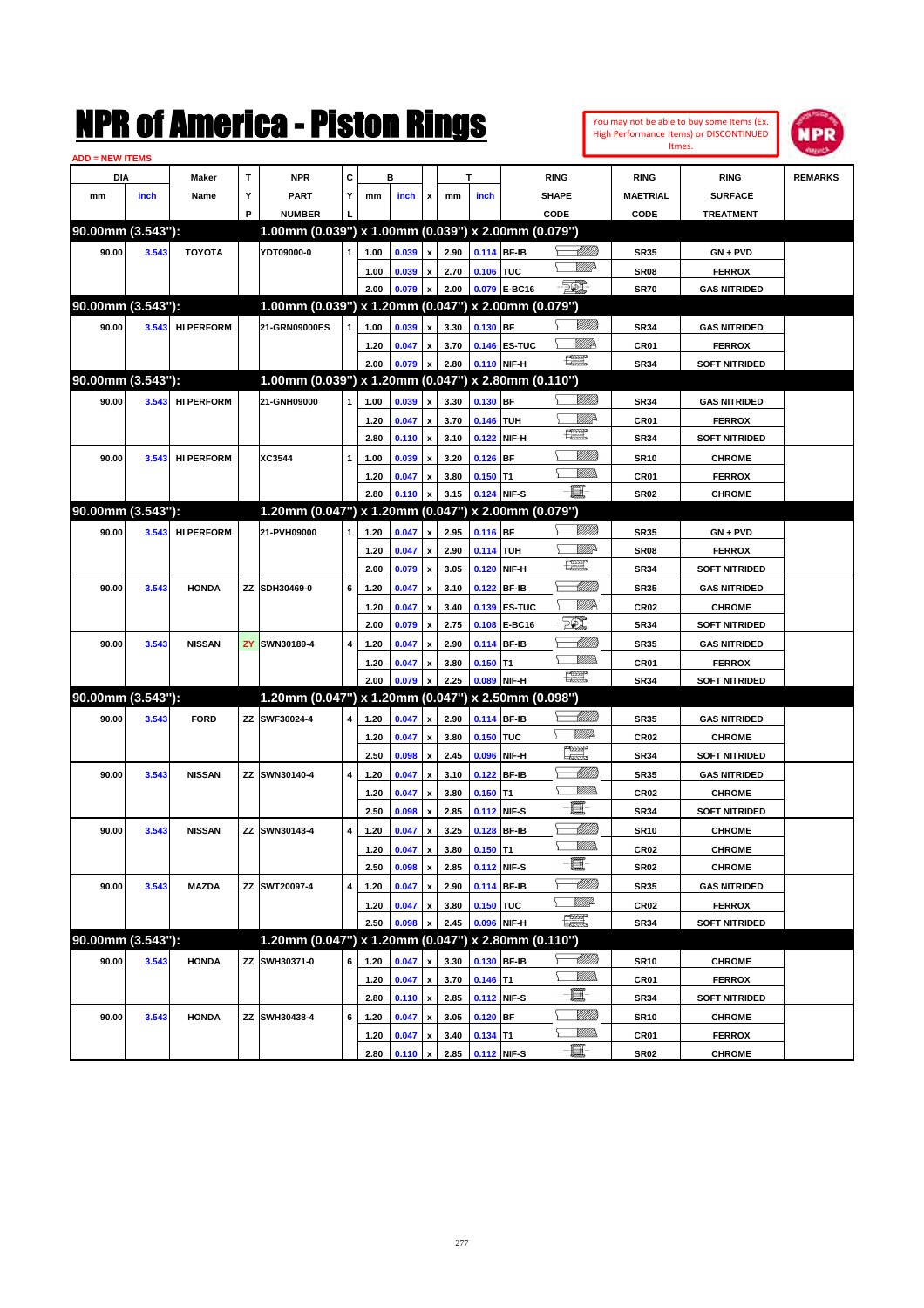

| <b>ADD = NEW ITEMS</b> |       |               |    |                                                     |   |      |       |                           |      |             |             |                   |                  |                      |                |
|------------------------|-------|---------------|----|-----------------------------------------------------|---|------|-------|---------------------------|------|-------------|-------------|-------------------|------------------|----------------------|----------------|
| DIA                    |       | Maker         | т  | <b>NPR</b>                                          | С |      | в     |                           |      | т           |             | <b>RING</b>       | <b>RING</b>      | <b>RING</b>          | <b>REMARKS</b> |
| mm                     | inch  | Name          | Υ  | PART                                                | Y | mm   | inch  | x                         | mm   | inch        |             | <b>SHAPE</b>      | <b>MAETRIAL</b>  | <b>SURFACE</b>       |                |
|                        |       |               | P  | <b>NUMBER</b>                                       |   |      |       |                           |      |             |             | CODE              | CODE             | <b>TREATMENT</b>     |                |
| 90.00mm (3.543"):      |       |               |    | 1.20mm (0.047") x 1.50mm (0.059") x 2.50mm (0.098") |   |      |       |                           |      |             |             |                   |                  |                      |                |
| 90.00                  | 3.543 | <b>HONDA</b>  |    | ZZ SWF30021-4                                       | 6 | 1.20 | 0.047 | x                         | 3.50 | 0.138 BF    |             | <u>Sillilli</u>   | <b>SR35</b>      | <b>GAS NITRIDED</b>  |                |
|                        |       |               |    |                                                     |   | 1.50 | 0.059 | x                         | 4.10 | 0.161 TUC   |             | <u>VMD</u>        | CR01             | <b>FERROX</b>        |                |
|                        |       |               |    |                                                     |   | 2.50 | 0.098 | x                         | 2.85 | 0.112 NIF-S |             | E                 | <b>SR34</b>      | <b>SOFT NITRIDED</b> |                |
| 90.00                  | 3.543 | <b>GMC</b>    |    | ZZ SWG10044-4                                       | 6 | 1.20 | 0.047 | x                         | 3.10 |             | 0.122 BF-IB | <u> UMM</u>       | <b>SR35</b>      | <b>GAS NITRIDED</b>  |                |
|                        |       |               |    |                                                     |   | 1.50 | 0.059 | x                         | 3.25 | 0.128 TUC   |             | <u>MW</u> A       | <b>CR02</b>      | <b>CHROME</b>        |                |
|                        |       |               |    |                                                     |   | 2.00 | 0.079 |                           | 2.85 |             | 0.112 NIF-H | 鱱                 | <b>SR34</b>      | <b>SOFT NITRIDED</b> |                |
| 90.00mm (3.543"):      |       |               |    | 1.20mm (0.047") x 1.50mm (0.059") x 3.00mm (0.118") |   |      |       |                           |      |             |             |                   |                  |                      |                |
| 90.00                  | 3.543 | <b>GMC</b>    |    | ZX SWG10022-0                                       | 4 | 1.20 | 0.047 | x                         | 3.30 | 0.130 BF    |             |                   | <b>SR35</b>      | <b>GAS NITRIDED</b>  |                |
|                        |       |               |    | (SWL03227-0)                                        |   | 1.50 | 0.059 | x                         | 3.80 |             | 0.150 T1-RC | <u>Sillin</u>     | CR01             | <b>FERROX</b>        |                |
|                        |       |               |    |                                                     |   | 3.00 | 0.118 | $\pmb{\mathsf{x}}$        | 3.20 |             | 0.126 NIF-S | e                 | <b>SR02</b>      | <b>CHROME</b>        |                |
| 90.00                  | 3.543 | <b>GMC</b>    |    | ZZ SWG10004-4                                       | 6 | 1.20 | 0.047 | x                         | 3.05 | $0.120$ BF  |             | <u>UMM</u>        | <b>SR35</b>      | <b>GAS NITRIDED</b>  |                |
|                        |       |               |    | (SWL03093-4)                                        |   | 1.50 | 0.059 | x                         | 3.60 |             | 0.142 T1-RC | <u>Sillin</u>     | CR01             | <b>FERROX</b>        |                |
|                        |       |               |    |                                                     |   | 3.00 | 0.118 | x                         | 2.95 |             | 0.116 NIF-S | E                 | <b>SR34</b>      | <b>SOFT NITRIDED</b> |                |
| 90.00                  | 3.543 | <b>GMC</b>    | ZY | SWG10004AM-4                                        | 6 | 1.20 | 0.047 | x                         | 3.50 | $0.138$ BF  |             | WMM)              | <b>SR10</b>      | <b>CHROME</b>        |                |
|                        |       |               |    | (SWL03093AM-4)                                      |   | 1.50 | 0.059 | x                         | 3.60 |             | 0.142 T1-RC | <u>XMMs</u>       | CR01             | <b>FERROX</b>        |                |
|                        |       |               |    |                                                     |   | 3.00 | 0.118 |                           | 2.85 | 0.112 NIF-S |             | -E.               | <b>SR02</b>      | <b>CHROME</b>        |                |
| 90.00mm (3.543"):      |       |               |    | 1.50mm (0.059") x 1.50mm (0.059")                   |   |      |       |                           |      |             |             | x 2.00mm (0.079") |                  |                      |                |
| 90.00                  | 3.543 | <b>BMW</b>    |    | SWE07308-4                                          | 8 | 1.50 | 0.059 | x                         | 3.30 | 0.130 BF-IB |             | <u> MM)</u>       | <b>SR10</b>      | <b>CHROME</b>        |                |
|                        |       |               |    | <b>DELETE</b>                                       |   | 1.50 | 0.059 | x                         | 3.50 | 0.138 TUC   |             | <u>WW</u>         | CR01             | <b>FERROX</b>        |                |
|                        |       |               |    |                                                     |   | 2.00 | 0.079 | x                         | 2.85 | 0.112 NIF-S |             | -8                | <b>SR02</b>      | <b>CHROME</b>        |                |
| 90.00mm (3.543"):      |       |               |    | 1.50mm (0.059") x 1.50mm (0.059") x 2.80mm (0.110") |   |      |       |                           |      |             |             |                   |                  |                      |                |
| 90.00                  | 3.543 | <b>NISSAN</b> |    | ZZ SWN30096-4                                       | 4 | 1.50 | 0.059 | x                         | 3.27 |             | 0.129 BF-IB | <u> MMW</u> )     | <b>SR10</b>      | <b>CHROME</b>        |                |
|                        |       |               |    |                                                     |   | 1.50 | 0.059 | x                         | 3.90 | $0.154$ T1  |             | <br>Mad           | CR <sub>02</sub> | <b>CHROME</b>        |                |
|                        |       |               |    |                                                     |   | 2.80 | 0.110 | x                         | 3.15 |             | 0.124 NIF-S | 圓                 | <b>SR02</b>      | <b>CHROME</b>        |                |
| 90.00                  | 3.543 | <b>NISSAN</b> |    | SWN30118-4                                          | 4 | 1.50 | 0.059 |                           | 3.10 |             | 0.122 BF-IB | MMB               | <b>SR35</b>      | <b>GAS NITRIDED</b>  |                |
|                        |       |               |    | <b>DELETE</b>                                       |   | 1.50 | 0.059 | x                         | 3.90 | $0.154$ T1  |             | <br>Mar           | CR <sub>02</sub> | <b>CHROME</b>        |                |
|                        |       |               |    |                                                     |   | 2.80 | 0.110 |                           | 3.15 | 0.124 NIF-S |             | -8                | <b>SR02</b>      | <b>CHROME</b>        |                |
| 90.00mm (3.543"):      |       |               |    | 1.50mm (0.059") x 1.50mm (0.059") x 3.00mm (0.118") |   |      |       |                           |      |             |             |                   |                  |                      |                |
| 90.00                  | 3.543 | <b>FORD</b>   |    | ZZ SWF30016-4                                       | 6 | 1.50 | 0.059 | x                         | 3.45 | 0.136 BF    |             | <u>UMM</u>        | <b>SR10</b>      | <b>CHROME</b>        |                |
|                        |       |               |    |                                                     |   | 1.50 | 0.059 | $\boldsymbol{\mathsf{x}}$ | 3.70 |             | 0.146 T1-RC | <u>Sillin</u>     | CR01             | <b>FERROX</b>        |                |
|                        |       |               |    |                                                     |   | 3.00 | 0.118 | x                         | 2.95 |             | 0.116 NIF-S | E                 | <b>SR02</b>      | <b>CHROME</b>        |                |
| 90.00                  | 3.543 | <b>ISUZU</b>  |    | ZZ SWI10195-4                                       | 4 | 1.50 | 0.059 | x                         | 4.05 | 0.159 BF    |             | WMM)              | <b>CR02</b>      | <b>CHROME</b>        |                |
|                        |       |               |    |                                                     |   | 1.50 | 0.059 | $\pmb{\mathsf{x}}$        | 3.60 |             | 0.142 T1-RC | <u>Sillin</u>     | CR01             | <b>FERROX</b>        |                |
|                        |       |               |    |                                                     |   | 3.00 | 0.118 | $\pmb{\mathsf{x}}$        | 2.95 |             | 0.116 NIF-S | E                 | <b>SR02</b>      | <b>CHROME</b>        |                |
| 90.00                  | 3.543 | MAZDA         |    | SWT20086-3                                          | 6 | 1.50 | 0.059 | x                         | 3.50 | 0.138 BF    |             | <u>UMM</u>        | <b>SR35</b>      | <b>GAS NITRIDED</b>  |                |
|                        |       |               |    | <b>DELETE</b>                                       |   | 1.50 | 0.059 | x                         | 4.00 | 0.157 TUC   |             | ₩₩                | CR01             | <b>FERROX</b>        |                |
|                        |       |               |    |                                                     |   | 3.00 | 0.118 |                           | 3.45 |             | 0.136 NIF-S | -8                | <b>SR02</b>      | <b>CHROME</b>        |                |
| 90.00mm (3.543"):      |       |               |    | 1.50mm (0.059") x 1.50mm (0.059") x 4.00mm (0.157") |   |      |       |                           |      |             |             |                   |                  |                      |                |
| 90.00                  | 3.543 | <b>ISUZU</b>  |    | ZZ SWI10155-4                                       | 6 | 1.50 | 0.059 | x                         | 3.70 | $0.146$ T1  |             | <u>MM)</u>        | CR01             | <b>FERROX</b>        |                |
|                        |       |               |    |                                                     |   | 1.50 | 0.059 | x                         | 3.60 |             | 0.142 T1-RC | <u>— Ullibr</u>   | CR01             | <b>FERROX</b>        |                |
|                        |       |               |    |                                                     |   | 4.00 | 0.157 | $\pmb{\mathsf{x}}$        | 3.20 |             | 0.126 NIF-S | e                 | <b>SR02</b>      | <b>CHROME</b>        |                |
| 90.00                  | 3.543 | MAZDA         |    | ZZ SWT20075-4                                       | 6 | 1.50 | 0.059 | x                         | 3.45 | 0.136 BF    |             | <u>Milli</u> h    | <b>SR10</b>      | <b>CHROME</b>        |                |
|                        |       |               |    |                                                     |   | 1.50 | 0.059 | x                         | 3.70 | 0.146 TUC   |             | <u>WW</u>         | CR01             | <b>FERROX</b>        |                |
|                        |       |               |    |                                                     |   | 4.00 | 0.157 | $\pmb{\mathsf{x}}$        | 3.20 |             | 0.126 NIF-S | e.                | <b>SR02</b>      | <b>CHROME</b>        |                |
| 90.00                  | 3.543 | <b>MAZDA</b>  |    | ZZ SWT20062-0                                       | 6 | 1.50 | 0.059 | x                         | 3.30 | 0.130 BF    |             | <u>MMM</u>        | <b>SR10</b>      | <b>CHROME</b>        |                |
|                        |       |               |    |                                                     |   | 1.50 | 0.059 | x                         | 3.80 | 0.150 TUC   |             | <u>WW</u>         | CR01             | <b>FERROX</b>        |                |
|                        |       |               |    |                                                     |   | 4.00 | 0.157 | $\pmb{\mathsf{x}}$        | 3.25 | 0.128 NIF-S |             | -8                | <b>SR34</b>      | <b>SOFT NITRIDED</b> |                |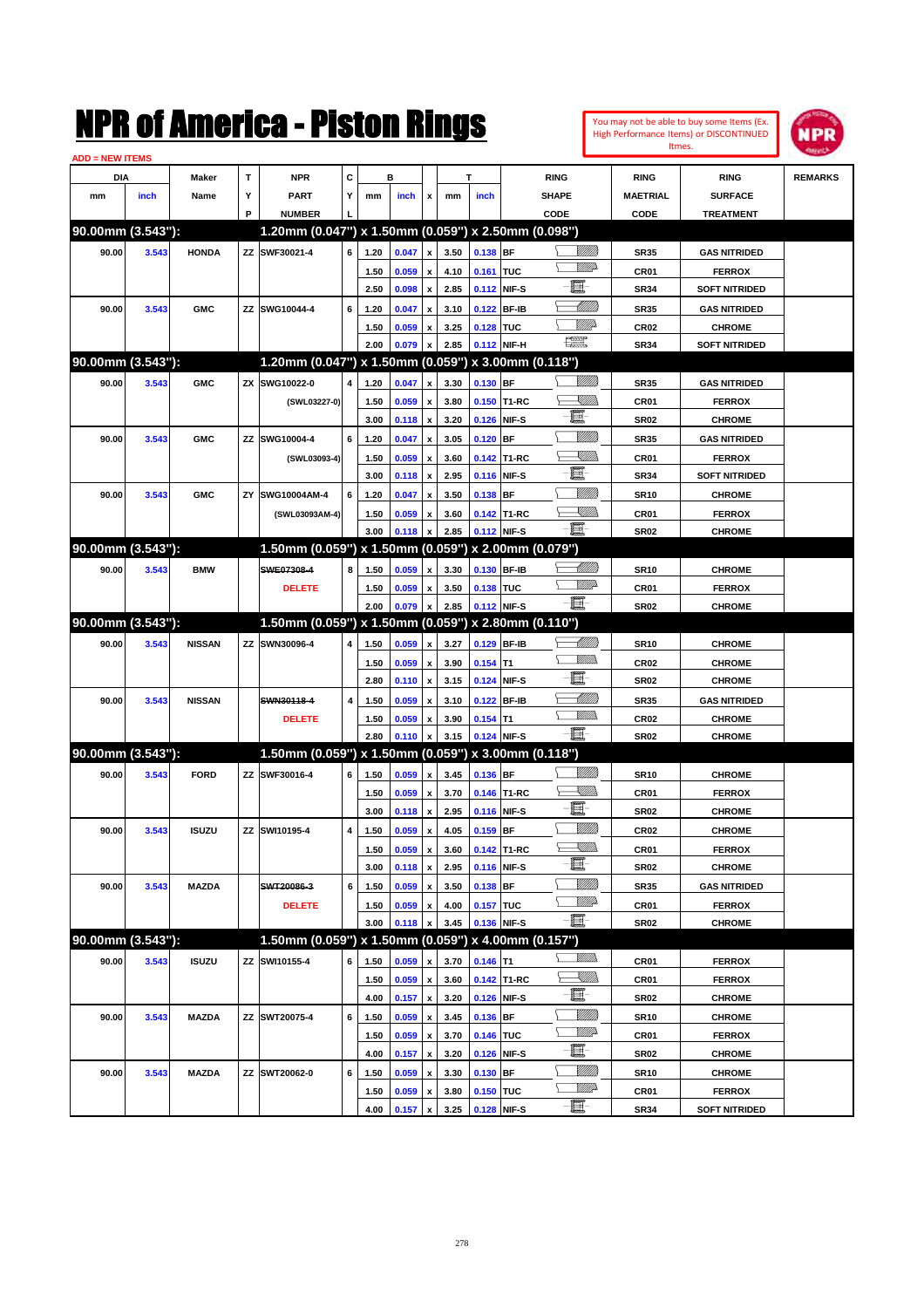|                        |       |               |    | NMK OI AINCrica - Miston Kings                      |    |      |       |                    |      |            |              |                                                                                                                                                                                                                                 |                            |                  | You may not be able to buy some Items (Ex.<br>High Performance Items) or DISCONTINUED | IPR            |
|------------------------|-------|---------------|----|-----------------------------------------------------|----|------|-------|--------------------|------|------------|--------------|---------------------------------------------------------------------------------------------------------------------------------------------------------------------------------------------------------------------------------|----------------------------|------------------|---------------------------------------------------------------------------------------|----------------|
| <b>ADD = NEW ITEMS</b> |       |               |    |                                                     |    |      |       |                    |      |            |              |                                                                                                                                                                                                                                 |                            |                  | Itmes.                                                                                |                |
| DIA                    |       | Maker         | T  | <b>NPR</b>                                          | c  |      | в     |                    |      | т          |              | <b>RING</b>                                                                                                                                                                                                                     |                            | <b>RING</b>      | <b>RING</b>                                                                           | <b>REMARKS</b> |
| mm                     | inch  | Name          | Υ  | <b>PART</b>                                         | Υ  | mm   | inch  | x                  | mm   | inch       |              | SHAPE                                                                                                                                                                                                                           |                            | <b>MAETRIAL</b>  | <b>SURFACE</b>                                                                        |                |
|                        |       |               | P  | <b>NUMBER</b>                                       |    |      |       |                    |      |            |              | CODE                                                                                                                                                                                                                            |                            | CODE             | <b>TREATMENT</b>                                                                      |                |
| 90.00                  | 3.543 | <b>NISSAN</b> |    | ZZ SWN30059-4                                       | 4  | 1.50 | 0.059 | X                  | 3.30 | 0.130 BF   |              |                                                                                                                                                                                                                                 | <u>Villida</u>             | <b>SR35</b>      | <b>GAS NITRIDED</b>                                                                   |                |
|                        |       |               |    |                                                     |    | 1.50 | 0.059 | $\pmb{\mathsf{x}}$ | 3.90 | $0.154$ T1 |              |                                                                                                                                                                                                                                 | <br>Mad                    | <b>CR02</b>      | <b>CHROME</b>                                                                         |                |
|                        |       |               |    |                                                     |    | 4.00 | 0.157 | X                  | 3.25 |            | 0.128 NIF-S  | E.                                                                                                                                                                                                                              |                            | <b>SR02</b>      | <b>CHROME</b>                                                                         |                |
| 90.00mm (3.543"):      |       |               |    | 1.50mm (0.059") x 2.00mm (0.079") x 3.00mm (0.118") |    |      |       |                    |      |            |              |                                                                                                                                                                                                                                 |                            |                  |                                                                                       |                |
| 90.00                  | 3.543 | <b>BENZ</b>   |    | SWE108012-4                                         | 12 | 1.50 | 0.059 | x                  | 3.30 |            | 0.130 BF-IB  |                                                                                                                                                                                                                                 | <u>UMB</u>                 | <b>SR35</b>      | <b>GAS NITRIDED</b>                                                                   |                |
|                        |       |               |    | <b>DELETE</b>                                       |    | 2.00 | 0.079 | $\pmb{\mathsf{x}}$ | 3.60 | 0.142 TUC  |              |                                                                                                                                                                                                                                 | <u>VIIItä</u>              | CR01             | <b>FERROX</b>                                                                         |                |
|                        |       |               |    |                                                     |    | 3.00 | 0.118 | X                  | 3.20 |            | 0.126 E-BC16 | <b>FOX</b>                                                                                                                                                                                                                      |                            | <b>SR34</b>      | <b>SOFT NITRIDED</b>                                                                  |                |
| 90.00mm (3.543"):      |       |               |    | 1.50mm (0.059") x 2.00mm (0.079") x 4.76mm (0.187") |    |      |       |                    |      |            |              |                                                                                                                                                                                                                                 |                            |                  |                                                                                       |                |
| 90.00                  | 3.543 | <b>ISUZU</b>  |    | ZZ SWI10154-4                                       | 4  |      |       | $\mathbf{x}$       |      |            |              |                                                                                                                                                                                                                                 | <u>VIII M</u>              |                  |                                                                                       |                |
|                        |       |               |    |                                                     |    | 1.50 | 0.059 |                    | 4.05 | $0.159$ BF |              |                                                                                                                                                                                                                                 | <u>SUMB</u>                | CR <sub>02</sub> | <b>CHROME</b>                                                                         |                |
|                        |       |               |    |                                                     |    | 2.00 | 0.079 | $\pmb{\mathsf{x}}$ | 4.05 |            | 0.159 T1-RC  | E                                                                                                                                                                                                                               |                            | CR01             | <b>FERROX</b>                                                                         |                |
|                        |       |               |    |                                                     |    | 4.76 | 0.187 | $\mathbf{x}$       | 3.90 |            | 0.154 NIF-S  |                                                                                                                                                                                                                                 |                            | <b>SR02</b>      | <b>CHROME</b>                                                                         |                |
| 90.00                  | 3.543 | <b>GMC</b>    |    | SWG80038-4                                          | 6  | 1.50 | 0.059 | X                  | 3.25 |            | 0.128 BF-IB  |                                                                                                                                                                                                                                 | <u>UMB</u>                 | <b>SR35</b>      | <b>GAS NITRIDED</b>                                                                   |                |
|                        |       |               |    | <b>DELETE</b>                                       |    | 2.00 | 0.079 | X                  | 4.05 | 0.159      | T1-RC        | E.                                                                                                                                                                                                                              | <u>SMM</u>                 | CR01             | <b>FERROX</b>                                                                         |                |
|                        |       |               |    |                                                     |    | 4.76 | 0.187 | X                  | 3.85 |            | 0.152 NIF-S  |                                                                                                                                                                                                                                 |                            | <b>SR02</b>      | <b>CHROME</b>                                                                         |                |
| 90.00                  | 3.543 | <b>GMC</b>    |    | ZX SWL03235-4                                       | 6  | 1.50 | 0.059 | x                  | 3.25 | 0.128      | <b>BF-IB</b> |                                                                                                                                                                                                                                 | <u> UMM</u>                | <b>SR10</b>      | <b>CHROME</b>                                                                         |                |
|                        |       |               |    | (SWG80038-4)                                        |    | 2.00 | 0.079 | X                  | 4.05 |            | 0.159 T1-RC  |                                                                                                                                                                                                                                 | <u>SMM</u>                 | CR01             | <b>FERROX</b>                                                                         |                |
|                        |       |               |    |                                                     |    | 4.76 | 0.187 | x                  | 3.85 |            | 0.152 NIF-S  | -6                                                                                                                                                                                                                              |                            | <b>SR02</b>      | <b>CHROME</b>                                                                         |                |
| 90.00mm (3.543"):      |       |               |    | 1.75mm (0.069") x 2.00mm (0.079") x 3.50mm (0.138") |    |      |       |                    |      |            |              |                                                                                                                                                                                                                                 |                            |                  |                                                                                       |                |
| 90.00                  | 3.543 | <b>BENZ</b>   |    | SWE10384-4                                          | 4  | 1.75 | 0.069 | $\pmb{\mathsf{x}}$ | 3.20 |            | 0.126 BF-IB  |                                                                                                                                                                                                                                 | <u> UMB</u>                | <b>SR10</b>      | <b>CHROME</b>                                                                         |                |
|                        |       |               |    | <b>DELETE</b>                                       |    | 2.00 | 0.079 | $\pmb{\mathsf{x}}$ | 3.50 | 0.138 TUC  |              |                                                                                                                                                                                                                                 | <u>MMP</u>                 | CR01             | <b>FERROX</b>                                                                         |                |
|                        |       |               |    |                                                     |    | 3.50 | 0.138 | X                  | 4.00 |            | 0.157 E-BC16 | FOI.                                                                                                                                                                                                                            |                            | <b>SR10</b>      | <b>CHROME</b>                                                                         |                |
| 90.00mm (3.543"):      |       |               |    | 1.75mm (0.069") x 2.00mm (0.079") x 4.00mm (0.157") |    |      |       |                    |      |            |              |                                                                                                                                                                                                                                 |                            |                  |                                                                                       |                |
| 90.00                  | 3.543 | <b>BMW</b>    |    | SWE07064-4                                          | 4  | 1.75 | 0.069 | $\pmb{\mathsf{x}}$ | 3.20 |            | 0.126 BF-IB  |                                                                                                                                                                                                                                 | <u>UMB</u>                 | <b>SR10</b>      | <b>CHROME</b>                                                                         |                |
|                        |       |               |    | <b>DELETE</b>                                       |    | 2.00 | 0.079 | $\pmb{\mathsf{x}}$ | 3.60 | 0.142 TUC  |              |                                                                                                                                                                                                                                 | <u>MMP</u>                 | CR01             | <b>FERROX</b>                                                                         |                |
|                        |       |               |    |                                                     |    | 4.00 | 0.157 | x                  | 3.10 |            | 0.122 NIF-S  | -81                                                                                                                                                                                                                             |                            | <b>SR02</b>      | <b>CHROME</b>                                                                         |                |
| 90.00mm (3.543"):      |       |               |    | 2.00mm (0.079") x 1.50mm (0.059") x 4.00mm (0.157") |    |      |       |                    |      |            |              |                                                                                                                                                                                                                                 |                            |                  |                                                                                       |                |
| 90.00                  | 3.543 | <b>NISSAN</b> |    | ZZ SWN30085-4                                       | 4  | 2.00 | 0.079 | $\mathbf{x}$       | 3.10 |            | 0.122 BF-IB  |                                                                                                                                                                                                                                 | <u> UMB</u>                | <b>SR10</b>      | <b>CHROME</b>                                                                         |                |
|                        |       |               |    |                                                     |    | 1.50 | 0.059 | $\pmb{\mathsf{x}}$ | 3.90 | $0.154$ T1 |              |                                                                                                                                                                                                                                 | .<br>WWW                   | CR01             | <b>FERROX</b>                                                                         |                |
|                        |       |               |    |                                                     |    | 4.00 | 0.157 | X                  | 3.25 |            | 0.128 NIF-S  | $-\mathbf{H}$ -                                                                                                                                                                                                                 |                            | <b>SR02</b>      | <b>CHROME</b>                                                                         |                |
| 90.05mm (3.545"):      |       |               |    | 1.50mm (0.059") x 1.50mm (0.059") x 4.00mm (0.157") |    |      |       |                    |      |            |              |                                                                                                                                                                                                                                 |                            |                  |                                                                                       |                |
| 90.05                  | 3.545 | <b>ISUZU</b>  | ΖZ | SWI10123-3                                          | 4  | 1.50 | 0.059 | $\pmb{\mathsf{x}}$ | 3.30 | $0.130$ BF |              |                                                                                                                                                                                                                                 | WMM)                       | <b>SR35</b>      | <b>GAS NITRIDED</b>                                                                   |                |
|                        |       |               |    |                                                     |    | 1.50 | 0.059 | $\pmb{\mathsf{x}}$ | 3.80 | $0.150$ T1 |              |                                                                                                                                                                                                                                 | <br>Mad                    | <b>CR10</b>      | <b>CHROME</b>                                                                         |                |
|                        |       |               |    |                                                     |    | 4.00 | 0.157 | $\pmb{\mathsf{x}}$ | 3.05 |            | 0.120 NIF-S  | 耳                                                                                                                                                                                                                               |                            | <b>SR34</b>      | <b>SOFT NITRIDED</b>                                                                  |                |
|                        |       |               |    | SWI10161-3                                          | 4  |      |       |                    | 3.45 |            |              |                                                                                                                                                                                                                                 | <u>Milli</u> n             |                  |                                                                                       |                |
| 90.05                  | 3.545 | <b>ISUZU</b>  |    |                                                     |    | 1.50 | 0.059 | $\pmb{\mathsf{x}}$ |      | 0.136 BF   |              |                                                                                                                                                                                                                                 | <u>WMs</u>                 | <b>SR10</b>      | <b>CHROME</b>                                                                         |                |
|                        |       |               |    | <b>DELETE</b>                                       |    | 1.50 | 0.059 | $\pmb{\mathsf{x}}$ | 3.80 | $0.150$ T1 |              | E                                                                                                                                                                                                                               |                            | CR02             | <b>CHROME</b>                                                                         |                |
| 90.15mm (3.349"):      |       |               |    | 1.50mm (0.059") x 1.75mm (0.069") x 3.00mm (0.118") |    | 4.00 | 0.157 | X                  | 3.10 |            | 0.122 NIF-S  |                                                                                                                                                                                                                                 |                            | <b>SR02</b>      | <b>CHROME</b>                                                                         |                |
|                        |       |               |    |                                                     |    |      |       |                    |      |            |              |                                                                                                                                                                                                                                 |                            |                  |                                                                                       |                |
| 90.15                  | 3.349 | <b>BENZ</b>   |    | SWE10506-1                                          | 6  | 1.50 | 0.059 | $\pmb{\mathsf{x}}$ | 3.00 |            | 0.118 BF-IB  |                                                                                                                                                                                                                                 | <u> UMB</u><br><u>WW</u> A | <b>SR35</b>      | <b>GAS NITRIDED</b>                                                                   |                |
|                        |       |               |    | <b>DELETE</b>                                       |    | 1.75 | 0.069 | $\pmb{\mathsf{x}}$ | 3.50 | 0.138 TUC  |              | e de la contrada de la contrada de la contrada de la contrada de la contrada de la contrada de la contrada de<br>Del contrada de la contrada de la contrada de la contrada de la contrada de la contrada de la contrada de la c |                            | CR01             | <b>FERROX</b>                                                                         |                |
|                        |       |               |    |                                                     |    | 3.00 | 0.118 | $\pmb{\mathsf{x}}$ | 2.80 |            | 0.110 NIF-S  |                                                                                                                                                                                                                                 |                            | <b>SR34</b>      | <b>SOFT NITRIDED</b>                                                                  |                |
| 90.15                  | 3.349 | <b>BENZ</b>   |    | SWE10654-1                                          | 4  | 1.50 | 0.059 | x                  | 3.00 |            | 0.118 BF-IB  |                                                                                                                                                                                                                                 |                            | <b>SR35</b>      | <b>GAS NITRIDED</b>                                                                   |                |
|                        |       |               |    | <b>DELETE</b>                                       |    | 1.75 | 0.069 | x                  | 3.50 | 0.138 TUC  |              |                                                                                                                                                                                                                                 | <u>WW</u> A                | CR01             | <b>FERROX</b>                                                                         |                |
|                        |       |               |    |                                                     |    | 3.00 | 0.118 | x                  | 2.80 |            | 0.110 NIF-S  |                                                                                                                                                                                                                                 |                            | <b>SR34</b>      | <b>SOFT NITRIDED</b>                                                                  |                |
| 90.20mm (3.551"):      |       |               |    | 1.20mm (0.047") x 1.20mm (0.047") x 2.80mm (0.110") |    |      |       |                    |      |            |              |                                                                                                                                                                                                                                 |                            |                  |                                                                                       |                |
| 90.20                  | 3.551 | <b>SUBARU</b> |    | ZZ SWF20070-4                                       | 4  | 1.20 | 0.047 | x                  | 3.05 |            | 0.120 BF-IB  |                                                                                                                                                                                                                                 |                            | <b>SR10</b>      | <b>CHROME</b>                                                                         |                |
|                        |       |               |    |                                                     |    | 1.20 | 0.047 | $\pmb{\mathsf{x}}$ | 3.60 | 0.142 TUC  |              |                                                                                                                                                                                                                                 | <u>WW</u> A                | CR01             | <b>FERROX</b>                                                                         |                |
|                        |       |               |    |                                                     |    | 2.50 | 0.098 | $\pmb{\mathsf{x}}$ | 2.90 |            | 0.114 NIF-H  | $f_{\text{max}}^{\text{max}}$                                                                                                                                                                                                   |                            | <b>SR02</b>      | <b>CHROME</b>                                                                         |                |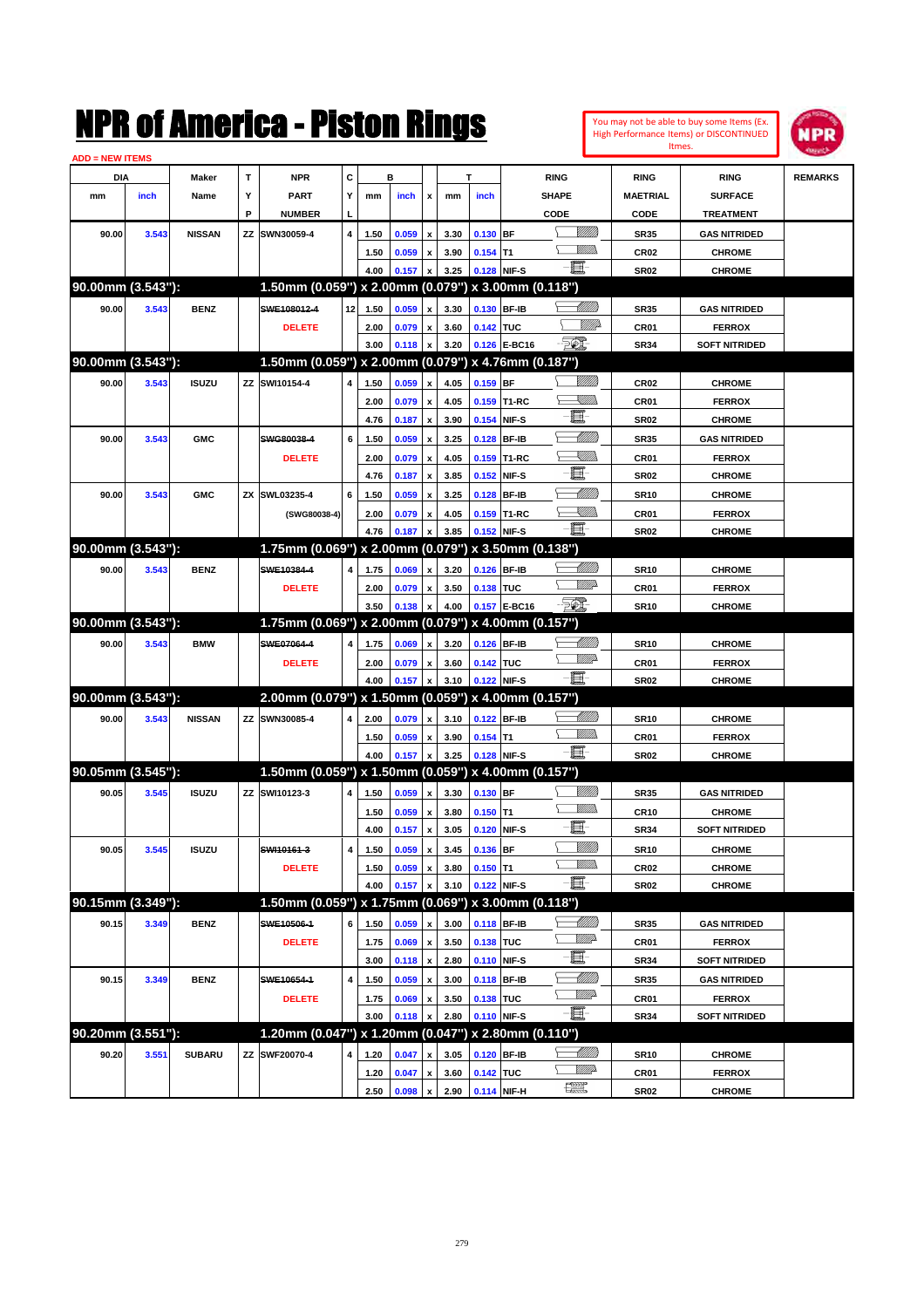

| <b>ADD = NEW ITEMS</b> |       |                   |    |                                                     |    |              |                |                         |              |             |                   |                    |                     |                                       |                |
|------------------------|-------|-------------------|----|-----------------------------------------------------|----|--------------|----------------|-------------------------|--------------|-------------|-------------------|--------------------|---------------------|---------------------------------------|----------------|
| DIA                    |       | Maker             | T  | <b>NPR</b>                                          | С  |              | в              |                         |              | т           |                   | <b>RING</b>        | <b>RING</b>         | <b>RING</b>                           | <b>REMARKS</b> |
| mm                     | inch  | Name              | Υ  | <b>PART</b>                                         | Y  | mm           | inch           | x                       | mm           | inch        |                   | <b>SHAPE</b>       | <b>MAETRIAL</b>     | <b>SURFACE</b>                        |                |
|                        |       |                   | P  | <b>NUMBER</b>                                       |    |              |                |                         |              |             |                   | CODE               | CODE                | <b>TREATMENT</b>                      |                |
| 90.20mm (3.551"):      |       |                   |    | 1.20mm (0.047") x 1.50mm (0.059") x 3.00mm (0.118") |    |              |                |                         |              |             |                   |                    |                     |                                       |                |
| 90.20                  | 3.551 | <b>FORD</b>       |    | ZZ SWF30008-0                                       | 8  | 1.20         | 0.047          | x                       | 3.30         | 0.130 BF    |                   | <u>Villitti</u>    | <b>SR35</b>         | <b>GAS NITRIDED</b>                   |                |
|                        |       |                   |    | (SWL03187-0)                                        |    | 1.50         | 0.059          |                         | 3.90         |             | 0.154 T1-RC       | <u>VM))</u>        | CR <sub>01</sub>    | <b>FERROX</b>                         |                |
|                        |       |                   |    |                                                     |    | 3.00         | 0.118          |                         | 3.10         |             | 0.122 NIF-S       | -8                 | <b>SR34</b>         | <b>SOFT NITRIDED</b>                  |                |
| 90.20mm (3.551"):      |       |                   |    | 1.50mm (0.059") x 1.50mm (0.059") x 3.00mm (0.118") |    |              |                |                         |              |             |                   |                    |                     |                                       |                |
| 90.20                  | 3.551 | <b>FORD</b>       |    | SWF30019-0                                          | 10 | 1.50         | 0.059          | x                       | 3.30         | $0.130$ BF  |                   | <u>Milli</u>       | <b>SR35</b>         | <b>GAS NITRIDED</b>                   |                |
|                        |       |                   |    |                                                     |    | 1.50         | 0.059          | x                       | 4.10         | 0.161 TUC   |                   | <u>MM</u>          | CR01                | <b>FERROX</b>                         |                |
|                        |       |                   |    |                                                     |    | 3.00         | 0.118          | x                       | 3.10         |             | 0.122 NIF-S       | E                  | <b>SR34</b>         | <b>SOFT NITRIDED</b>                  |                |
| 90.20                  | 3.551 | <b>FORD</b>       |    | ZZ SWF30006-0                                       | 8  | 1.50         | 0.059          | x                       | 3.30         | 0.130 BF    |                   | <u>MMM</u>         | <b>SR35</b>         | <b>GAS NITRIDED</b>                   |                |
|                        |       |                   |    | (SWL03113-0)                                        |    | 1.50         | 0.059          | x                       | 4.10         | 0.161 TUC   |                   | <u>MM</u>          | CR01                | <b>FERROX</b>                         |                |
|                        |       |                   |    |                                                     |    | 3.00         | 0.118          | x                       | 3.10         |             | 0.122 NIF-S       | E                  | <b>SR34</b>         | <b>SOFT NITRIDED</b>                  |                |
| 90.20                  | 3.551 | <b>FORD</b>       | ZY | SWF30006AM-0                                        | 8  | 1.50         | 0.059          |                         | 3.25         | $0.128$ BF  |                   | <u>MMM</u>         | <b>SR10</b>         | <b>CHROME</b>                         |                |
|                        |       |                   |    | (SWL03113AM-0)                                      |    | 1.50         | 0.059          | x                       | 4.10         | 0.161 TUC   |                   | <u>MM</u>          | CR01                | <b>FERROX</b>                         |                |
|                        |       |                   |    |                                                     |    | 3.00         | 0.118          |                         | 3.25         |             | 0.128 NIF-S       | -8                 | <b>SR02</b>         | <b>CHROME</b>                         |                |
| 90.25mm (3.553"):      |       |                   |    | 1.00mm (0.039") x 1.20mm (0.047")                   |    |              |                |                         |              |             | x 2.80mm (0.110") |                    |                     |                                       |                |
| 90.25                  | 3.553 | <b>HI PERFORM</b> |    | 21-GNH09025                                         | 1  | 1.00         | 0.039          | x                       | 3.30         | $0.130$ BF  |                   |                    | <b>SR34</b>         | <b>GAS NITRIDED</b>                   |                |
|                        |       |                   |    |                                                     |    | 1.20         | 0.047          | x                       | 3.70         | 0.146 TUH   |                   | ₩₩                 | CR01                | <b>FERROX</b>                         |                |
|                        |       |                   |    |                                                     |    | 2.80         | 0.110          | X                       | 3.10         |             | 0.122 NIF-H       | 鱱                  | <b>SR34</b>         | <b>SOFT NITRIDED</b>                  |                |
| 90.25mm (3.553"):      |       |                   |    | 1.20mm (0.047") x 1.20mm (0.047") x 2.00mm (0.079") |    |              |                |                         |              |             |                   |                    |                     |                                       |                |
| 90.25                  | 3.553 | <b>HONDA</b>      |    | ZZ SDH30469-1                                       | 6  | 1.20         | 0.047          | x                       | 3.10         |             | 0.122 BF-IB       | <u>UMB</u>         | <b>SR35</b>         | <b>GAS NITRIDED</b>                   |                |
|                        |       |                   |    |                                                     |    | 1.20         | 0.047          | x                       | 3.40         |             | 0.139 ES-TUC      | <u>MM</u>          | <b>CR02</b>         | <b>CHROME</b>                         |                |
|                        |       |                   |    |                                                     |    | 2.00         | 0.079          |                         | 2.75         |             | 0.108 E-BC16      | $\mathbb{Z}$       | <b>SR34</b>         | <b>SOFT NITRIDED</b>                  |                |
| 90.25mm (3.553"):      |       |                   |    | 1.20mm (0.047") x 1.20mm (0.047")                   |    |              |                |                         |              |             | x 2.80mm (0.110") |                    |                     |                                       |                |
| 90.25                  | 3.553 | <b>HONDA</b>      |    | ZZ SWH30371-1                                       | 6  | 1.20         | 0.047          | x                       | 3.30         |             | 0.130 BF-IB       | <u>UMB</u>         | <b>SR10</b>         | <b>CHROME</b>                         |                |
|                        |       |                   |    |                                                     |    | 1.20         | 0.047          |                         | 3.70         | $0.146$ T1  |                   | .<br>WWW           | CR01                | <b>FERROX</b>                         |                |
|                        |       |                   |    |                                                     |    | 2.80         | 0.110          | x                       | 2.85         |             | 0.112 NIF-S       | - 1                | <b>SR34</b>         | <b>SOFT NITRIDED</b>                  |                |
| 90.25mm (3.553"):      |       |                   |    | 1.20mm (0.047") x 1.50mm (0.059") x 3.00mm (0.118") |    |              |                |                         |              |             |                   |                    |                     |                                       |                |
| 90.25                  | 3.553 | <b>GMC</b>        |    | ZX SWG10022-1                                       | 4  | 1.20         | 0.047          |                         | 3.30         | $0.130$ BF  |                   | <u>Milli</u> k     | <b>SR35</b>         | <b>GAS NITRIDED</b>                   |                |
|                        |       |                   |    | (SWL03227-1)                                        |    | 1.50         | 0.059          | x                       | 3.80         |             | 0.150 T1-RC       | <u>Sillin</u>      | <b>CR01</b>         | <b>FERROX</b>                         |                |
|                        |       |                   |    |                                                     |    | 3.00         | 0.118          |                         | 3.20         |             | 0.126 NIF-S       | -8                 | <b>SR02</b>         | <b>CHROME</b>                         |                |
| 90.25mm (3.553"):      |       |                   |    | 1.50mm (0.059") x 1.50mm (0.059") x 4.00mm (0.157") |    |              |                |                         |              |             |                   |                    |                     |                                       |                |
| 90.25                  | 3.553 | <b>MAZDA</b>      |    | ZZ SWT20062-1                                       | 6  | 1.50         | 0.059          | x                       | 3.30         | 0.130 BF    |                   | <u>Milli</u> k     | <b>SR10</b>         | <b>CHROME</b>                         |                |
|                        |       |                   |    |                                                     |    | 1.50         | 0.059          | x                       | 3.80         | 0.150 TUC   |                   | <u>WW</u>          | CR01                | <b>FERROX</b>                         |                |
|                        |       |                   |    |                                                     |    | 4.00         | 0.157          | $\pmb{\mathsf{x}}$      | 3.25         | 0.128 NIF-S |                   | Ð.                 | <b>SR34</b>         | <b>SOFT NITRIDED</b>                  |                |
| 90.30mm (3.555"):      |       |                   |    | 1.50mm (0.059") x 1.50mm (0.059") x 4.00mm (0.157") |    |              |                |                         |              |             |                   |                    |                     |                                       |                |
| 90.30                  | 3.555 | <b>ISUZU</b>      |    | ZZ SWI10123-4                                       | 4  | 1.50         | 0.059          | x                       | 3.30         | 0.130 BF    |                   | <u>Milli</u> h     | SR35                | <b>GAS NITRIDED</b>                   |                |
|                        |       |                   |    |                                                     |    | 1.50         | 0.059          | $\pmb{\mathsf{x}}$      | 3.80         | $0.150$ T1  |                   | <u>Willib</u>      | <b>CR10</b>         | <b>CHROME</b>                         |                |
|                        |       |                   |    |                                                     |    | 4.00         | 0.157          | $\pmb{\mathsf{x}}$      | 3.05         |             | 0.120 NIF-S       | E-                 | SR34                | <b>SOFT NITRIDED</b>                  |                |
| 90.30                  | 3.555 | <b>ISUZU</b>      |    | SWI10161-4                                          | 4  | 1.50         | 0.059          | x                       | 3.45         | 0.136 BF    |                   | <u>Millit</u>      | <b>SR10</b>         | <b>CHROME</b>                         |                |
|                        |       |                   |    | <b>DELETE</b>                                       |    | 1.50         | 0.059          | x                       | 3.80         | $0.150$ T1  |                   | <u>MMs</u>         | CR02                | <b>CHROME</b>                         |                |
|                        |       |                   |    |                                                     |    | 4.00         | 0.157          | x                       | 3.10         |             | 0.122 NIF-S       | $-\Xi$ -           | SR02                | <b>CHROME</b>                         |                |
| 90.40mm (3.559"):      |       |                   |    | 1.50mm (0.059") x 1.75mm (0.069") x 3.00mm (0.118") |    |              |                |                         |              |             |                   |                    |                     |                                       |                |
| 90.40                  | 3.559 | <b>BENZ</b>       |    | SWE10506-2                                          | 6  | 1.50         | 0.059          |                         | 3.00         |             | 0.118 BF-IB       | <u>- Milli</u> lli | <b>SR35</b>         | <b>GAS NITRIDED</b>                   |                |
|                        |       |                   |    | <b>DELETE</b>                                       |    | 1.75         | 0.069          | $\pmb{\mathsf{x}}$      | 3.50         | 0.138 TUC   |                   | <u>WW</u>          | CR01                | <b>FERROX</b>                         |                |
|                        |       |                   |    |                                                     |    | 3.00         | 0.118          | $\pmb{\mathsf{x}}$      | 2.80         |             | 0.110 NIF-S       | e de               | SR34                | <b>SOFT NITRIDED</b>                  |                |
| 90.40                  | 3.559 | <b>BENZ</b>       |    | SWE10654-2                                          | 4  | 1.50         | 0.059          |                         | 3.00         |             | 0.118 BF-IB       | <u> MMM</u>        |                     | <b>GAS NITRIDED</b>                   |                |
|                        |       |                   |    |                                                     |    |              |                | x                       |              |             |                   | <u>WW</u>          | SR35                |                                       |                |
|                        |       |                   |    | <b>DELETE</b>                                       |    | 1.75<br>3.00 | 0.069<br>0.118 | x<br>$\pmb{\mathsf{x}}$ | 3.50<br>2.80 | 0.138 TUC   | 0.110 NIF-S       | -a.                | CR01<br><b>SR34</b> | <b>FERROX</b><br><b>SOFT NITRIDED</b> |                |
|                        |       |                   |    |                                                     |    |              |                |                         |              |             |                   |                    |                     |                                       |                |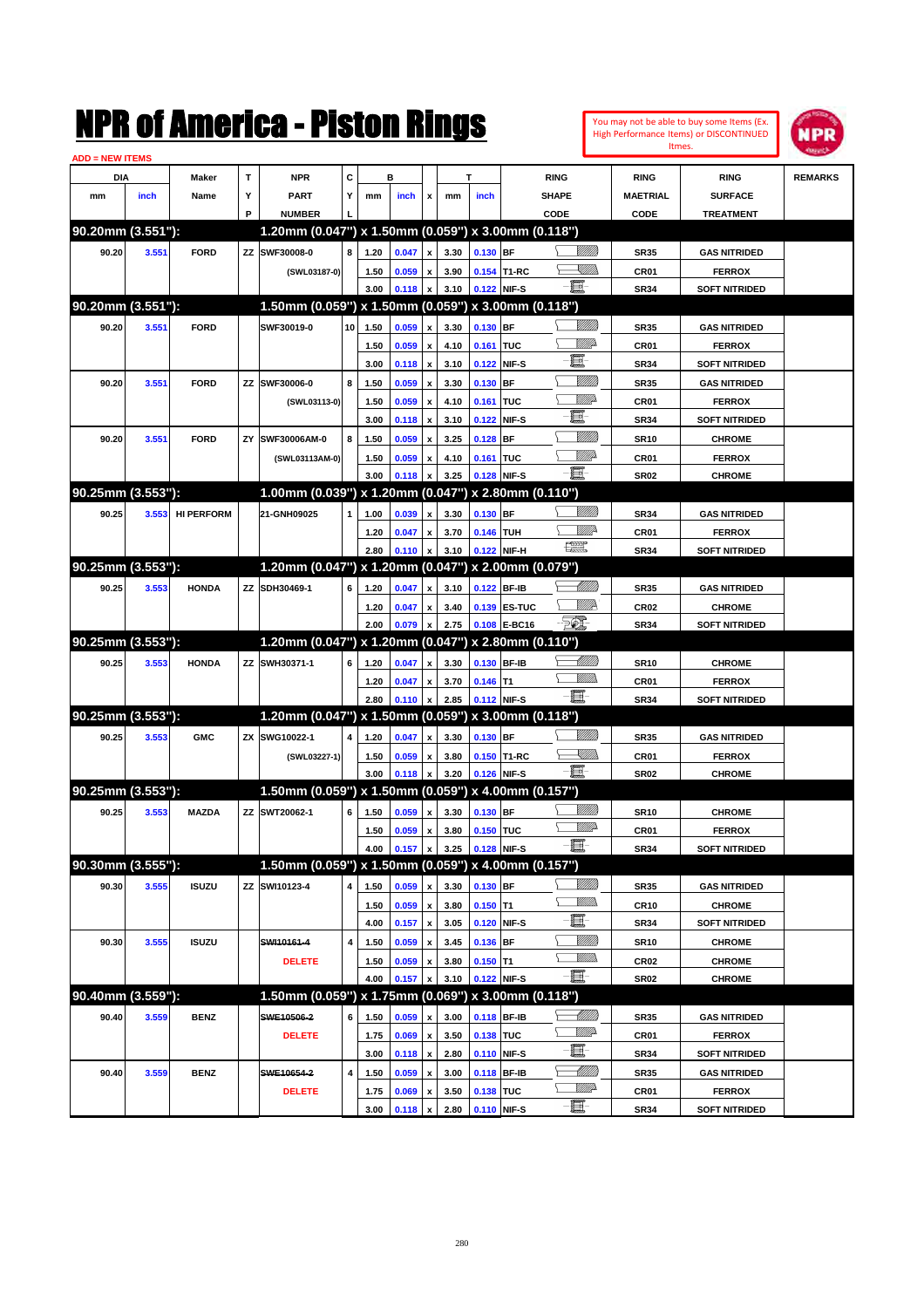|                        |       |                   |    | K OI AMICTICA - PISLON KINGS                        |              |      |       |                           |      |             |                   |               |                 |                  | You may not be able to buy some Items (Ex.<br><b>High Performance Items) or DISCONTINUED</b> | NPR            |
|------------------------|-------|-------------------|----|-----------------------------------------------------|--------------|------|-------|---------------------------|------|-------------|-------------------|---------------|-----------------|------------------|----------------------------------------------------------------------------------------------|----------------|
| <b>ADD = NEW ITEMS</b> |       |                   |    |                                                     |              |      |       |                           |      |             |                   |               |                 | Itmes.           |                                                                                              |                |
| DIA                    |       | Maker             | Τ  | <b>NPR</b>                                          | c            |      | в     |                           |      | т           |                   | <b>RING</b>   |                 | <b>RING</b>      | <b>RING</b>                                                                                  | <b>REMARKS</b> |
| mm                     | inch  | Name              | Y  | PART                                                | Υ            | mm   | inch  | x                         | mm   | inch        |                   | <b>SHAPE</b>  |                 | <b>MAETRIAL</b>  | <b>SURFACE</b>                                                                               |                |
|                        |       |                   | P  | <b>NUMBER</b>                                       |              |      |       |                           |      |             |                   | CODE          |                 | CODE             | <b>TREATMENT</b>                                                                             |                |
| 90.45mm (3.561"):      |       |                   |    | 1.20mm (0.047") x 1.50mm (0.059") x 3.00mm (0.118") |              |      |       |                           |      |             |                   |               |                 |                  |                                                                                              |                |
| 90.45                  | 3.561 | <b>FORD</b>       |    | ZZ SWF30008-1                                       | 8            | 1.20 | 0.047 | $\boldsymbol{\mathsf{x}}$ | 3.30 | $0.130$ BF  |                   |               | <u> UMB</u>     | <b>SR35</b>      | <b>GAS NITRIDED</b>                                                                          |                |
|                        |       |                   |    | (SWL03187-1)                                        |              | 1.50 | 0.059 | $\pmb{\mathsf{x}}$        | 3.90 |             | 0.154 T1-RC       |               | XMM             | CR <sub>01</sub> | <b>FERROX</b>                                                                                |                |
|                        |       |                   |    |                                                     |              | 3.00 | 0.118 | x                         | 3.10 | 0.122 NIF-S |                   | E             |                 | <b>SR34</b>      | <b>SOFT NITRIDED</b>                                                                         |                |
| 90.45mm (3.561"):      |       |                   |    | 1.50mm (0.059") x 1.50mm (0.059") x 3.00mm (0.118") |              |      |       |                           |      |             |                   |               |                 |                  |                                                                                              |                |
| 90.45                  | 3.561 | <b>FORD</b>       |    | SWF30019-1                                          | 10           | 1.50 | 0.059 | $\boldsymbol{\mathsf{x}}$ | 3.30 | 0.130 BF    |                   |               | <u>VIIII</u>    | <b>SR35</b>      | <b>GAS NITRIDED</b>                                                                          |                |
|                        |       |                   |    |                                                     |              | 1.50 | 0.059 | $\pmb{\mathsf{x}}$        | 4.10 | 0.161       | <b>TUC</b>        |               | <u>VIII p</u>   | CR <sub>01</sub> | <b>FERROX</b>                                                                                |                |
|                        |       |                   |    |                                                     |              | 3.00 | 0.118 | $\boldsymbol{\mathsf{x}}$ | 3.10 | 0.122       | NIF-S             | E             |                 | <b>SR34</b>      | <b>SOFT NITRIDED</b>                                                                         |                |
| 90.45                  | 3.561 | <b>FORD</b>       |    | ZZ SWF30006-1                                       | 8            | 1.50 | 0.059 | $\pmb{\mathsf{x}}$        | 3.30 | 0.130       | <b>BF</b>         |               | <u>VIIII</u>    | <b>SR35</b>      | <b>GAS NITRIDED</b>                                                                          |                |
|                        |       |                   |    | (SWL03113-1)                                        |              | 1.50 | 0.059 | $\pmb{\mathsf{x}}$        | 4.10 | 0.161       | <b>TUC</b>        |               | <u>VIII p</u>   | CR01             | <b>FERROX</b>                                                                                |                |
|                        |       |                   |    |                                                     |              | 3.00 | 0.118 | $\pmb{\mathsf{x}}$        | 3.10 | 0.122       | NIF-S             | E             |                 | <b>SR34</b>      | <b>SOFT NITRIDED</b>                                                                         |                |
| 90.45                  | 3.561 | <b>FORD</b>       | ZY | SWF30006AM-1                                        | 8            | 1.50 | 0.059 | $\pmb{\mathsf{x}}$        | 3.25 | 0.128       | <b>BF</b>         |               | <u>VIIII</u>    | <b>SR10</b>      | <b>CHROME</b>                                                                                |                |
|                        |       |                   |    | (SWL03113AM-1)                                      |              | 1.50 | 0.059 | $\pmb{\mathsf{x}}$        | 4.10 | 0.161       | TUC               |               | <u>MM</u>       | CR <sub>01</sub> | <b>FERROX</b>                                                                                |                |
|                        |       |                   |    |                                                     |              | 3.00 | 0.118 | X                         | 3.25 | 0.128 NIF-S |                   | E             |                 | <b>SR02</b>      | <b>CHROME</b>                                                                                |                |
| 90.50mm (3.563"):      |       |                   |    | 1.00mm (0.039") x 1.20mm (0.047") x 2.80mm (0.110") |              |      |       |                           |      |             |                   |               |                 |                  |                                                                                              |                |
| 90.50                  | 3.563 | <b>HI PERFORM</b> |    | XC3563                                              | 1            | 1.00 | 0.039 | $\boldsymbol{\mathsf{x}}$ | 3.20 | $0.126$ BF  |                   |               | <u>Villilli</u> | <b>SR10</b>      | <b>CHROME</b>                                                                                |                |
|                        |       |                   |    |                                                     |              | 1.20 | 0.047 | $\boldsymbol{\mathsf{x}}$ | 3.80 | $0.150$ T1  |                   |               | .<br>WWW        | CR <sub>01</sub> | <b>FERROX</b>                                                                                |                |
|                        |       |                   |    |                                                     |              | 2.80 | 0.110 | $\boldsymbol{\mathsf{x}}$ | 3.15 | 0.124       | NIF-S             | E             |                 | <b>SR02</b>      | <b>CHROME</b>                                                                                |                |
| 90.50                  | 3.563 | <b>HI PERFORM</b> |    | 21-GNH09050                                         | $\mathbf{1}$ | 1.00 | 0.039 | $\pmb{\mathsf{x}}$        | 3.30 | 0.130       | <b>BF</b>         |               | <u>Villilli</u> | <b>SR34</b>      | <b>GAS NITRIDED</b>                                                                          |                |
|                        |       |                   |    |                                                     |              | 1.20 | 0.047 | $\pmb{\mathsf{x}}$        | 3.70 | 0.146       | <b>TUH</b>        |               | <u>Mille</u>    | CR01             | <b>FERROX</b>                                                                                |                |
|                        |       |                   |    |                                                     |              | 2.80 | 0.110 | x                         | 3.10 | 0.122 NIF-H |                   | 漂             |                 | <b>SR34</b>      | <b>SOFT NITRIDED</b>                                                                         |                |
| 90.50mm (3.563"):      |       |                   |    | 1.20mm (0.047") x 1.20mm (0.047")                   |              |      |       |                           |      |             | x 2.00mm (0.079") |               |                 |                  |                                                                                              |                |
| 90.50                  | 3.563 | <b>HONDA</b>      |    | ZZ SDH30469-2                                       | 6            | 1.20 | 0.047 | x                         | 3.10 | 0.122 BF-IB |                   |               | <u> Milli</u>   | <b>SR35</b>      | <b>GAS NITRIDED</b>                                                                          |                |
|                        |       |                   |    |                                                     |              | 1.20 | 0.047 | x                         | 3.40 |             | 0.139 ES-TUC      |               | <u>WW</u> A     | CR <sub>02</sub> | <b>CHROME</b>                                                                                |                |
|                        |       |                   |    |                                                     |              | 2.00 | 0.079 | $\pmb{\mathsf{x}}$        | 2.75 |             | 0.108 E-BC16      | FOI.          |                 | <b>SR34</b>      | <b>SOFT NITRIDED</b>                                                                         |                |
| 90.50mm (3.563"):      |       |                   |    | 1.20mm (0.047") x 1.20mm (0.047")                   |              |      |       |                           |      |             | x 2.80mm (0.110") |               |                 |                  |                                                                                              |                |
| 90.50                  | 3.563 | <b>HONDA</b>      |    | ZZ SWH30371-2                                       | 6            | 1.20 | 0.047 | X                         | 3.30 | 0.130 BF-IB |                   |               | <u> Milli</u>   | <b>SR10</b>      | <b>CHROME</b>                                                                                |                |
|                        |       |                   |    |                                                     |              | 1.20 | 0.047 | $\pmb{\mathsf{x}}$        | 3.70 | $0.146$ T1  |                   |               | <br>Milio       | CR01             | <b>FERROX</b>                                                                                |                |
|                        |       |                   |    |                                                     |              | 2.80 | 0.110 | x                         | 2.85 | 0.112 NIF-S |                   | E             |                 | <b>SR34</b>      | <b>SOFT NITRIDED</b>                                                                         |                |
| 90.50mm (3.563"):      |       |                   |    | 1.20mm (0.047") x 1.50mm (0.059") x 3.00mm (0.118") |              |      |       |                           |      |             |                   |               |                 |                  |                                                                                              |                |
| 90.50                  | 3.563 | <b>GMC</b>        |    | ZX SWG10022-2                                       | 4            | 1.20 | 0.047 | $\boldsymbol{\mathsf{x}}$ | 3.30 | 0.130 BF    |                   |               | <u>VIIII)</u>   | <b>SR35</b>      | <b>GAS NITRIDED</b>                                                                          |                |
|                        |       |                   |    | (SWL03227-2)                                        |              | 1.50 | 0.059 | $\pmb{\mathsf{x}}$        | 3.80 |             | 0.150 T1-RC       |               | <u>Sillin</u>   | CR01             | <b>FERROX</b>                                                                                |                |
|                        |       |                   |    |                                                     |              | 3.00 | 0.118 | $\pmb{\mathsf{x}}$        | 3.20 | 0.126 NIF-S |                   | $-\mathbf{H}$ |                 | <b>SR02</b>      | <b>CHROME</b>                                                                                |                |
| 90.50mm (3.563"):      |       |                   |    | 1.50mm (0.059") x 1.50mm (0.059") x 4.00mm (0.157") |              |      |       |                           |      |             |                   |               |                 |                  |                                                                                              |                |
| 90.50                  | 3.563 | <b>MAZDA</b>      |    | ZZ SWT20062-2                                       | 6            | 1.50 | 0.059 | $\boldsymbol{\mathsf{x}}$ | 3.30 | 0.130 BF    |                   |               | <u>VIIII)</u>   | <b>SR10</b>      | <b>CHROME</b>                                                                                |                |
|                        |       |                   |    |                                                     |              | 1.50 | 0.059 | $\pmb{\mathsf{x}}$        | 3.80 | 0.150 TUC   |                   |               | <u>WW</u>       | CR01             | <b>FERROX</b>                                                                                |                |
|                        |       |                   |    |                                                     |              | 4.00 | 0.157 | $\pmb{\mathsf{x}}$        | 3.25 | 0.128 NIF-S |                   | E             |                 | SR34             | <b>SOFT NITRIDED</b>                                                                         |                |
| 90.65mm (3.569"):      |       |                   |    | 1.50mm (0.059") x 1.75mm (0.069") x 3.00mm (0.118") |              |      |       |                           |      |             |                   |               |                 |                  |                                                                                              |                |
| 90.65                  | 3.569 | <b>BENZ</b>       |    | SWE10506-3                                          | 6            | 1.50 | 0.059 | $\pmb{\mathsf{x}}$        | 3.00 | 0.118 BF-IB |                   |               | <u> UMB</u>     | <b>SR35</b>      | <b>GAS NITRIDED</b>                                                                          |                |
|                        |       |                   |    | <b>DELETE</b>                                       |              | 1.75 | 0.069 | $\pmb{\mathsf{x}}$        | 3.50 | 0.138 TUC   |                   |               | <u>WW</u> A     | CR01             | <b>FERROX</b>                                                                                |                |
|                        |       |                   |    |                                                     |              | 3.00 | 0.118 | $\pmb{\mathsf{x}}$        | 2.80 | 0.110 NIF-S |                   | E             |                 | <b>SR34</b>      | <b>SOFT NITRIDED</b>                                                                         |                |
| 90.65                  | 3.569 | <b>BENZ</b>       |    | SWE10654-3                                          | 4            | 1.50 | 0.059 | $\pmb{\mathsf{x}}$        | 3.00 | 0.118 BF-IB |                   |               | <u> MMN</u>     | <b>SR35</b>      | <b>GAS NITRIDED</b>                                                                          |                |
|                        |       |                   |    | <b>DELETE</b>                                       |              | 1.75 | 0.069 | $\pmb{\mathsf{x}}$        | 3.50 | 0.138 TUC   |                   |               | ₩₩              | CR01             | <b>FERROX</b>                                                                                |                |
|                        |       |                   |    |                                                     |              | 3.00 | 0.118 | x                         | 2.80 | 0.110 NIF-S |                   | 耳             |                 | <b>SR34</b>      | SOFT NITRIDED                                                                                |                |
| 90.70mm (3.571"):      |       |                   |    | 1.20mm (0.047") x 1.50mm (0.059") x 3.00mm (0.118") |              |      |       |                           |      |             |                   |               |                 |                  |                                                                                              |                |
| 90.70                  | 3.571 | <b>FORD</b>       |    | ZZ SWF30008-2                                       | 8            | 1.20 | 0.047 | x                         | 3.30 | 0.130 BF    |                   |               | <u>VIIII</u> )  | <b>SR35</b>      | <b>GAS NITRIDED</b>                                                                          |                |
|                        |       |                   |    | (SWL03187-2)                                        |              | 1.50 | 0.059 | $\pmb{\mathsf{x}}$        | 3.90 |             | 0.154 T1-RC       | e             | <u>Sillin</u>   | CR01             | <b>FERROX</b>                                                                                |                |
|                        |       |                   |    |                                                     |              | 3.00 | 0.118 | $\pmb{\mathsf{x}}$        | 3.10 | 0.122 NIF-S |                   |               |                 | <b>SR34</b>      | <b>SOFT NITRIDED</b>                                                                         |                |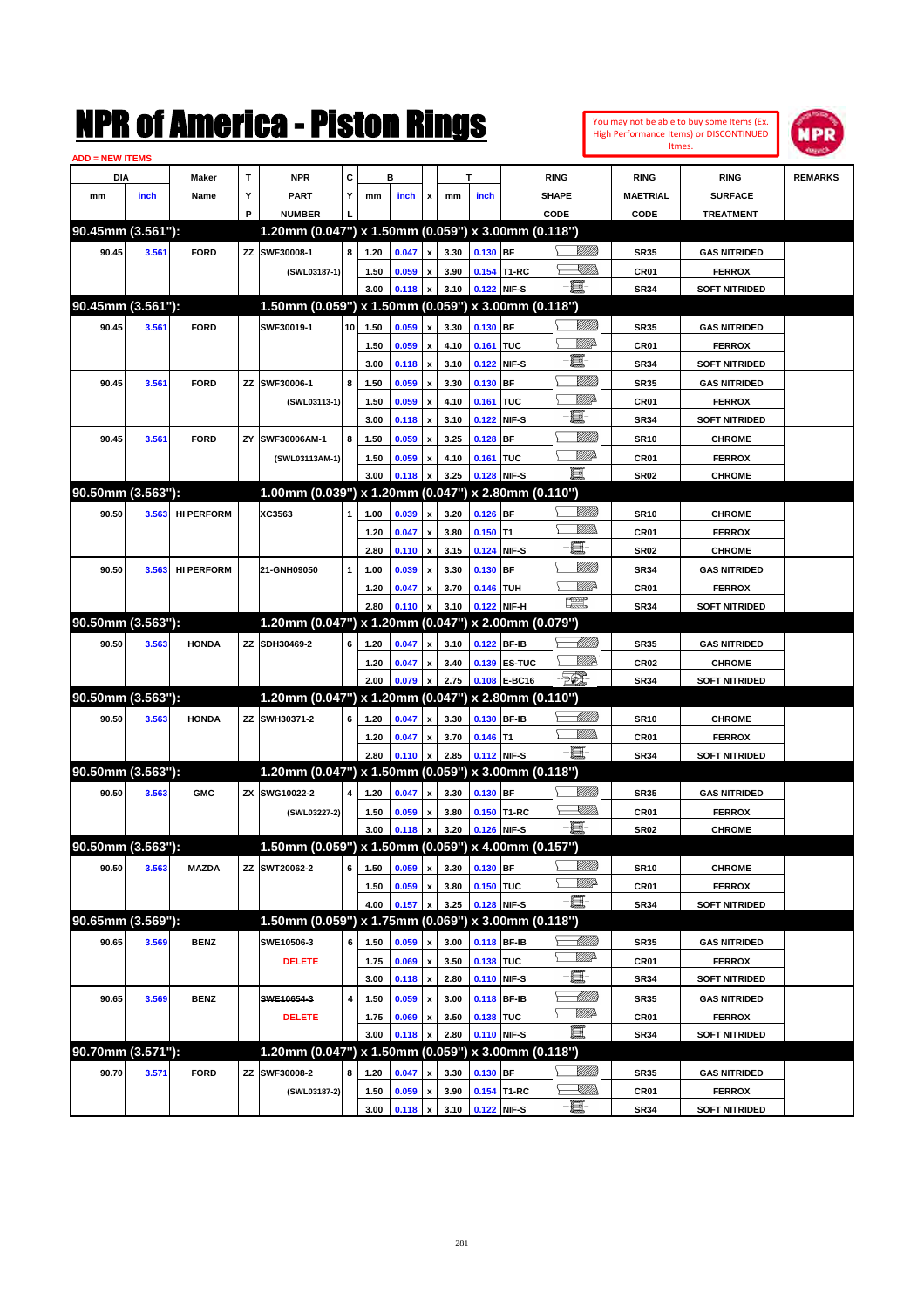| You may not be able to buy some Items (Ex. |
|--------------------------------------------|
| High Performance Items) or DISCONTINUED    |
| Itmes.                                     |



| <b>ADD = NEW ITEMS</b> |       |                   |    |                                                     |                 |              |       |                           |              |             |              |                                                                                                             |                 |                      |                |
|------------------------|-------|-------------------|----|-----------------------------------------------------|-----------------|--------------|-------|---------------------------|--------------|-------------|--------------|-------------------------------------------------------------------------------------------------------------|-----------------|----------------------|----------------|
| DIA                    |       | <b>Maker</b>      | T  | <b>NPR</b>                                          | c               |              | в     |                           |              | т           |              | <b>RING</b>                                                                                                 | <b>RING</b>     | <b>RING</b>          | <b>REMARKS</b> |
| mm                     | inch  | Name              | Υ  | <b>PART</b>                                         | Y               | mm           | inch  | x                         | mm           | inch        |              | <b>SHAPE</b>                                                                                                | <b>MAETRIAL</b> | <b>SURFACE</b>       |                |
|                        |       |                   | P  | <b>NUMBER</b>                                       |                 |              |       |                           |              |             |              | CODE                                                                                                        | CODE            | <b>TREATMENT</b>     |                |
| 90.70mm (3.571"):      |       |                   |    | 1.50mm (0.059") x 1.50mm (0.059") x 3.00mm (0.118") |                 |              |       |                           |              |             |              |                                                                                                             |                 |                      |                |
| 90.70                  | 3.571 | <b>FORD</b>       |    | SWF30019-2                                          | 10 <sub>1</sub> | 1.50         | 0.059 | x                         | 3.30         | 0.130 BF    |              | <u>Villida</u>                                                                                              | <b>SR35</b>     | <b>GAS NITRIDED</b>  |                |
|                        |       |                   |    |                                                     |                 | 1.50         | 0.059 | x                         | 4.10         | 0.161 TUC   |              | <u>MM</u> D                                                                                                 | <b>CR01</b>     | <b>FERROX</b>        |                |
|                        |       |                   |    |                                                     |                 | 3.00         | 0.118 | $\boldsymbol{\mathsf{x}}$ | 3.10         |             | 0.122 NIF-S  | e.                                                                                                          | <b>SR34</b>     | <b>SOFT NITRIDED</b> |                |
| 90.70                  | 3.571 | <b>FORD</b>       | ZZ | SWF30006-2                                          | 8               | 1.50         | 0.059 | x                         | 3.30         | $0.130$ BF  |              | <u>Milli</u> k                                                                                              | <b>SR35</b>     | <b>GAS NITRIDED</b>  |                |
|                        |       |                   |    | (SWL03113-2)                                        |                 | 1.50         | 0.059 | x                         | 4.10         | 0.161 TUC   |              | <u>MM</u> D                                                                                                 | <b>CR01</b>     | <b>FERROX</b>        |                |
|                        |       |                   |    |                                                     |                 | 3.00         | 0.118 | x                         | 3.10         |             | 0.122 NIF-S  | e.                                                                                                          | <b>SR34</b>     | <b>SOFT NITRIDED</b> |                |
| 90.70                  |       | <b>FORD</b>       | ZY | SWF30006AM-2                                        | 8               |              |       |                           |              |             |              | VIII))                                                                                                      |                 |                      |                |
|                        | 3.571 |                   |    |                                                     |                 | 1.50         | 0.059 |                           | 3.25         | $0.128$ BF  |              | <u>MM</u>                                                                                                   | <b>SR10</b>     | <b>CHROME</b>        |                |
|                        |       |                   |    | (SWL03113AM-2)                                      |                 | 1.50<br>3.00 | 0.059 | x                         | 4.10<br>3.25 | 0.161 TUC   | 0.128 NIF-S  | -6                                                                                                          | <b>CR01</b>     | <b>FERROX</b>        |                |
| 90.75mm (3.573"):      |       |                   |    | 1.00mm (0.039") x 1.20mm (0.047") x 2.80mm (0.110") |                 |              | 0.118 |                           |              |             |              |                                                                                                             | <b>SR02</b>     | <b>CHROME</b>        |                |
|                        |       |                   |    |                                                     |                 |              |       |                           |              |             |              |                                                                                                             |                 |                      |                |
| 90.75                  | 3.573 | <b>HI PERFORM</b> |    | 21-GNH09075                                         | 1               | 1.00         | 0.039 | x                         | 3.30         | 0.130 BF    |              |                                                                                                             | <b>SR34</b>     | <b>GAS NITRIDED</b>  |                |
|                        |       |                   |    |                                                     |                 | 1.20         | 0.047 | x                         | 3.70         | 0.146 TUH   |              | <u>Mille</u><br>鱱                                                                                           | <b>CR01</b>     | <b>FERROX</b>        |                |
|                        |       |                   |    |                                                     |                 | 2.80         | 0.110 | $\boldsymbol{x}$          | 3.10         |             | 0.122 NIF-H  |                                                                                                             | <b>SR34</b>     | <b>SOFT NITRIDED</b> |                |
| 90.75mm (3.573"):      |       |                   |    | 1.20mm (0.047") x 1.20mm (0.047") x 2.00mm (0.079") |                 |              |       |                           |              |             |              |                                                                                                             |                 |                      |                |
| 90.75                  | 3.573 | <b>HONDA</b>      |    | ZZ SDH30469-3                                       | 6               | 1.20         | 0.047 | x                         | 3.10         |             | 0.122 BF-IB  | MMB                                                                                                         | <b>SR35</b>     | <b>GAS NITRIDED</b>  |                |
|                        |       |                   |    |                                                     |                 | 1.20         | 0.047 |                           | 3.40         |             | 0.139 ES-TUC | <u>MMA</u>                                                                                                  | <b>CR02</b>     | <b>CHROME</b>        |                |
|                        |       |                   |    |                                                     |                 | 2.00         | 0.079 |                           | 2.75         |             | 0.108 E-BC16 | <u> 50)</u>                                                                                                 | <b>SR34</b>     | <b>SOFT NITRIDED</b> |                |
| 90.75mm (3.573"):      |       |                   |    | 1.20mm (0.047") x 1.20mm (0.047") x 2.80mm (0.110") |                 |              |       |                           |              |             |              |                                                                                                             |                 |                      |                |
| 90.75                  | 3.573 | <b>HONDA</b>      |    | ZZ SWH30371-3                                       | 6               | 1.20         | 0.047 | x                         | 3.30         |             | 0.130 BF-IB  | MMB                                                                                                         | <b>SR10</b>     | <b>CHROME</b>        |                |
|                        |       |                   |    |                                                     |                 | 1.20         | 0.047 | x                         | 3.70         | $0.146$ T1  |              | <br>Milli                                                                                                   | <b>CR01</b>     | <b>FERROX</b>        |                |
|                        |       |                   |    |                                                     |                 | 2.80         | 0.110 |                           | 2.85         |             | 0.112 NIF-S  | - 1                                                                                                         | <b>SR34</b>     | <b>SOFT NITRIDED</b> |                |
| 90.75mm (3.573"):      |       |                   |    | 1.20mm (0.047") x 1.50mm (0.059") x 3.00mm (0.118") |                 |              |       |                           |              |             |              |                                                                                                             |                 |                      |                |
| 90.75                  | 3.573 | <b>GMC</b>        |    | ZX SWG10022-3                                       | 4               | 1.20         | 0.047 | x                         | 3.30         | 0.130 BF    |              | VIII))                                                                                                      | <b>SR35</b>     | <b>GAS NITRIDED</b>  |                |
|                        |       |                   |    | (SWL03227-3)                                        |                 | 1.50         | 0.059 | x                         | 3.80         |             | 0.150 T1-RC  | $\begin{matrix} \begin{matrix} \mathbb{R} & \mathbb{R} \ \mathbb{R} & \mathbb{R} \end{matrix} \end{matrix}$ | <b>CR01</b>     | <b>FERROX</b>        |                |
|                        |       |                   |    |                                                     |                 | 3.00         | 0.118 |                           | 3.20         |             | 0.126 NIF-S  | -日                                                                                                          | <b>SR02</b>     | <b>CHROME</b>        |                |
| 90.75mm (3.573"):      |       |                   |    | 1.50mm (0.059") x 1.50mm (0.059") x 4.00mm (0.157") |                 |              |       |                           |              |             |              |                                                                                                             |                 |                      |                |
| 90.75                  | 3.573 | <b>MAZDA</b>      |    | ZZ SWT20062-3                                       | 6               | 1.50         | 0.059 | x                         | 3.30         | 0.130 BF    |              |                                                                                                             | <b>SR10</b>     | <b>CHROME</b>        |                |
|                        |       |                   |    |                                                     |                 | 1.50         | 0.059 | x                         | 3.80         | 0.150 TUC   |              | <u>WW</u>                                                                                                   | <b>CR01</b>     | <b>FERROX</b>        |                |
|                        |       |                   |    |                                                     |                 | 4.00         | 0.157 |                           | 3.25         |             | 0.128 NIF-S  |                                                                                                             | <b>SR34</b>     | <b>SOFT NITRIDED</b> |                |
| 90.90mm (3.579"):      |       |                   |    | 1.50mm (0.059") x 1.75mm (0.069") x 3.00mm (0.118") |                 |              |       |                           |              |             |              |                                                                                                             |                 |                      |                |
| 90.90                  | 3.579 | <b>BENZ</b>       |    | SWE10506-4                                          | 6               | 1.50         | 0.059 | x                         | 3.00         |             | 0.118 BF-IB  | MMB                                                                                                         | <b>SR35</b>     | <b>GAS NITRIDED</b>  |                |
|                        |       |                   |    | <b>DELETE</b>                                       |                 | 1.75         | 0.069 | x                         | 3.50         | 0.138 TUC   |              | <u>MM</u>                                                                                                   | <b>CR01</b>     | <b>FERROX</b>        |                |
|                        |       |                   |    |                                                     |                 | 3.00         | 0.118 | $\pmb{\mathsf{x}}$        | 2.80         | 0.110 NIF-S |              | E                                                                                                           | SR34            | <b>SOFT NITRIDED</b> |                |
| 90.90                  | 3.579 | <b>BENZ</b>       |    | SWE10654-4                                          | 4               | 1.50         | 0.059 | $\pmb{\mathsf{x}}$        | 3.00         |             | 0.118 BF-IB  | <u> UMM</u>                                                                                                 | <b>SR35</b>     | <b>GAS NITRIDED</b>  |                |
|                        |       |                   |    | <b>DELETE</b>                                       |                 | 1.75         | 0.069 | x                         | 3.50         | 0.138 TUC   |              | ₩₩                                                                                                          | CR01            | <b>FERROX</b>        |                |
|                        |       |                   |    |                                                     |                 | 3.00         | 0.118 | $\pmb{\mathsf{x}}$        | 2.80         |             | 0.110 NIF-S  | E                                                                                                           | SR34            | <b>SOFT NITRIDED</b> |                |
| 90.90                  | 3.579 | <b>BENZ</b>       |    | SWE10764-0                                          | 4               | 1.50         | 0.059 | x                         | 3.40         |             | 0.134 BF-IB  | <u> MMM)</u>                                                                                                | SR35            | <b>GAS NITRIDED</b>  |                |
|                        |       |                   |    | <b>DELETE</b>                                       |                 | 1.75         | 0.069 | x                         | 3.60         | 0.142 TUC   |              | <u>WW</u> A                                                                                                 | CR01            | <b>FERROX</b>        |                |
|                        |       |                   |    |                                                     |                 | 3.00         | 0.118 |                           | 2.80         |             | 0.110 NIF-S  | e                                                                                                           | SR34            | <b>SOFT NITRIDED</b> |                |
| 90.93mm (3.580"):      |       |                   |    | 1.00mm (0.039") x 1.20mm (0.047") x 2.80mm (0.110") |                 |              |       |                           |              |             |              |                                                                                                             |                 |                      |                |
| 90.93                  | 3.580 | <b>HI PERFORM</b> |    | XC3563                                              | $\mathbf{1}$    | 1.00         | 0.039 | x                         | 3.45         | $0.136$ BF  |              | <u>VIIII)</u>                                                                                               | SR10            | <b>CHROME</b>        |                |
|                        |       |                   |    |                                                     |                 | 1.20         | 0.047 | $\pmb{\mathsf{x}}$        | 3.90         | $0.154$ T1  |              | <u>WMW</u>                                                                                                  | CR01            | <b>FERROX</b>        |                |
|                        |       |                   |    |                                                     |                 | 2.80         | 0.110 | $\pmb{\mathsf{x}}$        | 3.15         |             | 0.124 NIF-S  | e.                                                                                                          | SR02            | <b>CHROME</b>        |                |
| 90.93                  | 3.580 | <b>HI PERFORM</b> |    | 21-GNH09093                                         | $\mathbf{1}$    | 1.00         | 0.039 | x                         | 3.30         | 0.130 BF    |              | <u>VIIII)</u>                                                                                               | SR34            | <b>GAS NITRIDED</b>  |                |
|                        |       |                   |    |                                                     |                 | 1.20         | 0.047 |                           | 3.70         | 0.146 TUH   |              | ₩₩                                                                                                          | CR01            | <b>FERROX</b>        |                |
|                        |       |                   |    |                                                     |                 | 2.80         | 0.110 | $\pmb{\mathsf{x}}$        | 3.10         |             | 0.122 NIF-H  | R                                                                                                           | SR34            | <b>SOFT NITRIDED</b> |                |
|                        |       |                   |    |                                                     |                 |              |       |                           |              |             |              |                                                                                                             |                 |                      |                |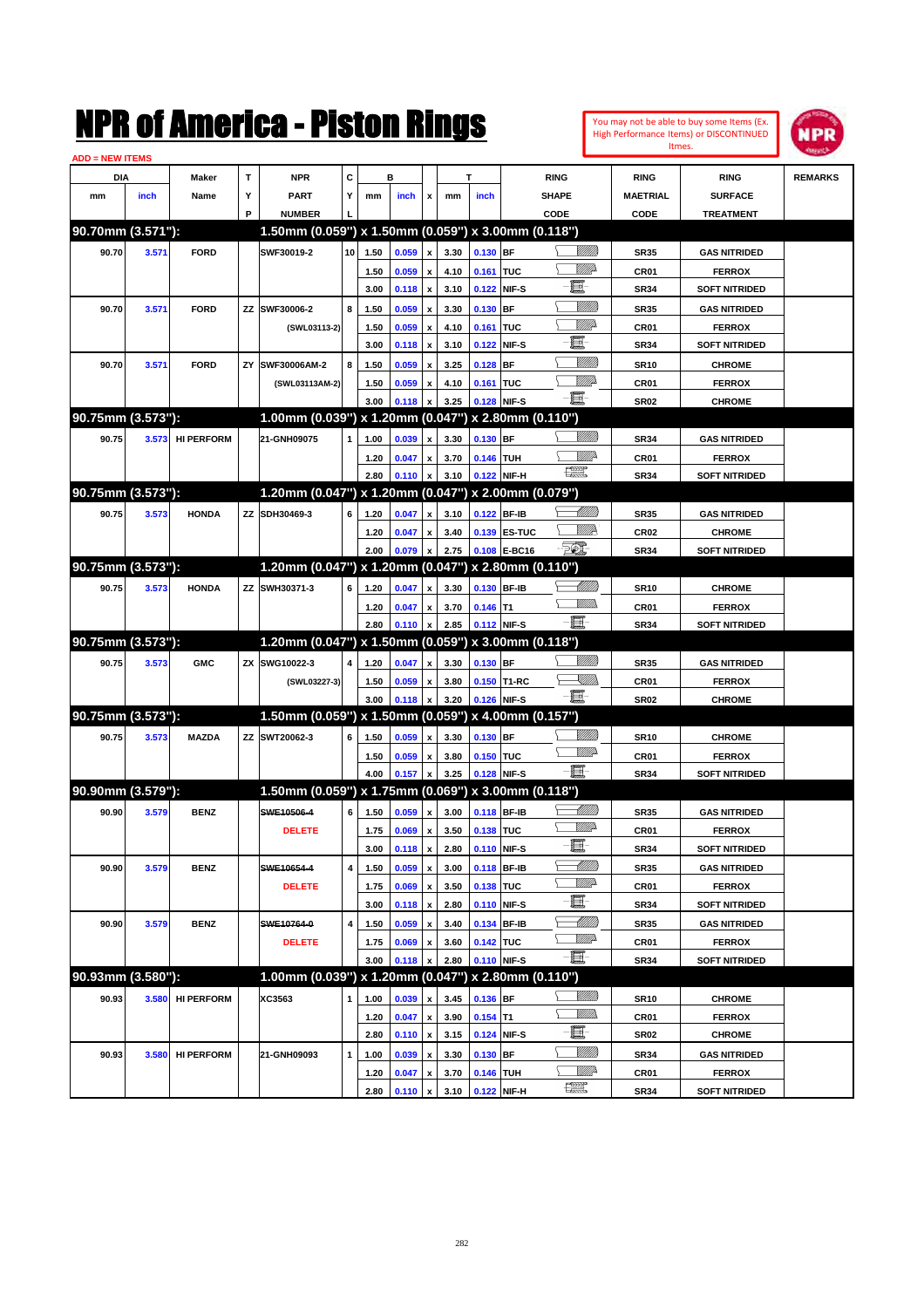| <b>ADD = NEW ITEMS</b> |       |                   |              | NMK OI AMCMICA - MISTON KINGS                       |      |      |       |                           |      |            |              |                                                                                                                                                                                                                                 |                   |                  | You may not be able to buy some Items (Ex.<br>High Performance Items) or DISCONTINUED<br>Itmes. | NPR            |
|------------------------|-------|-------------------|--------------|-----------------------------------------------------|------|------|-------|---------------------------|------|------------|--------------|---------------------------------------------------------------------------------------------------------------------------------------------------------------------------------------------------------------------------------|-------------------|------------------|-------------------------------------------------------------------------------------------------|----------------|
| DIA                    |       | Maker             | $\mathbf{T}$ | <b>NPR</b>                                          | C    |      | в     |                           |      | T          |              | <b>RING</b>                                                                                                                                                                                                                     |                   | <b>RING</b>      | <b>RING</b>                                                                                     | <b>REMARKS</b> |
| mm                     | inch  | Name              | Υ            | <b>PART</b>                                         | Y    | mm   | inch  | x                         | mm   | inch       |              | <b>SHAPE</b>                                                                                                                                                                                                                    |                   | <b>MAETRIAL</b>  | <b>SURFACE</b>                                                                                  |                |
|                        |       |                   | P            | <b>NUMBER</b>                                       |      |      |       |                           |      |            |              | CODE                                                                                                                                                                                                                            |                   | CODE             | <b>TREATMENT</b>                                                                                |                |
| 90.95mm (3.581"):      |       |                   |              | 1.20mm (0.047") x 1.50mm (0.059") x 3.00mm (0.118") |      |      |       |                           |      |            |              |                                                                                                                                                                                                                                 |                   |                  |                                                                                                 |                |
| 90.95                  | 3.581 | <b>FORD</b>       | ZZ           | SWF30008-3                                          | 8    | 1.20 | 0.047 | $\pmb{\mathsf{x}}$        | 3.30 | $0.130$ BF |              |                                                                                                                                                                                                                                 | <u>Villida</u>    | <b>SR35</b>      | <b>GAS NITRIDED</b>                                                                             |                |
|                        |       |                   |              | (SWL03187-3)                                        |      | 1.50 | 0.059 | $\pmb{\mathsf{x}}$        | 3.90 |            | 0.154 T1-RC  |                                                                                                                                                                                                                                 | <u>Sillin</u>     | CR01             | <b>FERROX</b>                                                                                   |                |
|                        |       |                   |              |                                                     |      | 3.00 | 0.118 | X                         | 3.10 |            | 0.122 NIF-S  | E                                                                                                                                                                                                                               |                   | <b>SR34</b>      | <b>SOFT NITRIDED</b>                                                                            |                |
| 90.95mm (3.581"):      |       |                   |              | 1.50mm (0.059") x 1.50mm (0.059") x 3.00mm (0.118") |      |      |       |                           |      |            |              |                                                                                                                                                                                                                                 |                   |                  |                                                                                                 |                |
| 90.95                  | 3.581 | <b>FORD</b>       |              | SWF30019-3                                          | 10 l | 1.50 | 0.059 | $\pmb{\mathsf{x}}$        | 3.30 | 0.130 BF   |              |                                                                                                                                                                                                                                 | <u>VIII M</u>     | <b>SR35</b>      | <b>GAS NITRIDED</b>                                                                             |                |
|                        |       |                   |              |                                                     |      | 1.50 | 0.059 | $\pmb{\mathsf{x}}$        | 4.10 | 0.161      | <b>TUC</b>   |                                                                                                                                                                                                                                 | <u>Willi</u> p    | CR01             | <b>FERROX</b>                                                                                   |                |
|                        |       |                   |              |                                                     |      | 3.00 | 0.118 | $\boldsymbol{\mathsf{x}}$ | 3.10 | 0.122      | NIF-S        | E                                                                                                                                                                                                                               |                   | <b>SR34</b>      | <b>SOFT NITRIDED</b>                                                                            |                |
| 90.95                  | 3.581 | <b>FORD</b>       | ΖZ           | SWF30006-3                                          | 8    | 1.50 | 0.059 | $\pmb{\mathsf{x}}$        | 3.30 | 0.130      | <b>BF</b>    |                                                                                                                                                                                                                                 | <u>VIIII</u>      | <b>SR35</b>      | <b>GAS NITRIDED</b>                                                                             |                |
|                        |       |                   |              | (SWL03113-3)                                        |      | 1.50 | 0.059 | $\pmb{\mathsf{x}}$        | 4.10 | 0.161      | <b>TUC</b>   |                                                                                                                                                                                                                                 | <u>MM</u>         | CR01             | <b>FERROX</b>                                                                                   |                |
|                        |       |                   |              |                                                     |      | 3.00 | 0.118 | $\boldsymbol{\mathsf{x}}$ | 3.10 | 0.122      | NIF-S        | E                                                                                                                                                                                                                               |                   | <b>SR34</b>      | <b>SOFT NITRIDED</b>                                                                            |                |
| 90.95                  | 3.581 | <b>FORD</b>       | ZY           | SWF30006AM-3                                        | 8    | 1.50 | 0.059 | $\pmb{\mathsf{x}}$        | 3.25 | 0.128      | <b>BF</b>    |                                                                                                                                                                                                                                 | VIII))            | <b>SR10</b>      | <b>CHROME</b>                                                                                   |                |
|                        |       |                   |              | (SWL03113AM-3)                                      |      | 1.50 | 0.059 | $\pmb{\mathsf{x}}$        | 4.10 | 0.161      | <b>TUC</b>   |                                                                                                                                                                                                                                 | <u>VIII</u> de    | CR01             | <b>FERROX</b>                                                                                   |                |
|                        |       |                   |              |                                                     |      | 3.00 | 0.118 | x                         | 3.25 | 0.128      | NIF-S        | E                                                                                                                                                                                                                               |                   | <b>SR02</b>      | <b>CHROME</b>                                                                                   |                |
| 91.00mm (3.583"):      |       |                   |              | 1.00mm (0.039") x 1.20mm (0.047") x 2.80mm (0.110") |      |      |       |                           |      |            |              |                                                                                                                                                                                                                                 |                   |                  |                                                                                                 |                |
| 91.00                  | 3.583 | <b>HI PERFORM</b> |              | XC3583                                              | 1    | 1.00 | 0.039 | $\pmb{\mathsf{x}}$        | 3.45 | 0.136 BF   |              |                                                                                                                                                                                                                                 | <u>Villida</u>    | <b>SR10</b>      | <b>CHROME</b>                                                                                   |                |
|                        |       |                   |              |                                                     |      | 1.20 | 0.047 | $\pmb{\mathsf{x}}$        | 3.90 | 0.154      | lT1          |                                                                                                                                                                                                                                 | .<br>MM           | CR01             | <b>FERROX</b>                                                                                   |                |
|                        |       |                   |              |                                                     |      | 2.80 | 0.110 | $\boldsymbol{\mathsf{x}}$ | 3.15 | 0.124      | NIF-S        | E                                                                                                                                                                                                                               |                   | <b>SR02</b>      | <b>CHROME</b>                                                                                   |                |
| 91.00                  | 3.583 | <b>HI PERFORM</b> |              | 21-GNH09100                                         | 1    | 1.00 | 0.039 | $\pmb{\mathsf{x}}$        | 3.30 | 0.130      | <b>BF</b>    |                                                                                                                                                                                                                                 | <u>Villilli</u>   | <b>SR34</b>      | <b>GAS NITRIDED</b>                                                                             |                |
|                        |       |                   |              |                                                     |      | 1.20 | 0.047 | $\pmb{\mathsf{x}}$        | 3.70 | 0.146      | <b>TUH</b>   |                                                                                                                                                                                                                                 | <u>Mille</u>      | CR01             | <b>FERROX</b>                                                                                   |                |
|                        |       |                   |              |                                                     |      | 2.80 | 0.110 | $\boldsymbol{x}$          | 3.10 |            | 0.122 NIF-H  | $f_{\text{max}}^{\text{opp}}$                                                                                                                                                                                                   |                   | <b>SR34</b>      | <b>SOFT NITRIDED</b>                                                                            |                |
| 91.00mm (3.583"):      |       |                   |              | 1.20mm (0.047") x 1.20mm (0.047") x 2.00mm (0.079") |      |      |       |                           |      |            |              |                                                                                                                                                                                                                                 |                   |                  |                                                                                                 |                |
| 91.00                  | 3.583 | <b>HONDA</b>      | ΖZ           | SDH30469-4                                          | 6    | 1.20 | 0.047 | $\pmb{\mathsf{x}}$        | 3.10 |            | 0.122 BF-IB  |                                                                                                                                                                                                                                 | <u> Milli</u> b   | <b>SR35</b>      | <b>GAS NITRIDED</b>                                                                             |                |
|                        |       |                   |              |                                                     |      | 1.20 | 0.047 | $\pmb{\mathsf{x}}$        | 3.40 |            | 0.139 ES-TUC |                                                                                                                                                                                                                                 | <u>MMR</u>        | CR <sub>02</sub> | <b>CHROME</b>                                                                                   |                |
|                        |       |                   |              |                                                     |      | 2.00 | 0.079 | $\pmb{\mathsf{x}}$        | 2.75 |            | 0.108 E-BC16 | FOX.                                                                                                                                                                                                                            |                   | <b>SR34</b>      | <b>SOFT NITRIDED</b>                                                                            |                |
| 91.00mm (3.583"):      |       |                   |              | 1.20mm (0.047") x 1.20mm (0.047") x 2.80mm (0.110") |      |      |       |                           |      |            |              |                                                                                                                                                                                                                                 |                   |                  |                                                                                                 |                |
| 91.00                  | 3.583 | <b>HONDA</b>      | ΖZ           | SWH30371-4                                          | 6    | 1.20 | 0.047 | $\mathbf{x}$              | 3.30 |            | 0.130 BF-IB  |                                                                                                                                                                                                                                 | <u> UMB</u>       | <b>SR10</b>      | <b>CHROME</b>                                                                                   |                |
|                        |       |                   |              |                                                     |      | 1.20 | 0.047 | $\pmb{\mathsf{x}}$        | 3.70 | $0.146$ T1 |              |                                                                                                                                                                                                                                 | .<br>MM           | CR01             | <b>FERROX</b>                                                                                   |                |
|                        |       |                   |              |                                                     |      | 2.80 | 0.110 | $\pmb{\mathsf{x}}$        | 2.85 |            | 0.112 NIF-S  | E.                                                                                                                                                                                                                              |                   | <b>SR34</b>      | <b>SOFT NITRIDED</b>                                                                            |                |
| 91.00mm (3.583"):      |       |                   |              | 1.20mm (0.047") x 1.50mm (0.059") x 3.00mm (0.118") |      |      |       |                           |      |            |              |                                                                                                                                                                                                                                 |                   |                  |                                                                                                 |                |
| 91.00                  | 3.583 | <b>GMC</b>        | ΖX           | SWG10022-4                                          | 4    | 1.20 | 0.047 | $\pmb{\mathsf{x}}$        | 3.30 | 0.130 BF   |              |                                                                                                                                                                                                                                 | VIII))            | <b>SR35</b>      | <b>GAS NITRIDED</b>                                                                             |                |
|                        |       |                   |              | (SWL03227-4)                                        |      | 1.50 | 0.059 | $\boldsymbol{\mathsf{x}}$ | 3.80 |            | 0.150 T1-RC  |                                                                                                                                                                                                                                 | <u>Sillin</u>     | CR01             | <b>FERROX</b>                                                                                   |                |
|                        |       |                   |              |                                                     |      | 3.00 | 0.118 | $\mathbf{x}$              | 3.20 |            | 0.126 NIF-S  | -8                                                                                                                                                                                                                              |                   | <b>SR02</b>      | <b>CHROME</b>                                                                                   |                |
| 91.00mm (3.583"):      |       |                   |              | 1.50mm (0.059") x 1.50mm (0.059") x 4.00mm (0.157") |      |      |       |                           |      |            |              |                                                                                                                                                                                                                                 |                   |                  |                                                                                                 |                |
| 91.00                  | 3.583 | <b>MAZDA</b>      | ΖZ           | SWT20062-4                                          | 6    | 1.50 | 0.059 | $\pmb{\mathsf{x}}$        | 3.30 | 0.130 BF   |              |                                                                                                                                                                                                                                 | <u>VIIII</u> )    | <b>SR10</b>      | <b>CHROME</b>                                                                                   |                |
|                        |       |                   |              |                                                     |      | 1.50 | 0.059 | $\pmb{\mathsf{x}}$        | 3.80 | 0.150 TUC  |              |                                                                                                                                                                                                                                 | <u>WW</u>         | CR01             | <b>FERROX</b>                                                                                   |                |
|                        |       |                   |              |                                                     |      | 4.00 | 0.157 | $\pmb{\mathsf{x}}$        | 3.25 |            | 0.128 NIF-S  | Œ                                                                                                                                                                                                                               |                   | <b>SR34</b>      | <b>SOFT NITRIDED</b>                                                                            |                |
| 91.00                  | 3.583 | <b>TOYOTA</b>     |              | ZZ SWT10111-0                                       | 4    | 1.50 | 0.059 | $\pmb{\mathsf{x}}$        | 3.30 |            | 0.130 BF-IB  |                                                                                                                                                                                                                                 | <u> Milli</u> lli | <b>SR10</b>      | <b>CHROME</b>                                                                                   |                |
|                        |       |                   |              |                                                     |      | 1.50 | 0.059 | $\pmb{\mathsf{x}}$        | 3.95 | 0.156 TUC  |              |                                                                                                                                                                                                                                 | <u>WW</u>         | CR <sub>02</sub> | <b>CHROME</b>                                                                                   |                |
|                        |       |                   |              |                                                     |      | 4.00 | 0.157 | X                         | 3.15 |            | 0.124 NIF-S  | e.                                                                                                                                                                                                                              |                   | <b>SR02</b>      | <b>CHROME</b>                                                                                   |                |
| 91.10mm (3.587"):      |       |                   |              | 1.20mm (0.047") x 1.20mm (0.047") x 2.50mm (0.098") |      |      |       |                           |      |            |              |                                                                                                                                                                                                                                 |                   |                  |                                                                                                 |                |
| 91.10                  | 3.587 | <b>MITSUBISHI</b> |              | ZZ SWM31177-0                                       | 6    | 1.20 | 0.047 | $\pmb{\mathsf{x}}$        | 3.30 | 0.130 BF   |              |                                                                                                                                                                                                                                 | <u>Milli</u> n    | <b>SR35</b>      | <b>GAS NITRIDED</b>                                                                             |                |
|                        |       |                   |              |                                                     |      | 1.20 | 0.047 | $\pmb{\mathsf{x}}$        | 3.50 | 0.138 TUC  |              |                                                                                                                                                                                                                                 | <u>MM</u> do      | CR01             | <b>FERROX</b>                                                                                   |                |
|                        |       |                   |              |                                                     |      | 2.50 | 0.098 | X                         | 2.50 |            | 0.098 NIF-H  | œ                                                                                                                                                                                                                               |                   | <b>SR02</b>      | <b>CHROME</b>                                                                                   |                |
| 91.10mm (3.587"):      |       |                   |              | 1.20mm (0.047") x 1.50mm (0.059") x 3.00mm (0.118") |      |      |       |                           |      |            |              |                                                                                                                                                                                                                                 |                   |                  |                                                                                                 |                |
| 91.10                  | 3.587 | <b>MITSUBISHI</b> |              | ZZ SWM31078-0                                       | 6    | 1.20 | 0.047 | $\pmb{\mathsf{x}}$        | 3.30 | 0.130 BF   |              |                                                                                                                                                                                                                                 | <u>Milli</u> n    | <b>SR10</b>      | <b>CHROME</b>                                                                                   |                |
|                        |       |                   |              |                                                     |      | 1.50 | 0.059 | $\pmb{\mathsf{x}}$        | 3.80 | $0.150$ T1 |              |                                                                                                                                                                                                                                 | <u>MM)</u>        | CR <sub>02</sub> | <b>CHROME</b>                                                                                   |                |
|                        |       |                   |              |                                                     |      | 3.00 | 0.118 | $\pmb{\mathsf{x}}$        | 2.90 |            | 0.114 NIF-S  | e de la contrada de la contrada de la contrada de la contrada de la contrada de la contrada de la contrada de<br>Del contrada de la contrada de la contrada de la contrada de la contrada de la contrada de la contrada de la c |                   | <b>SR02</b>      | <b>CHROME</b>                                                                                   |                |
|                        |       |                   |              |                                                     |      |      |       |                           |      |            |              |                                                                                                                                                                                                                                 |                   |                  |                                                                                                 |                |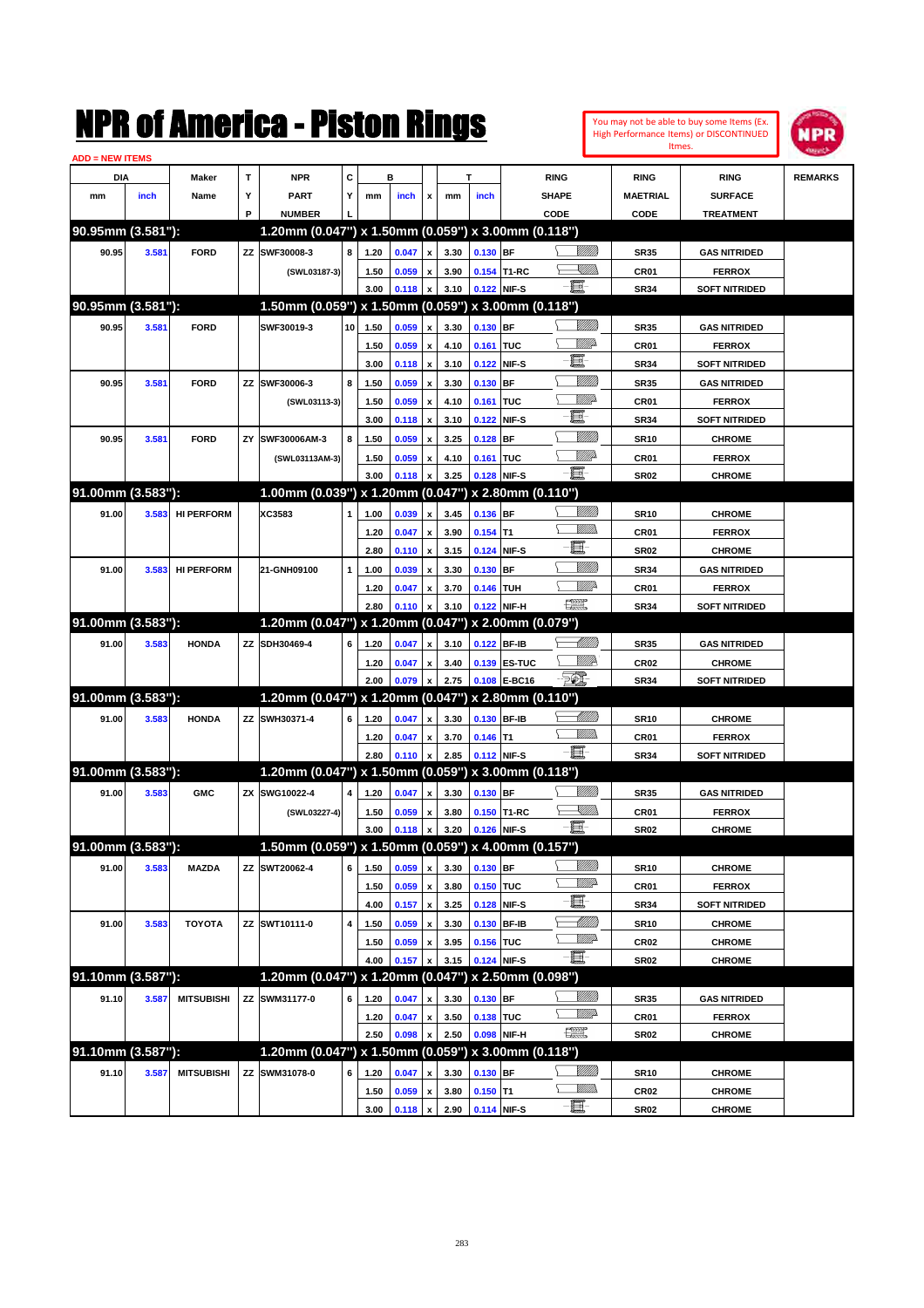|                        |       |                   |              | NMK OI AINCrica - Miston Kings                                       |                         |      |       |                    |      |             |              |                                                                                                                                                                                                                                                                                                                                                                                             |                              |                  | You may not be able to buy some Items (Ex.<br>High Performance Items) or DISCONTINUED<br>Itmes. | pp             |
|------------------------|-------|-------------------|--------------|----------------------------------------------------------------------|-------------------------|------|-------|--------------------|------|-------------|--------------|---------------------------------------------------------------------------------------------------------------------------------------------------------------------------------------------------------------------------------------------------------------------------------------------------------------------------------------------------------------------------------------------|------------------------------|------------------|-------------------------------------------------------------------------------------------------|----------------|
| <b>ADD = NEW ITEMS</b> |       |                   |              |                                                                      |                         |      |       |                    |      |             |              |                                                                                                                                                                                                                                                                                                                                                                                             |                              |                  |                                                                                                 |                |
| DIA                    |       | Maker             | $\mathbf{T}$ | <b>NPR</b>                                                           | C                       |      | в     |                    |      | т           |              | <b>RING</b>                                                                                                                                                                                                                                                                                                                                                                                 |                              | <b>RING</b>      | <b>RING</b>                                                                                     | <b>REMARKS</b> |
| mm                     | inch  | Name              | Y            | <b>PART</b>                                                          | Υ                       | mm   | inch  | x                  | mm   | inch        |              | <b>SHAPE</b>                                                                                                                                                                                                                                                                                                                                                                                |                              | <b>MAETRIAL</b>  | <b>SURFACE</b>                                                                                  |                |
| 91.10mm (3.587"):      |       |                   | P            | <b>NUMBER</b><br>1.50mm (0.059") x 1.50mm (0.059") x 4.00mm (0.157") |                         |      |       |                    |      |             |              | CODE                                                                                                                                                                                                                                                                                                                                                                                        |                              | CODE             | <b>TREATMENT</b>                                                                                |                |
|                        |       |                   |              |                                                                      |                         |      |       |                    |      |             |              |                                                                                                                                                                                                                                                                                                                                                                                             | <u>Sillilli</u>              |                  |                                                                                                 |                |
| 91.10                  | 3.587 | <b>MITSUBISHI</b> |              | ZZ SWM31039-0                                                        | $\overline{4}$          | 1.50 | 0.059 | x                  | 3.30 | $0.130$ BF  |              |                                                                                                                                                                                                                                                                                                                                                                                             | .<br>WWW                     | <b>SR35</b>      | <b>GAS NITRIDED</b>                                                                             |                |
|                        |       |                   |              |                                                                      |                         | 1.50 | 0.059 | X                  | 3.80 | 0.150       | lT1          | E.                                                                                                                                                                                                                                                                                                                                                                                          |                              | CR <sub>02</sub> | <b>CHROME</b>                                                                                   |                |
|                        |       |                   |              |                                                                      |                         | 4.00 | 0.157 | X                  | 3.25 | 0.128       | NIF-S        |                                                                                                                                                                                                                                                                                                                                                                                             |                              | <b>SR34</b>      | <b>SOFT NITRIDED</b>                                                                            |                |
| 91.10                  | 3.587 | <b>MITSUBISHI</b> |              | SWM31069-0                                                           | 6                       | 1.50 | 0.059 | X                  | 3.50 | 0.138       | IBF          |                                                                                                                                                                                                                                                                                                                                                                                             | <u>Milli</u><br><br>Mar      | <b>SR10</b>      | <b>CHROME</b>                                                                                   |                |
|                        |       |                   |              | <b>DELETE</b>                                                        |                         | 1.50 | 0.059 | X                  | 3.80 | 0.150       | T1           | E.                                                                                                                                                                                                                                                                                                                                                                                          |                              | CR <sub>02</sub> | <b>CHROME</b>                                                                                   |                |
|                        |       |                   |              |                                                                      |                         | 4.00 | 0.157 |                    | 3.25 | 0.128       | NIF-S        |                                                                                                                                                                                                                                                                                                                                                                                             |                              | <b>SR02</b>      | <b>CHROME</b>                                                                                   |                |
| 91.10                  | 3.587 | <b>MITSUBISHI</b> | ZZ           | SWM31080-0                                                           | 6                       | 1.50 | 0.059 | X                  | 3.30 | 0.130       | BF           |                                                                                                                                                                                                                                                                                                                                                                                             | <u>MMM</u><br>.<br>WWW       | <b>SR10</b>      | <b>CHROME</b>                                                                                   |                |
|                        |       |                   |              |                                                                      |                         | 1.50 | 0.059 | x                  | 3.80 | 0.150       | T1           | -6-                                                                                                                                                                                                                                                                                                                                                                                         |                              | CR <sub>02</sub> | <b>CHROME</b>                                                                                   |                |
|                        |       |                   |              |                                                                      |                         | 4.00 | 0.157 | $\mathbf{x}$       | 3.25 | 0.128       | NIF-S        |                                                                                                                                                                                                                                                                                                                                                                                             |                              | <b>SR02</b>      | <b>CHROME</b>                                                                                   |                |
| 91.10mm (3.587"):      |       |                   |              | 2.00mm (0.079") x 2.00mm (0.079") x 4.00mm (0.157")                  |                         |      |       |                    |      |             |              |                                                                                                                                                                                                                                                                                                                                                                                             |                              |                  |                                                                                                 |                |
| 91.10                  | 3.587 | <b>MITSUBISHI</b> | <b>ZZ</b>    | SWM31047-0                                                           | 4                       | 2.00 | 0.079 | $\mathbf{x}$       | 3.50 | 0.138 BF    |              |                                                                                                                                                                                                                                                                                                                                                                                             | <u>Milli</u> k<br><br>Mar    | <b>CR10</b>      | <b>CHROME</b>                                                                                   |                |
|                        |       |                   |              |                                                                      |                         | 2.00 | 0.079 | x                  | 3.80 | 0.150       | T1           | -6                                                                                                                                                                                                                                                                                                                                                                                          |                              | CR <sub>02</sub> | <b>CHROME</b>                                                                                   |                |
|                        |       |                   |              |                                                                      |                         | 4.00 | 0.157 | x                  | 3.25 | 0.128       | NIF-S        |                                                                                                                                                                                                                                                                                                                                                                                             |                              | <b>SR02</b>      | <b>CHROME</b>                                                                                   |                |
| 91.15mm (3.589"):      |       |                   |              | 1.50mm (0.059") x 1.75mm (0.069") x 3.00mm (0.118")                  |                         |      |       |                    |      |             |              |                                                                                                                                                                                                                                                                                                                                                                                             |                              |                  |                                                                                                 |                |
| 91.15                  | 3.589 | <b>BENZ</b>       |              | SWE10764-1                                                           | 4                       | 1.50 | 0.059 | x                  | 3.40 | 0.134       | <b>BF-IB</b> |                                                                                                                                                                                                                                                                                                                                                                                             | <u> Milli</u> lli<br>7/////2 | <b>SR35</b>      | <b>GAS NITRIDED</b>                                                                             |                |
|                        |       |                   |              | <b>DELETE</b>                                                        |                         | 1.75 | 0.069 | x                  | 3.60 | 0.142 TUC   |              |                                                                                                                                                                                                                                                                                                                                                                                             |                              | CR01             | <b>FERROX</b>                                                                                   |                |
|                        |       |                   |              |                                                                      |                         | 3.00 | 0.118 | X                  | 2.80 | 0.110       | NIF-S        | $-\mathbf{H}$                                                                                                                                                                                                                                                                                                                                                                               |                              | <b>SR34</b>      | <b>SOFT NITRIDED</b>                                                                            |                |
| 91.20mm (3.591")       |       |                   |              | 1.20mm (0.047") x 1.50mm (0.059") x 3.00mm (0.118")                  |                         |      |       |                    |      |             |              |                                                                                                                                                                                                                                                                                                                                                                                             |                              |                  |                                                                                                 |                |
| 91.20                  | 3.591 | <b>FORD</b>       | <b>ZZ</b>    | SWF30008-4                                                           | 8                       | 1.20 | 0.047 | $\mathbf{x}$       | 3.30 | 0.130 BF    |              |                                                                                                                                                                                                                                                                                                                                                                                             | <u>Milli</u> k               | <b>SR35</b>      | <b>GAS NITRIDED</b>                                                                             |                |
|                        |       |                   |              | (SWL03187-4)                                                         |                         | 1.50 | 0.059 | x                  | 3.90 | 0.154       | T1-RC        |                                                                                                                                                                                                                                                                                                                                                                                             | <u>Sillin</u>                | CR01             | <b>FERROX</b>                                                                                   |                |
|                        |       |                   |              |                                                                      |                         | 3.00 | 0.118 | $\pmb{\mathsf{x}}$ | 3.10 | 0.122       | NIF-S        | -8                                                                                                                                                                                                                                                                                                                                                                                          |                              | <b>SR34</b>      | <b>SOFT NITRIDED</b>                                                                            |                |
| 91.20mm (3.591")       |       |                   |              | 1.50mm (0.059") x 1.50mm (0.059") x 3.00mm (0.118")                  |                         |      |       |                    |      |             |              |                                                                                                                                                                                                                                                                                                                                                                                             |                              |                  |                                                                                                 |                |
| 91.20                  | 3.591 | <b>FORD</b>       |              | SWF30019-4                                                           | 10                      | 1.50 | 0.059 | x                  | 3.30 | 0.130       | <b>BF</b>    |                                                                                                                                                                                                                                                                                                                                                                                             | <u>Milli</u> k               | <b>SR35</b>      | <b>GAS NITRIDED</b>                                                                             |                |
|                        |       |                   |              |                                                                      |                         | 1.50 | 0.059 | x                  | 4.10 | 0.161       | ltuc         |                                                                                                                                                                                                                                                                                                                                                                                             | <u>VIIIt</u> da              | CR <sub>01</sub> | <b>FERROX</b>                                                                                   |                |
|                        |       |                   |              |                                                                      |                         | 3.00 | 0.118 | X                  | 3.10 | 0.122       | NIF-S        | E.                                                                                                                                                                                                                                                                                                                                                                                          |                              | <b>SR34</b>      | <b>SOFT NITRIDED</b>                                                                            |                |
| 91.20                  | 3.591 | <b>FORD</b>       | ZZ           | SWF30006-4                                                           | 8                       | 1.50 | 0.059 | X                  | 3.30 | 0.130       | <b>BF</b>    |                                                                                                                                                                                                                                                                                                                                                                                             | <u>MMM</u>                   | <b>SR35</b>      | <b>GAS NITRIDED</b>                                                                             |                |
|                        |       |                   |              | (SWL03113-4)                                                         |                         | 1.50 | 0.059 | X                  | 4.10 | 0.161       | TUC          |                                                                                                                                                                                                                                                                                                                                                                                             | <u>Willia</u>                | CR01             | <b>FERROX</b>                                                                                   |                |
|                        |       |                   |              |                                                                      |                         | 3.00 | 0.118 | X                  | 3.10 | 0.122       | NIF-S        | E.                                                                                                                                                                                                                                                                                                                                                                                          |                              | <b>SR34</b>      | <b>SOFT NITRIDED</b>                                                                            |                |
| 91.20                  | 3.591 | <b>FORD</b>       | ZY           | SWF30006AM-4                                                         | 8                       | 1.50 | 0.059 | X                  | 3.25 | 0.128       | <b>BF</b>    |                                                                                                                                                                                                                                                                                                                                                                                             | <u>VMM</u>                   | <b>SR10</b>      | <b>CHROME</b>                                                                                   |                |
|                        |       |                   |              | (SWL03113AM-4)                                                       |                         | 1.50 | 0.059 | x                  | 4.10 | 0.161       | TUC          |                                                                                                                                                                                                                                                                                                                                                                                             | <u>WW</u>                    | CR01             | <b>FERROX</b>                                                                                   |                |
|                        |       |                   |              |                                                                      |                         | 3.00 | 0.118 | $\pmb{\mathsf{x}}$ | 3.25 | 0.128       | NIF-S        | 買                                                                                                                                                                                                                                                                                                                                                                                           |                              | <b>SR02</b>      | <b>CHROME</b>                                                                                   |                |
| 91.25mm (3.593"):      |       |                   |              | 1.50mm (0.059") x 1.50mm (0.059") x 4.00mm (0.157")                  |                         |      |       |                    |      |             |              |                                                                                                                                                                                                                                                                                                                                                                                             |                              |                  |                                                                                                 |                |
| 91.25                  | 3.593 | <b>TOYOTA</b>     |              | ZZ SWT10111-1                                                        | $\overline{\mathbf{4}}$ | 1.50 | 0.059 | $\mathbf{x}$       | 3.30 | 0.130 BF-IB |              |                                                                                                                                                                                                                                                                                                                                                                                             | <u> Millitt</u>              | <b>SR10</b>      | <b>CHROME</b>                                                                                   |                |
|                        |       |                   |              |                                                                      |                         | 1.50 | 0.059 | $\pmb{\mathsf{x}}$ | 3.95 | 0.156 TUC   |              |                                                                                                                                                                                                                                                                                                                                                                                             | <u>WW</u>                    | CR <sub>02</sub> | <b>CHROME</b>                                                                                   |                |
|                        |       |                   |              |                                                                      |                         | 4.00 | 0.157 | x                  | 3.15 |             | 0.124 NIF-S  | $-\Xi$ -                                                                                                                                                                                                                                                                                                                                                                                    |                              | <b>SR02</b>      | <b>CHROME</b>                                                                                   |                |
| 91.35mm (3.596"):      |       |                   |              | 1.20mm (0.047") x 1.20mm (0.047") x 2.50mm (0.098")                  |                         |      |       |                    |      |             |              |                                                                                                                                                                                                                                                                                                                                                                                             |                              |                  |                                                                                                 |                |
| 91.35                  | 3.596 | <b>MITSUBISHI</b> |              | ZZ SWM31177-1                                                        | 6                       | 1.20 | 0.047 | x                  | 3.30 | 0.130 BF    |              |                                                                                                                                                                                                                                                                                                                                                                                             | <u>VIIII)</u>                | <b>SR35</b>      | <b>GAS NITRIDED</b>                                                                             |                |
|                        |       |                   |              |                                                                      |                         | 1.20 | 0.047 | $\pmb{\mathsf{x}}$ | 3.50 | 0.138 TUC   |              |                                                                                                                                                                                                                                                                                                                                                                                             | <u>VM</u> D                  | CR01             | <b>FERROX</b>                                                                                   |                |
|                        |       |                   |              |                                                                      |                         | 2.50 | 0.098 | $\mathbf{x}$       | 2.50 | 0.098       | NIF-H        | $\begin{picture}(20,20) \put(0,0){\dashbox{0.5}(20,0){ }} \put(15,0){\circle{10}} \put(25,0){\circle{10}} \put(25,0){\circle{10}} \put(25,0){\circle{10}} \put(25,0){\circle{10}} \put(25,0){\circle{10}} \put(25,0){\circle{10}} \put(25,0){\circle{10}} \put(25,0){\circle{10}} \put(25,0){\circle{10}} \put(25,0){\circle{10}} \put(25,0){\circle{10}} \put(25,0){\circle{10}} \put(25,$ |                              | <b>SR02</b>      | <b>CHROME</b>                                                                                   |                |
| 91.35mm (3.596"):      |       |                   |              | 1.20mm (0.047") x 1.50mm (0.059") x 3.00mm (0.118")                  |                         |      |       |                    |      |             |              |                                                                                                                                                                                                                                                                                                                                                                                             |                              |                  |                                                                                                 |                |
| 91.35                  | 3.596 | <b>MITSUBISHI</b> | ZZ           | SWM31078-1                                                           | 6                       | 1.20 | 0.047 |                    | 3.30 | 0.130 BF    |              |                                                                                                                                                                                                                                                                                                                                                                                             | <u>VIIII)</u>                | <b>SR10</b>      | <b>CHROME</b>                                                                                   |                |
|                        |       |                   |              |                                                                      |                         | 1.50 | 0.059 | x                  | 3.80 | $0.150$ T1  |              |                                                                                                                                                                                                                                                                                                                                                                                             | <u>VMM</u>                   | <b>CR02</b>      | <b>CHROME</b>                                                                                   |                |
|                        |       |                   |              |                                                                      |                         | 3.00 | 0.118 | x                  | 2.90 | 0.114 NIF-S |              | $-\Xi$                                                                                                                                                                                                                                                                                                                                                                                      |                              | <b>SR02</b>      | <b>CHROME</b>                                                                                   |                |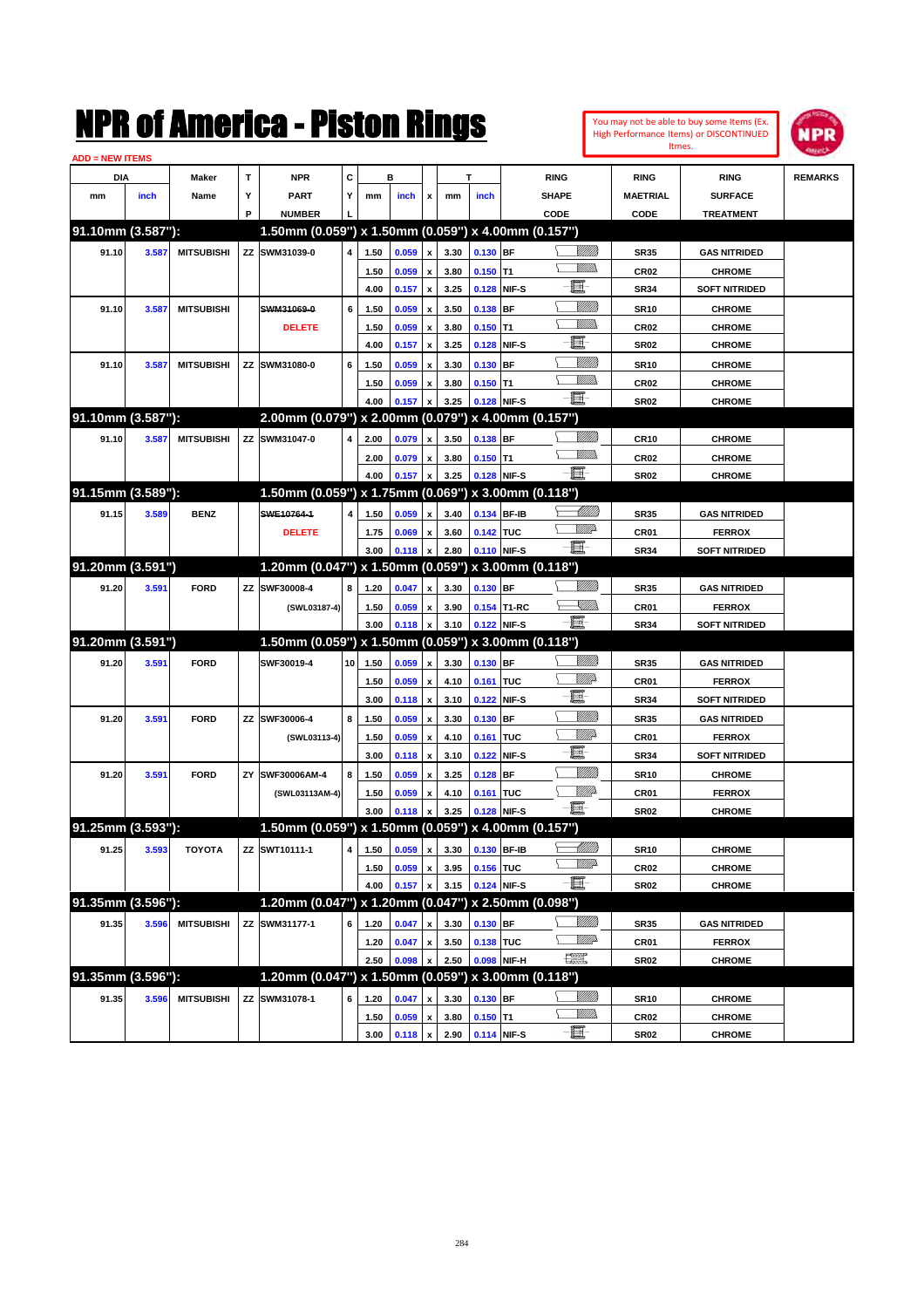| You may not be able to buy some Items (Ex. |
|--------------------------------------------|
| High Performance Items) or DISCONTINUED    |
| Itmes.                                     |



| <b>ADD = NEW ITEMS</b> |       |                   |    |                                                     |   |      |       |                           |      |            |             |                          |                  |                      |                |
|------------------------|-------|-------------------|----|-----------------------------------------------------|---|------|-------|---------------------------|------|------------|-------------|--------------------------|------------------|----------------------|----------------|
| <b>DIA</b>             |       | <b>Maker</b>      | T  | <b>NPR</b>                                          | С |      | в     |                           |      | т          |             | <b>RING</b>              | <b>RING</b>      | <b>RING</b>          | <b>REMARKS</b> |
| mm                     | inch  | Name              | Υ  | <b>PART</b>                                         | Y | mm   | inch  | x                         | mm   | inch       |             | <b>SHAPE</b>             | <b>MAETRIAL</b>  | <b>SURFACE</b>       |                |
|                        |       |                   | P  | <b>NUMBER</b>                                       |   |      |       |                           |      |            |             | CODE                     | CODE             | <b>TREATMENT</b>     |                |
| 91.35mm (3.596"):      |       |                   |    | 1.50mm (0.059") x 1.50mm (0.059") x 4.00mm (0.157") |   |      |       |                           |      |            |             |                          |                  |                      |                |
| 91.35                  | 3.596 | <b>MITSUBISHI</b> |    | ZZ SWM31039-1                                       | 4 | 1.50 | 0.059 | x                         | 3.30 | 0.130 BF   |             | <u> UMB</u>              | <b>SR35</b>      | <b>GAS NITRIDED</b>  |                |
|                        |       |                   |    |                                                     |   | 1.50 | 0.059 |                           | 3.80 | $0.150$ T1 |             |                          | <b>CR02</b>      | <b>CHROME</b>        |                |
|                        |       |                   |    |                                                     |   | 4.00 | 0.157 | $\boldsymbol{\mathsf{x}}$ | 3.25 |            | 0.128 NIF-S | e.                       | <b>SR34</b>      | <b>SOFT NITRIDED</b> |                |
| 91.35                  | 3.596 | <b>MITSUBISHI</b> |    | SWM31069-1                                          | 6 | 1.50 | 0.059 | x                         | 3.50 | $0.138$ BF |             | <u>Milli</u> k           | <b>SR10</b>      | <b>CHROME</b>        |                |
|                        |       |                   |    | <b>DELETE</b>                                       |   | 1.50 | 0.059 | x                         | 3.80 | $0.150$ T1 |             | 9777))                   | <b>CR02</b>      | <b>CHROME</b>        |                |
|                        |       |                   |    |                                                     |   | 4.00 | 0.157 | x                         | 3.25 |            | 0.128 NIF-S | e.                       | <b>SR02</b>      | <b>CHROME</b>        |                |
| 91.35                  | 3.596 | <b>MITSUBISHI</b> |    | ZZ SWM31080-1                                       | 6 | 1.50 | 0.059 |                           | 3.30 | $0.130$ BF |             | <u>Milli</u> k           | <b>SR10</b>      | <b>CHROME</b>        |                |
|                        |       |                   |    |                                                     |   | 1.50 | 0.059 |                           | 3.80 | $0.150$ T1 |             | .<br>MM                  | <b>CR02</b>      | <b>CHROME</b>        |                |
|                        |       |                   |    |                                                     |   | 4.00 | 0.157 |                           | 3.25 |            | 0.128 NIF-S | Ð.                       | <b>SR02</b>      | <b>CHROME</b>        |                |
| 91.35mm (3.596"):      |       |                   |    | 2.00mm (0.079") x 2.00mm (0.079") x 4.00mm (0.157") |   |      |       |                           |      |            |             |                          |                  |                      |                |
| 91.35                  | 3.596 | <b>MITSUBISHI</b> |    | ZZ SWM31047-1                                       | 4 | 2.00 | 0.079 | x                         | 3.50 | 0.138 BF   |             |                          | <b>CR10</b>      | <b>CHROME</b>        |                |
|                        |       |                   |    |                                                     |   | 2.00 | 0.079 | x                         | 3.80 | $0.150$ T1 |             | .<br>MM                  | <b>CR02</b>      | <b>CHROME</b>        |                |
|                        |       |                   |    |                                                     |   | 4.00 | 0.157 |                           | 3.25 |            | 0.128 NIF-S | Ð.                       | <b>SR02</b>      | <b>CHROME</b>        |                |
| 91.40mm (3.598"):      |       |                   |    | 1.50mm (0.059") x 1.75mm (0.069") x 3.00mm (0.118") |   |      |       |                           |      |            |             |                          |                  |                      |                |
| 91.40                  | 3.598 | <b>BENZ</b>       |    | SWE10764-2                                          | 4 | 1.50 | 0.059 | x                         | 3.40 |            | 0.134 BF-IB | MMB                      | <b>SR35</b>      | <b>GAS NITRIDED</b>  |                |
|                        |       |                   |    | <b>DELETE</b>                                       |   | 1.75 | 0.069 | x                         | 3.60 | 0.142 TUC  |             | <u>WWA</u>               | <b>CR01</b>      | <b>FERROX</b>        |                |
|                        |       |                   |    |                                                     |   | 3.00 | 0.118 |                           | 2.80 |            | 0.110 NIF-S | đ.                       | <b>SR34</b>      | <b>SOFT NITRIDED</b> |                |
| 91.50mm (3.602"):      |       |                   |    | 1.00mm (0.039") x 1.20mm (0.047") x 2.80mm (0.110") |   |      |       |                           |      |            |             |                          |                  |                      |                |
| 91.50                  | 3.602 | <b>HI PERFORM</b> |    | 21-GNH09150                                         | 1 | 1.00 | 0.039 | x                         | 3.30 | 0.130 BF   |             |                          | <b>SR34</b>      | <b>GAS NITRIDED</b>  |                |
|                        |       |                   |    |                                                     |   | 1.20 | 0.047 | x                         | 3.70 | 0.146 TUH  |             | <u>Mille</u>             | <b>CR01</b>      | <b>FERROX</b>        |                |
|                        |       |                   |    |                                                     |   | 2.80 | 0.110 |                           | 3.10 |            | 0.122 NIF-H | 鱱                        | <b>SR34</b>      | <b>SOFT NITRIDED</b> |                |
| 91.50mm (3.602"):      |       |                   |    | 1.50mm (0.059") x 1.50mm (0.059") x 2.80mm (0.110") |   |      |       |                           |      |            |             |                          |                  |                      |                |
| 91.50                  | 3.602 | <b>NISSAN</b>     |    | ZZ SWN30120-0                                       | 6 | 1.50 | 0.059 | x                         | 3.75 | 0.148 BF   |             |                          | <b>SR34</b>      | <b>GAS NITRIDED</b>  |                |
|                        |       |                   |    |                                                     |   | 1.50 | 0.059 | x                         | 4.00 | $0.157$ T1 |             | UM)                      | <b>CR02</b>      | <b>CHROME</b>        |                |
|                        |       |                   |    |                                                     |   | 2.80 | 0.110 |                           | 3.05 |            | 0.120 NIF-S | - 1                      | <b>SR02</b>      | <b>CHROME</b>        |                |
| 91.50mm (3.602"):      |       |                   |    | 1.50mm (0.059") x 1.50mm (0.059") x 4.00mm (0.157") |   |      |       |                           |      |            |             |                          |                  |                      |                |
| 91.50                  | 3.602 | <b>TOYOTA</b>     |    | ZZ SWT10111-2                                       | 4 | 1.50 | 0.059 | x                         | 3.30 |            | 0.130 BF-IB | MMB                      | <b>SR10</b>      | <b>CHROME</b>        |                |
|                        |       |                   |    |                                                     |   | 1.50 | 0.059 | x                         | 3.95 | 0.156 TUC  |             | <u>WW</u>                | <b>CR02</b>      | <b>CHROME</b>        |                |
|                        |       |                   |    |                                                     |   | 4.00 | 0.157 |                           | 3.15 |            | 0.124 NIF-S | -8                       | <b>SR02</b>      | <b>CHROME</b>        |                |
| 91.60mm (3.606"):      |       |                   |    | 1.20mm (0.047") x 1.20mm (0.047") x 2.50mm (0.098") |   |      |       |                           |      |            |             |                          |                  |                      |                |
| 91.60                  | 3.606 | <b>MITSUBISHI</b> |    | ZZ SWM31177-2                                       | 6 | 1.20 | 0.047 | x                         | 3.30 | 0.130 BF   |             | VIII))                   | <b>SR35</b>      | <b>GAS NITRIDED</b>  |                |
|                        |       |                   |    |                                                     |   | 1.20 | 0.047 | x                         | 3.50 | 0.138 TUC  |             | ₩₩                       | CR01             | <b>FERROX</b>        |                |
|                        |       |                   |    |                                                     |   | 2.50 | 0.098 | $\pmb{\mathsf{x}}$        | 2.50 |            | 0.098 NIF-H | æ                        | SR02             | <b>CHROME</b>        |                |
| 91.60mm (3.606"):      |       |                   |    | 1.20mm (0.047") x 1.50mm (0.059") x 3.00mm (0.118") |   |      |       |                           |      |            |             |                          |                  |                      |                |
| 91.60                  | 3.606 | <b>MITSUBISHI</b> |    | ZZ SWM31078-2                                       | 6 | 1.20 | 0.047 | x                         | 3.30 | 0.130 BF   |             | <u>MMM</u>               | <b>SR10</b>      | <b>CHROME</b>        |                |
|                        |       |                   |    |                                                     |   | 1.50 | 0.059 | $\pmb{\mathsf{x}}$        | 3.80 | $0.150$ T1 |             | <u>WMW</u><br>-80        | CR02             | <b>CHROME</b>        |                |
|                        |       |                   |    |                                                     |   | 3.00 | 0.118 | x                         | 2.90 |            | 0.114 NIF-S |                          | <b>SR02</b>      | <b>CHROME</b>        |                |
| 91.60mm (3.606"):      |       |                   |    | 1.50mm (0.059") x 1.50mm (0.059") x 4.00mm (0.157") |   |      |       |                           |      |            |             |                          |                  |                      |                |
| 91.60                  | 3.606 | <b>MITSUBISHI</b> |    | ZZ SWM31039-2                                       | 4 | 1.50 | 0.059 | x                         | 3.30 | $0.130$ BF |             | <u>MMM</u>               | SR35             | <b>GAS NITRIDED</b>  |                |
|                        |       |                   |    |                                                     |   | 1.50 | 0.059 | x                         | 3.80 | $0.150$ T1 |             | <u>WMW</u><br>e          | CR <sub>02</sub> | <b>CHROME</b>        |                |
|                        |       |                   |    |                                                     |   | 4.00 | 0.157 | $\pmb{\mathsf{x}}$        | 3.25 |            | 0.128 NIF-S |                          | SR34             | <b>SOFT NITRIDED</b> |                |
| 91.60                  | 3.606 | <b>MITSUBISHI</b> |    | SWM31069-2                                          | 6 | 1.50 | 0.059 | x                         | 3.50 | $0.138$ BF |             | <u>MMM</u><br><u>MM)</u> | SR10             | <b>CHROME</b>        |                |
|                        |       |                   |    | <b>DELETE</b>                                       |   | 1.50 | 0.059 | x                         | 3.80 | $0.150$ T1 |             | e.                       | CR <sub>02</sub> | <b>CHROME</b>        |                |
|                        |       |                   |    |                                                     |   | 4.00 | 0.157 | $\pmb{\mathsf{x}}$        | 3.25 |            | 0.128 NIF-S | <u>MMM</u>               | SR02             | <b>CHROME</b>        |                |
| 91.60                  | 3.606 | <b>MITSUBISHI</b> | ΖZ | SWM31080-2                                          | 6 | 1.50 | 0.059 | x                         | 3.30 | 0.130 BF   |             | <u>WMW</u>               | SR10             | <b>CHROME</b>        |                |
|                        |       |                   |    |                                                     |   | 1.50 | 0.059 | x                         | 3.80 | $0.150$ T1 |             | e                        | CR02             | <b>CHROME</b>        |                |
|                        |       |                   |    |                                                     |   | 4.00 | 0.157 | $\pmb{\mathsf{x}}$        | 3.25 |            | 0.128 NIF-S |                          | SR02             | <b>CHROME</b>        |                |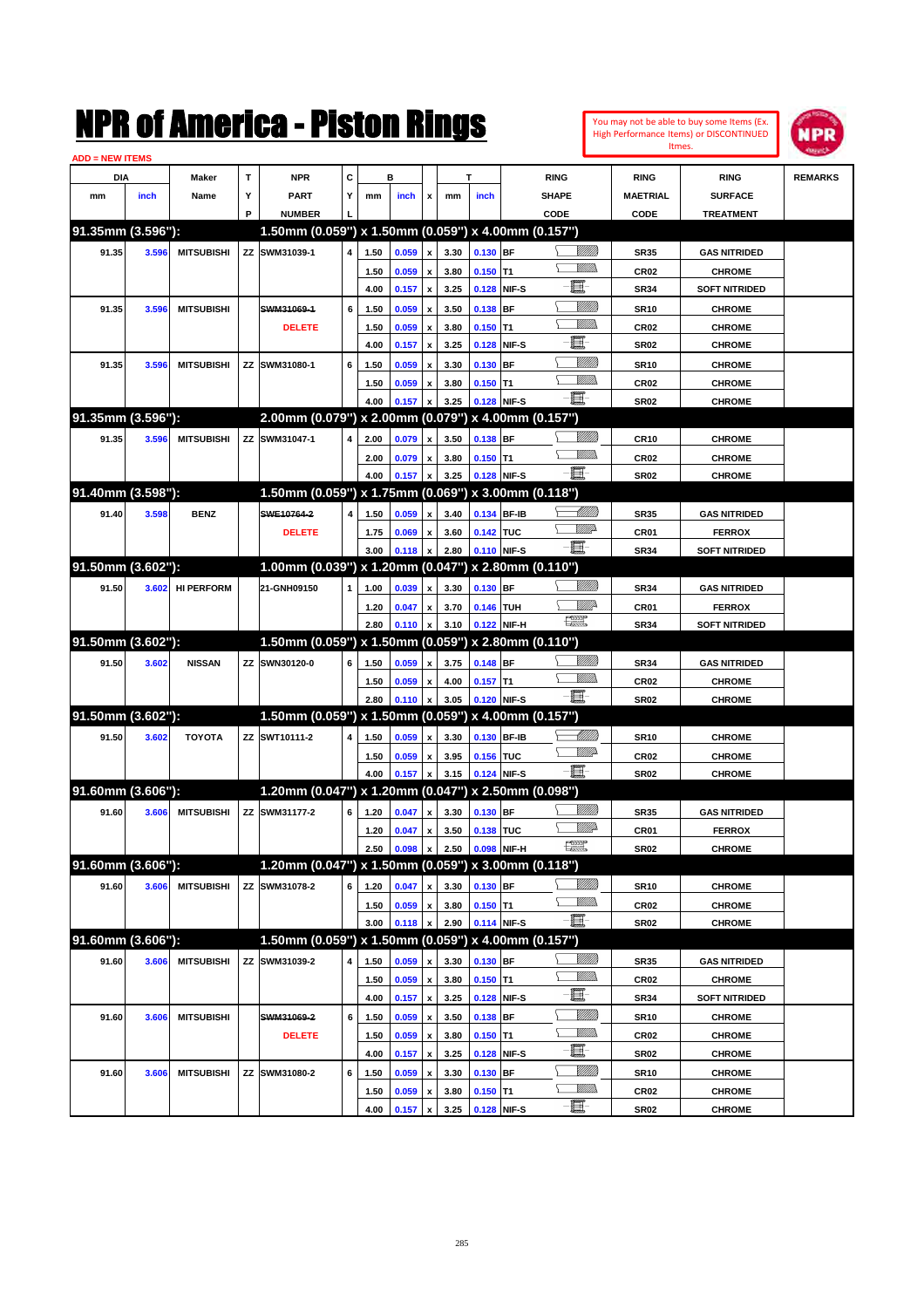| <b>ADD = NEW ITEMS</b> |       |                   |   | NMK OI AINCrica - Miston Kings                         |   |      |       |                           |      |             |              |               |                   | Itmes.           | You may not be able to buy some Items (Ex.<br>High Performance Items) or DISCONTINUED | IPR            |
|------------------------|-------|-------------------|---|--------------------------------------------------------|---|------|-------|---------------------------|------|-------------|--------------|---------------|-------------------|------------------|---------------------------------------------------------------------------------------|----------------|
| DIA                    |       | Maker             | T | <b>NPR</b>                                             | C |      | в     |                           |      | T           |              | <b>RING</b>   |                   | <b>RING</b>      | <b>RING</b>                                                                           | <b>REMARKS</b> |
| mm                     | inch  | Name              | Υ | <b>PART</b>                                            | Y | mm   | inch  | x                         | mm   | inch        |              | <b>SHAPE</b>  |                   | <b>MAETRIAL</b>  | <b>SURFACE</b>                                                                        |                |
|                        |       |                   | P | <b>NUMBER</b>                                          |   |      |       |                           |      |             |              | CODE          |                   | CODE             | <b>TREATMENT</b>                                                                      |                |
| 91.60mm (3.606"):      |       |                   |   | 2.00mm (0.079") x 2.00mm (0.079") x 4.00mm (0.157")    |   |      |       |                           |      |             |              |               |                   |                  |                                                                                       |                |
| 91.60                  | 3.606 | <b>MITSUBISHI</b> |   | ZZ SWM31047-2                                          | 4 | 2.00 | 0.079 | $\pmb{\mathsf{x}}$        | 3.50 | 0.138 BF    |              |               | <u>Villilli</u>   | <b>CR10</b>      | <b>CHROME</b>                                                                         |                |
|                        |       |                   |   |                                                        |   | 2.00 | 0.079 | $\pmb{\mathsf{x}}$        | 3.80 | $0.150$ T1  |              |               | .<br>WWW          | CR <sub>02</sub> | <b>CHROME</b>                                                                         |                |
|                        |       |                   |   |                                                        |   | 4.00 | 0.157 | x                         | 3.25 | 0.128 NIF-S |              | E.            |                   | <b>SR02</b>      | <b>CHROME</b>                                                                         |                |
| 91.65mm (3.608"):      |       |                   |   | 1.50mm (0.059") x 1.75mm (0.069") x 3.00mm (0.118")    |   |      |       |                           |      |             |              |               |                   |                  |                                                                                       |                |
| 91.65                  | 3.608 | <b>BENZ</b>       |   | SWE10764-3                                             | 4 | 1.50 | 0.059 | x                         | 3.40 | 0.134 BF-IB |              |               | <u> MMM</u>       | <b>SR35</b>      | <b>GAS NITRIDED</b>                                                                   |                |
|                        |       |                   |   | <b>DELETE</b>                                          |   | 1.75 | 0.069 | $\pmb{\mathsf{x}}$        | 3.60 | 0.142 TUC   |              |               | VMP               | CR01             | <b>FERROX</b>                                                                         |                |
|                        |       |                   |   |                                                        |   | 3.00 | 0.118 | $\boldsymbol{\mathsf{x}}$ | 2.80 | 0.110 NIF-S |              | E             |                   | <b>SR34</b>      | <b>SOFT NITRIDED</b>                                                                  |                |
| 91.75mm (3.612"):      |       |                   |   | 1.50mm (0.059") x 1.50mm (0.059") x 2.80mm (0.110")    |   |      |       |                           |      |             |              |               |                   |                  |                                                                                       |                |
| 91.75                  | 3.612 | <b>NISSAN</b>     |   | ZZ SWN30120-1                                          | 6 | 1.50 | 0.059 | $\boldsymbol{x}$          | 3.75 | 0.148 BF    |              |               | <u>VIIII</u>      | <b>SR34</b>      | <b>GAS NITRIDED</b>                                                                   |                |
|                        |       |                   |   |                                                        |   | 1.50 | 0.059 | x                         | 4.00 | $0.157$ T1  |              |               | .<br>WWW          | CR <sub>02</sub> | <b>CHROME</b>                                                                         |                |
|                        |       |                   |   |                                                        |   | 2.80 | 0.110 | $\boldsymbol{x}$          | 3.05 | 0.120 NIF-S |              | E.            |                   | <b>SR02</b>      | <b>CHROME</b>                                                                         |                |
| 91.75mm (3.612"):      |       |                   |   | 1.50mm (0.059") x 1.50mm (0.059") x 4.00mm (0.157")    |   |      |       |                           |      |             |              |               |                   |                  |                                                                                       |                |
| 91.75                  | 3.612 | <b>TOYOTA</b>     |   | ZZ SWT10111-3                                          | 4 | 1.50 | 0.059 | $\boldsymbol{x}$          | 3.30 | 0.130 BF-IB |              |               | <u> Milli</u> lli | <b>SR10</b>      | <b>CHROME</b>                                                                         |                |
|                        |       |                   |   |                                                        |   | 1.50 | 0.059 | $\pmb{\mathsf{x}}$        | 3.95 | 0.156 TUC   |              |               | <u>VM</u> D       | CR <sub>02</sub> | <b>CHROME</b>                                                                         |                |
|                        |       |                   |   |                                                        |   | 4.00 | 0.157 | $\boldsymbol{x}$          | 3.15 | 0.124 NIF-S |              | e et          |                   | <b>SR02</b>      | <b>CHROME</b>                                                                         |                |
| 91.85mm (3.616"):      |       |                   |   | 1.20mm (0.047") x 1.20mm (0.047") x 2.50mm (0.098")    |   |      |       |                           |      |             |              |               |                   |                  |                                                                                       |                |
| 91.85                  | 3.616 | <b>MITSUBISHI</b> |   | ZZ SWM31177-3                                          | 6 | 1.20 | 0.047 | x                         | 3.30 | $0.130$ BF  |              |               | <u>VIIII)</u>     | <b>SR35</b>      | <b>GAS NITRIDED</b>                                                                   |                |
|                        |       |                   |   |                                                        |   | 1.20 | 0.047 | $\pmb{\mathsf{x}}$        | 3.50 | 0.138 TUC   |              |               | <br>William       | CR01             | <b>FERROX</b>                                                                         |                |
|                        |       |                   |   |                                                        |   | 2.50 | 0.098 | $\boldsymbol{\mathsf{x}}$ | 2.50 | 0.098       | NIF-H        | $\frac{1}{2}$ |                   | <b>SR02</b>      | <b>CHROME</b>                                                                         |                |
| 91.85mm (3.616"):      |       |                   |   | 1.20mm (0.047") x 1.50mm (0.059") x 3.00mm (0.118")    |   |      |       |                           |      |             |              |               |                   |                  |                                                                                       |                |
| 91.85                  | 3.616 | <b>MITSUBISHI</b> |   | ZZ SWM31078-3                                          | 6 | 1.20 | 0.047 | $\mathbf{x}$              | 3.30 | 0.130 BF    |              |               | <u>VIIII)</u>     | <b>SR10</b>      | <b>CHROME</b>                                                                         |                |
|                        |       |                   |   |                                                        |   | 1.50 | 0.059 | $\pmb{\mathsf{x}}$        | 3.80 | $0.150$ T1  |              |               | .<br>WWW          | CR <sub>02</sub> | <b>CHROME</b>                                                                         |                |
|                        |       |                   |   |                                                        |   | 3.00 | 0.118 | $\mathbf{x}$              | 2.90 | 0.114 NIF-S |              | e et          |                   | <b>SR02</b>      | <b>CHROME</b>                                                                         |                |
| 91.85mm (3.616"):      |       |                   |   | 1.50mm (0.059") x 1.50mm (0.059") x 4.00mm (0.157")    |   |      |       |                           |      |             |              |               |                   |                  |                                                                                       |                |
| 91.85                  | 3.616 | <b>MITSUBISHI</b> |   | ZZ SWM31039-3                                          | 4 | 1.50 | 0.059 | x                         | 3.30 | 0.130 BF    |              |               | <u>VIIII</u>      | <b>SR35</b>      | <b>GAS NITRIDED</b>                                                                   |                |
|                        |       |                   |   |                                                        |   | 1.50 | 0.059 | $\pmb{\mathsf{x}}$        | 3.80 | $0.150$ T1  |              |               | .<br>WWW          | CR <sub>02</sub> | <b>CHROME</b>                                                                         |                |
|                        |       |                   |   |                                                        |   | 4.00 | 0.157 | $\boldsymbol{\mathsf{x}}$ | 3.25 | 0.128       | NIF-S        | E             |                   | <b>SR34</b>      | <b>SOFT NITRIDED</b>                                                                  |                |
| 91.85                  | 3.616 | <b>MITSUBISHI</b> |   | SWM31069-3                                             | 6 | 1.50 | 0.059 | $\pmb{\mathsf{x}}$        | 3.50 | 0.138       | <b>BF</b>    |               | <u>VIIII</u>      | <b>SR10</b>      | <b>CHROME</b>                                                                         |                |
|                        |       |                   |   | <b>DELETE</b>                                          |   | 1.50 | 0.059 | $\pmb{\mathsf{x}}$        | 3.80 | $0.150$ T1  |              |               | .<br>VMD          | CR <sub>02</sub> | <b>CHROME</b>                                                                         |                |
|                        |       |                   |   |                                                        |   | 4.00 | 0.157 | $\boldsymbol{\mathsf{x}}$ | 3.25 | 0.128 NIF-S |              | E             |                   | <b>SR02</b>      | <b>CHROME</b>                                                                         |                |
| 91.85                  | 3.616 | <b>MITSUBISHI</b> |   | ZZ SWM31080-3                                          | 6 | 1.50 | 0.059 | $\pmb{\mathsf{x}}$        | 3.30 | 0.130 BF    |              |               | <u>VIIII</u>      | <b>SR10</b>      | <b>CHROME</b>                                                                         |                |
|                        |       |                   |   |                                                        |   | 1.50 | 0.059 | $\pmb{\mathsf{x}}$        | 3.80 | $0.150$ T1  |              |               | <u>MMs</u>        | <b>CR02</b>      | <b>CHROME</b>                                                                         |                |
|                        |       |                   |   |                                                        |   | 4.00 | 0.157 | x                         | 3.25 | 0.128 NIF-S |              | E.            |                   | <b>SR02</b>      | <b>CHROME</b>                                                                         |                |
| 91.85mm (3.616"):      |       |                   |   | $2.00$ mm (0.079") x 2.00mm (0.079") x 4.00mm (0.157") |   |      |       |                           |      |             |              |               |                   |                  |                                                                                       |                |
| 91.85                  | 3.616 | <b>MITSUBISHI</b> |   | ZZ SWM31047-3                                          | 4 | 2.00 | 0.079 | $\pmb{\mathsf{x}}$        | 3.50 | $0.138$ BF  |              |               | <u>VIIII)</u>     | <b>CR10</b>      | <b>CHROME</b>                                                                         |                |
|                        |       |                   |   |                                                        |   | 2.00 | 0.079 | $\pmb{\mathsf{x}}$        | 3.80 | $0.150$ T1  |              |               | <u>Willida</u>    | <b>CR02</b>      | <b>CHROME</b>                                                                         |                |
|                        |       |                   |   |                                                        |   | 4.00 | 0.157 | X                         | 3.25 | 0.128 NIF-S |              | e.            |                   | <b>SR02</b>      | <b>CHROME</b>                                                                         |                |
| 91.90mm (3.618"):      |       |                   |   | 1.50mm (0.059") x 1.75mm (0.069") x 3.00mm (0.118")    |   |      |       |                           |      |             |              |               |                   |                  |                                                                                       |                |
| 91.90                  | 3.618 | <b>BENZ</b>       |   | SWE10764-4                                             | 4 | 1.50 | 0.059 | $\pmb{\mathsf{x}}$        | 3.40 |             | 0.134 BF-IB  |               | <u> UMB</u>       | <b>SR35</b>      | <b>GAS NITRIDED</b>                                                                   |                |
|                        |       |                   |   | <b>DELETE</b>                                          |   | 1.75 | 0.069 | $\pmb{\mathsf{x}}$        | 3.60 | 0.142 TUC   |              |               | <u>WW</u> A       | CR01             | <b>FERROX</b>                                                                         |                |
|                        |       |                   |   |                                                        |   | 3.00 | 0.118 | $\pmb{\mathsf{x}}$        | 2.80 | 0.110 NIF-S |              | E-            |                   | <b>SR34</b>      | <b>SOFT NITRIDED</b>                                                                  |                |
| 92.00mm (3.622"):      |       |                   |   | 1.00mm (0.039") x 1.20mm (0.047") x 2.00mm (0.079")    |   |      |       |                           |      |             |              |               |                   |                  |                                                                                       |                |
| 92.00                  | 3.622 | <b>HI PERFORM</b> |   | 21-GRN09200ES                                          | 1 | 1.00 | 0.039 | $\pmb{\mathsf{x}}$        | 3.30 | 0.130 BF    |              |               | <u>Villitti</u>   | <b>SR34</b>      | <b>GAS NITRIDED</b>                                                                   |                |
|                        |       |                   |   |                                                        |   | 1.20 | 0.047 | $\pmb{\mathsf{x}}$        | 3.70 |             | 0.146 ES-TUC |               | <u>W///</u>       | CR01             | <b>FERROX</b>                                                                         |                |
|                        |       |                   |   |                                                        |   | 2.00 | 0.079 | $\pmb{\mathsf{x}}$        | 2.80 | 0.110 NIF-H |              | $\frac{1}{2}$ |                   | <b>SR34</b>      | <b>SOFT NITRIDED</b>                                                                  |                |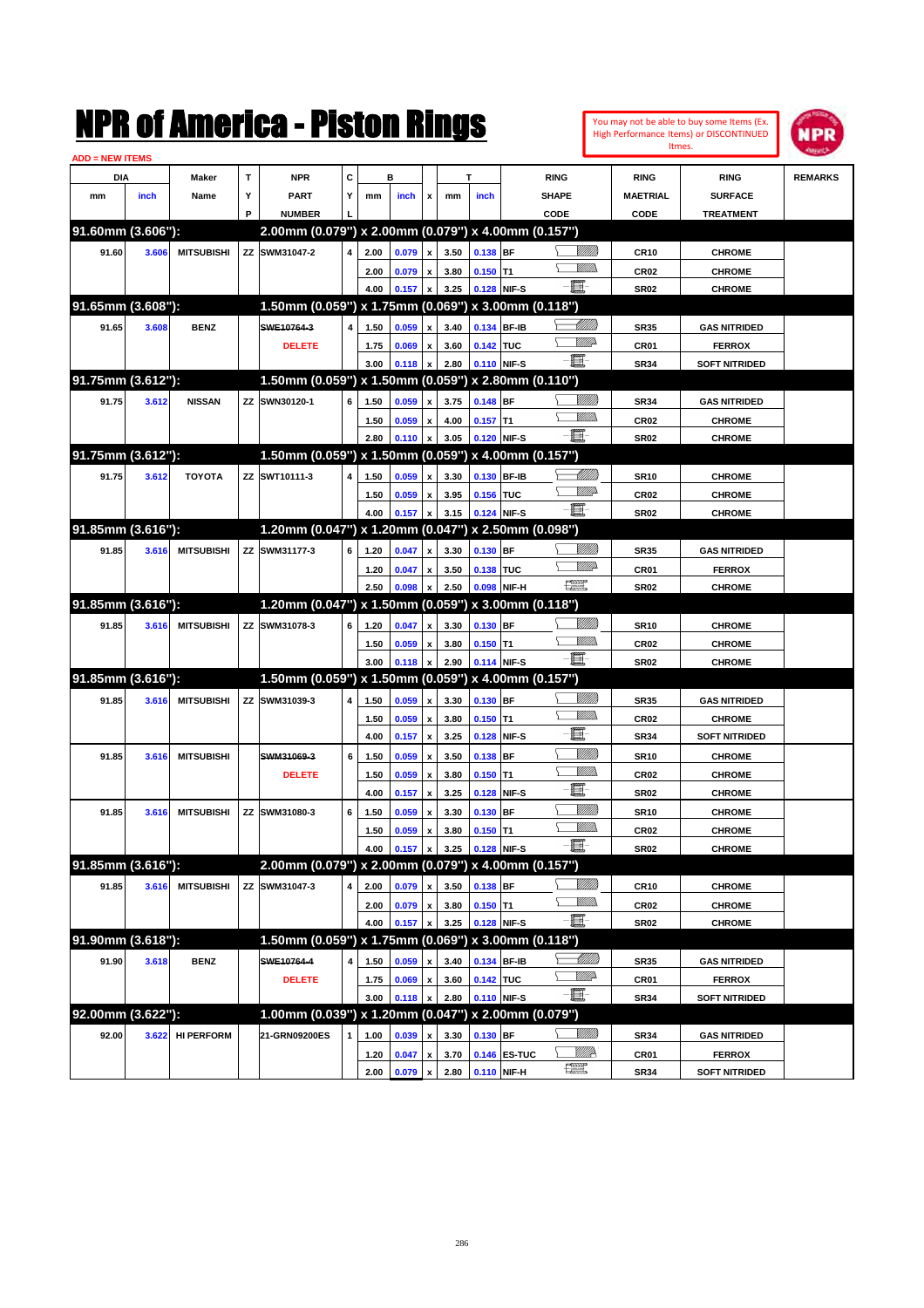|                        |       |                   |    | NMK OI AINCrica - Miston Kings                      |    |      |                |                           |      |            |                                  |                                                                                                                                                                                                                                      |                   |                  | You may not be able to buy some Items (Ex.<br>High Performance Items) or DISCONTINUED<br>Itmes. | IPR            |
|------------------------|-------|-------------------|----|-----------------------------------------------------|----|------|----------------|---------------------------|------|------------|----------------------------------|--------------------------------------------------------------------------------------------------------------------------------------------------------------------------------------------------------------------------------------|-------------------|------------------|-------------------------------------------------------------------------------------------------|----------------|
| <b>ADD = NEW ITEMS</b> |       |                   |    |                                                     |    |      |                |                           |      |            |                                  |                                                                                                                                                                                                                                      |                   |                  |                                                                                                 |                |
| DIA                    |       | Maker             | T  | <b>NPR</b>                                          | C  |      | в              |                           |      | T          |                                  | <b>RING</b>                                                                                                                                                                                                                          |                   | <b>RING</b>      | <b>RING</b>                                                                                     | <b>REMARKS</b> |
| mm                     | inch  | Name              | Υ  | PART                                                | Y  | mm   | inch           | x                         | mm   | inch       |                                  | <b>SHAPE</b>                                                                                                                                                                                                                         |                   | <b>MAETRIAL</b>  | <b>SURFACE</b>                                                                                  |                |
|                        |       |                   | P  | <b>NUMBER</b>                                       |    |      |                |                           |      |            |                                  | CODE                                                                                                                                                                                                                                 |                   | <b>CODE</b>      | <b>TREATMENT</b>                                                                                |                |
| 92.00mm (3.622"):      |       |                   |    | 1.00mm (0.039") x 1.20mm (0.047") x 2.80mm (0.110") |    |      |                |                           |      |            |                                  |                                                                                                                                                                                                                                      |                   |                  |                                                                                                 |                |
| 92.00                  | 3.622 | <b>HI PERFORM</b> |    | XC3622                                              | 1  | 1.00 | 0.039          | x                         | 3.40 | 0.134 BF   |                                  |                                                                                                                                                                                                                                      | <u>Sillilli</u>   | <b>SR10</b>      | <b>CHROME</b>                                                                                   |                |
|                        |       |                   |    |                                                     |    | 1.20 | 0.047          | x                         | 4.00 | $0.157$ T1 |                                  |                                                                                                                                                                                                                                      | 7777).            | CR <sub>01</sub> | <b>FERROX</b>                                                                                   |                |
|                        |       |                   |    |                                                     |    | 2.80 | 0.110          | $\boldsymbol{\mathsf{x}}$ | 3.15 |            | 0.124 NIF-S                      | E                                                                                                                                                                                                                                    |                   | <b>SR02</b>      | <b>CHROME</b>                                                                                   |                |
| 92.00                  | 3.622 | <b>HI PERFORM</b> |    | 21-GNH09200                                         | 1  | 1.00 | 0.039          | x                         | 3.30 | $0.130$ BF |                                  |                                                                                                                                                                                                                                      | <u>VMM</u>        | <b>SR34</b>      | <b>GAS NITRIDED</b>                                                                             |                |
|                        |       |                   |    |                                                     |    | 1.20 | 0.047          | x                         | 3.70 | 0.146 TUH  |                                  |                                                                                                                                                                                                                                      | ₩₩                | CR <sub>01</sub> | <b>FERROX</b>                                                                                   |                |
|                        |       |                   |    |                                                     |    | 2.80 | 0.110          | X                         | 3.10 |            | 0.122 NIF-H                      | 鱱                                                                                                                                                                                                                                    |                   | <b>SR34</b>      | <b>SOFT NITRIDED</b>                                                                            |                |
| 92.00mm (3.622"):      |       |                   |    | 1.20mm (0.047") x 1.00mm (0.039") x 2.00mm (0.079") |    |      |                |                           |      |            |                                  |                                                                                                                                                                                                                                      |                   |                  |                                                                                                 |                |
| 92.00                  | 3.622 | <b>SUZUKI</b>     | ZZ | SWS20215-0                                          | 4  | 1.20 | 0.047          | x                         | 3.10 |            | 0.122 BF-IB                      |                                                                                                                                                                                                                                      | <u> Millil</u>    | <b>SR34</b>      | <b>GAS NITRIDED</b>                                                                             |                |
|                        |       |                   |    |                                                     |    | 1.00 | 0.039          | X                         | 3.10 | 0.122 TUC  |                                  |                                                                                                                                                                                                                                      | <u>MM</u>         | <b>CR10</b>      | <b>FERROX</b>                                                                                   |                |
|                        |       |                   |    |                                                     |    | 2.00 | 0.079          | x                         | 2.55 |            | 0.100 NIF-H                      | H                                                                                                                                                                                                                                    |                   | <b>SR34</b>      | <b>SOFT NITRIDED</b>                                                                            |                |
| 92.00mm (3.622"):      |       |                   |    | 1.20mm (0.047") x 1.20mm (0.047") x 2.00mm (0.079") |    |      |                |                           |      |            |                                  |                                                                                                                                                                                                                                      |                   |                  |                                                                                                 |                |
| 92.00                  | 3.622 | <b>SUBARU</b>     | ZZ | SWF20063-0                                          | 4  | 1.20 | 0.047          | x                         | 3.27 |            | 0.129 BF-IB                      |                                                                                                                                                                                                                                      | <u> Millil</u>    | <b>SR10</b>      | <b>CHROME</b>                                                                                   |                |
|                        |       |                   |    |                                                     |    | 1.20 | 0.047          | x                         | 3.70 |            | 0.146 ES-TUC                     | <u>Willik</u>                                                                                                                                                                                                                        |                   | CR <sub>01</sub> | <b>FERROX</b>                                                                                   |                |
|                        |       |                   |    |                                                     |    | 2.00 | 0.079          | $\boldsymbol{\mathsf{x}}$ | 2.70 | 0.106      | NIF-H                            | H                                                                                                                                                                                                                                    |                   | <b>SR02</b>      | <b>CHROME</b>                                                                                   |                |
| 92.00                  | 3.622 | <b>SUBARU</b>     | ZZ | SWF20069-0                                          | 6  | 1.20 | 0.047          | x                         | 3.27 |            | 0.129 BF-IB                      |                                                                                                                                                                                                                                      | <u> Milli</u>     | <b>SR10</b>      | <b>CHROME</b>                                                                                   |                |
|                        |       |                   |    |                                                     |    | 1.20 | 0.047          | x                         | 3.70 |            | 0.146 ES-TUC                     | <u>Willik</u>                                                                                                                                                                                                                        |                   | CR <sub>01</sub> | <b>FERROX</b>                                                                                   |                |
|                        |       |                   |    |                                                     |    | 2.00 | 0.079          | $\boldsymbol{\mathsf{x}}$ | 2.70 |            | 0.106 NIF-H                      | etter de la poste de la procession de la procession de la procession de la procession de la procession de la p<br>La procession de la procession de la procession de la procession de la procession de la procession de la proce<br> |                   | <b>SR02</b>      | <b>CHROME</b>                                                                                   |                |
| 92.00                  | 3.622 | <b>HYUNDAI</b>    | ZZ | SWG30055-0                                          | 6  | 1.20 | 0.047          | x                         | 3.10 |            | 0.122 BF-IB                      |                                                                                                                                                                                                                                      | <u> Milli</u> ll  | <b>SR34</b>      | <b>GAS NITRIDED</b>                                                                             |                |
|                        |       |                   |    |                                                     |    | 1.20 | 0.047          | X                         | 3.40 | 0.134 TUC  |                                  |                                                                                                                                                                                                                                      | <u>MM</u>         | <b>CR10</b>      | <b>FERROX</b>                                                                                   |                |
|                        |       |                   |    |                                                     |    | 2.00 | 0.079          | X                         | 2.55 |            | 0.100 NIF-H                      | 驅                                                                                                                                                                                                                                    |                   | <b>SR34</b>      | <b>SOFT NITRIDED</b>                                                                            |                |
| 92.00mm (3.622"):      |       |                   |    | 1.20mm (0.047") x 1.20mm (0.047") x 2.50mm (0.098") |    |      |                |                           |      |            |                                  |                                                                                                                                                                                                                                      |                   |                  |                                                                                                 |                |
| 92.00                  | 3.622 | <b>SUBARU</b>     | ZZ | SWF20060-0                                          | 4  | 1.20 | 0.047          | x                         | 3.27 |            | 0.129 BF-IB                      |                                                                                                                                                                                                                                      | <u> Millil</u>    | <b>SR10</b>      | <b>CHROME</b>                                                                                   |                |
|                        |       |                   |    |                                                     |    | 1.20 | 0.047          | x                         | 3.70 |            | 0.146 ES-TUC                     | <u>Willik</u>                                                                                                                                                                                                                        |                   | CR <sub>01</sub> | <b>FERROX</b>                                                                                   |                |
|                        |       |                   |    |                                                     |    | 2.50 | 0.098          | X                         | 2.80 |            | 0.110 NIF-S                      | E.                                                                                                                                                                                                                                   |                   | <b>SR02</b>      | <b>CHROME</b>                                                                                   |                |
| 92.00                  | 3.622 | <b>SUBARU</b>     |    | SWF20062-0                                          | 4  | 1.20 |                | x                         | 3.27 |            | 0.129 BF-IB                      |                                                                                                                                                                                                                                      | <u> UMM</u>       | <b>SR10</b>      | <b>CHROME</b>                                                                                   |                |
|                        |       |                   |    |                                                     |    |      | 0.047          |                           |      |            |                                  |                                                                                                                                                                                                                                      | <u>VIIID</u>      |                  |                                                                                                 |                |
|                        |       |                   |    | <b>DELETE</b>                                       |    | 1.20 | 0.047          | x                         | 3.70 |            | 0.146 ES-TUC                     | Ð.                                                                                                                                                                                                                                   |                   | CR01             | <b>FERROX</b>                                                                                   |                |
| 92.00mm (3.622"):      |       |                   |    | 1.20mm (0.047") x 1.20mm (0.047")                   |    | 2.50 | 0.098          | X                         | 2.80 |            | 0.110 NIF-S<br>x 2.50mm (0.098") |                                                                                                                                                                                                                                      |                   | <b>SR02</b>      | <b>CHROME</b>                                                                                   |                |
|                        |       |                   |    |                                                     |    |      |                |                           |      |            |                                  |                                                                                                                                                                                                                                      | <u> Milli</u> lli |                  |                                                                                                 |                |
| 92.00                  | 3.622 | <b>BMW</b>        |    | SWE074410-0                                         | 10 | 1.20 | 0.047          | x                         | 3.20 |            | 0.126 BF-IB                      |                                                                                                                                                                                                                                      |                   | <b>SR35</b>      | <b>GAS NITRIDED</b>                                                                             |                |
|                        |       |                   |    | <b>DELETE</b>                                       |    | 1.50 | 0.059          | x                         | 3.80 | 0.150 TUC  |                                  | EC)                                                                                                                                                                                                                                  | <u>Willia</u>     | CR01             | <b>FERROX</b>                                                                                   |                |
|                        |       |                   |    |                                                     |    | 2.50 | 0.098          | $\boldsymbol{\mathsf{x}}$ | 2.65 |            | 0.104 E-BC16                     |                                                                                                                                                                                                                                      |                   | <b>SR34</b>      | <b>SOFT NITRIDED</b>                                                                            |                |
| 92.00mm (3.622"):      |       |                   |    | 1.20mm (0.047") x 1.20mm (0.047") x 3.00mm (0.118") |    |      |                |                           |      |            |                                  |                                                                                                                                                                                                                                      |                   |                  |                                                                                                 |                |
| 92.00                  | 3.622 | ΤΟΥΟΤΑ            | ZZ | SWT10228-0                                          | 6  | 1.20 | 0.047          | $\pmb{\mathsf{x}}$        | 2.80 | 0.110 BF   |                                  |                                                                                                                                                                                                                                      | <u>VIIII</u> )    | <b>SR10</b>      | <b>CHROME</b>                                                                                   |                |
|                        |       |                   |    |                                                     |    | 1.20 | 0.047          | $\pmb{\mathsf{x}}$        | 3.80 | 0.150 TUC  |                                  |                                                                                                                                                                                                                                      | <u>WW</u> D       | CR01             | <b>FERROX</b>                                                                                   |                |
|                        |       |                   |    |                                                     |    | 3.00 | $0.118 \times$ |                           | 2.60 |            | 0.102 NIF-S                      | e.                                                                                                                                                                                                                                   |                   | <b>SR34</b>      | <b>SOFT NITRIDED</b>                                                                            |                |
| 92.00                  | 3.622 | ΤΟΥΟΤΑ            |    | ZZ SDT10247-0                                       | 6  | 1.20 | 0.047          | $\pmb{\mathsf{x}}$        | 3.10 |            | 0.122 BF-IB                      |                                                                                                                                                                                                                                      | <u> Milli</u> lli | SR35             | <b>GAS NITRIDED</b>                                                                             |                |
|                        |       |                   |    |                                                     |    | 1.20 | 0.047          | $\pmb{\mathsf{x}}$        | 3.80 | 0.150 TUC  |                                  |                                                                                                                                                                                                                                      | <u>WW</u> D       | CR01             | <b>FERROX</b>                                                                                   |                |
|                        |       |                   |    |                                                     |    | 3.00 | 0.118          | $\mathbf{x}$              | 2.90 |            | 0.114 E-BC16                     | $\mathcal{F}$                                                                                                                                                                                                                        |                   | <b>SR34</b>      | <b>SOFT NITRIDED</b>                                                                            |                |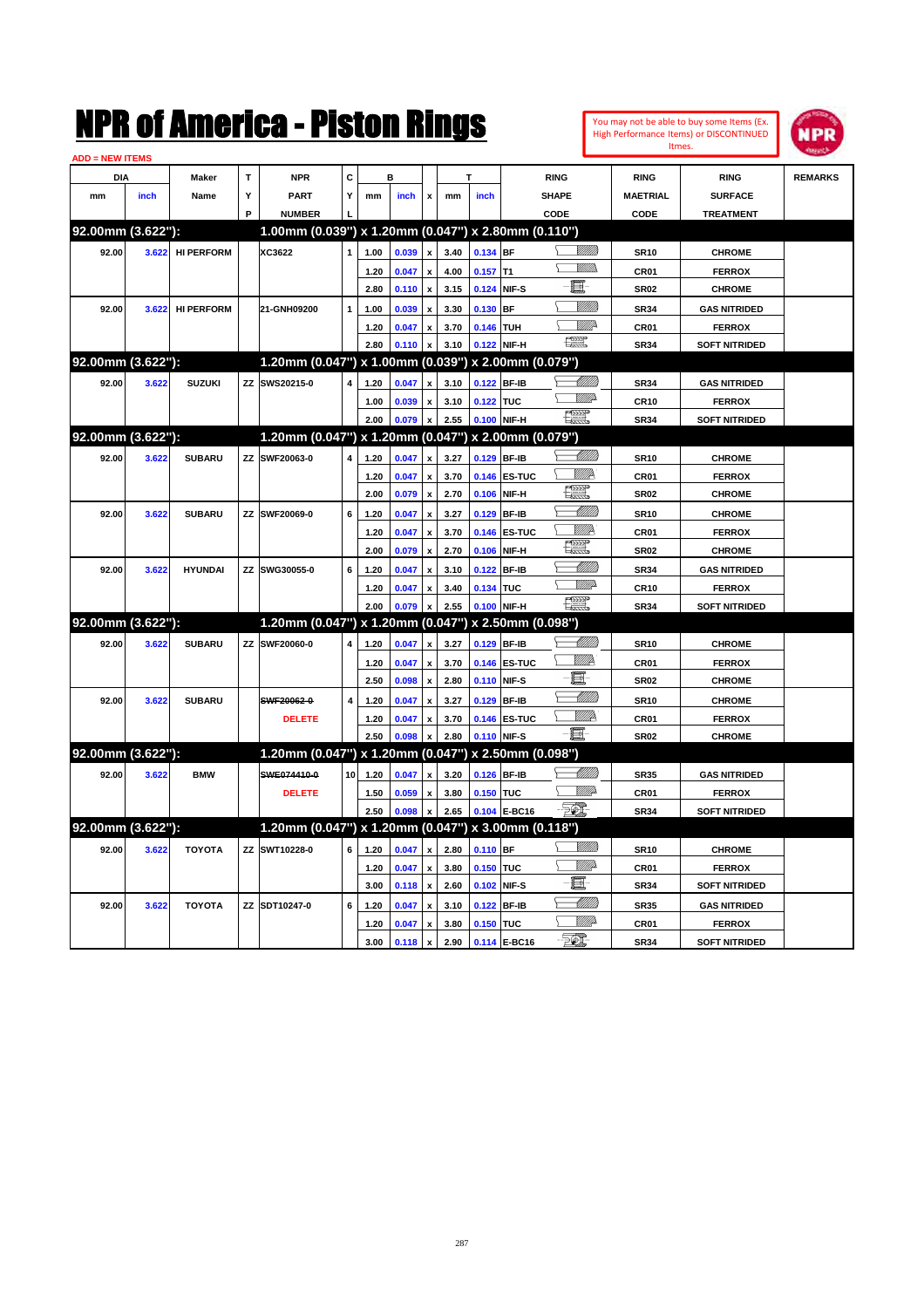| You may not be able to buy some Items (Ex. |
|--------------------------------------------|
| High Performance Items) or DISCONTINUED    |
| Itmes.                                     |



| <b>ADD = NEW ITEMS</b> |       |                 |    |                                                     |   |      |       |                           |      |            |                            |                                                                                                                          |                  |                      |                |
|------------------------|-------|-----------------|----|-----------------------------------------------------|---|------|-------|---------------------------|------|------------|----------------------------|--------------------------------------------------------------------------------------------------------------------------|------------------|----------------------|----------------|
| <b>DIA</b>             |       | <b>Maker</b>    | T  | <b>NPR</b>                                          | С |      | в     |                           |      | т          |                            | <b>RING</b>                                                                                                              | <b>RING</b>      | <b>RING</b>          | <b>REMARKS</b> |
| mm                     | inch  | Name            | Υ  | <b>PART</b>                                         | Y | mm   | inch  | x                         | mm   | inch       |                            | <b>SHAPE</b>                                                                                                             | <b>MAETRIAL</b>  | <b>SURFACE</b>       |                |
|                        |       |                 | P  | <b>NUMBER</b>                                       |   |      |       |                           |      |            |                            | CODE                                                                                                                     | <b>CODE</b>      | <b>TREATMENT</b>     |                |
| 92.00mm (3.622"):      |       |                 |    | 1.20mm (0.047") x 1.50mm (0.059") x 3.00mm (0.118") |   |      |       |                           |      |            |                            |                                                                                                                          |                  |                      |                |
| 92.00                  | 3.622 | <b>SUBARU</b>   |    | ZZ SWF20051-0                                       | 4 | 1.20 | 0.047 | x                         | 3.30 |            | 0.130 BF-IB                |                                                                                                                          | <b>SR10</b>      | <b>CHROME</b>        |                |
|                        |       |                 |    |                                                     |   | 1.50 | 0.059 | x                         | 3.70 |            | 0.146 ES-TUC               | <u>MMR</u>                                                                                                               | CR <sub>01</sub> | <b>FERROX</b>        |                |
|                        |       |                 |    |                                                     |   | 3.00 | 0.118 | x                         | 3.10 |            | 0.122 NIF-S                | E.                                                                                                                       | <b>SR02</b>      | <b>CHROME</b>        |                |
| 92.00                  | 3.622 | <b>GMC</b>      | ZZ | SWG10009-0                                          | 6 | 1.20 | 0.047 |                           | 3.25 | $0.128$ BF |                            | VIII))                                                                                                                   | <b>SR35</b>      | <b>GAS NITRIDED</b>  |                |
|                        |       |                 |    |                                                     |   |      |       | x                         |      |            |                            | <u>XIII)</u>                                                                                                             |                  | <b>FERROX</b>        |                |
|                        |       |                 |    | (SWL03116-0)                                        |   | 1.50 | 0.059 | x                         | 3.80 |            | 0.150 T1-RC<br>0.108 NIF-S | e.                                                                                                                       | <b>CR01</b>      |                      |                |
|                        |       |                 |    |                                                     |   | 3.00 | 0.118 | x                         | 2.75 |            |                            | VIII))                                                                                                                   | <b>SR34</b>      | <b>SOFT NITRIDED</b> |                |
| 92.00                  | 3.622 | <b>GMC</b>      | ZY | SWG10009AM-0                                        | 6 | 1.20 | 0.047 | x                         | 3.25 | $0.128$ BF |                            | <u>XIII)</u>                                                                                                             | <b>SR10</b>      | <b>CHROME</b>        |                |
|                        |       |                 |    | (SWL03116AM-0)                                      |   | 1.50 | 0.059 | x                         | 3.80 |            | 0.150 T1-RC                | e.                                                                                                                       | CR <sub>01</sub> | <b>FERROX</b>        |                |
|                        |       |                 |    |                                                     |   | 3.00 | 0.118 | x                         | 2.75 |            | 0.108 NIF-S                |                                                                                                                          | <b>SR02</b>      | <b>CHROME</b>        |                |
| 92.00                  | 3.622 | <b>CHRYSLER</b> | ΖZ | SWC10008-0                                          | 6 | 1.20 | 0.047 |                           | 3.25 | $0.128$ BF |                            | VIII))                                                                                                                   | <b>SR35</b>      | <b>GAS NITRIDED</b>  |                |
|                        |       |                 |    | (SWL03136-0)                                        |   | 1.50 | 0.059 | x                         | 4.10 | 0.161 TUC  |                            | <u>VIII)</u>                                                                                                             | <b>CR01</b>      | <b>FERROX</b>        |                |
|                        |       |                 |    |                                                     |   | 3.00 | 0.118 | x                         | 3.10 |            | 0.122 NIF-S                | e.                                                                                                                       | <b>SR34</b>      | <b>SOFT NITRIDED</b> |                |
| 92.00                  | 3.622 | <b>CHRYSLER</b> | ΖZ | SWC10008AM-0                                        | 6 | 1.20 | 0.047 |                           | 3.25 | $0.128$ BF |                            | VIII))                                                                                                                   | <b>SR10</b>      | <b>CHROME</b>        |                |
|                        |       |                 |    | (SWL03136AM-0)                                      |   | 1.50 | 0.059 | x                         | 4.10 | 0.161 TUC  |                            | <u>Villit</u> a                                                                                                          | <b>CR01</b>      | <b>FERROX</b>        |                |
|                        |       |                 |    |                                                     |   | 3.00 | 0.118 |                           | 3.10 |            | 0.122 NIF-S                | -E.                                                                                                                      | <b>SR02</b>      | <b>CHROME</b>        |                |
| 92.00mm (3.622"):      |       |                 |    | 1.20mm (0.047") x 1.50mm (0.059") x 2.00mm (0.079") |   |      |       |                           |      |            |                            |                                                                                                                          |                  |                      |                |
| 92.00                  | 3.622 | <b>SUBARU</b>   |    | SWF20039-0                                          | 4 | 1.20 | 0.047 | x                         | 3.65 | 0.144 BF   |                            |                                                                                                                          | <b>SR10</b>      | <b>CHROME</b>        |                |
|                        |       |                 |    | <b>DELETE</b>                                       |   | 1.50 | 0.059 | x                         | 3.90 | $0.154$ T1 |                            | VM))                                                                                                                     | CR <sub>01</sub> | <b>FERROX</b>        |                |
|                        |       |                 |    |                                                     |   | 4.00 | 0.157 | $\boldsymbol{\mathsf{x}}$ | 3.90 |            | 0.154 NIF-S                | e.                                                                                                                       | <b>SR02</b>      | <b>CHROME</b>        |                |
| 92.00                  | 3.622 | <b>SUBARU</b>   |    | ZZ SWF20057-0                                       | 4 | 1.20 | 0.047 | x                         | 3.30 | $0.130$ BF |                            | <u>Milli</u> k                                                                                                           | <b>SR10</b>      | <b>CHROME</b>        |                |
|                        |       |                 |    |                                                     |   | 1.50 | 0.059 | x                         | 3.70 | $0.146$ T1 |                            | <br>Mad                                                                                                                  | <b>CR01</b>      | <b>FERROX</b>        |                |
|                        |       |                 |    |                                                     |   | 4.00 | 0.157 | x                         | 3.65 |            | 0.144 NIF-S                | e.                                                                                                                       | <b>SR02</b>      | <b>CHROME</b>        |                |
| 92.00                  | 3.622 | <b>GMC</b>      |    | ZZ SWG10001-0                                       | 6 | 1.20 | 0.047 |                           | 3.30 | $0.130$ BF |                            | <u>Milli</u> k                                                                                                           | <b>SR10</b>      | <b>CHROME</b>        |                |
|                        |       |                 |    | (SWL03045-0)                                        |   | 1.50 | 0.059 |                           | 3.70 | $0.146$ T1 |                            | .<br>MM                                                                                                                  | <b>CR01</b>      | <b>FERROX</b>        |                |
|                        |       |                 |    |                                                     |   | 4.00 | 0.157 |                           | 3.65 |            | 0.144 NIF-S                | -8                                                                                                                       | <b>SR02</b>      | <b>CHROME</b>        |                |
| 92.00mm (3.622"):      |       |                 |    | 1.50mm (0.059") x 1.50mm (0.059") x 2.00mm (0.079") |   |      |       |                           |      |            |                            |                                                                                                                          |                  |                      |                |
| 92.00                  | 3.622 | <b>BMW</b>      |    | SWE07478-0                                          | 8 | 1.50 | 0.059 | x                         | 3.30 |            | 0.130 BF-IB                | <u>UMB</u>                                                                                                               | <b>SR35</b>      | <b>GAS NITRIDED</b>  |                |
|                        |       |                 |    | <b>DELETE</b>                                       |   | 1.50 | 0.059 | x                         | 3.80 | 0.150 TUC  |                            | <u>WW</u>                                                                                                                | <b>CR01</b>      | <b>FERROX</b>        |                |
|                        |       |                 |    |                                                     |   | 2.00 | 0.079 | x                         | 2.65 |            | 0.144 NIF-S                | -夏-                                                                                                                      | <b>SR34</b>      | <b>SOFT NITRIDED</b> |                |
| 92.00mm (3.622"):      |       |                 |    | 1.50mm (0.059") x 1.50mm (0.059") x 2.80mm (0.110") |   |      |       |                           |      |            |                            |                                                                                                                          |                  |                      |                |
| 92.00                  | 3.622 | <b>NISSAN</b>   |    | ZZ SWN30120-2                                       | 6 | 1.50 | 0.059 | x                         | 3.75 | 0.148 BF   |                            | VIII))                                                                                                                   | <b>SR34</b>      | <b>GAS NITRIDED</b>  |                |
|                        |       |                 |    |                                                     |   | 1.50 | 0.059 | x                         | 4.00 | $0.157$ T1 |                            |                                                                                                                          | CR <sub>02</sub> | <b>CHROME</b>        |                |
|                        |       |                 |    |                                                     |   | 2.80 | 0.110 | $\pmb{\mathsf{x}}$        | 3.05 |            | 0.120 NIF-S                | E                                                                                                                        | SR02             | <b>CHROME</b>        |                |
| 92.00mm (3.622"):      |       |                 |    | 1.50mm (0.059") x 1.50mm (0.059") x 3.00mm (0.118") |   |      |       |                           |      |            |                            |                                                                                                                          |                  |                      |                |
|                        |       | <b>SUBARU</b>   |    | ZZ SWF20044-0                                       | 4 |      |       |                           |      |            | 0.130 BF-IB                | <u> UMM</u>                                                                                                              |                  |                      |                |
| 92.00                  | 3.622 |                 |    |                                                     |   | 1.50 | 0.059 | x                         | 3.30 |            |                            | <u>W//R</u>                                                                                                              | <b>SR10</b>      | <b>CHROME</b>        |                |
|                        |       |                 |    |                                                     |   | 1.50 | 0.059 | $\pmb{\mathsf{x}}$        | 3.70 |            | 0.146 ES-TUC               | E                                                                                                                        | CR01             | <b>FERROX</b>        |                |
|                        |       |                 |    |                                                     |   | 3.00 | 0.118 | X                         | 3.10 |            | 0.122 NIF-S                |                                                                                                                          | SR02             | <b>CHROME</b>        |                |
| 92.00                  | 3.622 | <b>GMC</b>      |    | ZZ SWG10002-0                                       | 8 | 1.50 | 0.059 | x                         | 3.80 | $0.150$ BF |                            | <u>MMM</u>                                                                                                               | CR10             | <b>CHROME</b>        |                |
|                        |       |                 |    | (SWL03090-0)                                        |   | 1.50 | 0.059 | x                         | 3.80 |            | 0.150 T1-RC                | <u>XMM d</u><br>⊢                                                                                                        | CR01             | <b>FERROX</b>        |                |
|                        |       |                 |    |                                                     |   | 3.00 | 0.118 | $\pmb{\mathsf{x}}$        | 3.10 |            | 0.122 NIF-S                | e.                                                                                                                       | SR34             | <b>SOFT NITRIDED</b> |                |
| 92.00                  | 3.622 | <b>GMC</b>      |    | ZZ SWG10014-0                                       | 4 | 1.50 | 0.059 | x                         | 3.30 | $0.130$ BF |                            | VIII))                                                                                                                   | SR35             | <b>GAS NITRIDED</b>  |                |
|                        |       |                 |    | (SWL03131-0)                                        |   | 1.50 | 0.059 | x                         | 3.70 |            | 0.146 T1-RC                | $\begin{matrix} \begin{matrix} \mathbb{R} & \mathbb{R} \ \mathbb{R} & \mathbb{R} \end{matrix} & \mathbb{R} \end{matrix}$ | CR01             | <b>FERROX</b>        |                |
|                        |       |                 |    |                                                     |   | 3.00 | 0.118 | $\pmb{\mathsf{x}}$        | 3.10 |            | 0.122 NIF-S                | e                                                                                                                        | SR34             | <b>SOFT NITRIDED</b> |                |
| 92.00                  | 3.622 | <b>GMC</b>      | ΖY | SWG10014AM-0                                        | 4 | 1.50 | 0.059 | x                         | 3.30 | $0.130$ BF |                            | VIII))                                                                                                                   | SR10             | <b>CHROME</b>        |                |
|                        |       |                 |    | (SWL03131AM-0)                                      |   | 1.50 | 0.059 |                           | 3.70 |            | 0.146 T1-RC                | $\begin{matrix} \begin{matrix} \mathbb{R} & \mathbb{R} \ \mathbb{R} & \mathbb{R} \end{matrix} & \mathbb{R} \end{matrix}$ | CR01             | <b>FERROX</b>        |                |
|                        |       |                 |    |                                                     |   | 3.00 | 0.118 | $\pmb{\mathsf{x}}$        | 3.10 |            | 0.122 NIF-S                | -8                                                                                                                       | <b>SR02</b>      | <b>CHROME</b>        |                |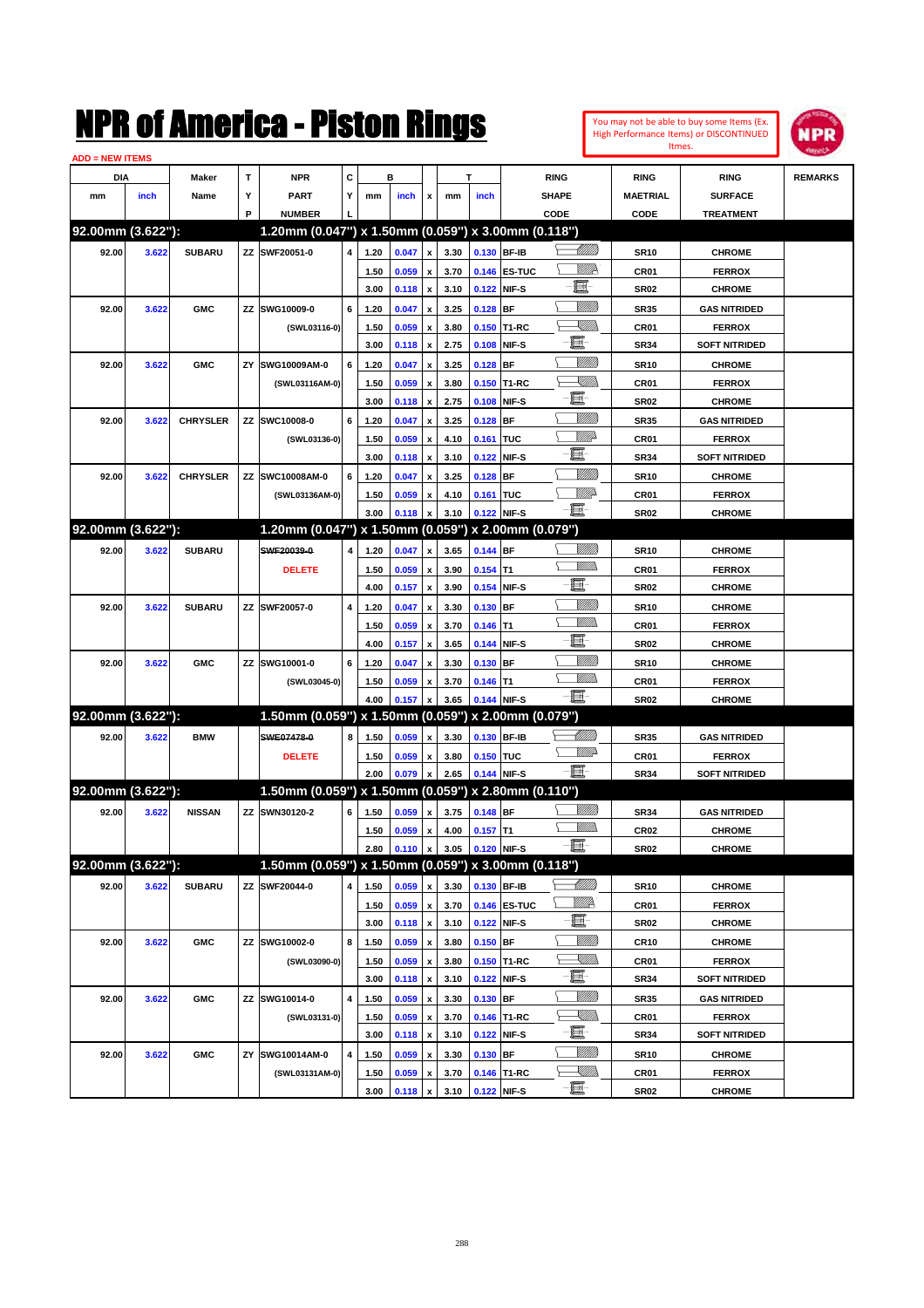| You may not be able to buy some Items (Ex. |
|--------------------------------------------|
| High Performance Items) or DISCONTINUED    |
| Itmes.                                     |



| <b>ADD = NEW ITEMS</b> |       |               |    |                                                     |   |              |                |                           |              |                           |               |                         |                                 |                                |                |
|------------------------|-------|---------------|----|-----------------------------------------------------|---|--------------|----------------|---------------------------|--------------|---------------------------|---------------|-------------------------|---------------------------------|--------------------------------|----------------|
| DIA                    |       | Maker         | T  | <b>NPR</b>                                          | С |              | в              |                           |              | T                         |               | <b>RING</b>             | <b>RING</b>                     | <b>RING</b>                    | <b>REMARKS</b> |
| mm                     | inch  | Name          | Υ  | <b>PART</b>                                         | Y | mm           | inch           | x                         | mm           | inch                      |               | <b>SHAPE</b>            | <b>MAETRIAL</b>                 | <b>SURFACE</b>                 |                |
|                        |       |               | P  | <b>NUMBER</b>                                       |   |              |                |                           |              |                           |               | CODE                    | CODE                            | <b>TREATMENT</b>               |                |
| 92.00mm (3.622"):      |       |               |    | 1.50mm (0.059") x 1.50mm (0.059") x 4.00mm (0.157") |   |              |                |                           |              |                           |               |                         |                                 |                                |                |
| 92.00                  | 3.622 | <b>GMC</b>    | ZY | SWG80011-0                                          | 6 | 1.50         | 0.059          | $\pmb{\mathsf{x}}$        | 3.30         | 0.130 BF                  |               | <u>Sillilli</u>         | <b>SR35</b>                     | <b>GAS NITRIDED</b>            |                |
|                        |       |               |    |                                                     |   | 1.50         | 0.059          | $\pmb{\mathsf{x}}$        | 4.00         | $0.157$ T1                |               | <br>Mad                 | <b>CR02</b>                     | <b>CHROME</b>                  |                |
|                        |       |               |    |                                                     |   | 4.00         | 0.157          | $\pmb{\mathsf{x}}$        | 3.25         | 0.128                     | NIF-S         | E                       | <b>SR34</b>                     | <b>SOFT NITRIDED</b>           |                |
| 92.00                  | 3.622 | <b>MAZDA</b>  | ZZ | SWT20064-0                                          | 4 | 1.50         | 0.059          | x                         | 3.30         | 0.130                     | <b>BF-IB</b>  | <u>UMB</u>              | <b>SR10</b>                     | <b>CHROME</b>                  |                |
|                        |       |               |    |                                                     |   | 1.50         | 0.059          | x                         | 4.10         | 0.161                     | <b>TUC</b>    | <u>WWP</u>              | CR01                            | <b>FERROX</b>                  |                |
|                        |       |               |    |                                                     |   | 4.00         | 0.157          | $\pmb{\mathsf{x}}$        | 3.25         | 0.128                     | NIF-S         | E                       | <b>SR02</b>                     | <b>CHROME</b>                  |                |
| 92.00                  | 3.622 | <b>TOYOTA</b> |    | ZZ SWT10111-4                                       | 4 | 1.50         | 0.059          | x                         | 3.30         | 0.130                     | <b>BF-IB</b>  | <u>UMB</u>              | <b>SR10</b>                     | <b>CHROME</b>                  |                |
|                        |       |               |    |                                                     |   | 1.50         | 0.059          | x                         | 3.95         | 0.156                     | <b>TUC</b>    | <u>WW</u>               | <b>CR02</b>                     | <b>CHROME</b>                  |                |
|                        |       |               |    |                                                     |   | 4.00         | 0.157          | $\pmb{\mathsf{x}}$        | 3.15         | 0.124                     | NIF-S         | 圓                       | <b>SR02</b>                     | <b>CHROME</b>                  |                |
| 92.00                  | 3.622 | <b>TOYOTA</b> |    | ZZ SWT10103-0                                       | 4 | 1.50         | 0.059          | x                         | 3.30         | 0.130                     | <b>BF</b>     | <u>Milli</u> k          | <b>SR10</b>                     | <b>CHROME</b>                  |                |
|                        |       |               |    |                                                     |   | 1.50         | 0.059          | x                         | 4.00         | 0.157                     | T1            | <br>Mar                 | <b>CR02</b>                     | <b>CHROME</b>                  |                |
|                        |       |               |    |                                                     |   | 4.00         | 0.157          | $\pmb{\mathsf{x}}$        | 3.25         | 0.128                     | NIF-S         | 圓                       | <b>SR34</b>                     | <b>SOFT NITRIDED</b>           |                |
| 92.00                  | 3.622 | <b>TOYOTA</b> | AM | SWT10103-0                                          | 4 | 1.50         | 0.059          | x                         | 3.30         | 0.130                     | <b>BF</b>     | <u>Milli</u> k          | <b>SR35</b>                     | <b>GAS NITRIDED</b>            |                |
|                        |       |               |    |                                                     |   | 1.50         | 0.059          | $\boldsymbol{\mathsf{x}}$ | 4.00         | $0.157$ T1                |               | .<br>WWW                | <b>CR02</b>                     | <b>CHROME</b>                  |                |
|                        |       |               |    |                                                     |   | 4.00         | 0.157          | $\boldsymbol{\mathsf{x}}$ | 3.25         | 0.128                     | NIF-S         | -8                      | <b>SR34</b>                     | <b>SOFT NITRIDED</b>           |                |
| 92.00mm (3.622"):      |       |               |    | 1.50mm (0.059") x 1.75mm (0.069") x 3.00mm (0.118") |   |              |                |                           |              |                           |               |                         |                                 |                                |                |
| 92.00                  | 3.622 | <b>BENZ</b>   |    | SWE10238-0                                          | 8 | 1.50         | 0.059          | x                         | 3.40         | 0.134 BF-IB               |               | <u> UMB</u>             | <b>SR10</b>                     | <b>CHROME</b>                  |                |
|                        |       |               |    | <b>DELETE</b>                                       |   | 1.75         | 0.069          | x                         | 3.90         | 0.154 TUC                 |               | <u>WW</u>               | CR01                            | <b>FERROX</b>                  |                |
|                        |       |               |    |                                                     |   | 3.00         | 0.118          | $\boldsymbol{\mathsf{x}}$ | 3.20         | 0.126                     | E-BC16        | - 50).                  | <b>SR10</b>                     | <b>CHROME</b>                  |                |
| 92.00mm (3.622"):      |       |               |    | 1.50mm (0.059") x 2.00mm (0.079") x 3.50mm (0.138") |   |              |                |                           |              |                           |               |                         |                                 |                                |                |
| 92.00                  | 3.622 | <b>BMW</b>    |    | SWE07156-0                                          | 6 | 1.50         | 0.059          | $\pmb{\mathsf{x}}$        | 3.45         | 0.136 BF-IB               |               | <u> Millitt</u>         | <b>SR10</b>                     | <b>CHROME</b>                  |                |
|                        |       |               |    | <b>DELETE</b>                                       |   | 2.00         | 0.079          | $\pmb{\mathsf{x}}$        | 4.10         | 0.161                     | <b>TUC</b>    | <u>WW</u>               | CR01                            | <b>FERROX</b>                  |                |
|                        |       |               |    |                                                     |   | 3.50         | 0.138          | $\pmb{\mathsf{x}}$        | 4.00         | 0.157                     | <b>E-BC16</b> | EQ,                     | <b>SR10</b>                     | <b>CHROME</b>                  |                |
| 92.00                  | 3.622 | <b>BENZ</b>   |    | SWE10568-0                                          | 8 | 1.50         | 0.059          | x                         | 3.40         | 0.134                     | <b>BF-IB</b>  | <u>UMB</u><br><u>WW</u> | <b>SR10</b>                     | <b>CHROME</b>                  |                |
|                        |       |               |    | <b>DELETE</b>                                       |   | 2.00         | 0.079          | x                         | 3.90         | 0.154 TUC                 |               |                         | CR01                            | <b>FERROX</b>                  |                |
|                        |       |               |    |                                                     |   | 3.50         | 0.138          | x                         | 4.00         |                           | 0.157 E-BC16  | - 20)                   | <b>SR10</b>                     | <b>CHROME</b>                  |                |
| 92.00mm (3.622"):      |       |               |    | 1.75mm (0.069") x 2.00mm (0.079") x 4.00mm (0.157") |   |              |                |                           |              |                           |               |                         |                                 |                                |                |
| 92.00                  | 3.622 | VOLVO         |    | SWE51174-0                                          | 4 | 1.75         | 0.069          | $\pmb{\mathsf{x}}$        | 3.40         | 0.134 BF                  |               | VIIII)                  | <b>SR10</b>                     | <b>CHROME</b>                  |                |
|                        |       |               |    | <b>DELETE</b>                                       |   | 2.00         | 0.079          | x                         | 4.00         |                           | 0.157 T1-RC   | <u>XMM)</u>             | CR01                            | <b>FERROX</b>                  |                |
|                        |       |               |    |                                                     |   | 4.00         | 0.157          | $\boldsymbol{\mathsf{x}}$ | 3.20         |                           | 0.126 E-BC16  | - 201                   | <b>CR10</b>                     | <b>FERROX</b>                  |                |
| 92.00mm (3.622"):      |       |               |    | 2.00mm (0.079") x 2.00mm (0.079") x 4.00mm (0.157") |   |              |                |                           |              |                           |               |                         |                                 |                                |                |
| 92.00                  | 3.622 | <b>SUBARU</b> |    | ZZ SWF20017-0                                       | 4 | 2.00         | 0.079          | $\pmb{\mathsf{x}}$        | 4.00         | $0.157$ BF                |               | 8/1/11)<br>7777).       | CR <sub>02</sub>                | <b>CHROME</b>                  |                |
|                        |       |               |    |                                                     |   | 2.00         | 0.079          | $\boldsymbol{\mathrm{x}}$ | 4.00         | $0.157$ T1                |               | -8                      | CR01                            | <b>FERROX</b>                  |                |
| 92.00mm (3.622"):      |       |               |    |                                                     |   | 4.00         | 0.157          | $\pmb{\mathsf{x}}$        | 3.90         | 0.154 NIF-S               |               |                         | <b>SR02</b>                     | <b>CHROME</b>                  |                |
|                        |       |               |    | 2.00mm (0.079") x 2.50mm (0.098") x 4.00mm (0.157") |   |              |                |                           |              |                           |               |                         |                                 |                                |                |
| 92.00                  | 3.622 | <b>NISSAN</b> |    | ZZ SWN30078-0                                       | 8 | 2.00         | 0.079          | $\pmb{\mathsf{x}}$        | 3.10         | $0.122$ BF                |               | 8/1/11)<br><u>VMM</u>   | <b>SR35</b>                     | <b>GAS NITRIDED</b>            |                |
|                        |       |               |    |                                                     |   | 2.50         | 0.098          | $\pmb{\mathsf{x}}$        | 4.00         | $0.157$ T1                |               | E-                      | CR <sub>02</sub>                | <b>CHROME</b>                  |                |
|                        |       |               |    |                                                     |   | 4.00         | 0.157          | $\pmb{\mathsf{x}}$        | 3.30         | 0.130                     | NIF-S         | <u>Milli</u> h          | <b>SR02</b>                     | <b>CHROME</b>                  |                |
| 92.00                  | 3.622 | <b>TOYOTA</b> |    | ZX SWT10077-0                                       | 4 | 2.00         | 0.079          | $\pmb{\mathsf{x}}$        | 3.45         | 0.136 BF                  |               | <u>MMs</u>              | <b>SR10</b>                     | <b>CHROME</b>                  |                |
|                        |       |               |    |                                                     |   | 2.50         | 0.098          | $\pmb{\mathsf{x}}$        | 4.20         | $0.165$ T1                |               | e.                      | CR01                            | <b>FERROX</b>                  |                |
|                        |       |               |    |                                                     |   | 4.00         | 0.157          | $\pmb{\mathsf{x}}$        | 3.30         | 0.130                     | NIF-S         | <u>Milli</u> h          | <b>SR02</b>                     | <b>CHROME</b>                  |                |
| 92.00                  | 3.622 | <b>TOYOTA</b> |    | SXT10077-0                                          | 4 | 2.00         | 0.079          | $\pmb{\mathsf{x}}$        | 4.20         | $0.165$ BF                |               | <u>MMs</u>              | CR <sub>02</sub>                | <b>4 CHROME</b>                |                |
|                        |       |               |    | <b>DELETE</b>                                       |   | 2.50<br>4.00 | 0.098<br>0.157 | x<br>$\pmb{\mathsf{x}}$   | 4.20<br>3.30 | $0.165$ T1<br>0.130 NIF-S |               | -E                      | CR <sub>02</sub><br><b>SR02</b> | <b>CHROME</b><br><b>CHROME</b> |                |
|                        |       |               |    |                                                     |   |              |                |                           |              |                           |               |                         |                                 |                                |                |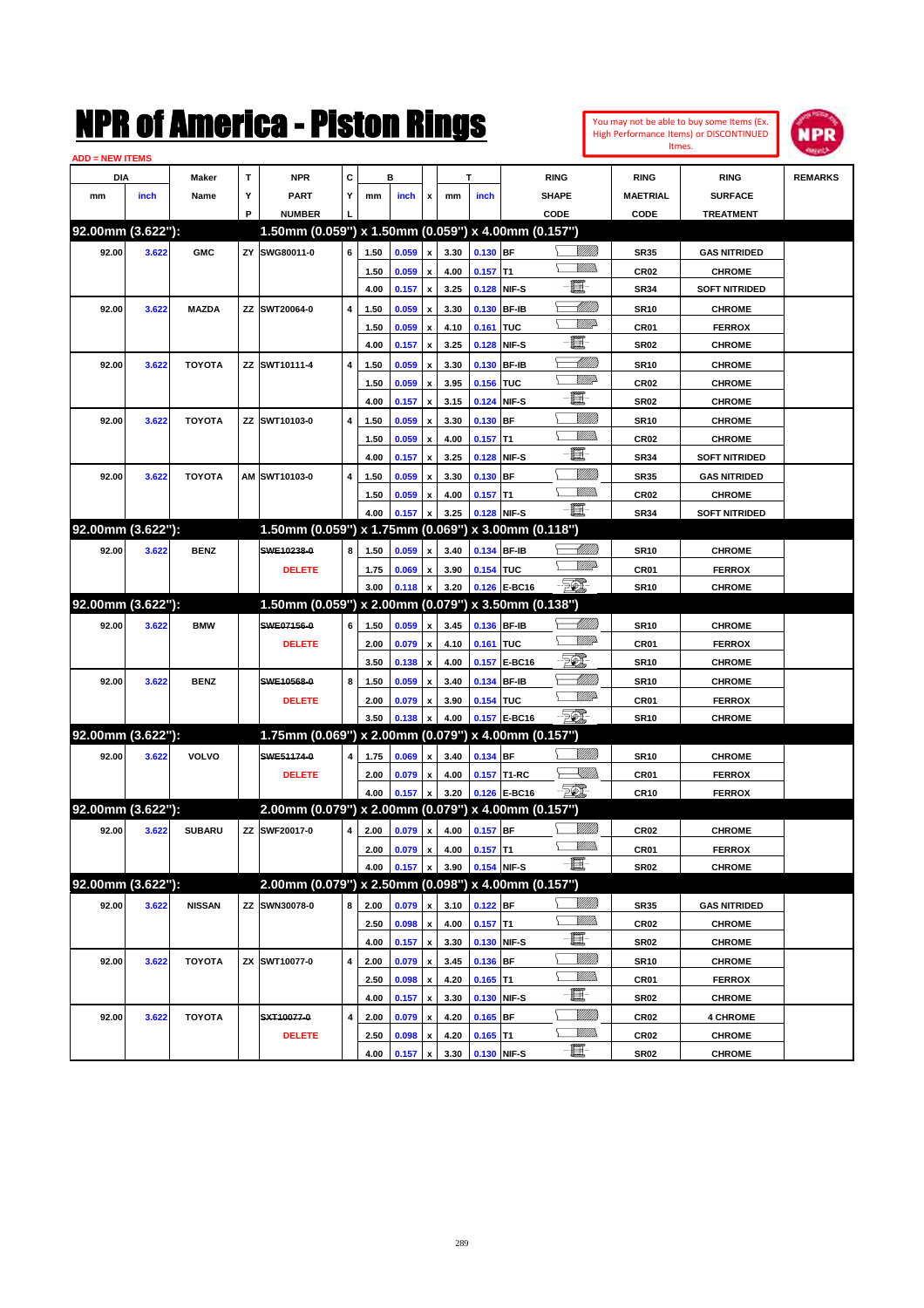|                        |       |                   |   | NMK OI AMCMICA - MISTON KINGS                       |                         |      |                |                           |      |                  |              |                      |                 |                  | You may not be able to buy some Items (Ex.<br>High Performance Items) or DISCONTINUED | NPR            |
|------------------------|-------|-------------------|---|-----------------------------------------------------|-------------------------|------|----------------|---------------------------|------|------------------|--------------|----------------------|-----------------|------------------|---------------------------------------------------------------------------------------|----------------|
| <b>ADD = NEW ITEMS</b> |       |                   |   |                                                     |                         |      |                |                           |      |                  |              |                      |                 |                  | Itmes.                                                                                |                |
| DIA                    |       | Maker             | T | <b>NPR</b>                                          | C                       |      | в              |                           |      | т                |              | <b>RING</b>          |                 | <b>RING</b>      | <b>RING</b>                                                                           | <b>REMARKS</b> |
| mm                     | inch  | Name              | Υ | <b>PART</b>                                         | Υ                       | mm   | inch           | x                         | mm   | inch             |              | <b>SHAPE</b>         |                 | <b>MAETRIAL</b>  | <b>SURFACE</b>                                                                        |                |
|                        |       |                   | P | <b>NUMBER</b>                                       |                         |      |                |                           |      |                  |              | CODE                 |                 | CODE             | <b>TREATMENT</b>                                                                      |                |
| 92.10mm (3.626"):      |       |                   |   | 1.20mm (0.047") x 1.20mm (0.047") x 2.50mm (0.098") |                         |      |                |                           |      |                  |              |                      |                 |                  |                                                                                       |                |
| 92.10                  | 3.626 | <b>MITSUBISHI</b> |   | ZZ SWM31177-4                                       | 6                       | 1.20 | 0.047          | $\pmb{\mathsf{x}}$        | 3.30 | $0.130$ BF       |              |                      | <u>Millitt</u>  | <b>SR35</b>      | <b>GAS NITRIDED</b>                                                                   |                |
|                        |       |                   |   |                                                     |                         | 1.20 | 0.047          | x                         | 3.50 | 0.138 TUC        |              |                      |                 | CR01             | <b>FERROX</b>                                                                         |                |
|                        |       |                   |   |                                                     |                         | 2.50 | 0.098          | $\pmb{\mathsf{x}}$        | 2.50 |                  | 0.098 NIF-H  | $\frac{1}{2}$        |                 | <b>SR02</b>      | <b>CHROME</b>                                                                         |                |
| 92.10mm (3.626"):      |       |                   |   | 1.20mm (0.047") x 1.50mm (0.059") x 3.00mm (0.118") |                         |      |                |                           |      |                  |              |                      |                 |                  |                                                                                       |                |
| 92.10                  | 3.626 | <b>MITSUBISHI</b> |   | ZZ SWM31078-4                                       | 6                       | 1.20 | 0.047          | $\pmb{\mathsf{x}}$        | 3.30 | 0.130 BF         |              |                      | <u>VIIII)</u>   | <b>SR10</b>      | <b>CHROME</b>                                                                         |                |
|                        |       |                   |   |                                                     |                         | 1.50 | 0.059          | $\pmb{\mathsf{x}}$        | 3.80 | $0.150$ T1       |              |                      | .<br>WWW        | CR <sub>02</sub> | <b>CHROME</b>                                                                         |                |
|                        |       |                   |   |                                                     |                         | 3.00 | 0.118          | $\pmb{\mathsf{x}}$        | 2.90 | 0.114 NIF-S      |              | -8                   |                 | <b>SR02</b>      | <b>CHROME</b>                                                                         |                |
| 92.10mm (3.626"):      |       |                   |   | 1.50mm (0.059") x 1.50mm (0.059") x 4.00mm (0.157") |                         |      |                |                           |      |                  |              |                      |                 |                  |                                                                                       |                |
| 92.10                  | 3.626 | <b>MITSUBISHI</b> |   | ZZ SWM31039-4                                       | 4                       | 1.50 | 0.059          | $\pmb{\mathsf{x}}$        | 3.30 | $0.130$ BF       |              |                      | <u>MMM</u>      | <b>SR35</b>      | <b>GAS NITRIDED</b>                                                                   |                |
|                        |       |                   |   |                                                     |                         | 1.50 | 0.059          | $\pmb{\mathsf{x}}$        | 3.80 | $0.150$ T1       |              |                      | .<br>WWW        | CR <sub>02</sub> | <b>CHROME</b>                                                                         |                |
|                        |       |                   |   |                                                     |                         | 4.00 | 0.157          | $\boldsymbol{\mathsf{x}}$ | 3.25 | 0.128 NIF-S      |              | E                    |                 | <b>SR34</b>      | <b>SOFT NITRIDED</b>                                                                  |                |
| 92.10                  | 3.626 | <b>MITSUBISHI</b> |   | SWM31069-4                                          | 6                       | 1.50 | 0.059          | $\pmb{\mathsf{x}}$        | 3.50 | $0.138$ BF       |              |                      | <u>MMW</u>      | <b>SR10</b>      | <b>CHROME</b>                                                                         |                |
|                        |       |                   |   | <b>DELETE</b>                                       |                         | 1.50 | 0.059          | $\pmb{\mathsf{x}}$        | 3.80 | $0.150$ T1       |              |                      | <br>Mar         | CR <sub>02</sub> | <b>CHROME</b>                                                                         |                |
|                        |       |                   |   |                                                     |                         | 4.00 | 0.157          | $\boldsymbol{\mathsf{x}}$ | 3.25 |                  | 0.128 NIF-S  | E                    |                 | <b>SR02</b>      | <b>CHROME</b>                                                                         |                |
| 92.10                  | 3.626 | <b>MITSUBISHI</b> |   | ZZ SWM31080-4                                       | 6                       | 1.50 | 0.059          | x                         | 3.30 | 0.130 BF         |              |                      | <u>MMM</u>      | <b>SR10</b>      | <b>CHROME</b>                                                                         |                |
|                        |       |                   |   |                                                     |                         | 1.50 | 0.059          | $\pmb{\mathsf{x}}$        | 3.80 | $0.150$ T1       |              |                      | .<br>WWW        | CR <sub>02</sub> | <b>CHROME</b>                                                                         |                |
|                        |       |                   |   |                                                     |                         | 4.00 | 0.157          | x                         | 3.25 | 0.128 NIF-S      |              | $-\mathbf{E}$        |                 | <b>SR02</b>      | <b>CHROME</b>                                                                         |                |
| 92.10mm (3.626"):      |       |                   |   | 2.00mm (0.079") x 2.00mm (0.079") x 4.00mm (0.157") |                         |      |                |                           |      |                  |              |                      |                 |                  |                                                                                       |                |
| 92.10                  | 3.626 | <b>MITSUBISHI</b> |   | ZZ SWM31047-4                                       | 4                       | 2.00 | 0.079          | $\pmb{\mathsf{x}}$        | 3.50 | 0.138 BF         |              |                      |                 | <b>CR10</b>      | <b>CHROME</b>                                                                         |                |
|                        |       |                   |   |                                                     |                         | 2.00 | 0.079          | $\pmb{\mathsf{x}}$        | 3.80 | $0.150$ T1       |              |                      | .<br>WWW        | CR <sub>02</sub> | <b>CHROME</b>                                                                         |                |
|                        |       |                   |   |                                                     |                         | 4.00 | 0.157          | x                         | 3.25 | 0.128 NIF-S      |              | $-\mathbf{E}$        |                 | <b>SR02</b>      | <b>CHROME</b>                                                                         |                |
| 92.20mm (3.630"):      |       |                   |   | 1.20mm (0.047") x 1.20mm (0.047") x 2.50mm (0.098") |                         |      |                |                           |      |                  |              |                      |                 |                  |                                                                                       |                |
| 92.20                  | 3.630 | <b>FORD</b>       |   | ZZ SWF30027-0                                       | 8                       | 1.20 | 0.047          | $\pmb{\mathsf{x}}$        | 3.10 | $0.122$ BF       |              |                      | <u>Millitti</u> | <b>SR34</b>      | <b>GAS NITRIDED</b>                                                                   |                |
|                        |       |                   |   |                                                     |                         | 1.20 | 0.047          | $\pmb{\mathsf{x}}$        | 3.50 | 0.138 TUH        |              |                      | ₩₩              | <b>CR10</b>      | <b>FERROX</b>                                                                         |                |
|                        |       |                   |   |                                                     |                         | 2.50 | 0.098          | x                         | 2.75 | 0.108 NIF-H      |              | H                    |                 | <b>SR34</b>      | <b>SOFT NITRIDED</b>                                                                  |                |
| 92.25mm (3.632"):      |       |                   |   | 1.00mm (0.039") x 1.20mm (0.047") x 2.80mm (0.110") |                         |      |                |                           |      |                  |              |                      |                 |                  |                                                                                       |                |
| 92.25                  | 3.632 | <b>HI PERFORM</b> |   | 21-GNH09225                                         | 1                       | 1.00 | 0.039          | $\pmb{\mathsf{x}}$        | 3.50 | $0.138$ BF       |              |                      | <u>Millitti</u> | <b>SR34</b>      | <b>GAS NITRIDED</b>                                                                   |                |
|                        |       |                   |   |                                                     |                         | 1.20 | 0.047          | $\pmb{\mathsf{x}}$        | 3.80 | 0.150 TUH        |              |                      | ₩₩              | CR01             | <b>FERROX</b>                                                                         |                |
|                        |       |                   |   |                                                     |                         | 2.80 | 0.110          | x                         | 3.10 | 0.122 NIF-H      |              | H                    |                 | <b>SR34</b>      | <b>SOFT NITRIDED</b>                                                                  |                |
| 92.25mm (3.632"):      |       |                   |   | 1.20mm (0.047") x 1.00mm (0.039") x 2.00mm (0.079") |                         |      |                |                           |      |                  |              |                      |                 |                  |                                                                                       |                |
| 92.25                  | 3.632 | <b>SUZUKI</b>     |   | ZZ SWS20215-1                                       | $\overline{\mathbf{4}}$ | 1.20 | $0.047 \times$ |                           |      | 3.10 0.122 BF-IB |              |                      | <u>UMB</u>      | <b>SR34</b>      | <b>GAS NITRIDED</b>                                                                   |                |
|                        |       |                   |   |                                                     |                         | 1.00 | 0.039          | $\pmb{\mathsf{x}}$        | 3.10 | 0.122 TUC        |              |                      | <u>MM</u>       | CR10             | <b>FERROX</b>                                                                         |                |
|                        |       |                   |   |                                                     |                         | 2.00 | 0.079          | x                         | 2.55 | 0.100 NIF-H      |              | <b>Form</b>          |                 | <b>SR34</b>      | <b>SOFT NITRIDED</b>                                                                  |                |
| 92.25mm (3.632"):      |       |                   |   | 1.20mm (0.047") x 1.20mm (0.047") x 2.00mm (0.079") |                         |      |                |                           |      |                  |              |                      |                 |                  |                                                                                       |                |
| 92.25                  | 3.632 | <b>SUBARU</b>     |   | ZZ SWF20063-1                                       | 4                       | 1.20 | 0.047          | $\pmb{\mathsf{x}}$        | 3.27 | 0.129 BF-IB      |              |                      | <u> Millito</u> | <b>SR10</b>      | <b>CHROME</b>                                                                         |                |
|                        |       |                   |   |                                                     |                         | 1.20 | 0.047          | $\pmb{\mathsf{x}}$        | 3.70 |                  | 0.146 ES-TUC | WWP                  |                 | CR01             | <b>FERROX</b>                                                                         |                |
|                        |       |                   |   |                                                     |                         | 2.00 | 0.079          | $\pmb{\mathsf{x}}$        | 2.70 |                  | 0.106 NIF-H  | $\frac{1}{\sqrt{2}}$ |                 | <b>SR02</b>      | <b>CHROME</b>                                                                         |                |
| 92.25                  | 3.632 | <b>SUBARU</b>     |   | ZZ SWF20069-1                                       | 6                       | 1.20 | 0.047          | $\pmb{\mathsf{x}}$        | 3.27 |                  | 0.129 BF-IB  |                      | <u> Milli</u>   | <b>SR10</b>      | <b>CHROME</b>                                                                         |                |
|                        |       |                   |   |                                                     |                         | 1.20 | 0.047          | $\pmb{\mathsf{x}}$        | 3.70 |                  | 0.146 ES-TUC | <u>Willik</u>        |                 | CR01             | <b>FERROX</b>                                                                         |                |
|                        |       |                   |   |                                                     |                         | 2.00 | 0.079          | $\pmb{\mathsf{x}}$        | 2.70 |                  | 0.106 NIF-H  | $\frac{1}{\sqrt{2}}$ |                 | SR02             | <b>CHROME</b>                                                                         |                |
| 92.25                  | 3.632 | <b>HYUNDAI</b>    |   | ZZ SWG30055-1                                       | 6                       | 1.20 | 0.047          | $\pmb{\mathsf{x}}$        | 3.10 |                  | 0.122 BF-IB  |                      |                 | <b>SR34</b>      | <b>GAS NITRIDED</b>                                                                   |                |
|                        |       |                   |   |                                                     |                         | 1.20 | 0.047          | $\pmb{\mathsf{x}}$        | 3.40 | 0.134 TUC        |              |                      | ₩₩              | <b>CR10</b>      | <b>FERROX</b>                                                                         |                |
|                        |       |                   |   |                                                     |                         | 2.00 | 0.079          | $\mathbf{x}$              | 2.55 | 0.100 NIF-H      |              | <b>Filip</b>         |                 | <b>SR34</b>      | <b>SOFT NITRIDED</b>                                                                  |                |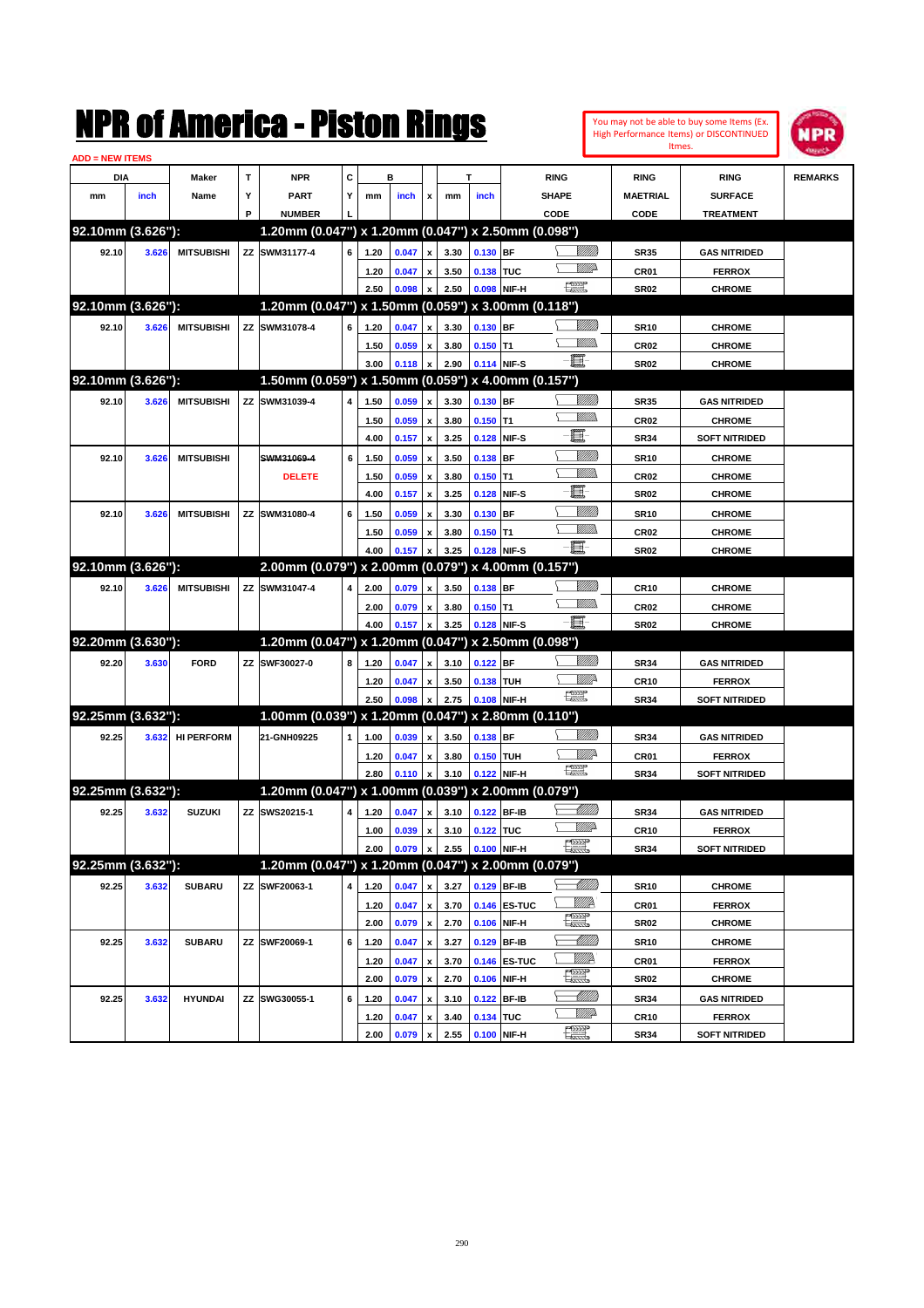| You may not be able to buy some Items (Ex. |
|--------------------------------------------|
| High Performance Items) or DISCONTINUED    |
| Itmes.                                     |



| <b>ADD = NEW ITEMS</b> |                   |                 |    |                                                     |                 |      |       |                           |      |               |              |                 |                  |                      |                |
|------------------------|-------------------|-----------------|----|-----------------------------------------------------|-----------------|------|-------|---------------------------|------|---------------|--------------|-----------------|------------------|----------------------|----------------|
|                        | DIA               | <b>Maker</b>    | T  | <b>NPR</b>                                          | c               |      | в     |                           |      | T             |              | <b>RING</b>     | <b>RING</b>      | <b>RING</b>          | <b>REMARKS</b> |
| mm                     | inch              | Name            | Υ  | <b>PART</b>                                         | Y               | mm   | inch  | x                         | mm   | inch          |              | <b>SHAPE</b>    | <b>MAETRIAL</b>  | <b>SURFACE</b>       |                |
|                        |                   |                 | P  | <b>NUMBER</b>                                       |                 |      |       |                           |      |               |              | CODE            | CODE             | <b>TREATMENT</b>     |                |
|                        | 92.25mm (3.632"): |                 |    | 1.20mm (0.047") x 1.20mm (0.047") x 2.50mm (0.098") |                 |      |       |                           |      |               |              |                 |                  |                      |                |
| 92.25                  | 3.632             | <b>SUBARU</b>   |    | ZZ SWF20060-1                                       | 4               | 1.20 | 0.047 | $\pmb{\mathsf{x}}$        | 3.27 | 0.129 BF-IB   |              |                 | <b>SR10</b>      | <b>CHROME</b>        |                |
|                        |                   |                 |    |                                                     |                 | 1.20 | 0.047 | x                         | 3.70 |               | 0.146 ES-TUC | <u>VIIId</u>    | CR01             | <b>FERROX</b>        |                |
|                        |                   |                 |    |                                                     |                 | 2.50 | 0.098 | $\pmb{\mathsf{x}}$        | 2.80 | 0.110         | NIF-S        | e.              | <b>SR02</b>      | <b>CHROME</b>        |                |
| 92.25                  | 3.632             | <b>SUBARU</b>   |    | SWF20062-1                                          | 4               | 1.20 | 0.047 | x                         | 3.27 | 0.129         | <b>BF-IB</b> | <u> UMM</u>     | <b>SR10</b>      | <b>CHROME</b>        |                |
|                        |                   |                 |    | <b>DELETE</b>                                       |                 | 1.20 | 0.047 | x                         | 3.70 |               | 0.146 ES-TUC | <u>Willia</u>   | <b>CR01</b>      | <b>FERROX</b>        |                |
|                        |                   |                 |    |                                                     |                 | 2.50 | 0.098 | x                         | 2.80 | 0.110         | NIF-S        | - Ei            | SR <sub>02</sub> | <b>CHROME</b>        |                |
|                        | 92.25mm (3.632"): |                 |    | 1.20mm (0.047") x 1.20mm (0.047") x 3.00mm (0.118") |                 |      |       |                           |      |               |              |                 |                  |                      |                |
| 92.25                  | 3.632             | <b>TOYOTA</b>   |    | ZZ SWT10228-1                                       | 6               | 1.20 | 0.047 | x                         | 2.80 | $0.110$ BF    |              |                 | <b>SR10</b>      | <b>CHROME</b>        |                |
|                        |                   |                 |    |                                                     |                 | 1.20 | 0.047 | x                         | 3.80 | 0.150 TUC     |              | MMD             | <b>CR01</b>      | <b>FERROX</b>        |                |
|                        |                   |                 |    |                                                     |                 | 3.00 | 0.118 | $\pmb{\mathsf{x}}$        | 2.60 | 0.102         | NIF-S        | E               | <b>SR34</b>      | <b>SOFT NITRIDED</b> |                |
| 92.25                  | 3.632             | <b>TOYOTA</b>   |    | ZZ SDT10247-1                                       | 6               | 1.20 | 0.047 | x                         | 3.10 | 0.122         | <b>BF-IB</b> | Millitti        | <b>SR35</b>      | <b>GAS NITRIDED</b>  |                |
|                        |                   |                 |    |                                                     |                 | 1.20 | 0.047 | x                         | 3.80 | 0.150 TUC     |              | MMD             | <b>CR01</b>      | <b>FERROX</b>        |                |
|                        |                   |                 |    |                                                     |                 | 3.00 | 0.118 | x                         | 2.90 | 0.114         | E-BC16       | FO)             | <b>SR34</b>      | <b>SOFT NITRIDED</b> |                |
|                        | 92.25mm (3.632"): |                 |    | 1.20mm (0.047") x 1.20mm (0.047") x 2.50mm (0.098") |                 |      |       |                           |      |               |              |                 |                  |                      |                |
| 92.25                  | 3.632             | <b>BMW</b>      |    | SWE074410-1                                         | 10 <sup>1</sup> | 1.20 | 0.047 | x                         | 3.20 | 0.126 BF-IB   |              | Willib          | <b>SR35</b>      | <b>GAS NITRIDED</b>  |                |
|                        |                   |                 |    | <b>DELETE</b>                                       |                 | 1.50 | 0.059 | x                         | 3.80 | 0.150 TUC     |              | MMD             | <b>CR01</b>      | <b>FERROX</b>        |                |
|                        |                   |                 |    |                                                     |                 | 2.50 | 0.098 | $\boldsymbol{x}$          | 2.65 | 0.104         | E-BC16       | FO)             | <b>SR34</b>      | <b>SOFT NITRIDED</b> |                |
|                        | 92.25mm (3.632"): |                 |    | 1.20mm (0.047") x 1.50mm (0.059") x 3.00mm (0.118") |                 |      |       |                           |      |               |              |                 |                  |                      |                |
| 92.25                  | 3.632             | <b>SUBARU</b>   |    | ZZ SWF20051-1                                       | 4               | 1.20 | 0.047 | $\pmb{\mathsf{x}}$        | 3.30 | 0.130 BF-IB   |              | <u>UMB</u>      | <b>SR10</b>      | <b>CHROME</b>        |                |
|                        |                   |                 |    |                                                     |                 | 1.50 | 0.059 | x                         | 3.70 |               | 0.146 ES-TUC | <u>MMP</u>      | <b>CR01</b>      | <b>FERROX</b>        |                |
|                        |                   |                 |    |                                                     |                 | 3.00 | 0.118 | $\pmb{\mathsf{x}}$        | 3.10 | 0.122         | NIF-S        | E               | <b>SR02</b>      | <b>CHROME</b>        |                |
| 92.25                  | 3.632             | <b>GMC</b>      |    | ZZ SWG10009-1                                       | 6               | 1.20 | 0.047 | x                         | 3.25 | 0.128         | <b>BF</b>    | VIII))          | <b>SR35</b>      | <b>GAS NITRIDED</b>  |                |
|                        |                   |                 |    | (SWL03116-1)                                        |                 | 1.50 | 0.059 | x                         | 3.80 | 0.150         | T1-RC        | <u>Sillin</u>   | <b>CR01</b>      | <b>FERROX</b>        |                |
|                        |                   |                 |    |                                                     |                 | 3.00 | 0.118 | $\boldsymbol{\mathsf{x}}$ | 2.75 | 0.108         | NIF-S        | e               | <b>SR34</b>      | <b>SOFT NITRIDED</b> |                |
| 92.25                  | 3.632             | <b>GMC</b>      | ΖY | SWG10009AM-1                                        | 6               | 1.20 | 0.047 | x                         | 3.25 | 0.128         | <b>BF</b>    | VIII))          | <b>SR10</b>      | <b>CHROME</b>        |                |
|                        |                   |                 |    | (SWL03116AM-1)                                      |                 | 1.50 | 0.059 | x                         | 3.80 | 0.150         | T1-RC        | XIII))          | <b>CR01</b>      | <b>FERROX</b>        |                |
|                        |                   |                 |    |                                                     |                 | 3.00 | 0.118 | $\boldsymbol{\mathsf{x}}$ | 2.75 | 0.108         | NIF-S        | ·ii             | <b>SR02</b>      | <b>CHROME</b>        |                |
| 92.25                  | 3.632             | <b>CHRYSLER</b> |    | ZZ SWC10008-1                                       | 6               | 1.20 | 0.047 | x                         | 3.25 | 0.128         | BF           | VIII))          | <b>SR35</b>      | <b>GAS NITRIDED</b>  |                |
|                        |                   |                 |    | (SWL03136-1)                                        |                 | 1.50 | 0.059 | x                         | 4.10 | 0.161         | <b>TUC</b>   | MMD             | <b>CR01</b>      | <b>FERROX</b>        |                |
|                        |                   |                 |    |                                                     |                 | 3.00 | 0.118 | $\pmb{\mathsf{x}}$        | 3.10 | 0.122         | NIF-S        | e.              | <b>SR34</b>      | <b>SOFT NITRIDED</b> |                |
| 92.25                  | 3.632             | <b>CHRYSLER</b> |    | ZZ SWC10008AM-1                                     | 6               | 1.20 | 0.047 | x                         | 3.25 | 0.128         | BF           | 7777))          | <b>SR10</b>      | <b>CHROME</b>        |                |
|                        |                   |                 |    | (SWL03136AM-1)                                      |                 | 1.50 | 0.059 | х                         | 4.10 | 0.161 TUC     |              | <u>Villit</u> a | CR01             | <b>FERROX</b>        |                |
|                        |                   |                 |    |                                                     |                 | 3.00 | 0.118 | $\pmb{\mathsf{x}}$        | 3.10 | $0.122$ NIF-S |              | ·bi             | SR02             | <b>CHROME</b>        |                |
|                        | 92.25mm (3.632"): |                 |    | 1.20mm (0.047") x 1.50mm (0.059") x 4.00mm (0.157") |                 |      |       |                           |      |               |              |                 |                  |                      |                |
| 92.25                  | 3.632             | <b>SUBARU</b>   |    | SWF20039-1                                          | 4               | 1.20 | 0.047 | $\pmb{\mathsf{x}}$        | 3.65 | 0.144 BF      |              | 8/1/11)         | <b>SR10</b>      | <b>CHROME</b>        |                |
|                        |                   |                 |    | <b>DELETE</b>                                       |                 | 1.50 | 0.059 | $\pmb{\mathsf{x}}$        | 3.90 | $0.154$ T1    |              | <u>WMW</u>      | CR01             | <b>FERROX</b>        |                |
|                        |                   |                 |    |                                                     |                 | 4.00 | 0.157 | $\pmb{\mathsf{x}}$        | 3.90 | 0.154         | NIF-S        | E               | SR <sub>02</sub> | <b>CHROME</b>        |                |
| 92.25                  | 3.632             | <b>SUBARU</b>   |    | ZZ SWF20057-1                                       | 4               | 1.20 | 0.047 | $\pmb{\mathsf{x}}$        | 3.30 | 0.130         | BF           | <u>VIIII</u> )  | <b>SR10</b>      | <b>CHROME</b>        |                |
|                        |                   |                 |    |                                                     |                 | 1.50 | 0.059 | x                         | 3.70 | $0.146$ T1    |              | <u>WMs</u>      | CR01             | <b>FERROX</b>        |                |
|                        |                   |                 |    |                                                     |                 | 4.00 | 0.157 | $\pmb{\mathsf{x}}$        | 3.65 | 0.144         | NIF-S        | E               | SR <sub>02</sub> | <b>CHROME</b>        |                |
| 92.25                  | 3.632             | <b>GMC</b>      |    | ZZ SWG10001-1                                       | 6               | 1.20 | 0.047 | x                         | 3.30 | 0.130         | BF           | <u>VIIII</u> )  | <b>SR10</b>      | <b>CHROME</b>        |                |
|                        |                   |                 |    | (SWL03045-1)                                        |                 | 1.50 | 0.059 | x                         | 3.70 | $0.146$ T1    |              | <u>MMs</u>      | CR01             | <b>FERROX</b>        |                |
|                        |                   |                 |    |                                                     |                 | 4.00 | 0.157 | $\pmb{\mathsf{x}}$        | 3.65 | 0.144 NIF-S   |              | $-\blacksquare$ | SR <sub>02</sub> | <b>CHROME</b>        |                |
|                        | 92.25mm (3.632"): |                 |    | 1.50mm (0.059") x 1.50mm (0.059") x 2.00mm (0.079") |                 |      |       |                           |      |               |              |                 |                  |                      |                |
| 92.25                  | 3.632             | <b>BMW</b>      |    | SWE07478-1                                          | 8               | 1.50 | 0.059 | x                         | 3.30 | 0.130         | <b>BF-IB</b> | <u> Milli</u> b | <b>SR35</b>      | <b>GAS NITRIDED</b>  |                |
|                        |                   |                 |    | <b>DELETE</b>                                       |                 | 1.50 | 0.059 | $\pmb{\mathsf{x}}$        | 3.80 | 0.150 TUC     |              | <u>VM</u> D-    | CR01             | <b>FERROX</b>        |                |
|                        |                   |                 |    |                                                     |                 | 2.00 | 0.079 | $\pmb{\mathsf{x}}$        | 2.65 | 0.144 NIF-S   |              | $-\blacksquare$ | <b>SR34</b>      | <b>SOFT NITRIDED</b> |                |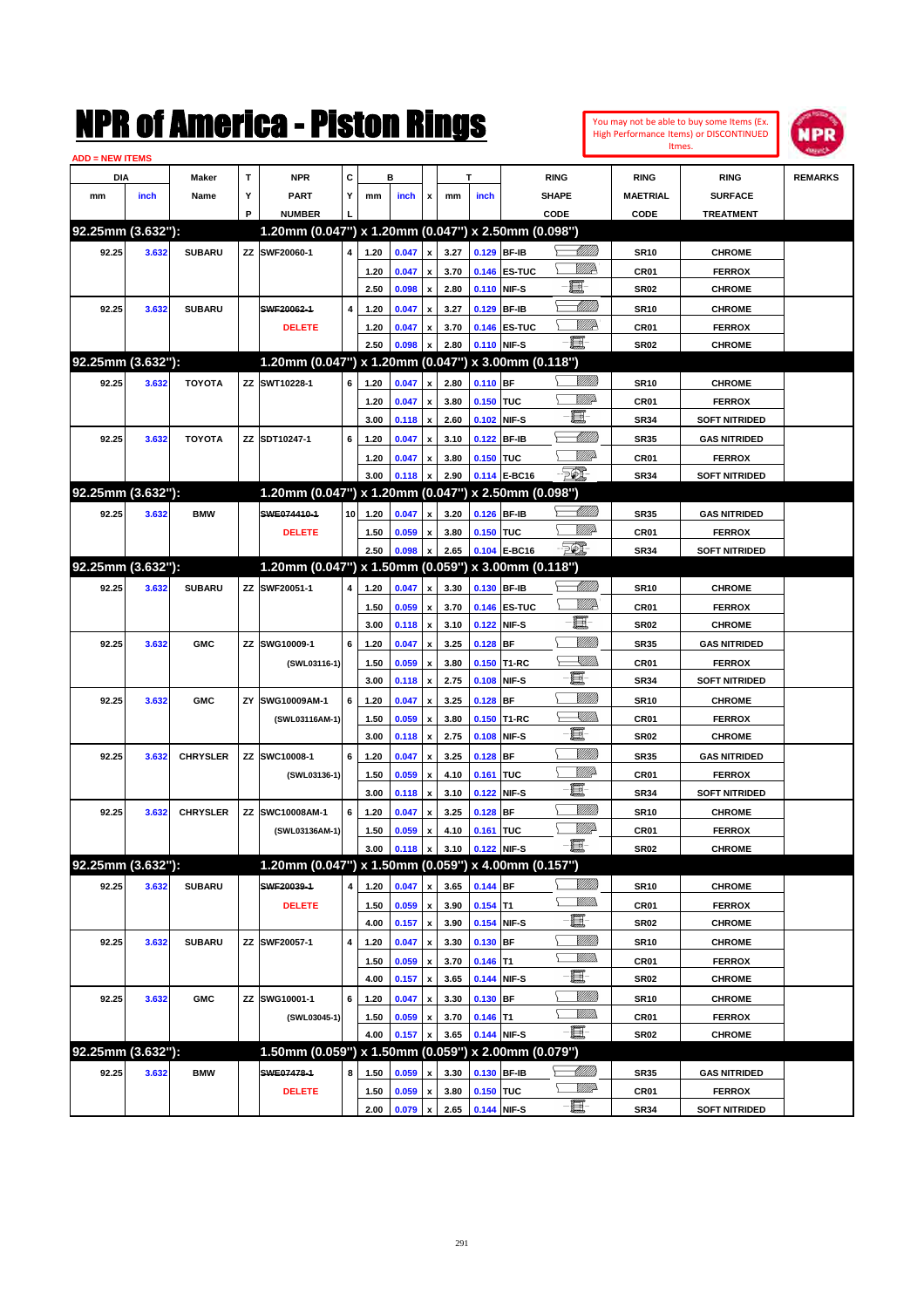| <b>ADD = NEW ITEMS</b> |       |               |    |                                                     |                |      |                  |                           |      |            |              |                                                                      |                  |                      |                |
|------------------------|-------|---------------|----|-----------------------------------------------------|----------------|------|------------------|---------------------------|------|------------|--------------|----------------------------------------------------------------------|------------------|----------------------|----------------|
| <b>DIA</b>             |       | Maker         | T  | <b>NPR</b>                                          | С              |      | в                |                           |      | т          |              | <b>RING</b>                                                          | <b>RING</b>      | <b>RING</b>          | <b>REMARKS</b> |
| mm                     | inch  | Name          | Υ  | <b>PART</b>                                         | Y              | mm   | inch             | x                         | mm   | inch       |              | <b>SHAPE</b>                                                         | <b>MAETRIAL</b>  | <b>SURFACE</b>       |                |
|                        |       |               | P  | <b>NUMBER</b>                                       |                |      |                  |                           |      |            |              | CODE                                                                 | CODE             | <b>TREATMENT</b>     |                |
| 92.25mm (3.632"):      |       |               |    | 1.50mm (0.059") x 1.50mm (0.059") x 2.80mm (0.110") |                |      |                  |                           |      |            |              |                                                                      |                  |                      |                |
| 92.25                  | 3.632 | <b>NISSAN</b> |    | ZZ SWN30120-3                                       | 6              | 1.50 | 0.059            | $\pmb{\mathsf{x}}$        | 3.75 | $0.148$ BF |              | <u>Sillilli</u>                                                      | <b>SR34</b>      | <b>GAS NITRIDED</b>  |                |
|                        |       |               |    |                                                     |                | 1.50 | 0.059            | $\mathbf x$               | 4.00 | $0.157$ T1 |              | .<br>Willia                                                          | <b>CR02</b>      | <b>CHROME</b>        |                |
|                        |       |               |    |                                                     |                | 2.80 | 0.110            | $\pmb{\mathsf{x}}$        | 3.05 |            | 0.120 NIF-S  | 圓                                                                    | <b>SR02</b>      | <b>CHROME</b>        |                |
| 92.25mm (3.632"):      |       |               |    | 1.50mm (0.059") x 1.50mm (0.059") x 3.00mm (0.118") |                |      |                  |                           |      |            |              |                                                                      |                  |                      |                |
| 92.25                  | 3.632 | <b>SUBARU</b> |    | ZZ SWF20044-1                                       | 4              | 1.50 | 0.059            | x                         | 3.30 |            | 0.130 BF-IB  |                                                                      | <b>SR10</b>      | <b>CHROME</b>        |                |
|                        |       |               |    |                                                     |                | 1.50 | 0.059            | x                         | 3.70 |            | 0.146 ES-TUC | WWA                                                                  | CR01             | <b>FERROX</b>        |                |
|                        |       |               |    |                                                     |                | 3.00 | 0.118            | $\pmb{\mathsf{x}}$        | 3.10 |            | 0.122 NIF-S  | e.                                                                   | <b>SR02</b>      | <b>CHROME</b>        |                |
| 92.25                  | 3.632 | <b>GMC</b>    |    | ZZ SWG10002-1                                       | 8              | 1.50 | 0.059            | $\pmb{\mathsf{x}}$        | 3.80 | $0.150$ BF |              | <u>VIIII</u> )                                                       | <b>CR10</b>      | <b>CHROME</b>        |                |
|                        |       |               |    | (SWL03090-1)                                        |                | 1.50 | 0.059            | x                         | 3.80 |            | 0.150 T1-RC  | <u> Millibr</u>                                                      | CR <sub>01</sub> | <b>FERROX</b>        |                |
|                        |       |               |    |                                                     |                | 3.00 | 0.118            | $\pmb{\mathsf{x}}$        | 3.10 | 0.122      | NIF-S        | e.                                                                   | <b>SR34</b>      | <b>SOFT NITRIDED</b> |                |
| 92.25                  | 3.632 | <b>GMC</b>    |    | ZZ SWG10014-1                                       | 4              | 1.50 | 0.059            | $\boldsymbol{\mathsf{x}}$ | 3.30 | $0.130$ BF |              | <u>VIIII</u> )                                                       | <b>SR35</b>      | <b>GAS NITRIDED</b>  |                |
|                        |       |               |    | (SWL03131-1)                                        |                | 1.50 | 0.059            | x                         | 3.70 |            | 0.146 T1-RC  | <u> Millis</u>                                                       | CR <sub>01</sub> | <b>FERROX</b>        |                |
|                        |       |               |    |                                                     |                | 3.00 | 0.118            | $\pmb{\mathsf{x}}$        | 3.10 |            | 0.122 NIF-S  | e.                                                                   | <b>SR34</b>      | <b>SOFT NITRIDED</b> |                |
| 92.25                  | 3.632 | <b>GMC</b>    | ΖY | SWG10014AM-1                                        | 4              | 1.50 | 0.059            | $\boldsymbol{\mathsf{x}}$ | 3.30 | $0.130$ BF |              | <u>VIIII</u> )                                                       | <b>SR10</b>      | <b>CHROME</b>        |                |
|                        |       |               |    | (SWL03131AM-1)                                      |                | 1.50 | 0.059            | x                         | 3.70 |            | 0.146 T1-RC  | <u>XMMs</u>                                                          | CR01             | <b>FERROX</b>        |                |
|                        |       |               |    |                                                     |                | 3.00 | 0.118            | x                         | 3.10 |            | 0.122 NIF-S  | e de                                                                 | <b>SR02</b>      | <b>CHROME</b>        |                |
| 92.25mm (3.632"):      |       |               |    | 1.50mm (0.059") x 1.50mm (0.059") x 4.00mm (0.157") |                |      |                  |                           |      |            |              |                                                                      |                  |                      |                |
| 92.25                  | 3.632 | <b>GMC</b>    | ΖY | SWG80011-1                                          | 6              | 1.50 | 0.059            | x                         | 3.30 | $0.130$ BF |              | <u>Milli</u> n                                                       | <b>SR35</b>      | <b>GAS NITRIDED</b>  |                |
|                        |       |               |    |                                                     |                | 1.50 | 0.059            | $\pmb{\mathsf{x}}$        | 4.00 | $0.157$ T1 |              | <u>MM)</u>                                                           | <b>CR02</b>      | <b>CHROME</b>        |                |
|                        |       |               |    |                                                     |                | 4.00 | 0.157            | $\pmb{\mathsf{x}}$        | 3.25 |            | 0.128 NIF-S  | E                                                                    | <b>SR34</b>      | <b>SOFT NITRIDED</b> |                |
| 92.25                  | 3.632 | <b>MAZDA</b>  |    | ZZ SWT20064-1                                       | 4              | 1.50 | 0.059            | x                         | 3.30 |            | 0.130 BF-IB  | <u> MMM</u>                                                          | <b>SR10</b>      | <b>CHROME</b>        |                |
|                        |       |               |    |                                                     |                | 1.50 | 0.059            | x                         | 4.10 | 0.161      | <b>TUC</b>   | <u>MM</u>                                                            | CR01             | <b>FERROX</b>        |                |
|                        |       |               |    |                                                     |                | 4.00 | 0.157            | $\pmb{\mathsf{x}}$        | 3.25 |            | 0.128 NIF-S  | E                                                                    | <b>SR02</b>      | <b>CHROME</b>        |                |
| 92.25                  | 3.632 | <b>TOYOTA</b> |    | ZZ SWT10103-1                                       | 4              | 1.50 | 0.059            | x                         | 3.30 | $0.130$ BF |              | <u>VIIII</u> )                                                       | <b>SR10</b>      | <b>CHROME</b>        |                |
|                        |       |               |    |                                                     |                | 1.50 | 0.059            | $\pmb{\mathsf{x}}$        | 4.00 | $0.157$ T1 |              | <u>MMW</u>                                                           | <b>CR02</b>      | <b>CHROME</b>        |                |
|                        |       |               |    |                                                     |                | 4.00 | 0.157            | x                         | 3.25 |            | 0.128 NIF-S  | E                                                                    | <b>SR34</b>      | <b>SOFT NITRIDED</b> |                |
| 92.25                  | 3.632 | <b>TOYOTA</b> |    | AM SWT10103-1                                       | 4              | 1.50 | 0.059            | x                         | 3.30 | $0.130$ BF |              | <u>VIIII</u> )                                                       | <b>SR35</b>      | <b>GAS NITRIDED</b>  |                |
|                        |       |               |    |                                                     |                | 1.50 | 0.059            | x                         | 4.00 | $0.157$ T1 |              | <u>UMB</u>                                                           | <b>CR02</b>      | <b>CHROME</b>        |                |
|                        |       |               |    |                                                     |                | 4.00 | 0.157            | x                         | 3.25 |            | 0.128 NIF-S  | 圓                                                                    | <b>SR34</b>      | <b>SOFT NITRIDED</b> |                |
| 92.25mm (3.632"):      |       |               |    | 1.50mm (0.059") x 1.75mm (0.069") x 3.00mm (0.118") |                |      |                  |                           |      |            |              |                                                                      |                  |                      |                |
| 92.25                  | 3.632 | <b>BENZ</b>   |    | SWE10238-1                                          | 8              | 1.50 | 0.059            | $\pmb{\mathsf{x}}$        | 3.40 |            | 0.134 BF-IB  | <u> UMB</u>                                                          | <b>SR10</b>      | <b>CHROME</b>        |                |
|                        |       |               |    | <b>DELETE</b>                                       |                | 1.75 | 0.069            | $\pmb{\mathsf{x}}$        | 3.90 | 0.154 TUC  |              | <u>WW</u>                                                            | CR01             | <b>FERROX</b>        |                |
|                        |       |               |    |                                                     |                | 3.00 | $0.118$ $\times$ |                           | 3.20 |            | 0.126 E-BC16 | $-500$                                                               | SR <sub>10</sub> | <b>CHROME</b>        |                |
| 92.25mm (3.632"):      |       |               |    | 1.50mm (0.059") x 2.00mm (0.079") x 3.50mm (0.138") |                |      |                  |                           |      |            |              |                                                                      |                  |                      |                |
| 92.25                  | 3.632 | <b>BMW</b>    |    | SWE07156-1                                          | 6 <sup>1</sup> | 1.50 | 0.059            | $\pmb{\mathsf{x}}$        | 3.45 |            | 0.136 BF-IB  |                                                                      | <b>SR10</b>      | <b>CHROME</b>        |                |
|                        |       |               |    | <b>DELETE</b>                                       |                | 2.00 | 0.079 x          |                           | 4.10 | 0.161 TUC  |              | <u>WW</u> A                                                          | CR01             | <b>FERROX</b>        |                |
|                        |       |               |    |                                                     |                | 3.50 | 0.138            | $\pmb{\mathsf{x}}$        | 4.00 |            | 0.157 E-BC16 | FO)                                                                  | <b>SR10</b>      | <b>CHROME</b>        |                |
| 92.25                  | 3.632 | <b>BENZ</b>   |    | SWE10568-1                                          | 8              | 1.50 | 0.059            | $\pmb{\mathsf{x}}$        | 3.40 |            | 0.134 BF-IB  | <u> Millito</u>                                                      | <b>SR10</b>      | <b>CHROME</b>        |                |
|                        |       |               |    | <b>DELETE</b>                                       |                | 2.00 | 0.079            | $\pmb{\mathsf{x}}$        | 3.90 | 0.154 TUC  |              | <u>VMD</u>                                                           | CR01             | <b>FERROX</b>        |                |
|                        |       |               |    |                                                     |                | 3.50 | 0.138            | x                         | 4.00 |            | 0.157 E-BC16 | - 50),                                                               | <b>SR10</b>      | <b>CHROME</b>        |                |
| 92.25mm (3.632"):      |       |               |    | 1.75mm (0.069") x 2.00mm (0.079") x 4.00mm (0.157") |                |      |                  |                           |      |            |              |                                                                      |                  |                      |                |
| 92.25                  | 3.632 | <b>VOLVO</b>  |    | SWE51174-1                                          | 4              | 1.75 | 0.069            | $\pmb{\mathsf{x}}$        | 3.40 | 0.134 BF   |              | <u>MMS</u>                                                           | <b>SR10</b>      | <b>CHROME</b>        |                |
|                        |       |               |    | <b>DELETE</b>                                       |                | 2.00 | 0.079            | $\pmb{\mathsf{x}}$        | 4.00 |            | 0.157 T1-RC  | $\begin{matrix} \begin{matrix} \mathbb{W} \end{matrix} \end{matrix}$ | CR01             | <b>FERROX</b>        |                |
|                        |       |               |    |                                                     |                | 4.00 | 0.157            | $\pmb{\mathsf{x}}$        | 3.20 |            | 0.126 E-BC16 | - Tom                                                                | <b>CR10</b>      | <b>FERROX</b>        |                |
|                        |       |               |    |                                                     |                |      |                  |                           |      |            |              |                                                                      |                  |                      |                |

You may not be able to buy some Items (Ex. High Performance Items) or DISCONTINUED Itmes.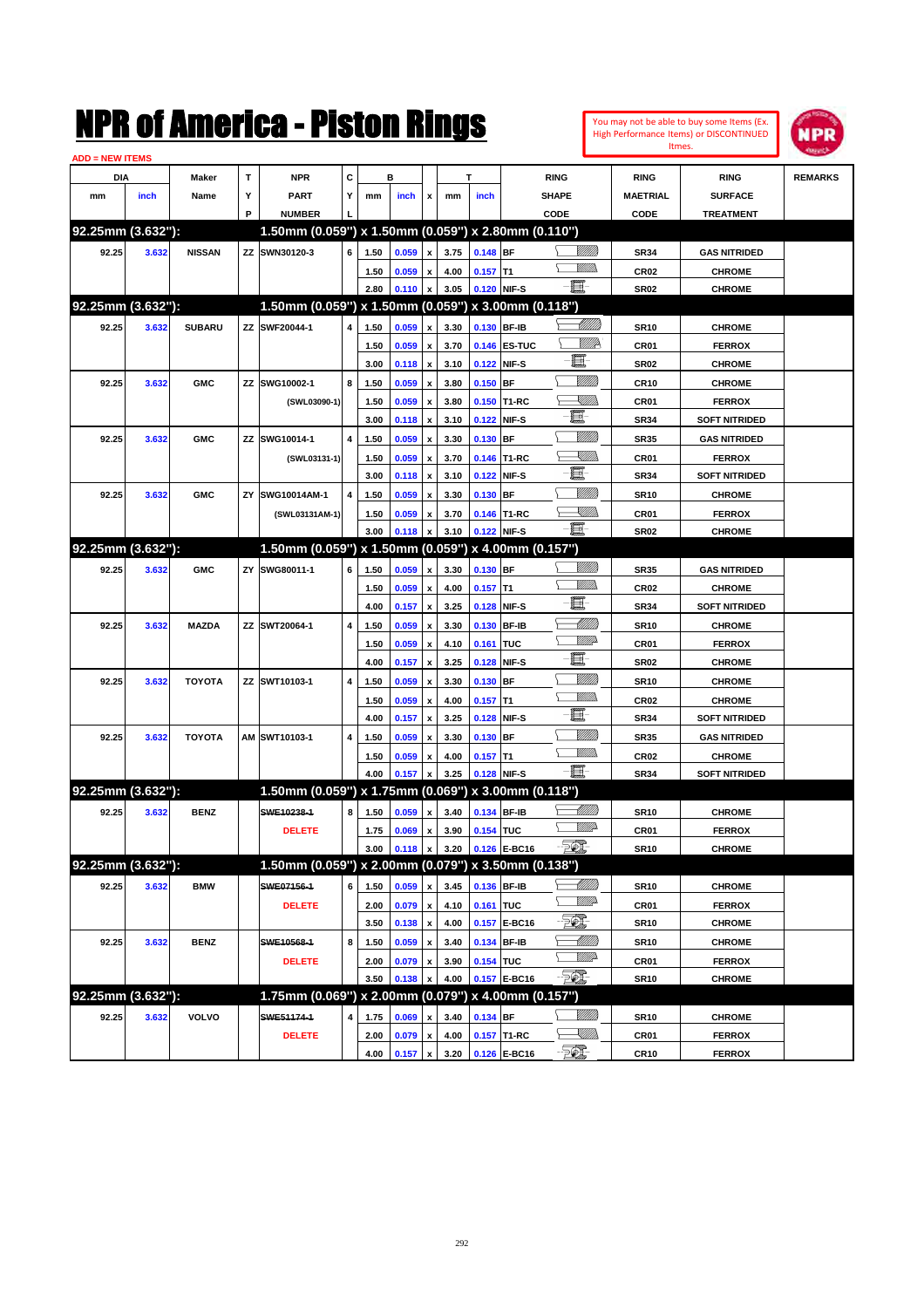|                        |       |                   |   | NMK OI AINCrica - Miston Kings                      |   |              |                |                           |              |             |              |                          |                   |                  | You may not be able to buy some Items (Ex.<br>High Performance Items) or DISCONTINUED | NPR            |
|------------------------|-------|-------------------|---|-----------------------------------------------------|---|--------------|----------------|---------------------------|--------------|-------------|--------------|--------------------------|-------------------|------------------|---------------------------------------------------------------------------------------|----------------|
| <b>ADD = NEW ITEMS</b> |       |                   |   |                                                     |   |              |                |                           |              |             |              |                          |                   |                  | Itmes.                                                                                |                |
| DIA                    |       | Maker             | T | <b>NPR</b>                                          | C |              | в              |                           |              | т           |              | <b>RING</b>              |                   | <b>RING</b>      | <b>RING</b>                                                                           | <b>REMARKS</b> |
| mm                     | inch  | Name              | Υ | <b>PART</b>                                         | Y | mm           | inch           | x                         | mm           | inch        |              | <b>SHAPE</b>             |                   | <b>MAETRIAL</b>  | <b>SURFACE</b>                                                                        |                |
|                        |       |                   | P | <b>NUMBER</b>                                       |   |              |                |                           |              |             |              | CODE                     |                   | CODE             | <b>TREATMENT</b>                                                                      |                |
| 92.25mm (3.632"):      |       |                   |   | 2.00mm (0.079") x 2.00mm (0.079") x 4.00mm (0.157") |   |              |                |                           |              |             |              |                          |                   |                  |                                                                                       |                |
| 92.25                  | 3.632 | <b>SUBARU</b>     |   | ZZ SWF20017-1                                       | 4 | 2.00         | 0.079          | x                         | 4.00         | $0.157$ BF  |              |                          | <u>Millitt</u>    | CR <sub>02</sub> | <b>CHROME</b>                                                                         |                |
|                        |       |                   |   |                                                     |   | 2.00         | 0.079          | $\boldsymbol{\mathsf{x}}$ | 4.00         | $0.157$ T1  |              |                          | <br>Mar           | CR01             | <b>FERROX</b>                                                                         |                |
|                        |       |                   |   |                                                     |   | 4.00         | 0.157          | x                         | 3.90         | 0.154 NIF-S |              | $-\mathbf{E}$            |                   | <b>SR02</b>      | <b>CHROME</b>                                                                         |                |
| 92.25mm (3.632"):      |       |                   |   | 2.00mm (0.079") x 2.50mm (0.098") x 4.00mm (0.157") |   |              |                |                           |              |             |              |                          |                   |                  |                                                                                       |                |
| 92.25                  | 3.632 | <b>NISSAN</b>     |   | ZZ SWN30078-1                                       | 8 | 2.00         | 0.079          | x                         | 3.10         | $0.122$ BF  |              |                          |                   | <b>SR35</b>      | <b>GAS NITRIDED</b>                                                                   |                |
|                        |       |                   |   |                                                     |   | 2.50         | 0.098          | $\boldsymbol{\mathsf{x}}$ | 4.00         | $0.157$ T1  |              |                          | .<br>WWW          | <b>CR02</b>      | <b>CHROME</b>                                                                         |                |
|                        |       |                   |   |                                                     |   | 4.00         | 0.157          | $\boldsymbol{\mathsf{x}}$ | 3.30         |             | 0.130 NIF-S  | E                        |                   | <b>SR02</b>      | <b>CHROME</b>                                                                         |                |
| 92.25                  | 3.632 | <b>TOYOTA</b>     |   | ZX SWT10077-1                                       | 4 | 2.00         | 0.079          | x                         | 3.45         | 0.136 BF    |              |                          | <u>MMM</u>        | <b>SR10</b>      | <b>CHROME</b>                                                                         |                |
|                        |       |                   |   |                                                     |   | 2.50         | 0.098          | $\boldsymbol{\mathsf{x}}$ | 4.20         | $0.165$ T1  |              |                          | .<br>WWW          | CR01             | <b>FERROX</b>                                                                         |                |
|                        |       |                   |   |                                                     |   | 4.00         | 0.157          | $\boldsymbol{\mathsf{x}}$ | 3.30         |             | 0.130 NIF-S  | E                        |                   | <b>SR02</b>      | <b>CHROME</b>                                                                         |                |
| 92.25                  | 3.632 | <b>TOYOTA</b>     |   | SXT10077-1                                          | 4 | 2.00         | 0.079          | $\boldsymbol{\mathsf{x}}$ | 4.20         | $0.165$ BF  |              |                          | <u>MMM</u>        | <b>CR02</b>      | <b>4 CHROME</b>                                                                       |                |
|                        |       |                   |   | <b>DELETE</b>                                       |   | 2.50         | 0.098          | x                         | 4.20         | $0.165$ T1  |              |                          | <br>Mar           | CR <sub>02</sub> | <b>CHROME</b>                                                                         |                |
|                        |       |                   |   |                                                     |   | 4.00         | 0.157          | X                         | 3.30         |             | 0.130 NIF-S  | e et                     |                   | <b>SR02</b>      | <b>CHROME</b>                                                                         |                |
| 92.45mm (3.640"):      |       |                   |   | 1.20mm (0.047") x 1.20mm (0.047") x 2.50mm (0.098") |   |              |                |                           |              |             |              |                          |                   |                  |                                                                                       |                |
| 92.45                  | 3.640 | <b>FORD</b>       |   | ZZ SWF30027-1                                       | 8 | 1.20         | 0.047          | x                         | 3.10         | $0.122$ BF  |              |                          | <u>Millitti</u>   | <b>SR34</b>      | <b>GAS NITRIDED</b>                                                                   |                |
|                        |       |                   |   |                                                     |   | 1.20         | 0.047          | X                         | 3.50         | 0.138 TUH   |              |                          | <u>Mille</u>      | <b>CR10</b>      | <b>FERROX</b>                                                                         |                |
|                        |       |                   |   |                                                     |   | 2.50         | 0.098          | X                         | 2.75         |             | 0.108 NIF-H  | $\frac{1}{2}$            |                   | <b>SR34</b>      | <b>SOFT NITRIDED</b>                                                                  |                |
| 92.50mm (3.642"):      |       |                   |   | 1.00mm (0.039") x 1.20mm (0.047") x 2.80mm (0.110") |   |              |                |                           |              |             |              |                          |                   |                  |                                                                                       |                |
| 92.50                  | 3.642 | <b>HI PERFORM</b> |   | 21-GNH09250                                         | 1 | 1.00         | 0.039          | X                         | 3.50         | 0.138 BF    |              |                          | <u>Millitt</u>    | <b>SR34</b>      | <b>GAS NITRIDED</b>                                                                   |                |
|                        |       |                   |   |                                                     |   | 1.20         | 0.047          | $\boldsymbol{\mathsf{x}}$ | 3.80         | 0.150 TUH   |              |                          | ₩₩                | CR <sub>01</sub> | <b>FERROX</b>                                                                         |                |
|                        |       |                   |   |                                                     |   | 2.80         | 0.110          | $\boldsymbol{\mathsf{x}}$ | 3.10         |             | 0.122 NIF-H  | <b>The Second Second</b> |                   | <b>SR34</b>      | <b>SOFT NITRIDED</b>                                                                  |                |
| 92.50                  | 3.642 | <b>HI PERFORM</b> |   | XC3642                                              | 1 | 1.00         | 0.039          | x                         | 3.40         | 0.134 BF    |              |                          | <u>Millil</u>     | <b>SR10</b>      | <b>CHROME</b>                                                                         |                |
|                        |       |                   |   |                                                     |   | 1.20         | 0.047          | x                         | 4.00         | $0.157$ T1  |              |                          | .<br>WWW          | CR01             | <b>FERROX</b>                                                                         |                |
|                        |       |                   |   |                                                     |   | 2.80         | 0.110          |                           | 3.15         |             | 0.124 NIF-S  | $-\mathbf{E}$            |                   | <b>SR02</b>      | <b>CHROME</b>                                                                         |                |
| 92.50mm (3.642"):      |       |                   |   | 1.20mm (0.047") x 1.00mm (0.039") x 2.00mm (0.079") |   |              |                |                           |              |             |              |                          |                   |                  |                                                                                       |                |
| 92.50                  | 3.642 | <b>SUZUKI</b>     |   | ZZ SWS20215-2                                       | 4 | 1.20         | 0.047          | x                         | 3.10         |             | 0.122 BF-IB  |                          | <u> Millitt</u>   | <b>SR34</b>      | <b>GAS NITRIDED</b>                                                                   |                |
|                        |       |                   |   |                                                     |   | 1.00         | 0.039          | x                         | 3.10         | 0.122 TUC   |              |                          | <u>WW</u>         | <b>CR10</b>      | <b>FERROX</b>                                                                         |                |
|                        |       |                   |   |                                                     |   | 2.00         | 0.079          | $\boldsymbol{\mathsf{x}}$ | 2.55         |             | 0.100 NIF-H  | <b>Team</b>              |                   | <b>SR34</b>      | <b>SOFT NITRIDED</b>                                                                  |                |
| 92.50mm (3.642"):      |       |                   |   | 1.20mm (0.047") x 1.20mm (0.047") x 2.00mm (0.079") |   |              |                |                           |              |             |              |                          |                   |                  |                                                                                       |                |
| 92.50                  | 3.642 | <b>SUBARU</b>     |   | ZZ SWF20063-2                                       | 4 | 1.20         | 0.047          | $\mathbf{x}$              | 3.27         | 0.129 BF-IB |              |                          | <u> Millitt</u>   | <b>SR10</b>      | <b>CHROME</b>                                                                         |                |
|                        |       |                   |   |                                                     |   | 1.20         | $0.047 \times$ |                           | 3.70         |             | 0.146 ES-TUC |                          | ₩₩                | CR01             |                                                                                       |                |
|                        |       |                   |   |                                                     |   | 2.00         | 0.079          | $\boldsymbol{\mathsf{x}}$ | 2.70         |             | 0.106 NIF-H  | <b>RAND</b>              |                   | SR02             | <b>FERROX</b><br><b>CHROME</b>                                                        |                |
| 92.50                  | 3.642 | <b>SUBARU</b>     |   | ZZ SWF20069-2                                       | 6 | 1.20         |                | $\pmb{\mathsf{x}}$        | 3.27         |             | 0.129 BF-IB  |                          | <u> Milli</u>     | <b>SR10</b>      | <b>CHROME</b>                                                                         |                |
|                        |       |                   |   |                                                     |   |              | 0.047          | $\pmb{\mathsf{x}}$        |              |             | 0.146 ES-TUC | <u>Willik</u>            |                   | CR01             | <b>FERROX</b>                                                                         |                |
|                        |       |                   |   |                                                     |   | 1.20<br>2.00 | 0.047<br>0.079 | $\boldsymbol{\mathsf{x}}$ | 3.70<br>2.70 |             | 0.106 NIF-H  | $\frac{1}{\sqrt{2}}$     |                   | SR02             | <b>CHROME</b>                                                                         |                |
|                        |       |                   |   |                                                     |   |              |                |                           |              |             |              |                          | <u> Milli</u> lli |                  |                                                                                       |                |
| 92.50                  | 3.642 | <b>HYUNDAI</b>    |   | ZZ SWG30055-2                                       | 6 | 1.20         | 0.047          | $\pmb{\mathsf{x}}$        | 3.10         |             | 0.122 BF-IB  |                          | ₩₩                | <b>SR34</b>      | <b>GAS NITRIDED</b>                                                                   |                |
|                        |       |                   |   |                                                     |   | 1.20         | 0.047          | x                         | 3.40         | 0.134 TUC   |              | <b>PERIOD</b>            |                   | CR10             | <b>FERROX</b>                                                                         |                |
| 92.50mm (3.642"):      |       |                   |   | 1.20mm (0.047") x 1.20mm (0.047") x 2.50mm (0.098") |   | 2.00         | 0.079          | X                         | 2.55         |             | 0.100 NIF-H  |                          |                   | <b>SR34</b>      | <b>SOFT NITRIDED</b>                                                                  |                |
|                        |       |                   |   |                                                     |   |              |                |                           |              |             |              |                          | <u> Milli</u> b   |                  |                                                                                       |                |
| 92.50                  | 3.642 | <b>SUBARU</b>     |   | ZZ SWF20060-2                                       | 4 | 1.20         | 0.047          | X                         | 3.27         |             | 0.129 BF-IB  |                          | <u>Willi</u> A    | <b>SR10</b>      | <b>CHROME</b>                                                                         |                |
|                        |       |                   |   |                                                     |   | 1.20         | 0.047          | X                         | 3.70         |             | 0.146 ES-TUC | E-                       |                   | CR01             | <b>FERROX</b>                                                                         |                |
|                        |       |                   |   |                                                     |   | 2.50         | 0.098          | $\pmb{\mathsf{x}}$        | 2.80         |             | 0.110 NIF-S  |                          | <u> Millill</u>   | <b>SR02</b>      | <b>CHROME</b>                                                                         |                |
| 92.50                  | 3.642 | <b>SUBARU</b>     |   | SWF20062-2                                          | 4 | 1.20         | 0.047          | x                         | 3.27         |             | 0.129 BF-IB  |                          | <u>WWA</u>        | <b>SR10</b>      | <b>CHROME</b>                                                                         |                |
|                        |       |                   |   | <b>DELETE</b>                                       |   | 1.20         | 0.047          | x                         | 3.70         |             | 0.146 ES-TUC | E-                       |                   | CR01             | <b>FERROX</b>                                                                         |                |
|                        |       |                   |   |                                                     |   | 2.50         | 0.098          | x                         | 2.80         | 0.110 NIF-S |              |                          |                   | <b>SR02</b>      | <b>CHROME</b>                                                                         |                |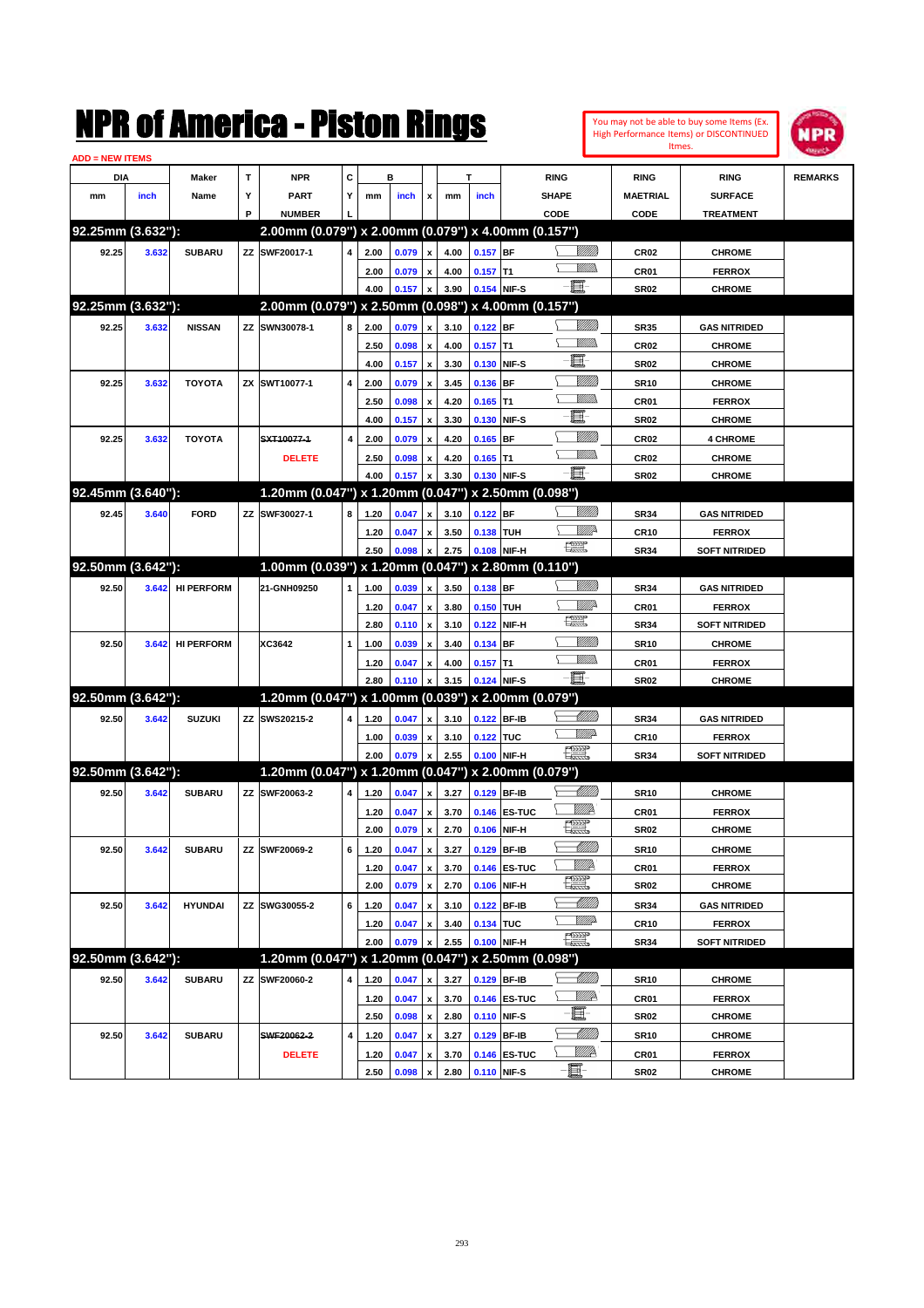| You may not be able to buy some Items (Ex. |
|--------------------------------------------|
| High Performance Items) or DISCONTINUED    |
| Itmes.                                     |



| <b>ADD = NEW ITEMS</b> |       |                 |    |                                                     |                 |      |       |                           |      |            |              |                                                                                                                                                                                                                                 |                  |                      |                |
|------------------------|-------|-----------------|----|-----------------------------------------------------|-----------------|------|-------|---------------------------|------|------------|--------------|---------------------------------------------------------------------------------------------------------------------------------------------------------------------------------------------------------------------------------|------------------|----------------------|----------------|
| DIA                    |       | <b>Maker</b>    | T  | <b>NPR</b>                                          | С               |      | в     |                           |      | т          |              | <b>RING</b>                                                                                                                                                                                                                     | <b>RING</b>      | <b>RING</b>          | <b>REMARKS</b> |
| mm                     | inch  | Name            | Υ  | <b>PART</b>                                         | Y               | mm   | inch  | x                         | mm   | inch       |              | <b>SHAPE</b>                                                                                                                                                                                                                    | <b>MAETRIAL</b>  | <b>SURFACE</b>       |                |
|                        |       |                 | P  | <b>NUMBER</b>                                       |                 |      |       |                           |      |            |              | CODE                                                                                                                                                                                                                            | <b>CODE</b>      | <b>TREATMENT</b>     |                |
| 92.50mm (3.642"):      |       |                 |    | 1.20mm (0.047") x 1.20mm (0.047") x 3.00mm (0.118") |                 |      |       |                           |      |            |              |                                                                                                                                                                                                                                 |                  |                      |                |
| 92.50                  | 3.642 | <b>TOYOTA</b>   |    | ZZ SWT10228-2                                       | 6               | 1.20 | 0.047 | $\pmb{\mathsf{x}}$        | 2.80 | 0.110 BF   |              | <u> UMB</u>                                                                                                                                                                                                                     | <b>SR10</b>      | <b>CHROME</b>        |                |
|                        |       |                 |    |                                                     |                 | 1.20 | 0.047 | x                         | 3.80 | 0.150 TUC  |              | <u>MMP</u>                                                                                                                                                                                                                      | CR <sub>01</sub> | <b>FERROX</b>        |                |
|                        |       |                 |    |                                                     |                 | 3.00 | 0.118 | $\pmb{\mathsf{x}}$        | 2.60 |            | 0.102 NIF-S  | E                                                                                                                                                                                                                               | <b>SR34</b>      | <b>SOFT NITRIDED</b> |                |
| 92.50                  | 3.642 | <b>TOYOTA</b>   |    | ZZ SDT10247-2                                       | 6               | 1.20 | 0.047 | x                         | 3.10 | 0.122      | BF-IB        | Millit                                                                                                                                                                                                                          | <b>SR35</b>      | <b>GAS NITRIDED</b>  |                |
|                        |       |                 |    |                                                     |                 | 1.20 | 0.047 | x                         | 3.80 | 0.150 TUC  |              | <u>MMP</u>                                                                                                                                                                                                                      | CR <sub>01</sub> | <b>FERROX</b>        |                |
|                        |       |                 |    |                                                     |                 | 3.00 | 0.118 | x                         | 2.90 |            | 0.114 E-BC16 | EC.                                                                                                                                                                                                                             | <b>SR34</b>      | <b>SOFT NITRIDED</b> |                |
| 92.50mm (3.642"):      |       |                 |    | 1.20mm (0.047") x 1.20mm (0.047")                   |                 |      |       |                           |      |            |              | x 2.50mm (0.098")                                                                                                                                                                                                               |                  |                      |                |
| 92.50                  | 3.642 | <b>BMW</b>      |    | SWE074410-2                                         | 10 <sup>1</sup> | 1.20 | 0.047 | X                         | 3.20 |            | 0.126 BF-IB  | <u>UMB</u>                                                                                                                                                                                                                      | <b>SR35</b>      | <b>GAS NITRIDED</b>  |                |
|                        |       |                 |    | <b>DELETE</b>                                       |                 | 1.50 | 0.059 | x                         | 3.80 | 0.150 TUC  |              | MMD                                                                                                                                                                                                                             | CR <sub>01</sub> | <b>FERROX</b>        |                |
|                        |       |                 |    |                                                     |                 | 2.50 | 0.098 | $\boldsymbol{\mathsf{x}}$ | 2.65 |            | 0.104 E-BC16 | <b>FOX</b>                                                                                                                                                                                                                      | <b>SR34</b>      | <b>SOFT NITRIDED</b> |                |
| 92.50                  | 3.642 | <b>FORD</b>     |    | ZZ SWF30026-0                                       | 6               | 1.20 | 0.047 | x                         | 3.10 | 0.122      | <b>BF</b>    |                                                                                                                                                                                                                                 | <b>SR35</b>      | <b>GAS NITRIDED</b>  |                |
|                        |       |                 |    |                                                     |                 | 1.50 | 0.059 | x                         | 3.55 | 0.140 TUC  |              | MMP                                                                                                                                                                                                                             | CR <sub>01</sub> | <b>FERROX</b>        |                |
|                        |       |                 |    |                                                     |                 | 2.50 | 0.098 | $\boldsymbol{\mathsf{x}}$ | 2.75 |            | 0.108 NIF-H  | H                                                                                                                                                                                                                               | <b>SR34</b>      | <b>SOFT NITRIDED</b> |                |
| 92.50mm (3.642"):      |       |                 |    | 1.20mm (0.047") x 1.50mm (0.059") x 3.00mm (0.118") |                 |      |       |                           |      |            |              |                                                                                                                                                                                                                                 |                  |                      |                |
| 92.50                  | 3.642 | <b>SUBARU</b>   |    | ZZ SWF20051-2                                       | 4               | 1.20 | 0.047 | X                         | 3.30 |            | 0.130 BF-IB  | Millitt                                                                                                                                                                                                                         | <b>SR10</b>      | <b>CHROME</b>        |                |
|                        |       |                 |    |                                                     |                 | 1.50 | 0.059 | x                         | 3.70 |            | 0.146 ES-TUC | <u>Willie</u>                                                                                                                                                                                                                   | CR01             | <b>FERROX</b>        |                |
|                        |       |                 |    |                                                     |                 | 3.00 | 0.118 | $\pmb{\mathsf{x}}$        | 3.10 |            | 0.122 NIF-S  | E.                                                                                                                                                                                                                              | <b>SR02</b>      | <b>CHROME</b>        |                |
| 92.50                  | 3.642 | <b>GMC</b>      |    | ZZ SWG10009-2                                       | 6               | 1.20 | 0.047 | X                         | 3.25 | $0.128$ BF |              | <u>VIIII)</u>                                                                                                                                                                                                                   | <b>SR35</b>      | <b>GAS NITRIDED</b>  |                |
|                        |       |                 |    | (SWL03116-2)                                        |                 | 1.50 | 0.059 | X                         | 3.80 |            | 0.150 T1-RC  | <u>XMWs</u>                                                                                                                                                                                                                     | CR <sub>01</sub> | <b>FERROX</b>        |                |
|                        |       |                 |    |                                                     |                 | 3.00 | 0.118 | $\boldsymbol{\mathsf{x}}$ | 2.75 | 0.108      | NIF-S        | E                                                                                                                                                                                                                               | <b>SR34</b>      | <b>SOFT NITRIDED</b> |                |
| 92.50                  | 3.642 | <b>GMC</b>      | ΖY | SWG10009AM-2                                        | 6               | 1.20 | 0.047 | X                         | 3.25 | $0.128$ BF |              | <u>VIIII)</u>                                                                                                                                                                                                                   | <b>SR10</b>      | <b>CHROME</b>        |                |
|                        |       |                 |    | (SWL03116AM-2)                                      |                 | 1.50 | 0.059 | x                         | 3.80 |            | 0.150 T1-RC  | <u>XMWs</u>                                                                                                                                                                                                                     | CR <sub>01</sub> | <b>FERROX</b>        |                |
|                        |       |                 |    |                                                     |                 | 3.00 | 0.118 | $\boldsymbol{\mathsf{x}}$ | 2.75 | 0.108      | NIF-S        | E                                                                                                                                                                                                                               | <b>SR02</b>      | <b>CHROME</b>        |                |
| 92.50                  | 3.642 | <b>CHRYSLER</b> |    | ZZ SWC10008-2                                       | 6               | 1.20 | 0.047 | X                         | 3.25 | $0.128$ BF |              | <u>VIIII)</u>                                                                                                                                                                                                                   | <b>SR35</b>      | <b>GAS NITRIDED</b>  |                |
|                        |       |                 |    | (SWL03136-2)                                        |                 | 1.50 | 0.059 | x                         | 4.10 | 0.161 TUC  |              | <u>MM</u> D                                                                                                                                                                                                                     | CR <sub>01</sub> | <b>FERROX</b>        |                |
|                        |       |                 |    |                                                     |                 | 3.00 | 0.118 | $\boldsymbol{\mathsf{x}}$ | 3.10 | 0.122      | NIF-S        | E                                                                                                                                                                                                                               | <b>SR34</b>      | <b>SOFT NITRIDED</b> |                |
| 92.50                  | 3.642 | <b>CHRYSLER</b> |    | ZZ SWC10008AM-2                                     | 6               | 1.20 | 0.047 | X                         | 3.25 | $0.128$ BF |              | <u>VIIII)</u>                                                                                                                                                                                                                   | <b>SR10</b>      | <b>CHROME</b>        |                |
|                        |       |                 |    | (SWL03136AM-2)                                      |                 | 1.50 | 0.059 | x                         | 4.10 | 0.161 TUC  |              | <u>MM</u>                                                                                                                                                                                                                       | CR <sub>01</sub> | <b>FERROX</b>        |                |
|                        |       |                 |    |                                                     |                 | 3.00 | 0.118 | x                         | 3.10 |            | 0.122 NIF-S  | e.                                                                                                                                                                                                                              | <b>SR02</b>      | <b>CHROME</b>        |                |
| 92.50mm (3.642"):      |       |                 |    | 1.20mm (0.047") x 1.50mm (0.059") x 4.00mm (0.157") |                 |      |       |                           |      |            |              |                                                                                                                                                                                                                                 |                  |                      |                |
| 92.50                  | 3.642 | <b>SUBARU</b>   |    | SWF20039-2                                          | 4               | 1.20 | 0.047 | X                         | 3.65 | 0.144 BF   |              | <u>VIIII)</u>                                                                                                                                                                                                                   | <b>SR10</b>      | <b>CHROME</b>        |                |
|                        |       |                 |    | <b>DELETE</b>                                       |                 | 1.50 | 0.059 | x                         | 3.90 | $0.154$ T1 |              | UM)                                                                                                                                                                                                                             | CR <sub>01</sub> | <b>FERROX</b>        |                |
|                        |       |                 |    |                                                     |                 | 4.00 | 0.157 | $\pmb{\mathsf{x}}$        | 3.90 |            | 0.154 NIF-S  | e.                                                                                                                                                                                                                              | SR02             | <b>CHROME</b>        |                |
| 92.50                  | 3.642 | <b>SUBARU</b>   |    | ZZ SWF20057-2                                       | 4               | 1.20 | 0.047 | $\pmb{\mathsf{x}}$        | 3.30 | 0.130 BF   |              | <u>MMW</u>                                                                                                                                                                                                                      | <b>SR10</b>      | <b>CHROME</b>        |                |
|                        |       |                 |    |                                                     |                 | 1.50 | 0.059 | $\pmb{\mathsf{x}}$        | 3.70 | $0.146$ T1 |              | <u>MMD</u>                                                                                                                                                                                                                      | CR <sub>01</sub> | <b>FERROX</b>        |                |
|                        |       |                 |    |                                                     |                 | 4.00 | 0.157 | $\pmb{\mathsf{x}}$        | 3.65 |            | 0.144 NIF-S  | e de la contrada de la contrada de la contrada de la contrada de la contrada de la contrada de la contrada de<br>Del contrada de la contrada de la contrada de la contrada de la contrada de la contrada de la contrada de la c | SR02             | <b>CHROME</b>        |                |
| 92.50                  | 3.642 | <b>GMC</b>      |    | ZZ SWG10001-2                                       | 6               | 1.20 | 0.047 | X                         | 3.30 | 0.130 BF   |              | <u>VIIII)</u>                                                                                                                                                                                                                   | <b>SR10</b>      | <b>CHROME</b>        |                |
|                        |       |                 |    | (SWL03045-2)                                        |                 | 1.50 | 0.059 | x                         | 3.70 | $0.146$ T1 |              | <u>MMD</u>                                                                                                                                                                                                                      | CR01             | <b>FERROX</b>        |                |
|                        |       |                 |    |                                                     |                 | 4.00 | 0.157 | X                         | 3.65 |            | 0.144 NIF-S  | -8                                                                                                                                                                                                                              | SR02             | <b>CHROME</b>        |                |
| 92.50mm (3.642"):      |       |                 |    | 1.50mm (0.059") x 1.50mm (0.059") x 2.00mm (0.079") |                 |      |       |                           |      |            |              |                                                                                                                                                                                                                                 |                  |                      |                |
| 92.50                  | 3.642 | <b>BMW</b>      |    | SWE07478-2                                          | 8               | 1.50 | 0.059 | x                         | 3.30 |            | 0.130 BF-IB  | <u> Millitti</u>                                                                                                                                                                                                                | <b>SR35</b>      | <b>GAS NITRIDED</b>  |                |
|                        |       |                 |    | <b>DELETE</b>                                       |                 | 1.50 | 0.059 | x                         | 3.80 | 0.150 TUC  |              | <u>VMD</u>                                                                                                                                                                                                                      | CR <sub>01</sub> | <b>FERROX</b>        |                |
|                        |       |                 |    |                                                     |                 | 2.00 | 0.079 | $\pmb{\mathsf{x}}$        | 2.65 |            | 0.144 NIF-S  | -80                                                                                                                                                                                                                             | SR34             | <b>SOFT NITRIDED</b> |                |
| 92.50mm (3.642"):      |       |                 |    | 1.50mm (0.059") x 1.50mm (0.059") x 2.80mm (0.110") |                 |      |       |                           |      |            |              |                                                                                                                                                                                                                                 |                  |                      |                |
| 92.50                  | 3.642 | <b>NISSAN</b>   |    | ZZ SWN30120-4                                       | 6               | 1.50 | 0.059 |                           | 3.75 | $0.148$ BF |              | <u>Milli</u> n                                                                                                                                                                                                                  | SR34             | <b>GAS NITRIDED</b>  |                |
|                        |       |                 |    |                                                     |                 | 1.50 | 0.059 | x                         | 4.00 | $0.157$ T1 |              | <u>MM)</u>                                                                                                                                                                                                                      | CR02             | <b>CHROME</b>        |                |
|                        |       |                 |    |                                                     |                 | 2.80 | 0.110 | $\mathbf x$               | 3.05 |            | 0.120 NIF-S  | -E-                                                                                                                                                                                                                             | <b>SR02</b>      | <b>CHROME</b>        |                |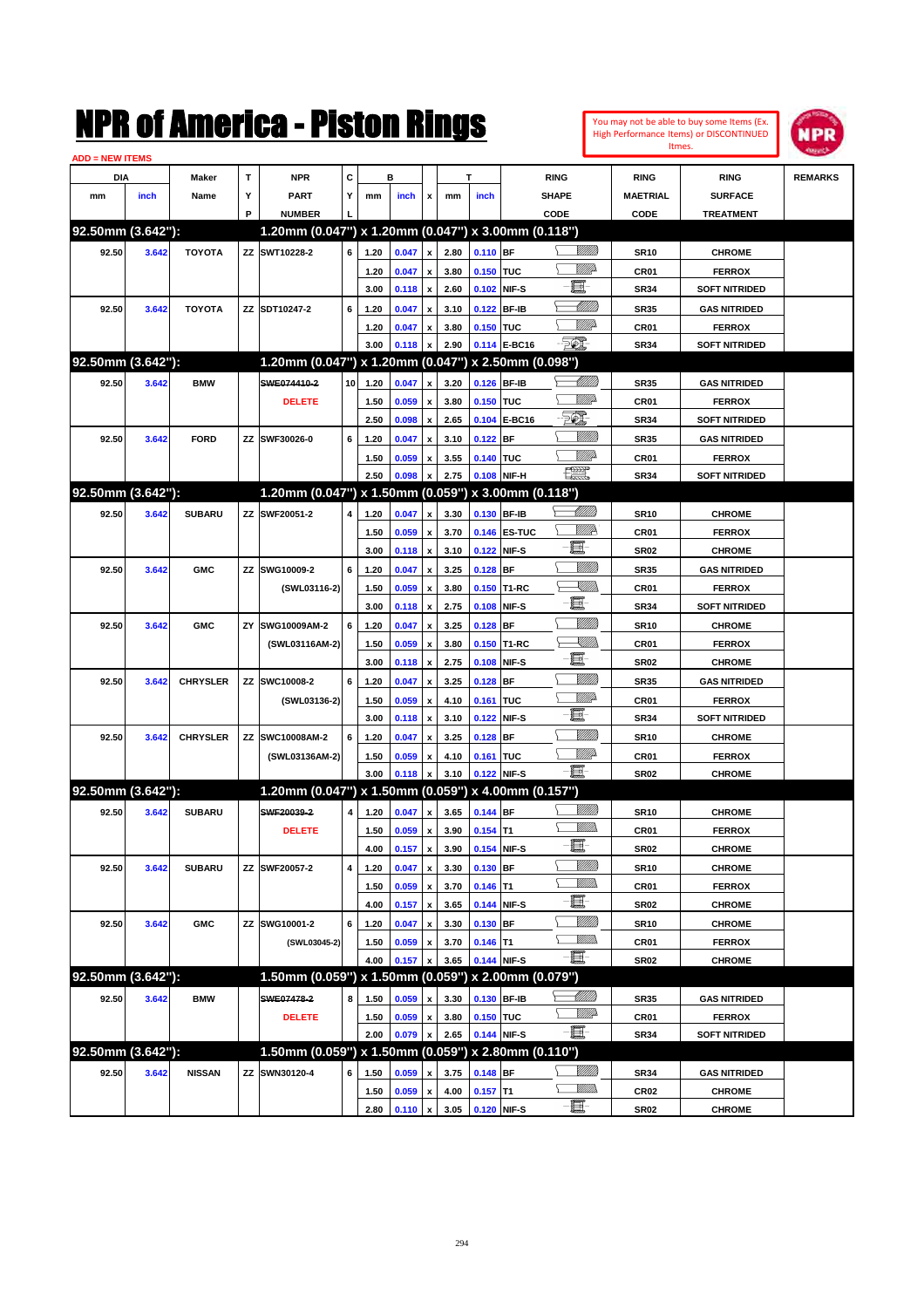

| <b>ADD = NEW ITEMS</b> |       |               |    |                                                     |                |              |       |                           |              |             |              |                         |                  |                                |                |
|------------------------|-------|---------------|----|-----------------------------------------------------|----------------|--------------|-------|---------------------------|--------------|-------------|--------------|-------------------------|------------------|--------------------------------|----------------|
| DIA                    |       | Maker         | т  | <b>NPR</b>                                          | C              |              | в     |                           |              | т           |              | <b>RING</b>             | <b>RING</b>      | <b>RING</b>                    | <b>REMARKS</b> |
| mm                     | inch  | Name          | Y  | <b>PART</b>                                         | Y              | mm           | inch  | x                         | mm           | inch        |              | <b>SHAPE</b>            | <b>MAETRIAL</b>  | <b>SURFACE</b>                 |                |
|                        |       |               | P  | <b>NUMBER</b>                                       |                |              |       |                           |              |             |              | CODE                    | CODE             | <b>TREATMENT</b>               |                |
| 92.50mm (3.642"):      |       |               |    | 1.50mm (0.059") x 1.50mm (0.059") x 3.00mm (0.118") |                |              |       |                           |              |             |              |                         |                  |                                |                |
| 92.50                  | 3.642 | <b>SUBARU</b> |    | ZZ SWF20044-2                                       | 4              | 1.50         | 0.059 | $\pmb{\mathsf{x}}$        | 3.30         |             | 0.130 BF-IB  | <u> UMM</u>             | <b>SR10</b>      | <b>CHROME</b>                  |                |
|                        |       |               |    |                                                     |                | 1.50         | 0.059 | x                         | 3.70         |             | 0.146 ES-TUC | <u>WW</u> A             | CR01             | <b>FERROX</b>                  |                |
|                        |       |               |    |                                                     |                | 3.00         | 0.118 | x                         | 3.10         | 0.122       | NIF-S        | E                       | <b>SR02</b>      | <b>CHROME</b>                  |                |
| 92.50                  | 3.642 | <b>GMC</b>    |    | ZZ SWG10002-2                                       | 8              | 1.50         | 0.059 | x                         | 3.80         | 0.150       | BF           | VIII))                  | <b>CR10</b>      | <b>CHROME</b>                  |                |
|                        |       |               |    | (SWL03090-2)                                        |                | 1.50         | 0.059 | x                         | 3.80         | 0.150       | T1-RC        | <u> Millibr</u>         | CR01             | <b>FERROX</b>                  |                |
|                        |       |               |    |                                                     |                | 3.00         | 0.118 | x                         | 3.10         | 0.122       | NIF-S        | ·ii                     | <b>SR34</b>      | <b>SOFT NITRIDED</b>           |                |
| 92.50                  | 3.642 | <b>GMC</b>    |    | ZZ SWG10014-2                                       | $\overline{4}$ | 1.50         | 0.059 | x                         | 3.30         | 0.130       | BF           |                         | <b>SR35</b>      | <b>GAS NITRIDED</b>            |                |
|                        |       |               |    | (SWL03131-2)                                        |                | 1.50         | 0.059 | x                         | 3.70         | 0.146       | T1-RC        | XMM                     | CR01             | <b>FERROX</b>                  |                |
|                        |       |               |    |                                                     |                | 3.00         | 0.118 | x                         | 3.10         | 0.122       | NIF-S        | e                       | <b>SR34</b>      | <b>SOFT NITRIDED</b>           |                |
| 92.50                  | 3.642 | <b>GMC</b>    | ΖY | SWG10014AM-2                                        | $\overline{4}$ | 1.50         | 0.059 | x                         | 3.30         | 0.130       | BF           | VIII))                  | <b>SR10</b>      | <b>CHROME</b>                  |                |
|                        |       |               |    | (SWL03131AM-2)                                      |                | 1.50         | 0.059 | x                         | 3.70         |             | 0.146 T1-RC  | <u>Sillin</u>           | CR01             | <b>FERROX</b>                  |                |
|                        |       |               |    |                                                     |                | 3.00         | 0.118 | x                         | 3.10         | 0.122       | NIF-S        | -8                      | SR <sub>02</sub> | <b>CHROME</b>                  |                |
| 92.50mm (3.642"):      |       |               |    | 1.50mm (0.059") x 1.50mm (0.059") x 4.00mm (0.157") |                |              |       |                           |              |             |              |                         |                  |                                |                |
| 92.50                  | 3.642 | <b>GMC</b>    |    | ZY SWG80011-2                                       | 6              | 1.50         | 0.059 | $\pmb{\mathsf{x}}$        | 3.30         | 0.130       | <b>BF</b>    | VIII))                  | <b>SR35</b>      | <b>GAS NITRIDED</b>            |                |
|                        |       |               |    |                                                     |                | 1.50         | 0.059 |                           | 4.00         | 0.157       | T1           | .<br>WWW                | <b>CR02</b>      | <b>CHROME</b>                  |                |
|                        |       |               |    |                                                     |                | 4.00         | 0.157 | x<br>x                    | 3.25         | 0.128       | NIF-S        | E.                      | <b>SR34</b>      | <b>SOFT NITRIDED</b>           |                |
| 92.50                  |       |               |    | ZZ SWT20064-2                                       | 4              |              | 0.059 |                           | 3.30         | 0.130       | <b>BF-IB</b> | <u>UMB</u>              | <b>SR10</b>      |                                |                |
|                        | 3.642 | <b>MAZDA</b>  |    |                                                     |                | 1.50         |       | x                         |              |             | <b>TUC</b>   | <u>WWP</u>              |                  | <b>CHROME</b><br><b>FERROX</b> |                |
|                        |       |               |    |                                                     |                | 1.50<br>4.00 | 0.059 | x                         | 4.10<br>3.25 | 0.161       | NIF-S        | e                       | CR01             | <b>CHROME</b>                  |                |
|                        |       |               |    |                                                     | $\overline{4}$ |              | 0.157 | x                         |              | 0.128       |              | <u>MMW</u>              | <b>SR02</b>      |                                |                |
| 92.50                  | 3.642 | <b>TOYOTA</b> |    | ZZ SWT10103-2                                       |                | 1.50         | 0.059 | x                         | 3.30         | 0.130       | BF           | .<br>WWW                | <b>SR10</b>      | <b>CHROME</b>                  |                |
|                        |       |               |    |                                                     |                | 1.50         | 0.059 | x                         | 4.00         | 0.157       | T1           | 圓                       | <b>CR02</b>      | <b>CHROME</b>                  |                |
|                        |       |               |    |                                                     |                | 4.00         | 0.157 | x                         | 3.25         | 0.128       | NIF-S        | <u>Milli</u> k          | <b>SR34</b>      | <b>SOFT NITRIDED</b>           |                |
| 92.50                  | 3.642 | <b>TOYOTA</b> |    | AM SWT10103-2                                       | $\overline{4}$ | 1.50         | 0.059 | x                         | 3.30         | 0.130       | <b>BF</b>    | .<br>WWW                | <b>SR35</b>      | <b>GAS NITRIDED</b>            |                |
|                        |       |               |    |                                                     |                | 1.50         | 0.059 | x                         | 4.00         | 0.157       | T1           | -8                      | <b>CR02</b>      | <b>CHROME</b>                  |                |
| 92.50mm (3.642"):      |       |               |    | 1.50mm (0.059") x 1.75mm (0.069") x 3.00mm (0.118") |                | 4.00         | 0.157 | x                         | 3.25         | 0.128       | NIF-S        |                         | <b>SR34</b>      | <b>SOFT NITRIDED</b>           |                |
|                        |       |               |    |                                                     |                |              |       |                           |              |             |              | <u> UMB</u>             |                  |                                |                |
| 92.50                  | 3.642 | <b>BENZ</b>   |    | SWE10238-2                                          | 8              | 1.50         | 0.059 | $\boldsymbol{\mathsf{x}}$ | 3.40         |             | 0.134 BF-IB  | <u>WW</u>               | <b>SR10</b>      | <b>CHROME</b>                  |                |
|                        |       |               |    | <b>DELETE</b>                                       |                | 1.75         | 0.069 | х                         | 3.90         | 0.154 TUC   |              | <b>EQL</b>              | CR01             | <b>FERROX</b>                  |                |
| 92.50mm (3.642"):      |       |               |    |                                                     |                | 3.00         | 0.118 | x                         | 3.20         | 0.126       | E-BC16       |                         | <b>SR10</b>      | <b>CHROME</b>                  |                |
|                        |       |               |    | 1.50mm (0.059") x 2.00mm (0.079") x 3.50mm (0.138") |                |              |       |                           |              |             |              |                         |                  |                                |                |
| 92.50                  | 3.642 | <b>BMW</b>    |    | SWE07156-2                                          | 6              | 1.50         | 0.059 | $\pmb{\mathsf{x}}$        | 3.45         |             | 0.136 BF-IB  | <u>UMB</u><br><u>MM</u> | <b>SR10</b>      | <b>CHROME</b>                  |                |
|                        |       |               |    | <b>DELETE</b>                                       |                | 2.00         | 0.079 | х                         | 4.10         | 0.161 TUC   |              |                         | CR01             | <b>FERROX</b>                  |                |
|                        |       |               |    |                                                     |                | 3.50         | 0.138 | $\pmb{\mathsf{x}}$        | 4.00         |             | 0.157 E-BC16 | <u> 50)</u>             | <b>SR10</b>      | <b>CHROME</b>                  |                |
| 92.50                  | 3.642 | <b>BENZ</b>   |    | SWE10568-2                                          | 8              | 1.50         | 0.059 | $\pmb{\mathsf{x}}$        | 3.40         |             | 0.134 BF-IB  | <u> UMM</u>             | <b>SR10</b>      | <b>CHROME</b>                  |                |
|                        |       |               |    | <b>DELETE</b>                                       |                | 2.00         | 0.079 | $\pmb{\mathsf{x}}$        | 3.90         | 0.154 TUC   |              | <u>MM</u> D             | CR01             | <b>FERROX</b>                  |                |
|                        |       |               |    |                                                     |                | 3.50         | 0.138 | x                         | 4.00         |             | 0.157 E-BC16 | EO)                     | <b>SR10</b>      | <b>CHROME</b>                  |                |
| 92.50mm (3.642"):      |       |               |    | 1.75mm (0.069") x 2.00mm (0.079") x 4.00mm (0.157") |                |              |       |                           |              |             |              |                         |                  |                                |                |
| 92.50                  | 3.642 | <b>VOLVO</b>  |    | SWE51174-2                                          | 4              | 1.75         | 0.069 | $\pmb{\mathsf{x}}$        | 3.40         | 0.134 BF    |              | <u>MMM</u>              | <b>SR10</b>      | <b>CHROME</b>                  |                |
|                        |       |               |    | <b>DELETE</b>                                       |                | 2.00         | 0.079 | $\pmb{\mathsf{x}}$        | 4.00         |             | 0.157 T1-RC  | <u>- Millio</u>         | CR01             | <b>FERROX</b>                  |                |
|                        |       |               |    |                                                     |                | 4.00         | 0.157 | $\pmb{\mathsf{x}}$        | 3.20         |             | 0.126 E-BC16 | -561                    | CR <sub>10</sub> | <b>FERROX</b>                  |                |
| 92.50mm (3.642"):      |       |               |    | 2.00mm (0.079") x 2.00mm (0.079") x 4.00mm (0.157") |                |              |       |                           |              |             |              |                         |                  |                                |                |
| 92.50                  | 3.642 | <b>SUBARU</b> |    | ZZ SWF20017-2                                       | 4              | 2.00         | 0.079 | $\pmb{\mathsf{x}}$        | 4.00         | $0.157$ BF  |              | <u>MMM</u>              | CR02             | <b>CHROME</b>                  |                |
|                        |       |               |    |                                                     |                | 2.00         | 0.079 | $\pmb{\mathsf{x}}$        | 4.00         | $0.157$ T1  |              | <u>Willib</u>           | CR01             | <b>FERROX</b>                  |                |
|                        |       |               |    |                                                     |                | 4.00         | 0.157 | $\pmb{\mathsf{x}}$        | 3.90         | 0.154 NIF-S |              | E-                      | <b>SR02</b>      | <b>CHROME</b>                  |                |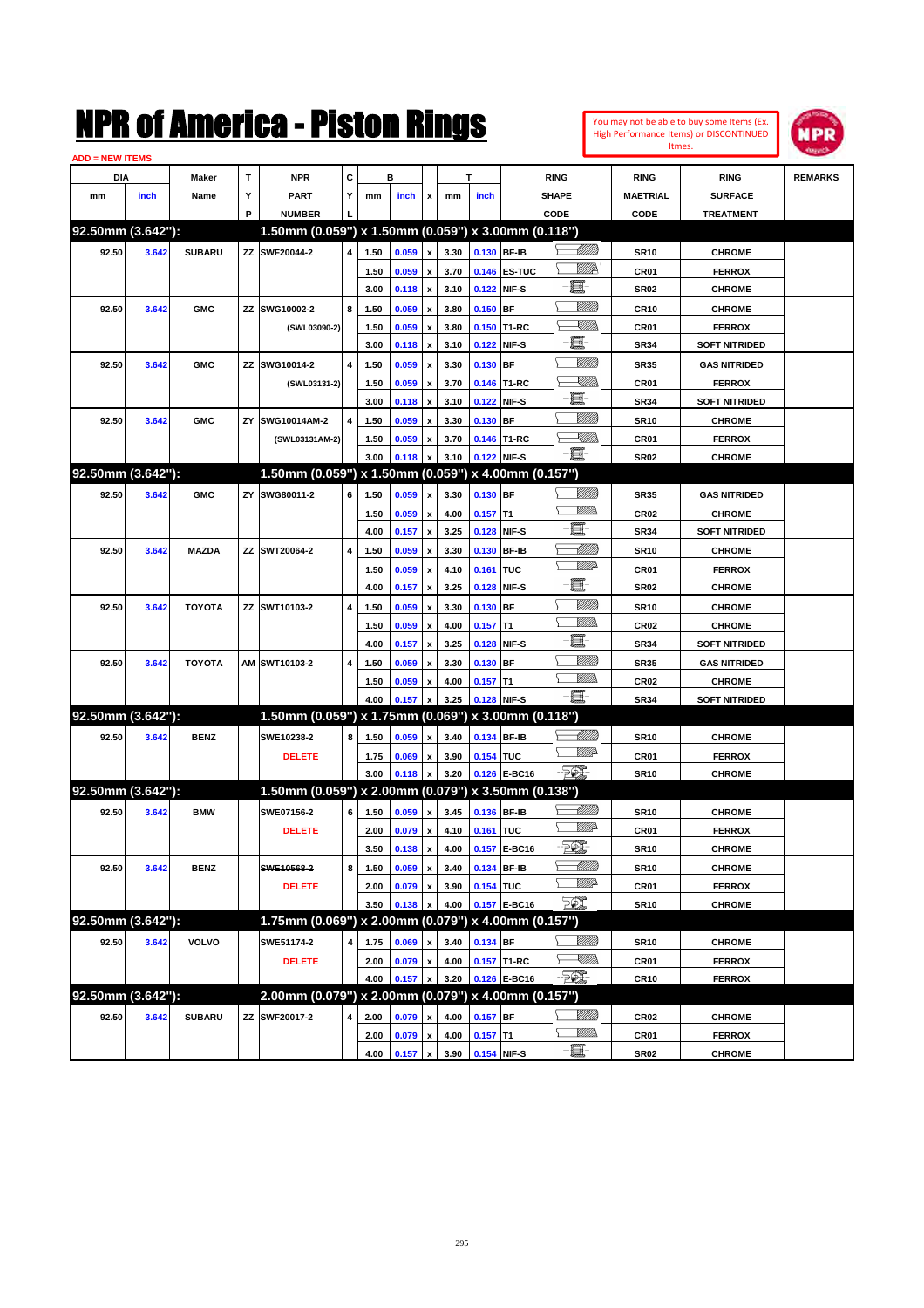

| <b>ADD = NEW ITEMS</b> |       |                   |    |                                                     |   |              |                |                    |              |            |                   |                                                                                                                                                                                                                                      |                 |                      |                |
|------------------------|-------|-------------------|----|-----------------------------------------------------|---|--------------|----------------|--------------------|--------------|------------|-------------------|--------------------------------------------------------------------------------------------------------------------------------------------------------------------------------------------------------------------------------------|-----------------|----------------------|----------------|
| DIA                    |       | <b>Maker</b>      | т  | <b>NPR</b>                                          | С |              | в              |                    |              | т          |                   | <b>RING</b>                                                                                                                                                                                                                          | <b>RING</b>     | <b>RING</b>          | <b>REMARKS</b> |
| mm                     | inch  | Name              | Υ  | <b>PART</b>                                         | Y | mm           | inch           | x                  | mm           | inch       |                   | <b>SHAPE</b>                                                                                                                                                                                                                         | <b>MAETRIAL</b> | <b>SURFACE</b>       |                |
|                        |       |                   | P  | <b>NUMBER</b>                                       |   |              |                |                    |              |            |                   | CODE                                                                                                                                                                                                                                 | CODE            | <b>TREATMENT</b>     |                |
| 92.50mm (3.642"):      |       |                   |    | 2.00mm (0.079") x 2.50mm (0.098") x 4.00mm (0.157") |   |              |                |                    |              |            |                   |                                                                                                                                                                                                                                      |                 |                      |                |
| 92.50                  | 3.642 | <b>NISSAN</b>     |    | ZZ SWN30078-2                                       | 8 | 2.00         | 0.079          | x                  | 3.10         | $0.122$ BF |                   | <u> UMB</u>                                                                                                                                                                                                                          | <b>SR35</b>     | <b>GAS NITRIDED</b>  |                |
|                        |       |                   |    |                                                     |   | 2.50         | 0.098          |                    | 4.00         | $0.157$ T1 |                   | 7777).                                                                                                                                                                                                                               | <b>CR02</b>     | <b>CHROME</b>        |                |
|                        |       |                   |    |                                                     |   | 4.00         | 0.157          | $\pmb{\mathsf{x}}$ | 3.30         |            | 0.130 NIF-S       | E                                                                                                                                                                                                                                    | <b>SR02</b>     | <b>CHROME</b>        |                |
| 92.50                  | 3.642 | <b>TOYOTA</b>     |    | ZX SWT10077-2                                       | 4 | 2.00         | 0.079          | x                  | 3.45         | 0.136 BF   |                   | <u>MMM</u>                                                                                                                                                                                                                           | <b>SR10</b>     | <b>CHROME</b>        |                |
|                        |       |                   |    |                                                     |   | 2.50         | 0.098          | x                  | 4.20         | $0.165$ T1 |                   | .<br>MM                                                                                                                                                                                                                              | CR01            | <b>FERROX</b>        |                |
|                        |       |                   |    |                                                     |   | 4.00         | 0.157          | x                  | 3.30         |            | 0.130 NIF-S       | e.                                                                                                                                                                                                                                   | <b>SR02</b>     | <b>CHROME</b>        |                |
| 92.50                  | 3.642 | <b>TOYOTA</b>     |    | SXT10077-2                                          | 4 | 2.00         | 0.079          |                    | 4.20         | $0.165$ BF |                   | <u>Milli</u> k                                                                                                                                                                                                                       | <b>CR02</b>     | <b>4 CHROME</b>      |                |
|                        |       |                   |    | <b>DELETE</b>                                       |   | 2.50         | 0.098          | x                  | 4.20         | $0.165$ T1 |                   | .<br>MM                                                                                                                                                                                                                              | <b>CR02</b>     | <b>CHROME</b>        |                |
|                        |       |                   |    |                                                     |   | 4.00         | 0.157          |                    | 3.30         |            | 0.130 NIF-S       | -80                                                                                                                                                                                                                                  | <b>SR02</b>     | <b>CHROME</b>        |                |
| 92.60mm (3.646"):      |       |                   |    | 1.50mm (0.059") x 1.50mm (0.059") x 4.00mm (0.157") |   |              |                |                    |              |            |                   |                                                                                                                                                                                                                                      |                 |                      |                |
| 92.60                  | 3.646 | <b>ISUZU</b>      |    | ZZ SWI10144-0                                       | 4 | 1.50         | 0.059          | x                  | 3.30         | 0.130 BF   |                   | <u>Milli</u> k                                                                                                                                                                                                                       | <b>SR35</b>     | <b>GAS NITRIDED</b>  |                |
|                        |       |                   |    |                                                     |   | 1.50         | 0.059          |                    | 4.00         | $0.157$ T1 |                   | .<br>MM                                                                                                                                                                                                                              | <b>CR02</b>     | <b>CHROME</b>        |                |
|                        |       |                   |    |                                                     |   | 4.00         | 0.157          | $\pmb{\mathsf{x}}$ | 3.05         |            | 0.120 NIF-S       | E                                                                                                                                                                                                                                    | <b>SR34</b>     | <b>SOFT NITRIDED</b> |                |
| 92.60                  | 3.646 | <b>ISUZU</b>      |    | SWI10162-0                                          | 4 | 1.50         | 0.059          |                    | 3.50         | 0.138 BF   |                   | <u>MMM</u>                                                                                                                                                                                                                           | <b>SR10</b>     | <b>CHROME</b>        |                |
|                        |       |                   |    | <b>DELETE</b>                                       |   | 1.50         | 0.059          | x                  | 4.00         | $0.157$ T1 |                   | .<br>MM                                                                                                                                                                                                                              | <b>CR02</b>     | <b>CHROME</b>        |                |
|                        |       |                   |    |                                                     |   | 4.00         | 0.157          |                    | 3.05         |            | 0.120 NIF-S       | -80                                                                                                                                                                                                                                  | <b>SR34</b>     | <b>SOFT NITRIDED</b> |                |
| 92.70mm (3.650"):      |       |                   |    | 1.20mm (0.047") x 1.20mm (0.047")                   |   |              |                |                    |              |            | x 2.50mm (0.098") |                                                                                                                                                                                                                                      |                 |                      |                |
| 92.70                  | 3.650 | <b>FORD</b>       |    | ZZ SWF30027-2                                       | 8 | 1.20         | 0.047          | x                  | 3.10         | $0.122$ BF |                   |                                                                                                                                                                                                                                      | <b>SR34</b>     | <b>GAS NITRIDED</b>  |                |
|                        |       |                   |    |                                                     |   | 1.20         | 0.047          |                    | 3.50         | 0.138 TUH  |                   | ₩₩                                                                                                                                                                                                                                   | <b>CR10</b>     | <b>FERROX</b>        |                |
|                        |       |                   |    |                                                     |   | 2.50         | 0.098          |                    | 2.75         |            | 0.108 NIF-H       | 鱱                                                                                                                                                                                                                                    | <b>SR34</b>     | <b>SOFT NITRIDED</b> |                |
| 92.75mm (3.652"):      |       |                   |    | 1.00mm (0.039") x 1.20mm (0.047") x 2.80mm (0.110") |   |              |                |                    |              |            |                   |                                                                                                                                                                                                                                      |                 |                      |                |
| 92.75                  |       | <b>HI PERFORM</b> |    | 21-GNH09275                                         |   |              |                |                    |              |            |                   | <u>Sillilli</u>                                                                                                                                                                                                                      |                 |                      |                |
|                        | 3.652 |                   |    |                                                     | 1 | 1.00         | 0.039          | x                  | 3.50         | 0.138 BF   |                   | <u>Mille</u>                                                                                                                                                                                                                         | <b>SR34</b>     | <b>GAS NITRIDED</b>  |                |
|                        |       |                   |    |                                                     |   | 1.20<br>2.80 | 0.047<br>0.110 | x                  | 3.80<br>3.10 | 0.150 TUH  | 0.122 NIF-H       | 鱱                                                                                                                                                                                                                                    | CR01            | <b>FERROX</b>        |                |
| 92.75mm (3.652"):      |       |                   |    | 1.20mm (0.047") x 1.00mm (0.039") x 2.00mm (0.079") |   |              |                |                    |              |            |                   |                                                                                                                                                                                                                                      | <b>SR34</b>     | <b>SOFT NITRIDED</b> |                |
|                        |       |                   |    |                                                     |   |              |                |                    |              |            |                   | Millit                                                                                                                                                                                                                               |                 |                      |                |
| 92.75                  | 3.652 | <b>SUZUKI</b>     |    | ZZ SWS20215-3                                       | 4 | 1.20         | 0.047          | x                  | 3.10         |            | 0.122 BF-IB       | <u>MM</u>                                                                                                                                                                                                                            | <b>SR34</b>     | <b>GAS NITRIDED</b>  |                |
|                        |       |                   |    |                                                     |   | 1.00         | 0.039          |                    | 3.10         | 0.122 TUC  |                   | H                                                                                                                                                                                                                                    | <b>CR10</b>     | <b>FERROX</b>        |                |
| 92.75mm (3.652"):      |       |                   |    | 1.20mm (0.047") x 1.20mm (0.047") x 2.00mm (0.079") |   | 2.00         | 0.079          |                    | 2.55         |            | 0.100 NIF-H       |                                                                                                                                                                                                                                      | <b>SR34</b>     | <b>SOFT NITRIDED</b> |                |
|                        |       |                   |    |                                                     |   |              |                |                    |              |            |                   |                                                                                                                                                                                                                                      |                 |                      |                |
| 92.75                  | 3.652 | <b>SUBARU</b>     |    | ZZ SWF20063-3                                       | 4 | 1.20         | 0.047          | x                  | 3.27         |            | 0.129 BF-IB       | Millit<br><u>MMP</u>                                                                                                                                                                                                                 | <b>SR10</b>     | <b>CHROME</b>        |                |
|                        |       |                   |    |                                                     |   | 1.20         | 0.047          |                    | 3.70         |            | 0.146 ES-TUC      | etter de la poste de la procession de la procession de la procession de la procession de la procession de la p<br>La procession de la procession de la procession de la procession de la procession de la procession de la proce<br> | CR01            | <b>FERROX</b>        |                |
|                        |       |                   |    |                                                     |   | 2.00         | 0.079          | x                  | 2.70         |            | 0.106 NIF-H       |                                                                                                                                                                                                                                      | <b>SR02</b>     | <b>CHROME</b>        |                |
| 92.75                  | 3.652 | <b>SUBARU</b>     |    | ZZ SWF20069-3                                       | 6 | 1.20         | 0.047          | x                  | 3.27         |            | 0.129 BF-IB       | Milli                                                                                                                                                                                                                                | <b>SR10</b>     | <b>CHROME</b>        |                |
|                        |       |                   |    |                                                     |   | 1.20         | 0.047          | x                  | 3.70         |            | 0.146 ES-TUC      | <u>Willik</u><br>$\frac{1}{\sqrt{2}}$                                                                                                                                                                                                | CR01            | <b>FERROX</b>        |                |
|                        |       |                   |    |                                                     |   | 2.00         | 0.079          | $\pmb{\mathsf{x}}$ | 2.70         |            | 0.106 NIF-H       |                                                                                                                                                                                                                                      | <b>SR02</b>     | <b>CHROME</b>        |                |
| 92.75                  | 3.652 | <b>HYUNDAI</b>    |    | ZZ SWG30055-3                                       | 6 | 1.20         | 0.047          | x                  | 3.10         |            | 0.122 BF-IB       | <u> Milli</u> lli<br><u>WW</u>                                                                                                                                                                                                       | SR34            | <b>GAS NITRIDED</b>  |                |
|                        |       |                   |    |                                                     |   | 1.20         | 0.047          | x                  | 3.40         | 0.134 TUC  |                   |                                                                                                                                                                                                                                      | <b>CR10</b>     | <b>FERROX</b>        |                |
|                        |       |                   |    |                                                     |   | 2.00         | 0.079          |                    | 2.55         |            | 0.100 NIF-H       | <b>Record</b>                                                                                                                                                                                                                        | SR34            | <b>SOFT NITRIDED</b> |                |
| 92.75mm (3.652"):      |       |                   |    | 1.20mm (0.047") x 1.20mm (0.047")                   |   |              |                |                    |              |            | x 2.50mm (0.098") |                                                                                                                                                                                                                                      |                 |                      |                |
| 92.75                  | 3.652 | <b>SUBARU</b>     | ΖZ | SWF20060-3                                          | 4 | 1.20         | 0.047          | X                  | 3.27         |            | 0.129 BF-IB       | <u> Millitti</u>                                                                                                                                                                                                                     | <b>SR10</b>     | <b>CHROME</b>        |                |
|                        |       |                   |    |                                                     |   | 1.20         | 0.047          | x                  | 3.70         |            | 0.146 ES-TUC      | <u>W//k</u>                                                                                                                                                                                                                          | CR01            | <b>FERROX</b>        |                |
|                        |       |                   |    |                                                     |   | 2.50         | 0.098          | $\pmb{\mathsf{x}}$ | 2.80         |            | 0.110 NIF-S       | E                                                                                                                                                                                                                                    | <b>SR02</b>     | <b>CHROME</b>        |                |
| 92.75                  | 3.652 | <b>SUBARU</b>     |    | SWF20062-3                                          | 4 | 1.20         | 0.047          | x                  | 3.27         |            | 0.129 BF-IB       | <u> UMM</u>                                                                                                                                                                                                                          | SR10            | <b>CHROME</b>        |                |
|                        |       |                   |    | <b>DELETE</b>                                       |   | 1.20         | 0.047          |                    | 3.70         |            | 0.146 ES-TUC      | WWA                                                                                                                                                                                                                                  | CR01            | <b>FERROX</b>        |                |
|                        |       |                   |    |                                                     |   | 2.50         | 0.098          | $\pmb{\mathsf{x}}$ | 2.80         |            | 0.110 NIF-S       | e.                                                                                                                                                                                                                                   | SR02            | <b>CHROME</b>        |                |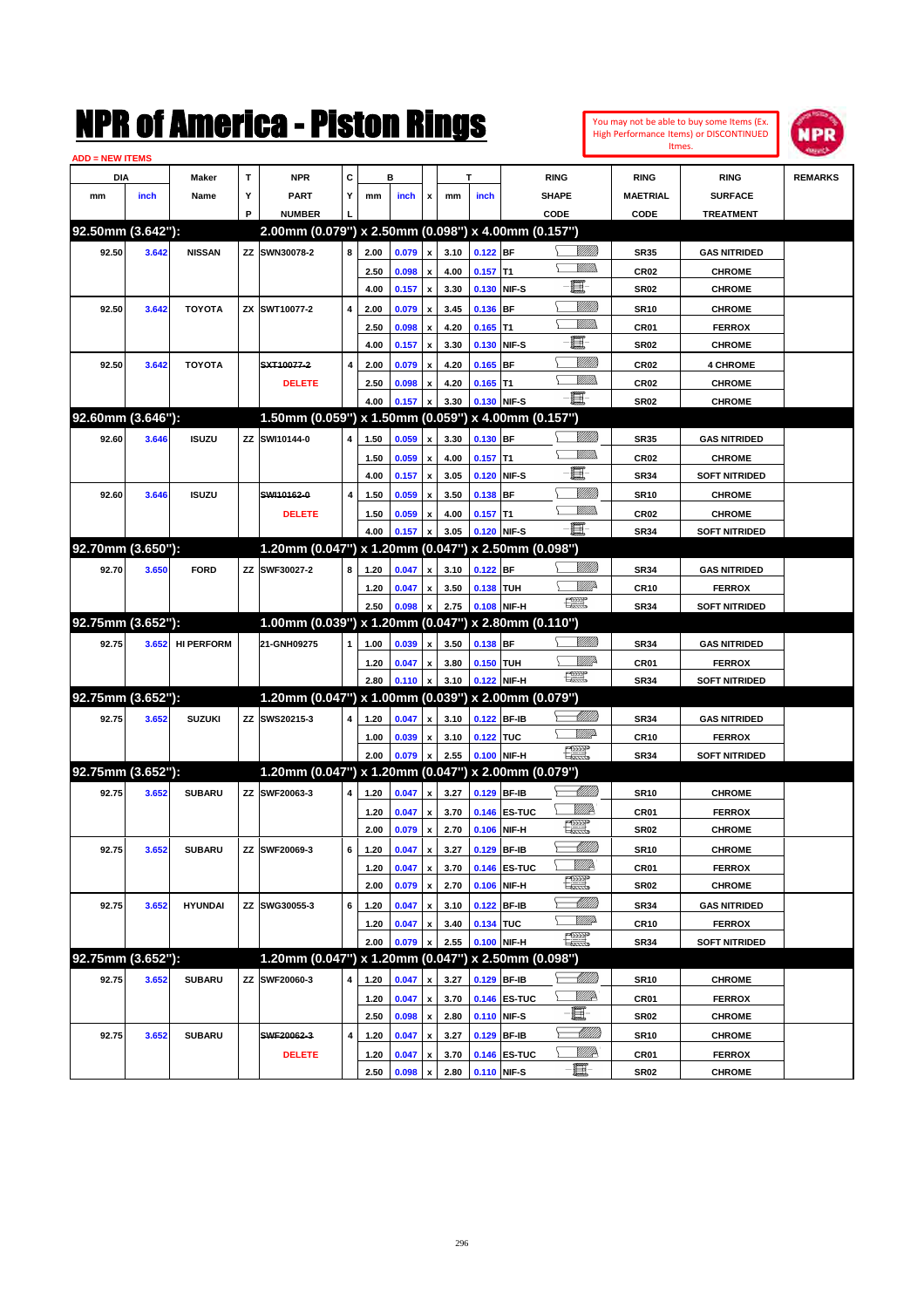| <b>ADD = NEW ITEMS</b> |       |                 |   |                                                     |             |      |             |                    |             |             |                |                   |                 |                      |  |
|------------------------|-------|-----------------|---|-----------------------------------------------------|-------------|------|-------------|--------------------|-------------|-------------|----------------|-------------------|-----------------|----------------------|--|
| DIA                    |       | <b>Maker</b>    | T | <b>NPR</b>                                          | C<br>в<br>T |      |             | <b>RING</b>        | <b>RING</b> | <b>RING</b> | <b>REMARKS</b> |                   |                 |                      |  |
| mm                     | inch  | Name            | Υ | <b>PART</b>                                         | Y           | mm   | <i>inch</i> | x                  | mm          | inch        |                | <b>SHAPE</b>      | <b>MAETRIAL</b> | <b>SURFACE</b>       |  |
|                        |       |                 | P | <b>NUMBER</b>                                       |             |      |             |                    |             |             |                | CODE              | CODE            | <b>TREATMENT</b>     |  |
| 92.75mm (3.652"):      |       |                 |   | 1.20mm (0.047") x 1.20mm (0.047") x 3.00mm (0.118") |             |      |             |                    |             |             |                |                   |                 |                      |  |
| 92.75                  | 3.652 | <b>TOYOTA</b>   |   | ZZ SWT10228-3                                       | 6           | 1.20 | 0.047       | x                  | 2.80        | 0.110 BF    |                | <u>Sillilli</u>   | <b>SR10</b>     | <b>CHROME</b>        |  |
|                        |       |                 |   |                                                     |             |      | 0.047       |                    | 3.80        | 0.150 TUC   |                | MMD               | CR01            | <b>FERROX</b>        |  |
|                        |       |                 |   |                                                     |             | 1.20 |             | x                  |             |             |                | E                 |                 |                      |  |
|                        |       |                 |   |                                                     |             | 3.00 | 0.118       | $\pmb{\mathsf{x}}$ | 2.60        |             | 0.102 NIF-S    | Millit            | <b>SR34</b>     | <b>SOFT NITRIDED</b> |  |
| 92.75                  | 3.652 | <b>TOYOTA</b>   |   | ZZ SDT10247-3                                       | 6           | 1.20 | 0.047       |                    | 3.10        |             | 0.122 BF-IB    | <u>MMP</u>        | <b>SR35</b>     | <b>GAS NITRIDED</b>  |  |
|                        |       |                 |   |                                                     |             | 1.20 | 0.047       | x                  | 3.80        | 0.150 TUC   |                | - 501             | CR01            | <b>FERROX</b>        |  |
|                        |       |                 |   |                                                     |             | 3.00 | 0.118       | $\pmb{\mathsf{x}}$ | 2.90        |             | 0.114 E-BC16   |                   | <b>SR34</b>     | <b>SOFT NITRIDED</b> |  |
| 92.75mm (3.652"):      |       |                 |   | 1.20mm (0.047") x 1.20mm (0.047") x 2.50mm (0.098") |             |      |             |                    |             |             |                |                   |                 |                      |  |
| 92.75                  | 3.652 | <b>BMW</b>      |   | SWE074410-3                                         | 10          | 1.20 | 0.047       | x                  | 3.20        |             | 0.126 BF-IB    | <u> UMB</u>       | <b>SR35</b>     | <b>GAS NITRIDED</b>  |  |
|                        |       |                 |   | <b>DELETE</b>                                       |             | 1.50 | 0.059       |                    | 3.80        | 0.150 TUC   |                | <u>MMP</u>        | CR01            | <b>FERROX</b>        |  |
|                        |       |                 |   |                                                     |             | 2.50 | 0.098       | $\pmb{\mathsf{x}}$ | 2.65        |             | 0.104 E-BC16   | EQ)               | <b>SR34</b>     | <b>SOFT NITRIDED</b> |  |
| 92.75                  | 3.652 | <b>FORD</b>     |   | ZZ SWF30026-1                                       | 6           | 1.20 | 0.047       |                    | 3.10        | 0.122       | <b>BF</b>      |                   | <b>SR35</b>     | <b>GAS NITRIDED</b>  |  |
|                        |       |                 |   |                                                     |             | 1.50 | 0.059       | x                  | 3.55        | 0.140 TUC   |                | MMD               | CR01            | <b>FERROX</b>        |  |
|                        |       |                 |   |                                                     |             | 2.50 | 0.098       | $\pmb{\mathsf{x}}$ | 2.75        |             | 0.108 NIF-H    | <b>FOODP</b>      | <b>SR34</b>     | <b>SOFT NITRIDED</b> |  |
| 92.75mm (3.652"):      |       |                 |   | 1.20mm (0.047") x 1.50mm (0.059") x 3.00mm (0.118") |             |      |             |                    |             |             |                |                   |                 |                      |  |
| 92.75                  | 3.652 | <b>SUBARU</b>   |   | ZZ SWF20051-3                                       | 4           | 1.20 | 0.047       |                    | 3.30        |             | 0.130 BF-IB    |                   | <b>SR10</b>     | <b>CHROME</b>        |  |
|                        |       |                 |   |                                                     |             | 1.50 | 0.059       | x                  | 3.70        |             | 0.146 ES-TUC   | <u>Willia</u>     | CR01            | <b>FERROX</b>        |  |
|                        |       |                 |   |                                                     |             | 3.00 | 0.118       | $\pmb{\mathsf{x}}$ | 3.10        |             | 0.122 NIF-S    | e.                | <b>SR02</b>     | <b>CHROME</b>        |  |
| 92.75                  | 3.652 | <b>GMC</b>      |   | ZZ SWG10009-3                                       | 6           | 1.20 | 0.047       | x                  | 3.25        | 0.128       | <b>BF</b>      | VIIII)            | <b>SR35</b>     | <b>GAS NITRIDED</b>  |  |
|                        |       |                 |   | (SWL03116-3)                                        |             | 1.50 | 0.059       |                    | 3.80        |             | 0.150 T1-RC    | <u>Sillin</u>     | CR01            | <b>FERROX</b>        |  |
|                        |       |                 |   |                                                     |             | 3.00 | 0.118       | $\pmb{\mathsf{x}}$ | 2.75        | 0.108 NIF-S |                | E                 | <b>SR34</b>     | <b>SOFT NITRIDED</b> |  |
| 92.75                  | 3.652 | <b>GMC</b>      |   | ZY SWG10009AM-3                                     | 6           | 1.20 | 0.047       |                    | 3.25        | 0.128       | <b>BF</b>      | <u>VIII M</u>     | <b>SR10</b>     | <b>CHROME</b>        |  |
|                        |       |                 |   | (SWL03116AM-3)                                      |             | 1.50 | 0.059       | x                  | 3.80        |             | 0.150 T1-RC    | <u> Xillin</u>    | CR01            | <b>FERROX</b>        |  |
|                        |       |                 |   |                                                     |             | 3.00 | 0.118       | $\pmb{\mathsf{x}}$ | 2.75        | 0.108       | NIF-S          | E                 | <b>SR02</b>     | <b>CHROME</b>        |  |
| 92.75                  | 3.652 | <b>CHRYSLER</b> |   | ZZ SWC10008-3                                       | 6           | 1.20 | 0.047       |                    | 3.25        | 0.128       | <b>BF</b>      | VIIII)            | <b>SR35</b>     | <b>GAS NITRIDED</b>  |  |
|                        |       |                 |   |                                                     |             |      |             | x                  |             |             |                | <u>MMP</u>        |                 |                      |  |
|                        |       |                 |   | (SWL03136-3)                                        |             | 1.50 | 0.059       |                    | 4.10        | 0.161       | <b>TUC</b>     | E                 | CR01            | <b>FERROX</b>        |  |
|                        |       |                 |   |                                                     |             | 3.00 | 0.118       | $\pmb{\mathsf{x}}$ | 3.10        | 0.122 NIF-S |                | VIIII)            | <b>SR34</b>     | <b>SOFT NITRIDED</b> |  |
| 92.75                  | 3.652 | <b>CHRYSLER</b> |   | ZZ SWC10008AM-3                                     | 6           | 1.20 | 0.047       |                    | 3.25        | 0.128       | BF             |                   | <b>SR10</b>     | <b>CHROME</b>        |  |
|                        |       |                 |   | (SWL03136AM-3)                                      |             | 1.50 | 0.059       | x                  | 4.10        | 0.161 TUC   |                | Mille             | CR01            | <b>FERROX</b>        |  |
|                        |       |                 |   |                                                     |             | 3.00 | 0.118       | $\pmb{\mathsf{x}}$ | 3.10        |             | 0.122 NIF-S    | E                 | <b>SR02</b>     | <b>CHROME</b>        |  |
| 92.75mm (3.652"):      |       |                 |   | 1.20mm (0.047") x 1.50mm (0.059") x 4.00mm (0.157") |             |      |             |                    |             |             |                |                   |                 |                      |  |
| 92.75                  | 3.652 | <b>SUBARU</b>   |   | SWF20039-3                                          | 4           | 1.20 | 0.047       | $\pmb{\mathsf{x}}$ | 3.65        | 0.144 BF    |                |                   | <b>SR10</b>     | <b>CHROME</b>        |  |
|                        |       |                 |   | <b>DELETE</b>                                       |             | 1.50 | 0.059       | $\pmb{\mathsf{x}}$ | 3.90        | $0.154$ T1  |                | <u>VM</u> D.      | CR01            | <b>FERROX</b>        |  |
|                        |       |                 |   |                                                     |             | 4.00 | 0.157       | $\mathbf{x}$       | 3.90        |             | 0.154 NIF-S    | e.                | <b>SR02</b>     | <b>CHROME</b>        |  |
| 92.75                  | 3.652 | <b>SUBARU</b>   |   | ZZ SWF20057-3                                       | 4           | 1.20 | 0.047       | $\pmb{\mathsf{x}}$ | 3.30        | 0.130 BF    |                |                   | <b>SR10</b>     | <b>CHROME</b>        |  |
|                        |       |                 |   |                                                     |             | 1.50 | 0.059       |                    | 3.70        | $0.146$ T1  |                | <u>Willib</u>     | CR01            | <b>FERROX</b>        |  |
|                        |       |                 |   |                                                     |             | 4.00 | 0.157       | $\pmb{\mathsf{x}}$ | 3.65        |             | 0.144 NIF-S    | E                 | <b>SR02</b>     | <b>CHROME</b>        |  |
| 92.75                  | 3.652 | <b>GMC</b>      |   | ZZ SWG10001-3                                       | 6           | 1.20 | 0.047       |                    | 3.30        | $0.130$ BF  |                | <u>VIIII</u> )    | <b>SR10</b>     | <b>CHROME</b>        |  |
|                        |       |                 |   | (SWL03045-3)                                        |             | 1.50 | 0.059       | x                  | 3.70        | $0.146$ T1  |                | <u>MMs</u>        | CR01            | <b>FERROX</b>        |  |
|                        |       |                 |   |                                                     |             | 4.00 | 0.157       | $\pmb{\mathsf{x}}$ | 3.65        |             | 0.144 NIF-S    | $\Box$            | <b>SR02</b>     | <b>CHROME</b>        |  |
| 92.75mm (3.652"):      |       |                 |   | 1.50mm (0.059") x 1.50mm (0.059") x 2.00mm (0.079") |             |      |             |                    |             |             |                |                   |                 |                      |  |
| 92.75                  | 3.652 | <b>BMW</b>      |   | SWE07478-3                                          | 8           | 1.50 | 0.059       |                    | 3.30        |             | 0.130 BF-IB    | <u>- Millid</u> d | <b>SR35</b>     | <b>GAS NITRIDED</b>  |  |
|                        |       |                 |   | <b>DELETE</b>                                       |             | 1.50 | 0.059       |                    | 3.80        | 0.150 TUC   |                | <u>VMD</u>        | CR01            | <b>FERROX</b>        |  |
|                        |       |                 |   |                                                     |             | 2.00 | 0.079       | $\pmb{\mathsf{x}}$ | 2.65        | 0.144 NIF-S |                | $\Box$            | <b>SR34</b>     | <b>SOFT NITRIDED</b> |  |
|                        |       |                 |   |                                                     |             |      |             |                    |             |             |                |                   |                 |                      |  |

You may not be able to buy some Items (Ex. High Performance Items) or DISCONTINUED Itmes.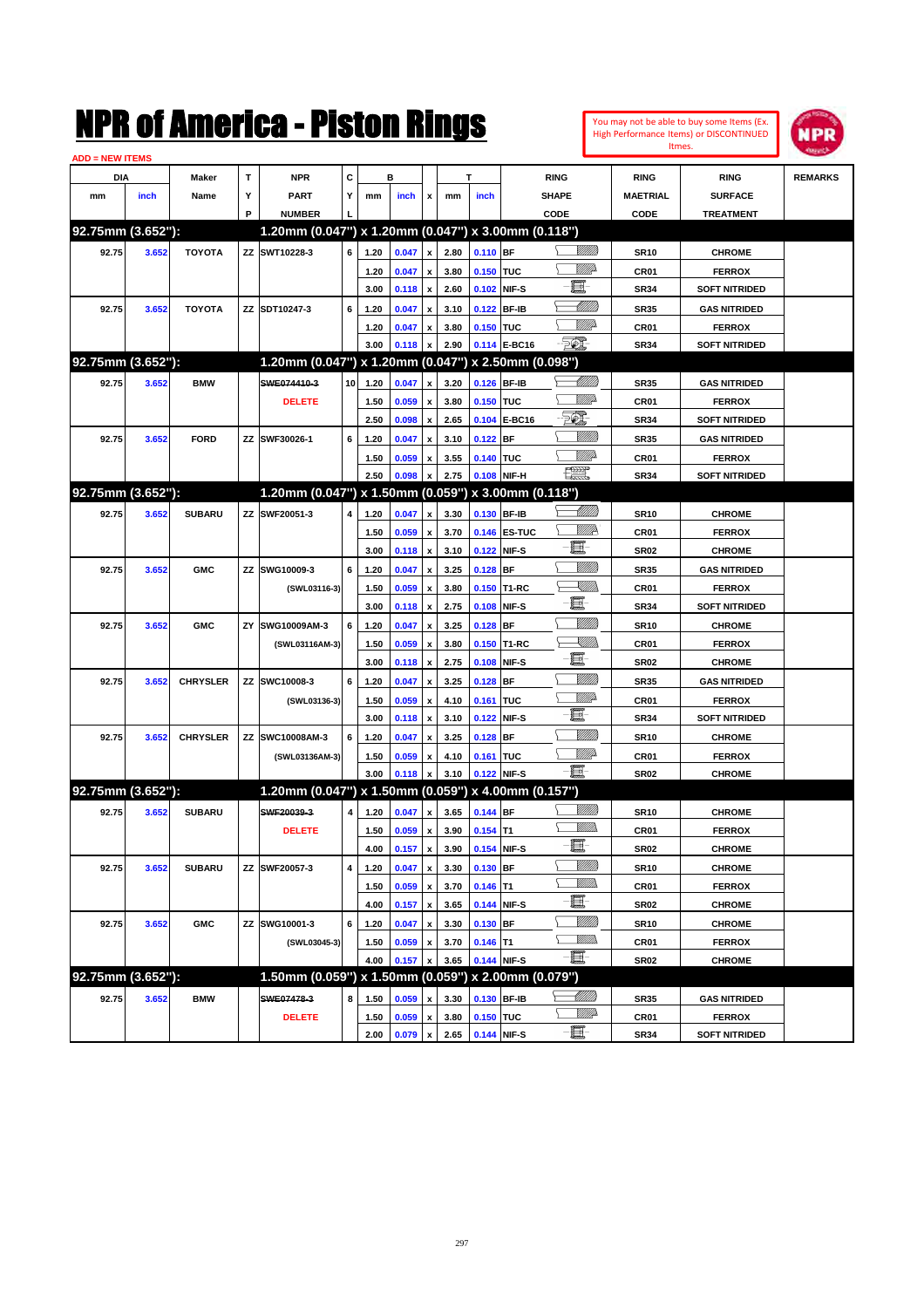

| <b>ADD = NEW ITEMS</b> |       |               |    |                                                        |   |      |       |                    |      |             |                   |                 |                  |                      |                |
|------------------------|-------|---------------|----|--------------------------------------------------------|---|------|-------|--------------------|------|-------------|-------------------|-----------------|------------------|----------------------|----------------|
| <b>DIA</b>             |       | <b>Maker</b>  | т  | <b>NPR</b>                                             | С |      | в     |                    |      | т           |                   | <b>RING</b>     | <b>RING</b>      | <b>RING</b>          | <b>REMARKS</b> |
| mm                     | inch  | Name          | Y  | <b>PART</b>                                            | Υ | mm   | inch  | x                  | mm   | inch        |                   | <b>SHAPE</b>    | <b>MAETRIAL</b>  | <b>SURFACE</b>       |                |
|                        |       |               | P  | <b>NUMBER</b>                                          |   |      |       |                    |      |             |                   | CODE            | CODE             | <b>TREATMENT</b>     |                |
| 92.75mm (3.652"):      |       |               |    | 1.50mm (0.059") x 1.50mm (0.059") x 3.00mm (0.118")    |   |      |       |                    |      |             |                   |                 |                  |                      |                |
| 92.75                  | 3.652 | <b>SUBARU</b> |    | ZZ SWF20044-3                                          | 4 | 1.50 | 0.059 | $\pmb{\mathsf{x}}$ | 3.30 |             | 0.130 BF-IB       | <u> Millitt</u> | <b>SR10</b>      | <b>CHROME</b>        |                |
|                        |       |               |    |                                                        |   | 1.50 | 0.059 | x                  | 3.70 |             | 0.146 ES-TUC      | <u>MMR</u>      | CR01             | <b>FERROX</b>        |                |
|                        |       |               |    |                                                        |   | 3.00 | 0.118 | x                  | 3.10 |             | 0.122 NIF-S       | E               | <b>SR02</b>      | <b>CHROME</b>        |                |
| 92.75                  | 3.652 | <b>GMC</b>    |    | ZZ SWG10002-3                                          | 8 | 1.50 | 0.059 | x                  | 3.80 | 0.150       | BF                | VIII))          | <b>CR10</b>      | <b>CHROME</b>        |                |
|                        |       |               |    | (SWL03090-3)                                           |   | 1.50 | 0.059 | x                  | 3.80 |             | 0.150 T1-RC       | <u>XIII)</u>    | CR01             | <b>FERROX</b>        |                |
|                        |       |               |    |                                                        |   | 3.00 | 0.118 | x                  | 3.10 |             | 0.122 NIF-S       | e.              | <b>SR34</b>      | <b>SOFT NITRIDED</b> |                |
| 92.75                  | 3.652 | <b>GMC</b>    | ΖZ | SWG10014-3                                             | 4 | 1.50 | 0.059 | x                  | 3.30 | 0.130       | BF                | VIII))          | <b>SR35</b>      | <b>GAS NITRIDED</b>  |                |
|                        |       |               |    | (SWL03131-3)                                           |   | 1.50 | 0.059 | x                  | 3.70 |             | 0.146 T1-RC       | <u>VIII)</u>    | CR01             | <b>FERROX</b>        |                |
|                        |       |               |    |                                                        |   | 3.00 | 0.118 | x                  | 3.10 |             | 0.122 NIF-S       | e               | <b>SR34</b>      | <b>SOFT NITRIDED</b> |                |
| 92.75                  | 3.652 | <b>GMC</b>    | ΖY | SWG10014AM-3                                           | 4 | 1.50 | 0.059 | x                  | 3.30 | 0.130       | <b>BF</b>         | VIII))          | <b>SR10</b>      | <b>CHROME</b>        |                |
|                        |       |               |    | (SWL03131AM-3)                                         |   | 1.50 | 0.059 | x                  | 3.70 |             | 0.146 T1-RC       | <u> Killida</u> | CR01             | <b>FERROX</b>        |                |
|                        |       |               |    |                                                        |   | 3.00 | 0.118 | x                  | 3.10 | 0.122 NIF-S |                   | -日              | <b>SR02</b>      | <b>CHROME</b>        |                |
| 92.75mm (3.652"):      |       |               |    | 1.50mm (0.059") x 1.50mm (0.059")                      |   |      |       |                    |      |             | x 4.00mm (0.157") |                 |                  |                      |                |
| 92.75                  | 3.652 | <b>GMC</b>    | ΖY | SWG80011-3                                             | 6 | 1.50 | 0.059 | x                  | 3.30 | $0.130$ BF  |                   |                 | <b>SR35</b>      | <b>GAS NITRIDED</b>  |                |
|                        |       |               |    |                                                        |   | 1.50 | 0.059 | x                  | 4.00 | $0.157$ T1  |                   | .<br>VMD        | <b>CR02</b>      | <b>CHROME</b>        |                |
|                        |       |               |    |                                                        |   | 4.00 | 0.157 | x                  | 3.25 | 0.128       | NIF-S             | E               | <b>SR34</b>      | <b>SOFT NITRIDED</b> |                |
| 92.75                  | 3.652 | <b>MAZDA</b>  |    | ZZ SWT20064-3                                          | 4 | 1.50 | 0.059 | x                  | 3.30 | 0.130       | <b>BF-IB</b>      | <u> UMM</u>     | <b>SR10</b>      | <b>CHROME</b>        |                |
|                        |       |               |    |                                                        |   | 1.50 | 0.059 | x                  | 4.10 | 0.161       | TUC               | <u>WWP</u>      | CR01             | <b>FERROX</b>        |                |
|                        |       |               |    |                                                        |   | 4.00 | 0.157 | x                  | 3.25 | 0.128       | NIF-S             | E               | <b>SR02</b>      | <b>CHROME</b>        |                |
| 92.75                  | 3.652 | <b>TOYOTA</b> |    | ZZ SWT10103-3                                          | 4 | 1.50 | 0.059 | x                  | 3.30 | 0.130       | BF                | <u>MMM</u>      | <b>SR10</b>      | <b>CHROME</b>        |                |
|                        |       |               |    |                                                        |   | 1.50 | 0.059 | x                  | 4.00 | 0.157       | T1                | VM))            | <b>CR02</b>      | <b>CHROME</b>        |                |
|                        |       |               |    |                                                        |   | 4.00 | 0.157 | x                  | 3.25 | 0.128       | NIF-S             | E               | <b>SR34</b>      | <b>SOFT NITRIDED</b> |                |
| 92.75                  | 3.652 | <b>TOYOTA</b> |    | AM SWT10103-3                                          | 4 | 1.50 | 0.059 | x                  | 3.30 | 0.130       | BF                | VIII))          | <b>SR35</b>      | <b>GAS NITRIDED</b>  |                |
|                        |       |               |    |                                                        |   | 1.50 | 0.059 | x                  | 4.00 | $0.157$ T1  |                   | <br>Milio       | <b>CR02</b>      | <b>CHROME</b>        |                |
|                        |       |               |    |                                                        |   | 4.00 | 0.157 | x                  | 3.25 | 0.128 NIF-S |                   | -8              | <b>SR34</b>      | <b>SOFT NITRIDED</b> |                |
| 92.75mm (3.652"):      |       |               |    | 1.50mm (0.059") x 1.75mm (0.069") x 3.00mm (0.118")    |   |      |       |                    |      |             |                   |                 |                  |                      |                |
| 92.75                  | 3.652 | <b>BENZ</b>   |    | SWE10238-3                                             | 8 | 1.50 | 0.059 | x                  | 3.40 | 0.134 BF-IB |                   | <u>UMB</u>      | <b>SR10</b>      | <b>CHROME</b>        |                |
|                        |       |               |    | <b>DELETE</b>                                          |   | 1.75 | 0.069 | x                  | 3.90 | 0.154 TUC   |                   | <u>WWP</u>      | CR01             | <b>FERROX</b>        |                |
|                        |       |               |    |                                                        |   | 3.00 | 0.118 | x                  | 3.20 |             | 0.126 E-BC16      | - 50).          | <b>SR10</b>      | <b>CHROME</b>        |                |
| 92.75mm (3.652"):      |       |               |    | 1.50mm (0.059") x 2.00mm (0.079") x 3.50mm (0.138")    |   |      |       |                    |      |             |                   |                 |                  |                      |                |
| 92.75                  | 3.652 | <b>BMW</b>    |    | SWE07156-3                                             | 6 | 1.50 | 0.059 | x                  | 3.45 | 0.136 BF-IB |                   | <u>UMB</u>      | <b>SR10</b>      | <b>CHROME</b>        |                |
|                        |       |               |    | <b>DELETE</b>                                          |   | 2.00 | 0.079 | x                  | 4.10 | 0.161 TUC   |                   | <u>VMD</u>      | CR01             | <b>FERROX</b>        |                |
|                        |       |               |    |                                                        |   | 3.50 | 0.138 | $\pmb{\mathsf{x}}$ | 4.00 |             | 0.157 E-BC16      | $\mathbb{Z}$    | <b>SR10</b>      | <b>CHROME</b>        |                |
| 92.75                  | 3.652 | <b>BENZ</b>   |    | SWE10568-3                                             | 8 | 1.50 | 0.059 | x                  | 3.40 |             | 0.134 BF-IB       | <u> MMN</u>     | <b>SR10</b>      | <b>CHROME</b>        |                |
|                        |       |               |    | <b>DELETE</b>                                          |   | 2.00 | 0.079 | x                  | 3.90 | 0.154 TUC   |                   | <u>MMP</u>      | CR01             | <b>FERROX</b>        |                |
|                        |       |               |    |                                                        |   | 3.50 | 0.138 | x                  | 4.00 |             | 0.157 E-BC16      | - 201           | <b>SR10</b>      | <b>CHROME</b>        |                |
| 92.75mm (3.652"):      |       |               |    | 1.75mm (0.069") x 2.00mm (0.079") x 4.00mm (0.157")    |   |      |       |                    |      |             |                   |                 |                  |                      |                |
| 92.75                  | 3.652 | <b>VOLVO</b>  |    | SWE51174-3                                             | 4 | 1.75 | 0.069 | x                  | 3.40 | 0.134 BF    |                   | <u>MMS</u>      | <b>SR10</b>      | <b>CHROME</b>        |                |
|                        |       |               |    | <b>DELETE</b>                                          |   | 2.00 | 0.079 | $\pmb{\mathsf{x}}$ | 4.00 |             | 0.157 T1-RC       | ZMM).           | CR01             | <b>FERROX</b>        |                |
|                        |       |               |    |                                                        |   | 4.00 | 0.157 | x                  | 3.20 |             | 0.126 E-BC16      | - 20)           | <b>CR10</b>      | <b>FERROX</b>        |                |
| 92.75mm (3.652"):      |       |               |    | $2.00$ mm (0.079") x 2.00mm (0.079") x 4.00mm (0.157") |   |      |       |                    |      |             |                   |                 |                  |                      |                |
| 92.75                  | 3.652 | <b>SUBARU</b> |    | ZZ SWF20017-3                                          | 4 | 2.00 | 0.079 | x                  | 4.00 | $0.157$ BF  |                   | <u>MMS</u>      | CR <sub>02</sub> | <b>CHROME</b>        |                |
|                        |       |               |    |                                                        |   | 2.00 | 0.079 | $\pmb{\mathsf{x}}$ | 4.00 | $0.157$ T1  |                   | <u>MMs</u>      | CR01             | <b>FERROX</b>        |                |
|                        |       |               |    |                                                        |   | 4.00 | 0.157 | $\pmb{\mathsf{x}}$ | 3.90 | 0.154 NIF-S |                   | $-\blacksquare$ | <b>SR02</b>      | <b>CHROME</b>        |                |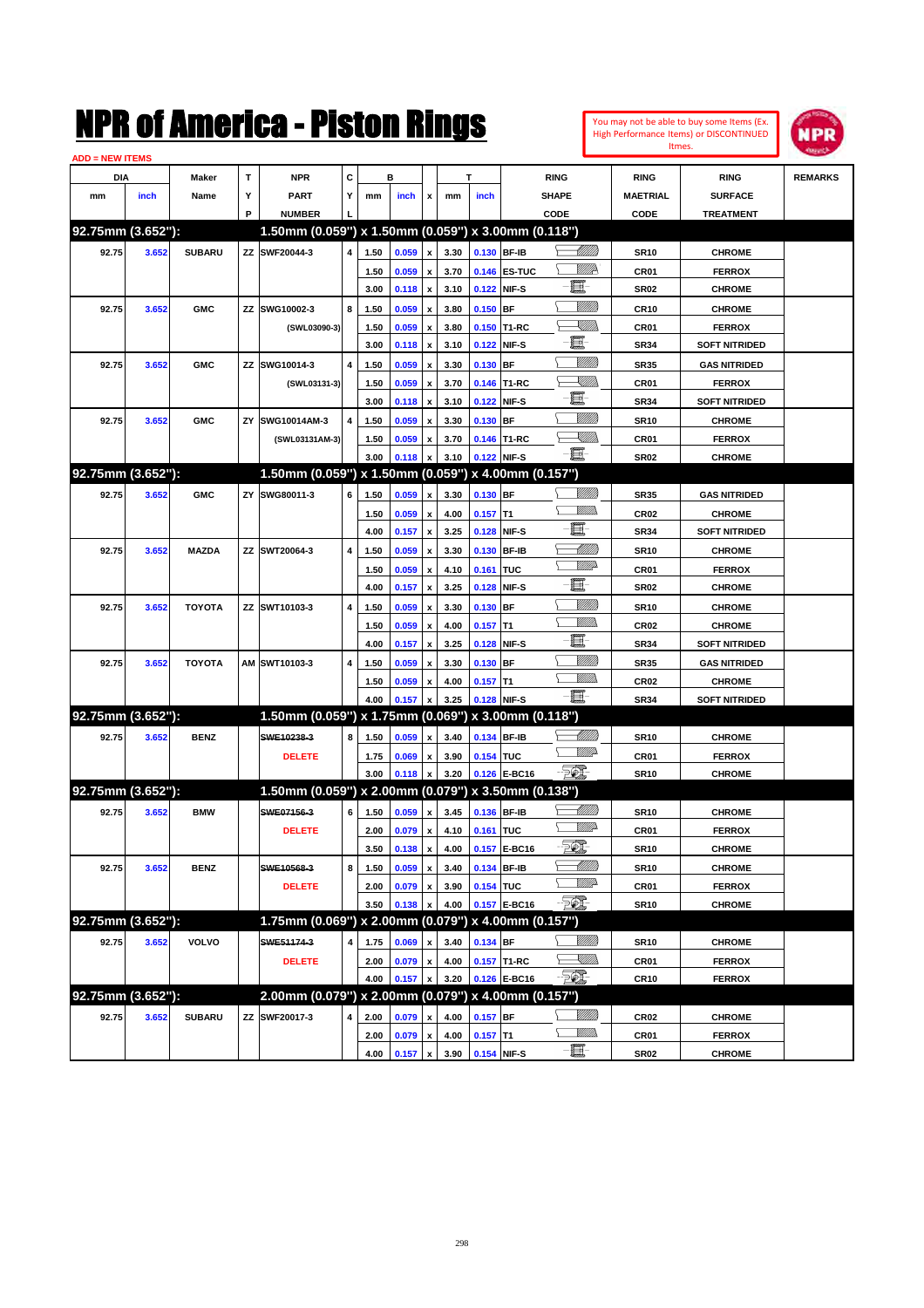

| <b>ADD = NEW ITEMS</b> |       |                   |    |                                                     |   |      |       |                    |                                 |            |              |                      |                 |                      |                |
|------------------------|-------|-------------------|----|-----------------------------------------------------|---|------|-------|--------------------|---------------------------------|------------|--------------|----------------------|-----------------|----------------------|----------------|
| DIA                    |       | Maker             | т  | <b>NPR</b>                                          | С |      | в     |                    |                                 | т          |              | <b>RING</b>          | <b>RING</b>     | <b>RING</b>          | <b>REMARKS</b> |
| mm                     | inch  | Name              | Υ  | <b>PART</b>                                         | Y | mm   | inch  | x                  | mm                              | inch       |              | <b>SHAPE</b>         | <b>MAETRIAL</b> | <b>SURFACE</b>       |                |
|                        |       |                   | P  | <b>NUMBER</b>                                       |   |      |       |                    |                                 |            |              | CODE                 | CODE            | <b>TREATMENT</b>     |                |
| 92.75mm (3.652"):      |       |                   |    | 2.00mm (0.079") x 2.50mm (0.098") x 4.00mm (0.157") |   |      |       |                    |                                 |            |              |                      |                 |                      |                |
| 92.75                  | 3.652 | <b>NISSAN</b>     |    | ZZ SWN30078-3                                       | 8 | 2.00 | 0.079 | x                  | 3.10                            | $0.122$ BF |              | <u> UMB</u>          | <b>SR35</b>     | <b>GAS NITRIDED</b>  |                |
|                        |       |                   |    |                                                     |   | 2.50 | 0.098 |                    | 4.00                            | $0.157$ T1 |              | <br>Mad              | <b>CR02</b>     | <b>CHROME</b>        |                |
|                        |       |                   |    |                                                     |   | 4.00 | 0.157 | x                  | 3.30                            |            | 0.130 NIF-S  | E                    | <b>SR02</b>     | <b>CHROME</b>        |                |
| 92.75                  | 3.652 | <b>TOYOTA</b>     |    | ZX SWT10077-3                                       | 4 | 2.00 | 0.079 |                    | 3.45                            | 0.136 BF   |              | <u>MMM</u>           | <b>SR10</b>     | <b>CHROME</b>        |                |
|                        |       |                   |    |                                                     |   | 2.50 | 0.098 | x                  | 4.20                            | $0.165$ T1 |              | <u>MMW</u>           | CR01            | <b>FERROX</b>        |                |
|                        |       |                   |    |                                                     |   | 4.00 | 0.157 | x                  | 3.30                            |            | 0.130 NIF-S  | e.                   | <b>SR02</b>     | <b>CHROME</b>        |                |
| 92.75                  | 3.652 | <b>TOYOTA</b>     |    | SXT10077-3                                          | 4 | 2.00 | 0.079 |                    | 4.20                            | $0.165$ BF |              | <u>Milli</u> k       | <b>CR02</b>     | <b>4 CHROME</b>      |                |
|                        |       |                   |    | <b>DELETE</b>                                       |   | 2.50 | 0.098 | x                  | 4.20                            | $0.165$ T1 |              | .<br>MM              | <b>CR02</b>     | <b>CHROME</b>        |                |
|                        |       |                   |    |                                                     |   | 4.00 | 0.157 |                    | 3.30                            |            | 0.130 NIF-S  | -篇-                  | <b>SR02</b>     | <b>CHROME</b>        |                |
| 92.85mm (3.656"):      |       |                   |    | 1.50mm (0.059") x 1.50mm (0.059") x 4.00mm (0.157") |   |      |       |                    |                                 |            |              |                      |                 |                      |                |
| 92.85                  | 3.656 | <b>ISUZU</b>      |    | ZZ SWI10144-1                                       | 4 | 1.50 | 0.059 | x                  | 3.30                            | $0.130$ BF |              | <u>Milli</u> k       | <b>SR35</b>     | <b>GAS NITRIDED</b>  |                |
|                        |       |                   |    |                                                     |   | 1.50 | 0.059 |                    | 4.00                            | $0.157$ T1 |              | .<br>WWW             | <b>CR02</b>     | <b>CHROME</b>        |                |
|                        |       |                   |    |                                                     |   | 4.00 | 0.157 | x                  | 3.05                            |            | 0.120 NIF-S  | E                    | <b>SR34</b>     | <b>SOFT NITRIDED</b> |                |
| 92.85                  | 3.656 | <b>ISUZU</b>      |    | SWI10162-1                                          | 4 | 1.50 | 0.059 |                    | 3.50                            | $0.138$ BF |              | <u>MMM</u>           | <b>SR10</b>     | <b>CHROME</b>        |                |
|                        |       |                   |    | <b>DELETE</b>                                       |   | 1.50 | 0.059 |                    | 4.00                            | $0.157$ T1 |              | <u>MMW</u>           | <b>CR02</b>     | <b>CHROME</b>        |                |
|                        |       |                   |    |                                                     |   | 4.00 | 0.157 |                    | 3.05                            |            | 0.120 NIF-S  | -篇-                  | <b>SR34</b>     | <b>SOFT NITRIDED</b> |                |
| 92.90mm (3.657"):      |       |                   |    | 1.50mm (0.059") x 1.75mm (0.069") x 2.50mm (0.098") |   |      |       |                    |                                 |            |              |                      |                 |                      |                |
| 92.90                  | 3.657 | <b>BENZ</b>       |    | SWE12606-0                                          | 6 | 1.50 | 0.059 | x                  | 3.20                            |            | 0.126 BF-IB  | <u> Millits</u>      | <b>SR35</b>     | <b>GAS NITRIDED</b>  |                |
|                        |       |                   |    | <b>DELETE</b>                                       |   | 1.75 | 0.069 |                    | 3.70                            | 0.146 TUC  |              | <u>WW</u>            | CR01            | <b>FERROX</b>        |                |
|                        |       |                   |    |                                                     |   | 2.50 | 0.098 |                    | 2.80                            |            | 0.110 NIF-S  | -8                   | <b>SR34</b>     | <b>SOFT NITRIDED</b> |                |
| 92.95mm (3.659"):      |       |                   |    | 1.20mm (0.047") x 1.20mm (0.047") x 2.50mm (0.098") |   |      |       |                    |                                 |            |              |                      |                 |                      |                |
| 92.95                  | 3.659 | <b>FORD</b>       | ΖZ | SWF30027-3                                          | 8 | 1.20 | 0.047 |                    | 3.10                            | $0.122$ BF |              | <u>VIIII)</u>        | <b>SR34</b>     | <b>GAS NITRIDED</b>  |                |
|                        |       |                   |    |                                                     |   | 1.20 | 0.047 | x                  | 3.50                            | 0.138 TUH  |              | <u>Mille</u>         | <b>CR10</b>     | <b>FERROX</b>        |                |
|                        |       |                   |    |                                                     |   | 2.50 | 0.098 |                    | 2.75                            |            | 0.108 NIF-H  | 鱱                    | <b>SR34</b>     | <b>SOFT NITRIDED</b> |                |
| 93.00mm (3.661"):      |       |                   |    | 1.00mm (0.039") x 1.20mm (0.047") x 2.80mm (0.110") |   |      |       |                    |                                 |            |              |                      |                 |                      |                |
| 93.00                  | 3.661 | <b>HI PERFORM</b> |    | XC3661                                              | 1 | 1.00 | 0.039 | x                  | 3.40                            | 0.134 BF   |              | <u>Villitti</u>      | <b>SR10</b>     | <b>CHROME</b>        |                |
|                        |       |                   |    |                                                     |   | 1.20 | 0.047 |                    | 4.00                            | $0.157$ T1 |              | .<br>MM              | CR01            | <b>FERROX</b>        |                |
|                        |       |                   |    |                                                     |   | 2.80 | 0.110 | x                  | 3.15                            |            | 0.124 NIF-S  | E                    | <b>SR02</b>     | <b>CHROME</b>        |                |
| 93.00                  | 3.661 | <b>HI PERFORM</b> |    | 21-GNH09300                                         | 1 | 1.00 | 0.039 |                    | 3.50                            | 0.138 BF   |              | <u>VIIII)</u>        | <b>SR34</b>     | <b>GAS NITRIDED</b>  |                |
|                        |       |                   |    |                                                     |   | 1.20 | 0.047 | x                  | 3.90                            | 0.154 TUH  |              | <u>Willi</u> r       | CR01            | <b>FERROX</b>        |                |
|                        |       |                   |    |                                                     |   | 2.80 | 0.110 |                    | 3.10                            |            | 0.122 NIF-H  | 鱱                    | <b>SR34</b>     | <b>SOFT NITRIDED</b> |                |
| 93.00mm (3.661"):      |       |                   |    | 1.20mm (0.047") x 1.00mm (0.039") x 2.00mm (0.079") |   |      |       |                    |                                 |            |              |                      |                 |                      |                |
| 93.00                  | 3.661 | <b>SUZUKI</b>     |    | ZZ SWS20215-4                                       |   |      |       |                    | 4 1.20 0.047 x 3.10 0.122 BF-IB |            |              |                      | <b>SR34</b>     | <b>GAS NITRIDED</b>  |                |
|                        |       |                   |    |                                                     |   | 1.00 | 0.039 | x                  | 3.10                            | 0.122 TUC  |              | <u>WW</u>            | CR10            | <b>FERROX</b>        |                |
|                        |       |                   |    |                                                     |   | 2.00 | 0.079 | x                  | 2.55                            |            | 0.100 NIF-H  | $\frac{1}{2}$        | SR34            | <b>SOFT NITRIDED</b> |                |
| 93.00mm (3.661"):      |       |                   |    | 1.20mm (0.047") x 1.20mm (0.047") x 2.00mm (0.079") |   |      |       |                    |                                 |            |              |                      |                 |                      |                |
| 93.00                  | 3.661 | <b>SUBARU</b>     |    | ZZ SWF20063-4                                       | 4 | 1.20 | 0.047 | x                  | 3.27                            |            | 0.129 BF-IB  |                      | <b>SR10</b>     | <b>CHROME</b>        |                |
|                        |       |                   |    |                                                     |   | 1.20 | 0.047 | x                  | 3.70                            |            | 0.146 ES-TUC | WWA                  | CR01            | <b>FERROX</b>        |                |
|                        |       |                   |    |                                                     |   | 2.00 | 0.079 | $\pmb{\mathsf{x}}$ | 2.70                            |            | 0.106 NIF-H  | $\frac{1}{\sqrt{2}}$ | <b>SR02</b>     | <b>CHROME</b>        |                |
| 93.00                  | 3.661 | <b>SUBARU</b>     |    | ZZ SWF20069-4                                       | 6 | 1.20 | 0.047 | x                  | 3.27                            |            | 0.129 BF-IB  | <u> Milli</u> lli    | <b>SR10</b>     | <b>CHROME</b>        |                |
|                        |       |                   |    |                                                     |   | 1.20 | 0.047 | x                  | 3.70                            |            | 0.146 ES-TUC | WWA                  | CR01            | <b>FERROX</b>        |                |
|                        |       |                   |    |                                                     |   | 2.00 | 0.079 | $\pmb{\mathsf{x}}$ | 2.70                            |            | 0.106 NIF-H  | <b>The Second</b>    | <b>SR02</b>     | <b>CHROME</b>        |                |
| 93.00                  | 3.661 | <b>HYUNDAI</b>    |    | ZZ SWG30055-4                                       | 6 | 1.20 | 0.047 | x                  | 3.10                            |            | 0.122 BF-IB  | <u> Milli</u> lli    | SR34            | <b>GAS NITRIDED</b>  |                |
|                        |       |                   |    |                                                     |   | 1.20 | 0.047 |                    | 3.40                            | 0.134 TUC  |              | <u>VMD</u>           | <b>CR10</b>     | <b>FERROX</b>        |                |
|                        |       |                   |    |                                                     |   | 2.00 | 0.079 | $\pmb{\mathsf{x}}$ | 2.55                            |            | 0.100 NIF-H  | H                    | SR34            | <b>SOFT NITRIDED</b> |                |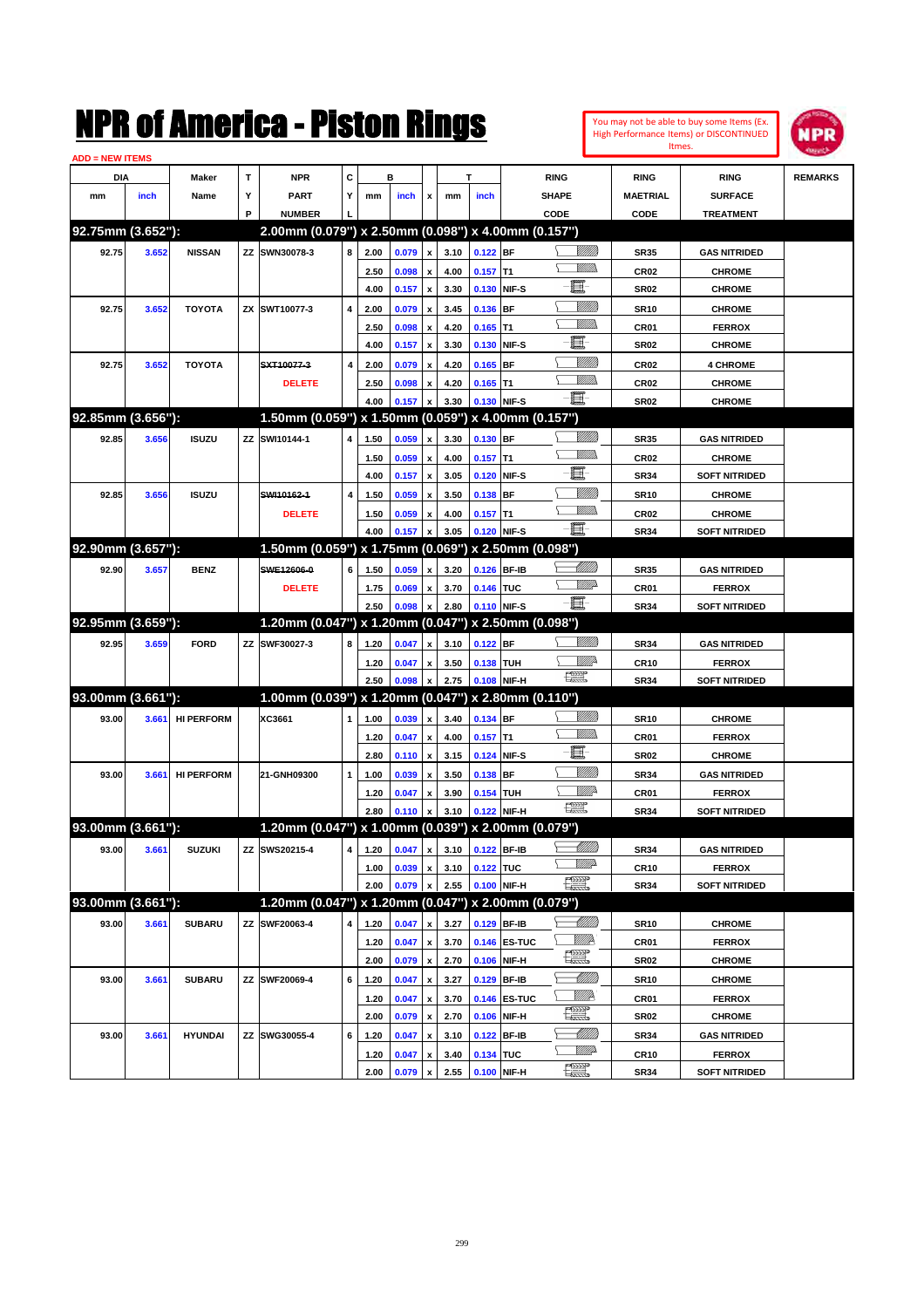

| <b>ADD = NEW ITEMS</b> |       |                   |    |                                                     |                 |      |                |                         |      |             |              |                 |                 |                      |                |
|------------------------|-------|-------------------|----|-----------------------------------------------------|-----------------|------|----------------|-------------------------|------|-------------|--------------|-----------------|-----------------|----------------------|----------------|
| DIA                    |       | <b>Maker</b>      | т  | <b>NPR</b>                                          | C               |      | в              |                         |      | T           |              | <b>RING</b>     | <b>RING</b>     | <b>RING</b>          | <b>REMARKS</b> |
| mm                     | inch  | Name              | Υ  | PART                                                | Y               | mm   | inch           | x                       | mm   | inch        |              | <b>SHAPE</b>    | <b>MAETRIAL</b> | <b>SURFACE</b>       |                |
|                        |       |                   | P  | <b>NUMBER</b>                                       |                 |      |                |                         |      |             |              | CODE            | <b>CODE</b>     | <b>TREATMENT</b>     |                |
| 93.00mm (3.661"):      |       |                   |    | 1.20mm (0.047") x 1.20mm (0.047") x 2.50mm (0.098") |                 |      |                |                         |      |             |              |                 |                 |                      |                |
| 93.00                  | 3.661 | <b>SUBARU</b>     |    | ZZ SWF20060-4                                       | 4               | 1.20 | 0.047          | $\pmb{\mathsf{x}}$      | 3.27 |             | 0.129 BF-IB  | <u> MMS</u>     | <b>SR10</b>     | <b>CHROME</b>        |                |
|                        |       |                   |    |                                                     |                 | 1.20 | 0.047          | x                       | 3.70 |             | 0.146 ES-TUC | <u>VMP</u>      | CR01            | <b>FERROX</b>        |                |
|                        |       |                   |    |                                                     |                 | 2.50 | 0.098          | $\pmb{\mathsf{x}}$      | 2.80 | 0.110 NIF-S |              | Œ               | <b>SR02</b>     | <b>CHROME</b>        |                |
| 93.00                  | 3.661 | <b>SUBARU</b>     |    | SWF20062-4                                          | 4               | 1.20 | 0.047          | x                       | 3.27 |             | 0.129 BF-IB  | <u> Millill</u> | <b>SR10</b>     | <b>CHROME</b>        |                |
|                        |       |                   |    | <b>DELETE</b>                                       |                 | 1.20 | 0.047          | X                       | 3.70 |             | 0.146 ES-TUC | <u>Willik</u>   | CR01            | <b>FERROX</b>        |                |
|                        |       |                   |    |                                                     |                 | 2.50 | 0.098          | $\pmb{\mathsf{x}}$      | 2.80 |             | 0.110 NIF-S  | e               | <b>SR02</b>     | <b>CHROME</b>        |                |
| 93.00                  | 3.661 | <b>MITSUBISHI</b> |    | ZZ SWM31166-0                                       | 6               | 1.20 | 0.047          | X                       | 3.50 | 0.138 BF    |              | <u>VIIII)</u>   | <b>SR35</b>     | <b>GAS NITRIDED</b>  |                |
|                        |       |                   |    |                                                     |                 | 1.20 | 0.047          | X                       | 3.50 | 0.138 TUC   |              | <u>MMP</u>      | CR01            | <b>FERROX</b>        |                |
|                        |       |                   |    |                                                     |                 | 2.50 | 0.098          | $\pmb{\mathsf{x}}$      | 2.60 |             | 0.102 NIF-S  | E               | <b>SR34</b>     | <b>SOFT NITRIDED</b> |                |
| 93.00                  | 3.661 | <b>NISSAN</b>     |    | ZZ SWN30115-0                                       | 6               | 1.20 | 0.047          | x                       | 3.30 |             | 0.130 BF-IB  | <u> UMM</u>     | <b>SR35</b>     | <b>GAS NITRIDED</b>  |                |
|                        |       |                   |    |                                                     |                 | 1.20 | 0.047          | X                       | 4.00 | $0.157$ T1  |              | .<br>MM         | <b>CR02</b>     | <b>CHROME</b>        |                |
|                        |       |                   |    |                                                     |                 | 2.50 | 0.098          | x                       | 2.85 | 0.112 NIF-S |              | -80             | <b>SR34</b>     | <b>SOFT NITRIDED</b> |                |
| 93.00mm (3.661"):      |       |                   |    | 1.20mm (0.047") x 1.20mm (0.047") x 3.00mm (0.118") |                 |      |                |                         |      |             |              |                 |                 |                      |                |
| 93.00                  | 3.661 | <b>TOYOTA</b>     |    | ZZ SWT10228-4                                       | 6               | 1.20 | 0.047          | x                       | 2.80 | 0.110 BF    |              | <u>Sillilli</u> | <b>SR10</b>     | <b>CHROME</b>        |                |
|                        |       |                   |    |                                                     |                 | 1.20 | 0.047          | $\pmb{\mathsf{x}}$      | 3.80 | 0.150 TUC   |              | <u>MMP</u>      | CR01            | <b>FERROX</b>        |                |
|                        |       |                   |    |                                                     |                 | 3.00 | 0.118          | $\pmb{\mathsf{x}}$      | 2.60 |             | 0.102 NIF-S  | e.              | <b>SR34</b>     | <b>SOFT NITRIDED</b> |                |
| 93.00                  | 3.661 | <b>TOYOTA</b>     |    | ZZ SDT10247-4                                       | 6               | 1.20 | 0.047          | x                       | 3.10 |             | 0.122 BF-IB  | Millit          | <b>SR35</b>     | <b>GAS NITRIDED</b>  |                |
|                        |       |                   |    |                                                     |                 | 1.20 | 0.047          | x                       | 3.80 | 0.150 TUC   |              | <u>Mille</u> d  | CR01            | <b>FERROX</b>        |                |
|                        |       |                   |    |                                                     |                 | 3.00 | 0.118          | x                       | 2.90 |             | 0.114 E-BC16 | ES.             | <b>SR34</b>     | <b>SOFT NITRIDED</b> |                |
| 93.00mm (3.661"):      |       |                   |    | 1.20mm (0.047") x 1.50mm (0.059") x 2.50mm (0.098") |                 |      |                |                         |      |             |              |                 |                 |                      |                |
| 93.00                  | 3.661 | <b>BMW</b>        |    | SWE074410-4                                         | 10 <sub>1</sub> | 1.20 | 0.047          | x                       | 3.20 |             | 0.126 BF-IB  |                 | <b>SR35</b>     | <b>GAS NITRIDED</b>  |                |
|                        |       |                   |    | <b>DELETE</b>                                       |                 | 1.50 | 0.059          | x                       | 3.80 | 0.150 TUC   |              | MMD             | CR01            | <b>FERROX</b>        |                |
|                        |       |                   |    |                                                     |                 | 2.50 | 0.098          | $\pmb{\mathsf{x}}$      | 2.65 |             | 0.104 E-BC16 | <b>FOX</b>      | <b>SR34</b>     | <b>SOFT NITRIDED</b> |                |
| 93.00                  | 3.661 | <b>FORD</b>       |    | ZZ SWF30026-2                                       | 6               | 1.20 | 0.047          | x                       | 3.10 | $0.122$ BF  |              | <u>Sillilli</u> | <b>SR35</b>     | <b>GAS NITRIDED</b>  |                |
|                        |       |                   |    |                                                     |                 | 1.50 | 0.059          | x                       | 3.55 | 0.140 TUC   |              | MMP             | CR01            | <b>FERROX</b>        |                |
|                        |       |                   |    |                                                     |                 | 2.50 | 0.098          | x                       | 2.75 | 0.108       | NIF-H        | H               | <b>SR34</b>     | <b>SOFT NITRIDED</b> |                |
| 93.00                  | 3.661 | <b>GMC</b>        |    | ZZ SWG10011-0                                       | 8               | 1.20 | 0.047          | x                       | 3.45 | 0.136 BF    |              | <u>Milli</u>    | <b>SR35</b>     | <b>GAS NITRIDED</b>  |                |
|                        |       |                   |    | (SWL03124-0)                                        |                 | 1.50 | 0.059          | x                       | 3.90 | 0.154 TUC   |              | <u>MM</u>       | CR01            | <b>FERROX</b>        |                |
|                        |       |                   |    |                                                     |                 | 2.50 | 0.098          | x                       | 2.80 |             | 0.110 NIF-S  | E               | <b>SR34</b>     | <b>SOFT NITRIDED</b> |                |
| 93.00                  | 3.661 | <b>GMC</b>        | ΖY | SWG10011AM-0                                        | 8               | 1.20 | 0.047          | x                       | 3.45 | 0.136 BF    |              | <u>Milli</u> k  | <b>SR10</b>     | <b>CHROME</b>        |                |
|                        |       |                   |    | (SWL03124AM-0)                                      |                 | 1.50 | 0.059          | x                       | 3.90 | 0.154 TUC   |              | <u>MMP</u>      | CR01            | <b>FERROX</b>        |                |
|                        |       |                   |    |                                                     |                 | 2.50 | 0.098          | $\pmb{\mathsf{x}}$      | 2.80 | 0.110 NIF-S |              | e.              | <b>SR02</b>     | <b>CHROME</b>        |                |
| 93.00mm (3.661"):      |       |                   |    | 1.20mm (0.047") x 1.50mm (0.059") x 3.00mm (0.118") |                 |      |                |                         |      |             |              |                 |                 |                      |                |
| 93.00                  | 3.661 | <b>SUBARU</b>     |    | ZZ SWF20051-4                                       | 4               | 1.20 | 0.047          | $\pmb{\mathsf{x}}$      | 3.30 |             | 0.130 BF-IB  | <u>UMM</u>      | <b>SR10</b>     | <b>CHROME</b>        |                |
|                        |       |                   |    |                                                     |                 | 1.50 | 0.059          | $\pmb{\mathsf{x}}$      | 3.70 |             | 0.146 ES-TUC | <u>VIIIt</u> ti | CR01            | <b>FERROX</b>        |                |
|                        |       |                   |    |                                                     |                 | 3.00 | 0.118          | $\pmb{\mathsf{x}}$      | 3.10 |             | 0.122 NIF-S  | E.              | <b>SR02</b>     | <b>CHROME</b>        |                |
| 93.00                  | 3.661 | <b>GMC</b>        |    | ZZ SWG10009-4                                       | 6               | 1.20 | 0.047          | x                       | 3.25 | $0.128$ BF  |              | <u>Milli</u> k  | <b>SR35</b>     | <b>GAS NITRIDED</b>  |                |
|                        |       |                   |    | (SWL03116-4)                                        |                 | 1.50 | 0.059          | $\pmb{\mathsf{x}}$      | 3.80 |             | 0.150 T1-RC  | <u>Sillin</u>   | CR01            | <b>FERROX</b>        |                |
|                        |       |                   |    |                                                     |                 | 3.00 | 0.118          | $\pmb{\mathsf{x}}$      | 2.75 |             | 0.108 NIF-S  | e               | <b>SR34</b>     | <b>SOFT NITRIDED</b> |                |
| 93.00                  | 3.661 | <b>GMC</b>        | ΖY | SWG10009AM-4                                        | 6               | 1.20 | 0.047          |                         | 3.25 | $0.128$ BF  |              | <u>VMM</u>      | <b>SR10</b>     | <b>CHROME</b>        |                |
|                        |       |                   |    | (SWL03116AM-4)                                      |                 | 1.50 | 0.059          | X<br>$\pmb{\mathsf{x}}$ | 3.80 |             | 0.150 T1-RC  | <u>Killin</u>   | CR01            | <b>FERROX</b>        |                |
|                        |       |                   |    |                                                     |                 | 3.00 | 0.118          | $\pmb{\mathsf{x}}$      | 2.75 | 0.108 NIF-S |              | e               | <b>SR02</b>     | <b>CHROME</b>        |                |
| 93.00                  | 3.661 | <b>CHRYSLER</b>   |    | ZZ SWC10008-4                                       | 6               | 1.20 | 0.047          |                         | 3.25 | $0.128$ BF  |              | <u>VMM</u>      | <b>SR35</b>     | <b>GAS NITRIDED</b>  |                |
|                        |       |                   |    | (SWL03136-4)                                        |                 | 1.50 | 0.059          | x                       | 4.10 | 0.161 TUC   |              | <u>VIIIt</u> da | CR01            | <b>FERROX</b>        |                |
|                        |       |                   |    |                                                     |                 | 3.00 | $0.118 \times$ | x                       | 3.10 | 0.122 NIF-S |              | e               | <b>SR34</b>     | <b>SOFT NITRIDED</b> |                |
|                        |       |                   |    |                                                     |                 |      |                |                         |      |             |              |                 |                 |                      |                |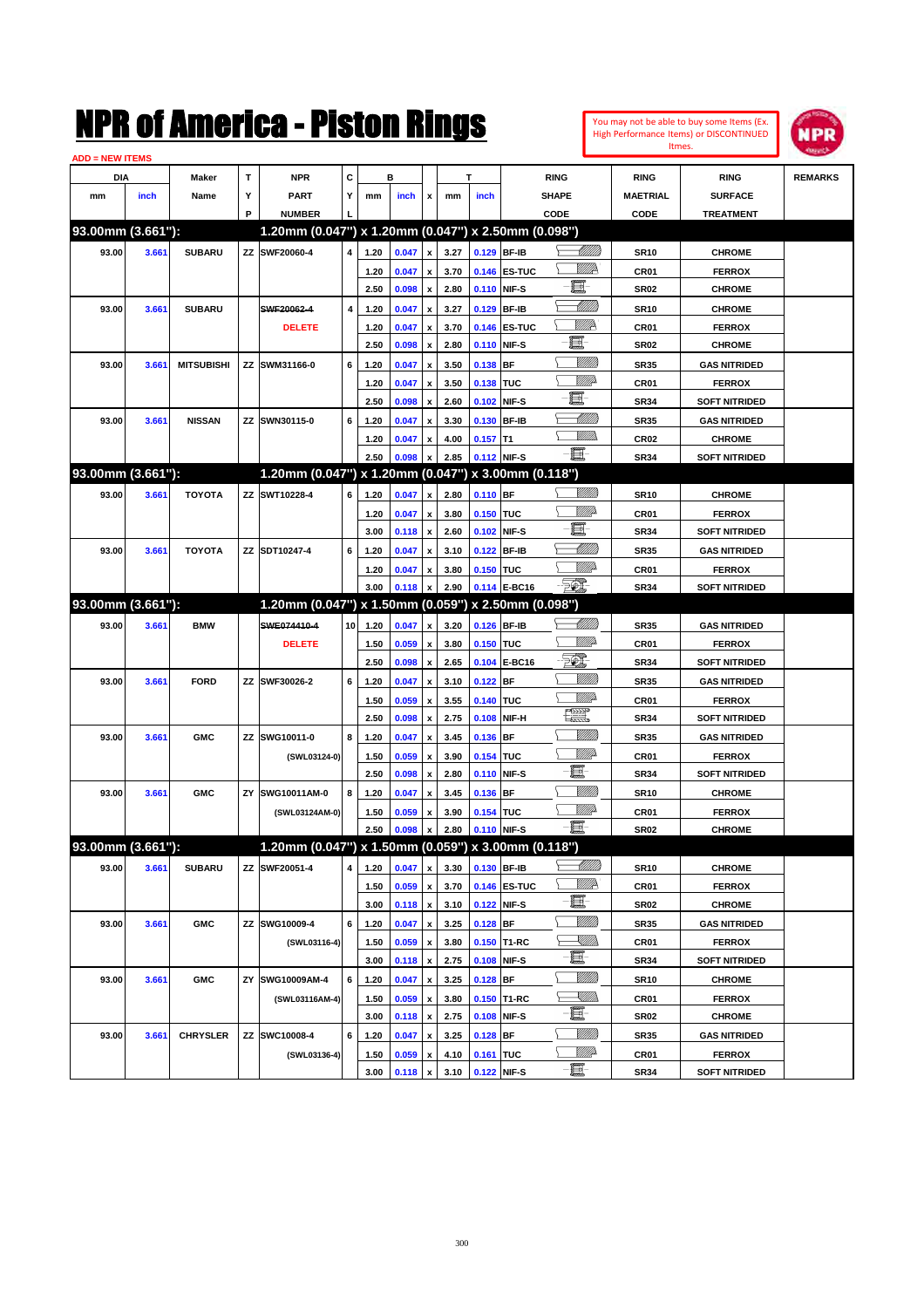| You may not be able to buy some Items (Ex.     |
|------------------------------------------------|
| <b>High Performance Items) or DISCONTINUED</b> |
| Itmes.                                         |



| <b>ADD = NEW ITEMS</b> |       |                 |    |                                                     |   |      |       |                           |      |            |              |                                                           |                  |                      |                |
|------------------------|-------|-----------------|----|-----------------------------------------------------|---|------|-------|---------------------------|------|------------|--------------|-----------------------------------------------------------|------------------|----------------------|----------------|
| <b>DIA</b>             |       | Maker           | Т  | <b>NPR</b>                                          | С |      | в     |                           |      | T          |              | <b>RING</b>                                               | <b>RING</b>      | <b>RING</b>          | <b>REMARKS</b> |
| mm                     | inch  | Name            | Υ  | <b>PART</b>                                         | Y | mm   | inch  | х                         | mm   | inch       |              | <b>SHAPE</b>                                              | <b>MAETRIAL</b>  | <b>SURFACE</b>       |                |
|                        |       |                 | P  | <b>NUMBER</b>                                       | L |      |       |                           |      |            |              | CODE                                                      | <b>CODE</b>      | <b>TREATMENT</b>     |                |
| 93.00                  | 3.661 | <b>CHRYSLER</b> | ΖZ | SWC10008AM-4                                        | 6 | 1.20 | 0.047 | x                         | 3.25 | $0.128$ BF |              | <br>Viited                                                | <b>SR10</b>      | <b>CHROME</b>        |                |
|                        |       |                 |    | (SWL03136AM-4)                                      |   | 1.50 | 0.059 | $\pmb{\mathsf{x}}$        | 4.10 | 0.161 TUC  |              | VIII)D                                                    | CR01             | <b>FERROX</b>        |                |
|                        |       |                 |    |                                                     |   | 3.00 | 0.118 | x                         | 3.10 |            | 0.122 NIF-S  | 頁                                                         | <b>SR02</b>      | <b>CHROME</b>        |                |
| 93.00                  | 3.661 | <b>GMC</b>      | ΖZ | SWG10013-0                                          | 8 | 1.20 | 0.047 | x                         | 3.45 | 0.136 BF   |              | <u>VIII M</u>                                             | <b>SR35</b>      | <b>GAS NITRIDED</b>  |                |
|                        |       |                 |    | (SWL03130-0)                                        |   | 1.50 | 0.059 | x                         | 3.90 | 0.154 TUC  |              | <u>MM</u> D                                               | CR01             | <b>FERROX</b>        |                |
|                        |       |                 |    |                                                     |   | 3.00 | 0.118 | x                         | 3.00 |            | 0.118 NIF-S  | e.                                                        | <b>SR34</b>      | <b>SOFT NITRIDED</b> |                |
| 93.00                  | 3.661 | <b>GMC</b>      | ΖY | SWG10013AM-0                                        | 8 | 1.20 | 0.047 | x                         | 3.45 | 0.136 BF   |              | <u>VIII M</u>                                             | <b>SR10</b>      | <b>CHROME</b>        |                |
|                        |       |                 |    | (SWL03130AM-0)                                      |   | 1.50 | 0.059 | x                         | 3.90 | 0.154 TUC  |              | <u>VIIIt</u> da                                           | CR01             | <b>FERROX</b>        |                |
|                        |       |                 |    |                                                     |   | 3.00 | 0.118 |                           | 3.00 |            | 0.118 NIF-S  | Ð.                                                        | <b>SR02</b>      | <b>CHROME</b>        |                |
| 93.00mm (3.661"):      |       |                 |    | 1.20mm (0.047") x 1.50mm (0.059") x 4.00mm (0.157") |   |      |       |                           |      |            |              |                                                           |                  |                      |                |
| 93.00                  | 3.661 | <b>SUBARU</b>   |    | SWF20039-4                                          | 4 | 1.20 | 0.047 | $\boldsymbol{\mathsf{x}}$ | 3.65 | 0.144 BF   |              | <u>Milli</u> n                                            | <b>SR10</b>      | <b>CHROME</b>        |                |
|                        |       |                 |    | <b>DELETE</b>                                       |   | 1.50 | 0.059 | x                         | 3.90 | $0.154$ T1 |              | .<br>MM                                                   | CR01             | <b>FERROX</b>        |                |
|                        |       |                 |    |                                                     |   | 4.00 | 0.157 | x                         | 3.90 |            | 0.154 NIF-S  | 圓                                                         | <b>SR02</b>      | <b>CHROME</b>        |                |
| 93.00                  | 3.661 | <b>SUBARU</b>   |    | ZZ SWF20057-4                                       | 4 | 1.20 | 0.047 | x                         | 3.30 | $0.130$ BF |              | <u>VIII M</u>                                             | <b>SR10</b>      | <b>CHROME</b>        |                |
|                        |       |                 |    |                                                     |   | 1.50 | 0.059 | x                         | 3.70 | $0.146$ T1 |              | .<br>MM                                                   | CR01             | <b>FERROX</b>        |                |
|                        |       |                 |    |                                                     |   | 4.00 | 0.157 | x                         | 3.65 |            | 0.144 NIF-S  | 圓                                                         | <b>SR02</b>      | <b>CHROME</b>        |                |
| 93.00                  | 3.661 | <b>GMC</b>      | ΖZ | SWG10001-4                                          | 6 | 1.20 | 0.047 | x                         | 3.30 | $0.130$ BF |              | <u>VIII M</u>                                             | <b>SR10</b>      | <b>CHROME</b>        |                |
|                        |       |                 |    | (SWL03045-4)                                        |   | 1.50 | 0.059 | x                         | 3.70 | $0.146$ T1 |              | <u>MM</u>                                                 | CR01             | <b>FERROX</b>        |                |
|                        |       |                 |    |                                                     |   | 4.00 | 0.157 |                           | 3.65 |            | 0.144 NIF-S  | ·ii                                                       | <b>SR02</b>      | <b>CHROME</b>        |                |
| 93.00mm (3.661"):      |       |                 |    | 1.50mm (0.059") x 1.50mm (0.059") x 2.00mm (0.079") |   |      |       |                           |      |            |              |                                                           |                  |                      |                |
| 93.00                  | 3.661 | <b>BMW</b>      |    | SWE07478-4                                          | 8 | 1.50 | 0.059 | $\pmb{\mathsf{x}}$        | 3.30 |            | 0.130 BF-IB  | <u> UMB</u>                                               | <b>SR35</b>      | <b>GAS NITRIDED</b>  |                |
|                        |       |                 |    | <b>DELETE</b>                                       |   | 1.50 | 0.059 | x                         | 3.80 | 0.150 TUC  |              | <u>WW</u>                                                 | <b>CR01</b>      | <b>FERROX</b>        |                |
|                        |       |                 |    |                                                     |   | 2.00 | 0.079 |                           | 2.65 |            | 0.144 NIF-S  | - 1                                                       | <b>SR34</b>      | <b>SOFT NITRIDED</b> |                |
| 93.00mm (3.661"):      |       |                 |    | 1.50mm (0.059") x 1.50mm (0.059") x 2.80mm (0.110") |   |      |       |                           |      |            |              |                                                           |                  |                      |                |
| 93.00                  | 3.661 | <b>NISSAN</b>   |    | ZZ SWN30117-0                                       | 8 | 1.50 | 0.059 | x                         | 3.35 | 0.132 BF   |              | <u>MMS</u>                                                | <b>SR10</b>      | <b>TIN PLATE</b>     |                |
|                        |       |                 |    |                                                     |   | 1.50 | 0.059 | x                         | 4.10 | $0.161$ T1 |              | <u>MM</u>                                                 | CR <sub>02</sub> | <b>CHROME</b>        |                |
|                        |       |                 |    |                                                     |   | 2.80 | 0.110 |                           | 3.00 |            | 0.118 NIF-S  | -日                                                        | <b>SR02</b>      | <b>CHROME</b>        |                |
| 93.00mm (3.661"):      |       |                 |    | 1.50mm (0.059") x 1.50mm (0.059") x 3.00mm (0.118") |   |      |       |                           |      |            |              |                                                           |                  |                      |                |
| 93.00                  | 3.661 | <b>SUBARU</b>   |    | ZZ SWF20044-4                                       | 4 | 1.50 | 0.059 | $\pmb{\mathsf{x}}$        | 3.30 |            | 0.130 BF-IB  |                                                           | <b>SR10</b>      | <b>CHROME</b>        |                |
|                        |       |                 |    |                                                     |   | 1.50 | 0.059 | x                         | 3.70 |            | 0.146 ES-TUC | ₩₩                                                        | <b>CR01</b>      | <b>FERROX</b>        |                |
|                        |       |                 |    |                                                     |   | 3.00 | 0.118 | $\pmb{\mathsf{x}}$        | 3.10 |            | 0.122 NIF-S  | E-                                                        | <b>SR02</b>      | <b>CHROME</b>        |                |
| 93.00                  | 3.661 | <b>GMC</b>      |    | ZZ SWG10002-4                                       | 8 | 1.50 | 0.059 | x                         | 3.80 | $0.150$ BF |              | <u>VIII M</u>                                             | <b>CR10</b>      | <b>CHROME</b>        |                |
|                        |       |                 |    | (SWL03090-4)                                        |   | 1.50 | 0.059 | x                         | 3.80 |            | 0.150 T1-RC  | <u>IMM</u>                                                | CR01             | <b>FERROX</b>        |                |
|                        |       |                 |    |                                                     |   | 3.00 | 0.118 | x                         | 3.10 |            | 0.122 NIF-S  | 圓                                                         | <b>SR34</b>      | <b>SOFT NITRIDED</b> |                |
| 93.00                  | 3.661 | <b>GMC</b>      | ΖZ | SWG10014-4                                          | 4 | 1.50 | 0.059 | $\pmb{\mathsf{x}}$        | 3.30 | $0.130$ BF |              | <u>VIII M</u>                                             | <b>SR35</b>      | <b>GAS NITRIDED</b>  |                |
|                        |       |                 |    | (SWL03131-4)                                        |   | 1.50 | 0.059 | $\pmb{\mathsf{x}}$        | 3.70 |            | 0.146 T1-RC  | <u>XIII))</u>                                             | <b>CR01</b>      | <b>FERROX</b>        |                |
|                        |       |                 |    |                                                     |   | 3.00 | 0.118 | $\pmb{\mathsf{x}}$        | 3.10 |            | 0.122 NIF-S  | e.                                                        | <b>SR34</b>      | <b>SOFT NITRIDED</b> |                |
| 93.00                  | 3.661 | <b>GMC</b>      | ΖY | SWG10014AM-4                                        | 4 | 1.50 | 0.059 | $\pmb{\mathsf{x}}$        | 3.30 | 0.130 BF   |              | <u>VIIII</u> )                                            | <b>SR10</b>      | <b>CHROME</b>        |                |
|                        |       |                 |    | (SWL03131AM-4)                                      |   | 1.50 | 0.059 | $\pmb{\mathsf{x}}$        | 3.70 |            | 0.146 T1-RC  | $\begin{matrix} \begin{matrix} \end{matrix} \end{matrix}$ | CR01             | <b>FERROX</b>        |                |
|                        |       |                 |    |                                                     |   | 3.00 | 0.118 | х                         | 3.10 |            | 0.122 NIF-S  | 圓                                                         | <b>SR02</b>      | <b>CHROME</b>        |                |
| 93.00                  | 3.661 | <b>CHRYSLER</b> |    | ZZ SWC10021-0                                       | 8 | 1.50 | 0.059 | x                         | 3.25 | $0.128$ BF |              | <u>VIIII</u> )                                            | <b>SR10</b>      | <b>CHROME</b>        |                |
|                        |       |                 |    |                                                     |   | 1.50 | 0.059 | $\boldsymbol{\mathsf{x}}$ | 3.90 |            | 0.154 T1-RC  | S SIMBO                                                   | CR01             | <b>FERROX</b>        |                |
|                        |       |                 |    |                                                     |   | 3.00 | 0.118 | $\pmb{\mathsf{x}}$        | 3.00 |            | 0.118 NIF-S  | ·E                                                        | <b>SR02</b>      | <b>CHROME</b>        |                |
| 93.00                  | 3.661 | <b>CHRYSLER</b> |    | ZZ SWC10002-0                                       | 6 | 1.50 | 0.059 | x                         | 3.25 | $0.128$ BF |              | <u>Milli</u> n                                            | <b>SR10</b>      | <b>CHROME</b>        |                |
|                        |       |                 |    | (SWL03059-0)                                        |   | 1.50 | 0.059 | x                         | 3.90 |            | 0.154 T1-RC  | $\begin{matrix} \begin{matrix} \end{matrix} \end{matrix}$ | CR01             | <b>FERROX</b>        |                |
|                        |       |                 |    |                                                     |   | 3.00 | 0.118 | $\pmb{\mathsf{x}}$        | 3.00 |            | 0.118 NIF-S  | ·b                                                        | <b>SR02</b>      | <b>CHROME</b>        |                |
|                        |       |                 |    |                                                     |   |      |       |                           |      |            |              |                                                           |                  |                      |                |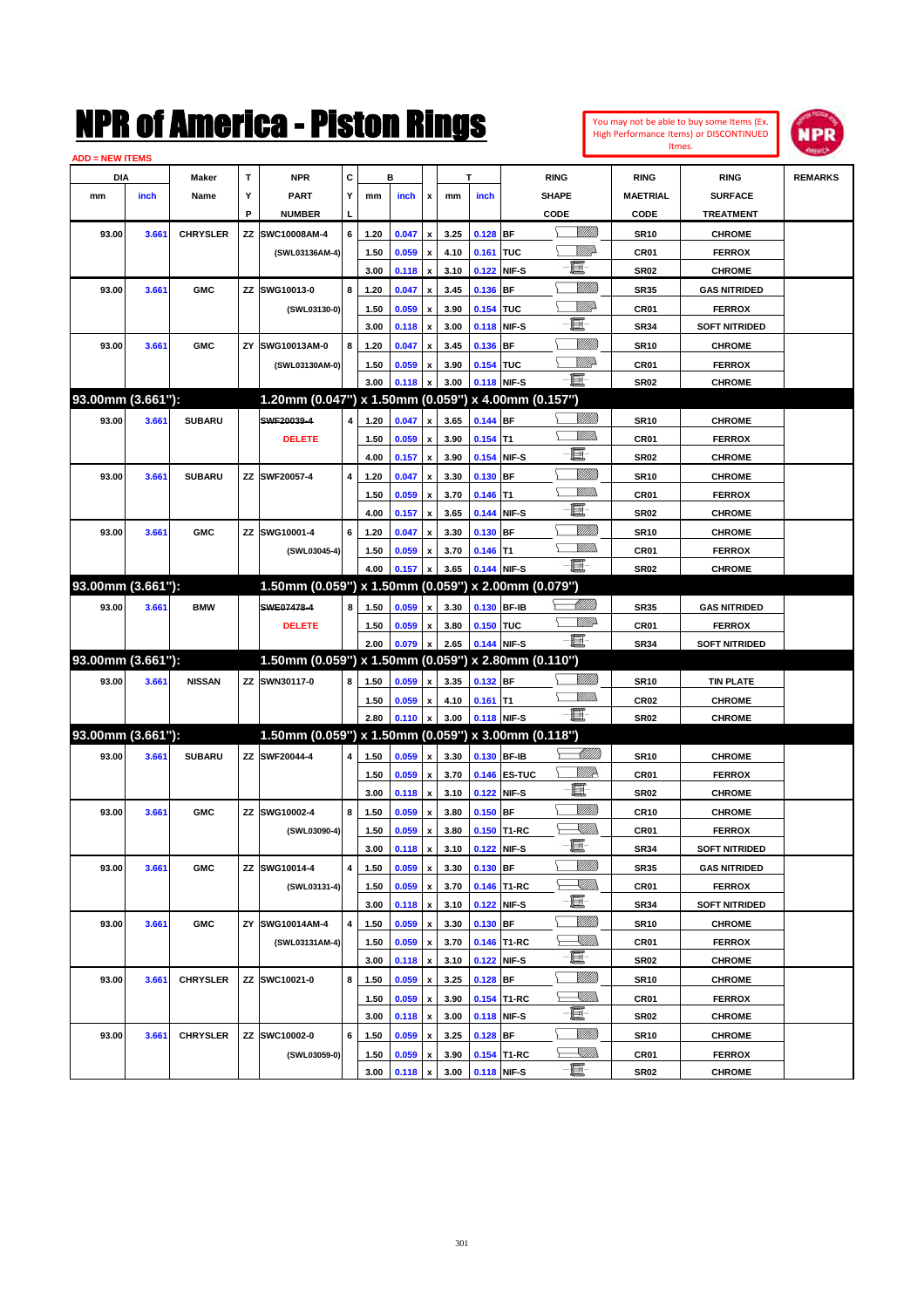| You may not be able to buy some Items (Ex.     |
|------------------------------------------------|
| <b>High Performance Items) or DISCONTINUED</b> |
| Itmes.                                         |



| <b>ADD = NEW ITEMS</b> |       |                   |    |                                                     |   |      |       |                    |      |             |               |                           |                  |                      |                |
|------------------------|-------|-------------------|----|-----------------------------------------------------|---|------|-------|--------------------|------|-------------|---------------|---------------------------|------------------|----------------------|----------------|
| DIA                    |       | Maker             | т  | <b>NPR</b>                                          | С |      | в     |                    |      | т           |               | <b>RING</b>               | <b>RING</b>      | <b>RING</b>          | <b>REMARKS</b> |
| mm                     | inch  | Name              | Y  | <b>PART</b>                                         | Υ | mm   | inch  | x                  | mm   | inch        |               | <b>SHAPE</b>              | <b>MAETRIAL</b>  | <b>SURFACE</b>       |                |
|                        |       |                   | P  | <b>NUMBER</b>                                       | L |      |       |                    |      |             |               | CODE                      | CODE             | <b>TREATMENT</b>     |                |
| 93.00                  | 3.661 | <b>GMC</b>        | ΖZ | SWG10008-0                                          | 8 | 1.50 | 0.059 | $\pmb{\mathsf{x}}$ | 3.25 | $0.128$ BF  |               | <u>VIIIIn</u>             | <b>SR35</b>      | <b>GAS NITRIDED</b>  |                |
|                        |       |                   |    | (SWL03115-0)                                        |   | 1.50 | 0.059 | x                  | 3.90 | 0.154 TUC   |               | <u>Willia</u>             | CR01             | <b>FERROX</b>        |                |
|                        |       |                   |    |                                                     |   | 3.00 | 0.118 | x                  | 3.00 | 0.118       | NIF-S         | e.                        | <b>SR34</b>      | <b>SOFT NITRIDED</b> |                |
| 93.00                  | 3.661 | <b>GMC</b>        | ΖY | SWG10008AM-0                                        | 8 | 1.50 | 0.059 | x                  | 3.25 | 0.128       | BF            | WM)                       | <b>SR10</b>      | <b>CHROME</b>        |                |
|                        |       |                   |    | (SWL03115AM-0)                                      |   | 1.50 | 0.059 | x                  | 3.90 | 0.154       | TUC           | <u>Willia</u>             | CR01             | <b>FERROX</b>        |                |
|                        |       |                   |    |                                                     |   | 3.00 | 0.118 | x                  | 3.00 | 0.118       | NIF-S         | E                         | <b>SR02</b>      | <b>CHROME</b>        |                |
| 93.00                  | 3.661 | <b>MITSUBISHI</b> |    | ZZ SWM31121-0                                       | 6 | 1.50 | 0.059 | x                  | 3.45 | 0.136       | <b>BF-IB</b>  |                           | <b>SR10</b>      | <b>CHROME</b>        |                |
|                        |       |                   |    |                                                     |   | 1.50 | 0.059 | x                  | 3.90 |             | 0.154 ES-TUC  | <u>Willia</u>             | CR01             | <b>FERROX</b>        |                |
|                        |       |                   |    |                                                     |   | 3.00 | 0.118 | x                  | 3.00 | 0.118       | NIF-S         | E                         | <b>SR02</b>      | <b>CHROME</b>        |                |
| 93.00                  | 3.661 | <b>HYUNDAI</b>    |    | ZZ SWG30056-0                                       | 6 | 1.50 | 0.059 | x                  | 3.30 | 0.130       | <b>BF</b>     | <u>Milli</u> k            | <b>SR35</b>      | <b>GAS NITRIDED</b>  |                |
|                        |       |                   |    |                                                     |   | 1.50 | 0.059 | x                  | 3.90 | 0.154       | <b>TUC</b>    | <u>MM</u> A               | <b>CR02</b>      | <b>CHROME</b>        |                |
|                        |       |                   |    |                                                     |   | 3.00 | 0.118 | $\pmb{\mathsf{x}}$ | 2.85 |             | 0.112 NIF-S   | -II -                     | <b>SR34</b>      | <b>SOFT NITRIDED</b> |                |
| 93.00mm (3.661"):      |       |                   |    | 1.50mm (0.059") x 1.50mm (0.059") x 4.00mm (0.157") |   |      |       |                    |      |             |               |                           |                  |                      |                |
| 93.00                  | 3.661 | <b>GMC</b>        | ΖY | SWG80011-4                                          | 6 | 1.50 | 0.059 | $\pmb{\mathsf{x}}$ | 3.30 | $0.130$ BF  |               | <u>MMM</u>                | <b>SR35</b>      | <b>GAS NITRIDED</b>  |                |
|                        |       |                   |    |                                                     |   | 1.50 | 0.059 | x                  | 4.00 | $0.157$ T1  |               | .<br>VMD                  | <b>CR02</b>      | <b>CHROME</b>        |                |
|                        |       |                   |    |                                                     |   | 4.00 | 0.157 | x                  | 3.25 | 0.128       | NIF-S         | E                         | <b>SR34</b>      | <b>SOFT NITRIDED</b> |                |
| 93.00                  | 3.661 | <b>MAZDA</b>      |    | ZZ SWT20064-4                                       | 4 | 1.50 | 0.059 | x                  | 3.30 | 0.130       | <b>BF-IB</b>  | <u> UMB</u>               | <b>SR10</b>      | <b>CHROME</b>        |                |
|                        |       |                   |    |                                                     |   | 1.50 | 0.059 | x                  | 4.10 | 0.161       | TUC           | <u>VMD</u>                | CR01             | <b>FERROX</b>        |                |
|                        |       |                   |    |                                                     |   | 4.00 | 0.157 | x                  | 3.25 | 0.128       | NIF-S         | e                         | <b>SR02</b>      | <b>CHROME</b>        |                |
| 93.00                  | 3.661 | <b>TOYOTA</b>     |    | ZZ SWT10103-4                                       | 4 | 1.50 | 0.059 | x                  | 3.30 | 0.130       | BF            | WM)                       | <b>SR10</b>      | <b>CHROME</b>        |                |
|                        |       |                   |    |                                                     |   | 1.50 | 0.059 | x                  | 4.00 | 0.157       | T1            | .<br>VMD                  | <b>CR02</b>      | <b>CHROME</b>        |                |
|                        |       |                   |    |                                                     |   | 4.00 | 0.157 | x                  | 3.25 | 0.128       | NIF-S         | e                         | <b>SR34</b>      | <b>SOFT NITRIDED</b> |                |
| 93.00                  | 3.661 | <b>TOYOTA</b>     |    | AM SWT10103-4                                       | 4 | 1.50 | 0.059 | x                  | 3.30 | 0.130       | BF            | VIII))                    | <b>SR35</b>      | <b>GAS NITRIDED</b>  |                |
|                        |       |                   |    |                                                     |   | 1.50 | 0.059 | x                  | 4.00 | 0.157       | T1            | .<br>VMD                  | <b>CR02</b>      | <b>CHROME</b>        |                |
|                        |       |                   |    |                                                     |   | 4.00 | 0.157 | x                  | 3.25 | 0.128       | NIF-S         | -8                        | <b>SR34</b>      | <b>SOFT NITRIDED</b> |                |
| 93.00mm (3.661"):      |       |                   |    | 1.60mm (0.063") x 1.75mm (0.069") x 3.50mm (0.138") |   |      |       |                    |      |             |               |                           |                  |                      |                |
| 93.00                  | 3.661 | <b>FORD</b>       |    | ZY SWF30014-0                                       | 6 | 1.60 | 0.063 | $\pmb{\mathsf{x}}$ | 3.90 | $0.154$ BF  |               | WMM)                      | <b>CR10</b>      | <b>CHROME</b>        |                |
|                        |       |                   |    |                                                     |   | 1.75 | 0.069 | x                  | 3.90 | $0.154$ T1  |               | <u>MMD</u>                | CR01             | <b>FERROX</b>        |                |
|                        |       |                   |    |                                                     |   | 3.50 | 0.138 | x                  | 3.05 | 0.120       | NIF-S         | -83                       | <b>SR34</b>      | <b>SOFT NITRIDED</b> |                |
| 93.00mm (3.661"):      |       |                   |    | 1.50mm (0.059") x 1.75mm (0.069") x 3.00mm (0.118") |   |      |       |                    |      |             |               |                           |                  |                      |                |
| 93.00                  | 3.661 | <b>BENZ</b>       |    | SWE10238-4                                          | 8 | 1.50 | 0.059 | $\pmb{\mathsf{x}}$ | 3.40 |             | 0.134 BF-IB   | <u> MM</u> B<br><u>WW</u> | <b>SR10</b>      | <b>CHROME</b>        |                |
|                        |       |                   |    | <b>DELETE</b>                                       |   | 1.75 | 0.069 | x                  | 3.90 | 0.154 TUC   |               |                           | CR01             | <b>FERROX</b>        |                |
|                        |       |                   |    |                                                     |   | 3.00 | 0.118 | $\pmb{\mathsf{x}}$ | 3.20 |             | 0.126 E-BC16  | EQ,                       | <b>SR10</b>      | <b>CHROME</b>        |                |
| 93.00mm (3.661"):      |       |                   |    | 1.50mm (0.059") x 2.00mm (0.079") x 3.50mm (0.138") |   |      |       |                    |      |             |               |                           |                  |                      |                |
| 93.00                  | 3.661 | <b>BMW</b>        |    | SWE07156-4                                          | 6 | 1.50 | 0.059 | $\pmb{\mathsf{x}}$ | 3.45 |             | 0.136 BF-IB   | <u> MMM</u><br><u>WW</u>  | <b>SR10</b>      | <b>CHROME</b>        |                |
|                        |       |                   |    | <b>DELETE</b>                                       |   | 2.00 | 0.079 | $\pmb{\mathsf{x}}$ | 4.10 | 0.161 TUC   |               | ES.                       | CR01             | <b>FERROX</b>        |                |
|                        |       |                   |    |                                                     |   | 3.50 | 0.138 | $\pmb{\mathsf{x}}$ | 4.00 | 0.157       | <b>E-BC16</b> |                           | <b>SR10</b>      | <b>CHROME</b>        |                |
| 93.00                  | 3.661 | <b>BENZ</b>       |    | SWE10568-4                                          | 8 | 1.50 | 0.059 | x                  | 3.40 |             | 0.134 BF-IB   | <u> UMB</u><br><u>WW</u>  | <b>SR10</b>      | <b>CHROME</b>        |                |
|                        |       |                   |    | <b>DELETE</b>                                       |   | 2.00 | 0.079 | x                  | 3.90 | 0.154 TUC   |               | $\mathbb{Z}$              | CR01             | <b>FERROX</b>        |                |
| 93.00mm (3.661"):      |       |                   |    | 1.75mm (0.069") x 2.00mm (0.079") x 4.00mm (0.157") |   | 3.50 | 0.138 |                    | 4.00 |             | 0.157 E-BC16  |                           | <b>SR10</b>      | <b>CHROME</b>        |                |
|                        |       |                   |    |                                                     |   |      |       |                    |      |             |               | <u>MMB</u>                |                  |                      |                |
| 93.00                  | 3.661 | VOLVO             |    | SWE51174-4                                          | 4 | 1.75 | 0.069 | x                  | 3.40 | 0.134 BF    |               |                           | <b>SR10</b>      | <b>CHROME</b>        |                |
|                        |       |                   |    | <b>DELETE</b>                                       |   | 2.00 | 0.079 | $\pmb{\mathsf{x}}$ | 4.00 |             | 0.157 T1-RC   | <u>Sillin</u><br>- 50)    | CR01             | <b>FERROX</b>        |                |
| 93.00mm (3.661"):      |       |                   |    | 2.00mm (0.079") x 2.00mm (0.079") x 4.00mm (0.157") |   | 4.00 | 0.157 | $\pmb{\mathsf{x}}$ | 3.20 |             | 0.126 E-BC16  |                           | <b>CR10</b>      | <b>FERROX</b>        |                |
|                        |       |                   |    |                                                     |   |      |       |                    |      |             |               | <u>VIIII)</u>             |                  |                      |                |
| 93.00                  | 3.661 | <b>SUBARU</b>     |    | ZZ SWF20017-4                                       | 4 | 2.00 | 0.079 | x                  | 4.00 | $0.157$ BF  |               | <u>MMs</u>                | CR <sub>02</sub> | <b>CHROME</b>        |                |
|                        |       |                   |    |                                                     |   | 2.00 | 0.079 | $\pmb{\mathsf{x}}$ | 4.00 | $0.157$ T1  |               | $-\Xi$                    | CR01             | <b>FERROX</b>        |                |
|                        |       |                   |    |                                                     |   | 4.00 | 0.157 | $\pmb{\mathsf{x}}$ | 3.90 | 0.154 NIF-S |               |                           | <b>SR02</b>      | <b>CHROME</b>        |                |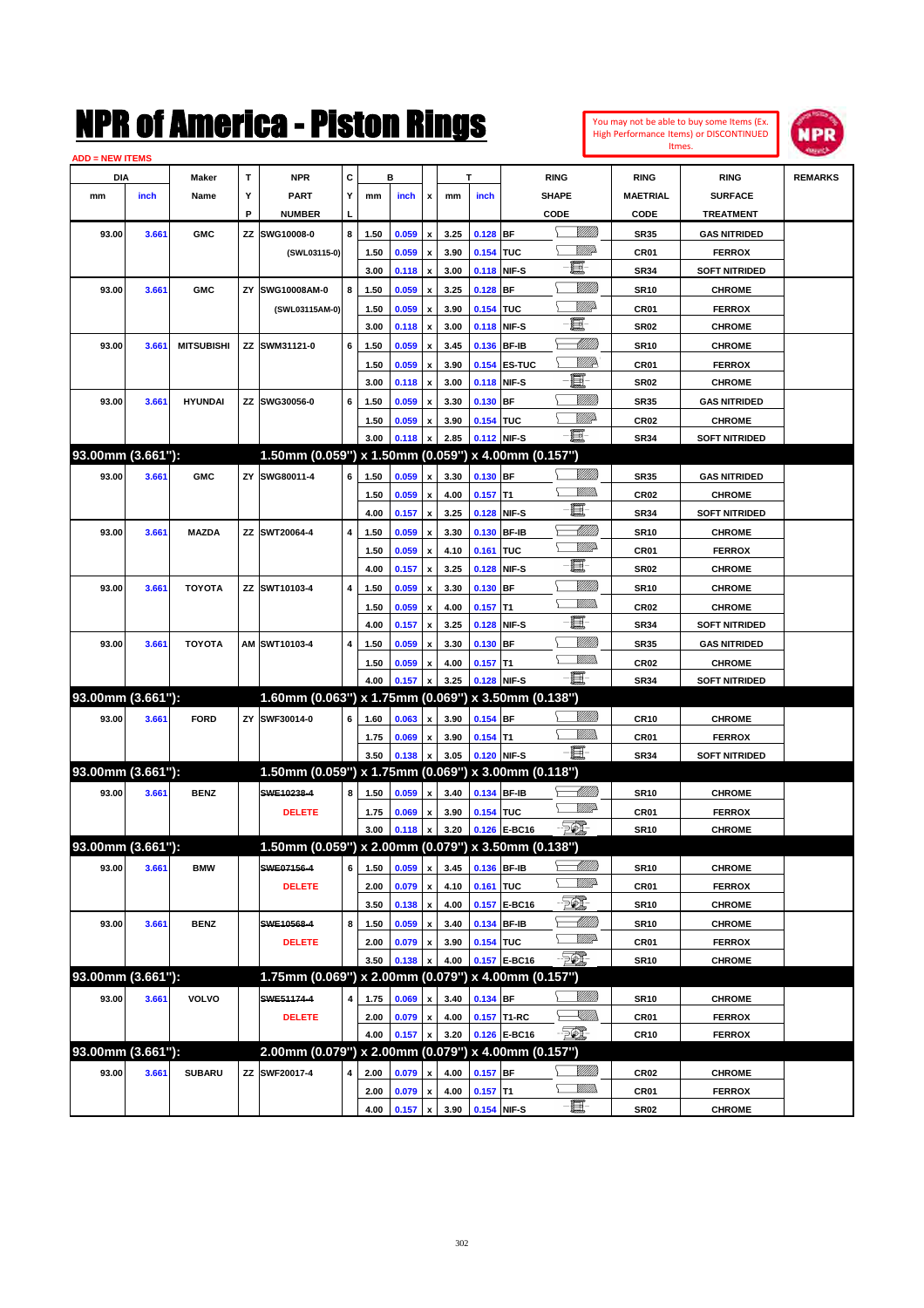**93.25mm (3.671''):** 1.20mm (0.047'') x 1.20mm (0.047'') x 2.50mm (0.098'')<br>93.25 **1.26 1.26 1.20 1.0047** x 1.35 1.38 BF

**93.25 3.671 MITSUBISHI ZZ SWM31166-1 6 1.20 0.047 x 3.50 0.138 BF SR35 GAS NITRIDED**

**93.25 3.671 NISSAN ZZ SWN30115-1 6 1.20 0.047 x 3.30 0.130 BF-IB SR35 GAS NITRIDED**

| <b>ADD = NEW ITEMS</b>         |       |               |   |                                                     |   |      |       |                           |      |             |                 |                  | Itmes.           |                      | <b>Based by</b> |
|--------------------------------|-------|---------------|---|-----------------------------------------------------|---|------|-------|---------------------------|------|-------------|-----------------|------------------|------------------|----------------------|-----------------|
| <b>DIA</b>                     |       | <b>Maker</b>  | T | <b>NPR</b>                                          | C |      | в     |                           |      | т           |                 | <b>RING</b>      | <b>RING</b>      | <b>RING</b>          | <b>REMARKS</b>  |
| mm                             | inch  | Name          | Y | <b>PART</b>                                         | Y | mm   | inch  | x                         | mm   | inch        |                 | <b>SHAPE</b>     | <b>MAETRIAL</b>  | <b>SURFACE</b>       |                 |
|                                |       |               | P | <b>NUMBER</b>                                       |   |      |       |                           |      |             |                 | CODE             | CODE             | <b>TREATMENT</b>     |                 |
| 93.00mm (3.661"):              |       |               |   | 2.00mm (0.079") x 2.50mm (0.098") x 4.00mm (0.157") |   |      |       |                           |      |             |                 |                  |                  |                      |                 |
| 93.00                          | 3.661 | <b>NISSAN</b> |   | ZZ SWN30078-4                                       | 8 | 2.00 | 0.079 | $\pmb{\mathsf{x}}$        | 3.10 | $0.122$ BF  |                 | VIIII            | <b>SR35</b>      | <b>GAS NITRIDED</b>  |                 |
|                                |       |               |   |                                                     |   | 2.50 | 0.098 | $\pmb{\mathsf{x}}$        | 4.00 | $0.157$ T1  |                 | VM))             | CR <sub>02</sub> | <b>CHROME</b>        |                 |
|                                |       |               |   |                                                     |   | 4.00 | 0.157 | $\boldsymbol{\mathsf{x}}$ | 3.30 | 0.130       | NIF-S           | Œ                | <b>SR02</b>      | <b>CHROME</b>        |                 |
| 93.00                          | 3.661 | <b>TOYOTA</b> |   | ZX SWT10077-4                                       | 4 | 2.00 | 0.079 | x                         | 3.45 | 0.136       | <b>BF</b>       | VMM.             | <b>SR10</b>      | <b>CHROME</b>        |                 |
|                                |       |               |   |                                                     |   | 2.50 | 0.098 | $\pmb{\mathsf{x}}$        | 4.20 | 0.165       | IT <sub>1</sub> | .<br>VMD         | CR <sub>01</sub> | <b>FERROX</b>        |                 |
|                                |       |               |   |                                                     |   | 4.00 | 0.157 | $\pmb{\mathsf{x}}$        | 3.30 | 0.130       | NIF-S           | E                | <b>SR02</b>      | <b>CHROME</b>        |                 |
| 93.00                          | 3.661 | <b>TOYOTA</b> |   | SXT10077-4                                          | 4 | 2.00 | 0.079 | $\boldsymbol{x}$          | 4.20 | 0.165       | <b>IBF</b>      | <u>VMM</u>       | CR <sub>02</sub> | <b>4 CHROME</b>      |                 |
|                                |       |               |   | <b>DELETE</b>                                       |   | 2.50 | 0.098 | $\mathbf x$               | 4.20 | $0.165$ T1  |                 | <u>MMs</u>       | CR <sub>02</sub> | <b>CHROME</b>        |                 |
|                                |       |               |   |                                                     |   | 4.00 | 0.157 | $\pmb{\mathsf{x}}$        | 3.30 | 0.130       | NIF-S           | e.               | <b>SR02</b>      | <b>CHROME</b>        |                 |
| 93.00mm (3.661"):              |       |               |   | 2.50mm (0.098") x 2.50mm (0.098") x 4.00mm (0.157") |   |      |       |                           |      |             |                 |                  |                  |                      |                 |
| 93.00                          | 3.661 | <b>TOYOTA</b> |   | ZZ SWT10048-0                                       | 4 | 2.50 | 0.098 | $\mathbf{x}$              | 3.80 | $0.150$ BF  |                 | <u>VMM</u>       | CR <sub>02</sub> | <b>CHROME</b>        |                 |
|                                |       |               |   |                                                     |   | 2.50 | 0.098 | $\mathbf x$               | 3.80 | 0.150       | T1              | .<br>MM          | CR <sub>01</sub> | <b>FERROX</b>        |                 |
|                                |       |               |   |                                                     |   | 4.00 | 0.157 | $\mathbf{x}$              | 3.90 | 0.154       | NIF-S           | -8               | <b>SR02</b>      | <b>CHROME</b>        |                 |
| 93.10mm (3.665):               |       |               |   | 1.50mm (0.059") x 1.50mm (0.059") x 4.00mm (0.157") |   |      |       |                           |      |             |                 |                  |                  |                      |                 |
| 93.10                          | 3.665 | <b>ISUZU</b>  |   | ZZ SWI10144-2                                       | 4 | 1.50 | 0.059 | $\boldsymbol{x}$          | 3.30 | 0.130       | <b>IBF</b>      | VIIII)           | <b>SR35</b>      | <b>GAS NITRIDED</b>  |                 |
|                                |       |               |   |                                                     |   | 1.50 | 0.059 | $\boldsymbol{x}$          | 4.00 | $0.157$ T1  |                 | <u>MM)</u>       | CR <sub>02</sub> | <b>CHROME</b>        |                 |
|                                |       |               |   |                                                     |   | 4.00 | 0.157 | $\boldsymbol{\mathsf{x}}$ | 3.05 | 0.120       | NIF-S           | e                | <b>SR34</b>      | <b>SOFT NITRIDED</b> |                 |
| 93.10                          | 3.665 | <b>ISUZU</b>  |   | SWI10162-2                                          | 4 | 1.50 | 0.059 | x                         | 3.50 | 0.138       | BF              | VIIII            | <b>SR10</b>      | <b>CHROME</b>        |                 |
|                                |       |               |   | <b>DELETE</b>                                       |   | 1.50 | 0.059 | $\mathbf{x}$              | 4.00 | $0.157$ T1  |                 | <u>MMD</u>       | <b>CR02</b>      | <b>CHROME</b>        |                 |
|                                |       |               |   |                                                     |   | 4.00 | 0.157 | $\mathbf{x}$              | 3.05 | 0.120 NIF-S |                 | E.               | <b>SR34</b>      | <b>SOFT NITRIDED</b> |                 |
| 93.15mm (3.667"):              |       |               |   | 1.50mm (0.059") x 1.75mm (0.069") x 2.50mm (0.098") |   |      |       |                           |      |             |                 |                  |                  |                      |                 |
| 93.15                          | 3.667 | <b>BENZ</b>   |   | SWE12606-1                                          | 6 | 1.50 | 0.059 | $\pmb{\mathsf{x}}$        | 3.20 | 0.126 BF-IB |                 | <u> Millill</u>  | <b>SR35</b>      | <b>GAS NITRIDED</b>  |                 |
|                                |       |               |   | <b>DELETE</b>                                       |   | 1.75 | 0.069 | $\pmb{\mathsf{x}}$        | 3.70 | 0.146 TUC   |                 | 7777)            | CR <sub>01</sub> | <b>FERROX</b>        |                 |
|                                |       |               |   |                                                     |   | 2.50 | 0.098 | $\mathbf{x}$              | 2.80 | 0.110 NIF-S |                 | ņ                | <b>SR34</b>      | <b>SOFT NITRIDED</b> |                 |
| 93.20mm (3.669"):              |       |               |   | 1.20mm (0.047") x 1.20mm (0.047") x 2.50mm (0.098") |   |      |       |                           |      |             |                 |                  |                  |                      |                 |
| 93.20                          | 3.669 | <b>NISSAN</b> |   | ZZ SWN30119-0                                       | 6 | 1.20 | 0.047 | $\mathbf{x}$              | 3.25 | 0.128 BF-IB |                 | <u>-MMM</u>      | <b>SR35</b>      | <b>GAS NITRIDED</b>  |                 |
| <b>WARNING!!!: NO OVERSIZE</b> |       |               |   |                                                     |   | 1.20 | 0.047 | $\pmb{\mathsf{x}}$        | 4.00 | $0.157$ T1  |                 | <u>MM)</u>       | CR <sub>02</sub> | <b>CHROME</b>        |                 |
|                                |       |               |   |                                                     |   | 2.50 | 0.098 | $\boldsymbol{\mathsf{x}}$ | 2.85 | 0.112 NIF-S |                 | e.               | <b>SR34</b>      | <b>SOFT NITRIDED</b> |                 |
| 93.20                          | 3.659 | <b>FORD</b>   |   | ZZ SWF30027-4                                       | 8 | 1.20 | 0.047 | $\mathbf{x}$              | 3.10 | $0.122$ BF  |                 | <u>Milli</u> lli | <b>SR34</b>      | <b>GAS NITRIDED</b>  |                 |

**1.20 0.047 x 3.50 0.138 TUH CR10 FERROX 2.50 0.098 x 2.75 0.108 NIF-H SR34 SOFT NITRIDED**

**1.20 0.047 x 3.50 0.138 TUC CR01 FERROX 2.50 0.098 x 2.60 0.102 NIF-S SR34 SOFT NITRIDED**

**1.20 0.047 x 4.00 0.157 T1 CR02 CHROME 2.50 0.098 x 2.85 0.112 NIF-S SR34 SOFT NITRIDED**

You may not be able to buy some Items (Ex. High Performance Items) or DISCONTINUED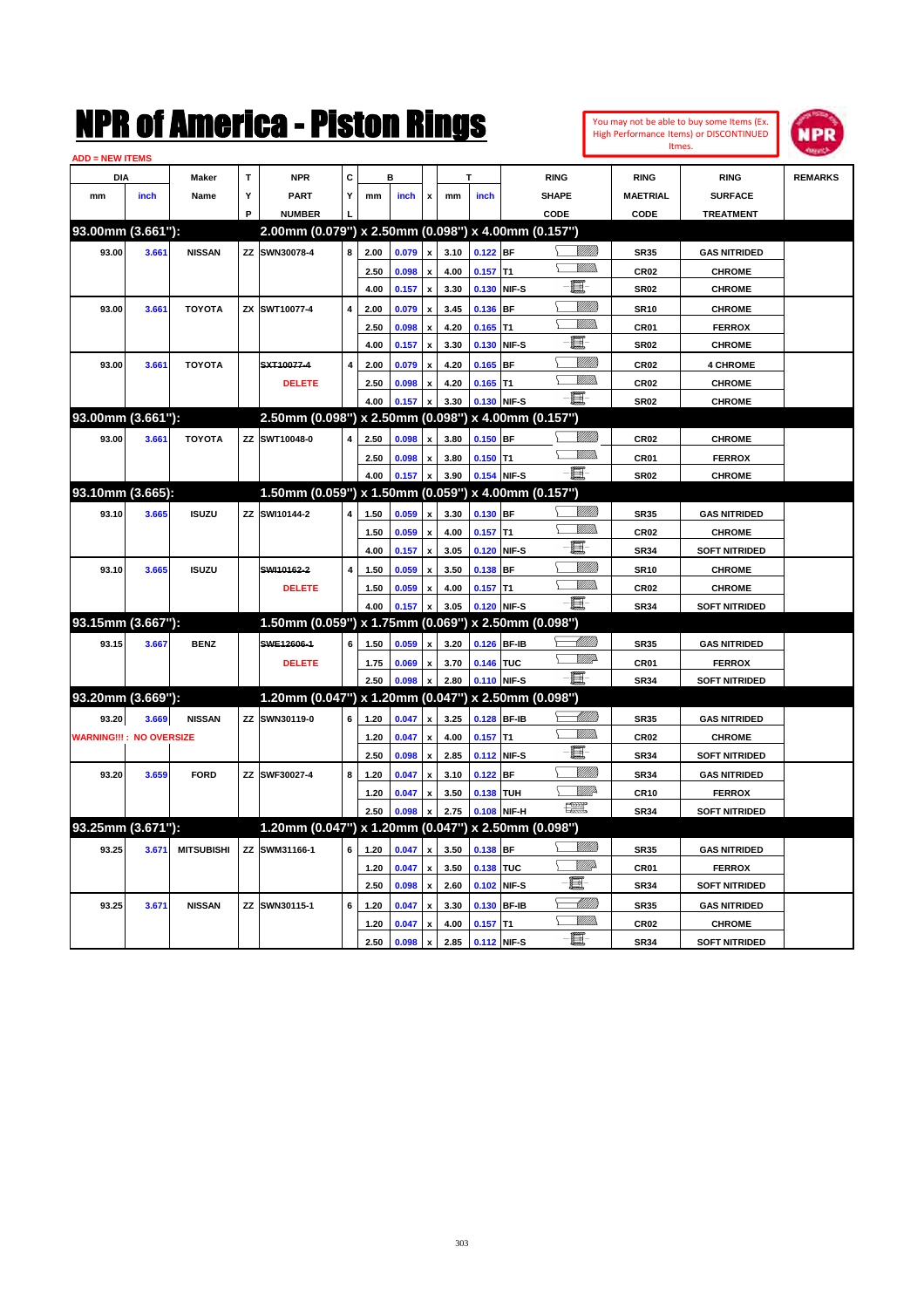| You may not be able to buy some Items (Ex. |
|--------------------------------------------|
| High Performance Items) or DISCONTINUED    |
| Itmes.                                     |



| <b>ADD = NEW ITEMS</b> |       |                   |    |                                                     |   |      |       |                    |      |             |              |                   |                  |                      |                |
|------------------------|-------|-------------------|----|-----------------------------------------------------|---|------|-------|--------------------|------|-------------|--------------|-------------------|------------------|----------------------|----------------|
| DIA                    |       | <b>Maker</b>      | T  | <b>NPR</b>                                          | C |      | в     |                    |      | T           |              | <b>RING</b>       | <b>RING</b>      | <b>RING</b>          | <b>REMARKS</b> |
| mm                     | inch  | Name              | Υ  | <b>PART</b>                                         | Y | mm   | inch  | x                  | mm   | inch        |              | <b>SHAPE</b>      | <b>MAETRIAL</b>  | <b>SURFACE</b>       |                |
|                        |       |                   | P  | <b>NUMBER</b>                                       |   |      |       |                    |      |             |              | CODE              | CODE             | <b>TREATMENT</b>     |                |
| 93.25mm (3.671"):      |       |                   |    | 1.20mm (0.047") x 1.50mm (0.059") x 2.50mm (0.098") |   |      |       |                    |      |             |              |                   |                  |                      |                |
| 93.25                  | 3.671 | <b>FORD</b>       |    | ZZ SWF30026-3                                       | 6 | 1.20 | 0.047 | $\pmb{\mathsf{x}}$ | 3.10 | $0.122$ BF  |              | VIII D            | <b>SR35</b>      | <b>GAS NITRIDED</b>  |                |
|                        |       |                   |    |                                                     |   | 1.50 | 0.059 | $\pmb{\mathsf{x}}$ | 3.55 | 0.140 TUC   |              | MMP               | CR01             | <b>FERROX</b>        |                |
|                        |       |                   |    |                                                     |   | 2.50 | 0.098 | $\pmb{\mathsf{x}}$ | 2.75 |             | 0.108 NIF-H  | H                 | <b>SR34</b>      | <b>SOFT NITRIDED</b> |                |
| 93.25                  | 3.671 | <b>GMC</b>        |    | ZZ SWG10011-1                                       | 8 | 1.20 | 0.047 | x                  | 3.45 | 0.136 BF    |              | <u>Milli</u>      | <b>SR35</b>      | <b>GAS NITRIDED</b>  |                |
|                        |       |                   |    | (SWL03124-1)                                        |   | 1.50 | 0.059 | x                  | 3.90 | 0.154 TUC   |              | <u>MM</u>         | CR01             | <b>FERROX</b>        |                |
|                        |       |                   |    |                                                     |   | 2.50 | 0.098 | $\pmb{\mathsf{x}}$ | 2.80 |             | 0.110 NIF-S  | E                 | <b>SR34</b>      | <b>SOFT NITRIDED</b> |                |
| 93.25                  | 3.671 | <b>GMC</b>        | ZY | SWG10011AM-1                                        | 8 | 1.20 | 0.047 | x                  | 3.45 | 0.136 BF    |              | <u>MMM</u>        | <b>SR10</b>      | <b>CHROME</b>        |                |
|                        |       |                   |    | (SWL03124AM-1)                                      |   | 1.50 | 0.059 | x                  | 3.90 | 0.154 TUC   |              | <u>MM</u>         | CR01             | <b>FERROX</b>        |                |
|                        |       |                   |    |                                                     |   | 2.50 | 0.098 | x                  | 2.80 |             | 0.110 NIF-S  | -8                | <b>SR02</b>      | <b>CHROME</b>        |                |
| 93.25mm (3.671"):      |       |                   |    | 1.20mm (0.047") x 1.50mm (0.059") x 3.00mm (0.118") |   |      |       |                    |      |             |              |                   |                  |                      |                |
| 93.25                  | 3.671 | <b>GMC</b>        |    | ZZ SWG10013-1                                       | 8 | 1.20 | 0.047 | x                  | 3.45 | 0.136 BF    |              | VIII))            | <b>SR35</b>      | <b>GAS NITRIDED</b>  |                |
|                        |       |                   |    | (SWL03130-1)                                        |   | 1.50 | 0.059 | x                  | 3.90 | 0.154 TUC   |              | MMD               | CR01             | <b>FERROX</b>        |                |
|                        |       |                   |    |                                                     |   | 3.00 | 0.118 | $\pmb{\mathsf{x}}$ | 3.00 |             | 0.118 NIF-S  | E                 | <b>SR34</b>      | <b>SOFT NITRIDED</b> |                |
| 93.25                  | 3.671 | <b>GMC</b>        | ZY | SWG10013AM-1                                        | 8 | 1.20 | 0.047 | x                  | 3.45 | 0.136 BF    |              | 7777))            | <b>SR10</b>      | <b>CHROME</b>        |                |
|                        |       |                   |    | (SWL03130AM-1)                                      |   | 1.50 | 0.059 | x                  | 3.90 | 0.154 TUC   |              | MMP               | CR01             | <b>FERROX</b>        |                |
|                        |       |                   |    |                                                     |   | 3.00 | 0.118 | x                  | 3.00 |             | 0.118 NIF-S  | - 1               | <b>SR02</b>      | <b>CHROME</b>        |                |
| 93.25mm (3.671"):      |       |                   |    | 1.50mm (0.059") x 1.50mm (0.059") x 2.80mm (0.110") |   |      |       |                    |      |             |              |                   |                  |                      |                |
| 93.25                  | 3.671 | <b>NISSAN</b>     |    | ZZ SWN30117-1                                       | 8 | 1.50 | 0.059 | x                  | 3.35 | 0.132 BF    |              |                   | <b>SR10</b>      | <b>TIN PLATE</b>     |                |
|                        |       |                   |    |                                                     |   | 1.50 | 0.059 | x                  | 4.10 | $0.161$ T1  |              | .<br>MM           | <b>CR02</b>      | <b>CHROME</b>        |                |
|                        |       |                   |    |                                                     |   | 2.80 | 0.110 | $\pmb{\mathsf{x}}$ | 3.00 |             | 0.118 NIF-S  | - 1               | <b>SR02</b>      | <b>CHROME</b>        |                |
| 93.25mm (3.671"):      |       |                   |    | 1.50mm (0.059") x 1.50mm (0.059") x 3.00mm (0.118") |   |      |       |                    |      |             |              |                   |                  |                      |                |
| 93.25                  | 3.671 | <b>MITSUBISHI</b> |    | ZZ SWM31121-1                                       | 6 | 1.50 | 0.059 | x                  | 3.45 |             | 0.136 BF-IB  | <u> UMM</u>       | <b>SR10</b>      | <b>CHROME</b>        |                |
|                        |       |                   |    |                                                     |   | 1.50 | 0.059 | x                  | 3.90 |             | 0.154 ES-TUC | <u>VMP</u>        | CR01             | <b>FERROX</b>        |                |
|                        |       |                   |    |                                                     |   | 3.00 | 0.118 | $\pmb{\mathsf{x}}$ | 3.00 |             | 0.118 NIF-S  | E.                | <b>SR02</b>      | <b>CHROME</b>        |                |
| 93.25                  | 3.671 | <b>CHRYSLER</b>   |    | ZZ SWC10021-1                                       | 8 | 1.50 | 0.059 | x                  | 3.25 | $0.128$ BF  |              | VIII))            | <b>SR10</b>      | <b>CHROME</b>        |                |
|                        |       |                   |    |                                                     |   | 1.50 | 0.059 | x                  | 3.90 |             | 0.154 T1-RC  | <u>X</u> M)).     | CR01             | <b>FERROX</b>        |                |
|                        |       |                   |    |                                                     |   | 3.00 | 0.118 | $\pmb{\mathsf{x}}$ | 3.00 |             | 0.118 NIF-S  | - II              | <b>SR02</b>      | <b>CHROME</b>        |                |
| 93.25                  | 3.671 | <b>CHRYSLER</b>   |    | ZZ SWC10002-1                                       | 6 | 1.50 | 0.059 | x                  | 3.25 | $0.128$ BF  |              | VIII))            | <b>SR10</b>      | <b>CHROME</b>        |                |
|                        |       |                   |    | (SWL03059-1)                                        |   | 1.50 | 0.059 | x                  | 3.90 |             | 0.154 T1-RC  | <u>XM))</u>       | CR01             | <b>FERROX</b>        |                |
|                        |       |                   |    |                                                     |   | 3.00 | 0.118 | $\pmb{\mathsf{x}}$ | 3.00 |             | 0.118 NIF-S  | - 8               | <b>SR02</b>      | <b>CHROME</b>        |                |
| 93.25                  | 3.671 | <b>GMC</b>        |    | ZZ SWG10008-1                                       | 8 | 1.50 | 0.059 | x                  | 3.25 | $0.128$ BF  |              | VIII))            | <b>SR35</b>      | <b>GAS NITRIDED</b>  |                |
|                        |       |                   |    | (SWL03115-1)                                        |   | 1.50 | 0.059 | x                  | 3.90 | 0.154 TUC   |              | MMD               | CR01             | <b>FERROX</b>        |                |
|                        |       |                   |    |                                                     |   | 3.00 | 0.118 | $\pmb{\mathsf{x}}$ | 3.00 |             | 0.118 NIF-S  | - III -           | <b>SR34</b>      | SOFT NITRIDED        |                |
| 93.25                  | 3.671 | <b>GMC</b>        | ΖY | SWG10008AM-1                                        | 8 | 1.50 | 0.059 | $\pmb{\mathsf{x}}$ | 3.25 | 0.128 BF    |              | VIII))            | <b>SR10</b>      | <b>CHROME</b>        |                |
|                        |       |                   |    | (SWL03115AM-1)                                      |   | 1.50 | 0.059 | $\pmb{\mathsf{x}}$ | 3.90 | 0.154 TUC   |              | <u>MM</u> do      | CR01             | <b>FERROX</b>        |                |
|                        |       |                   |    |                                                     |   | 3.00 | 0.118 | $\pmb{\mathsf{x}}$ | 3.00 |             | 0.118 NIF-S  | e.                | <b>SR02</b>      | <b>CHROME</b>        |                |
| 93.25                  | 3.671 | <b>HYUNDAI</b>    |    | ZZ SWG30056-1                                       | 6 | 1.50 | 0.059 | x                  | 3.30 | 0.130 BF    |              | VIII))            | <b>SR35</b>      | <b>GAS NITRIDED</b>  |                |
|                        |       |                   |    |                                                     |   | 1.50 | 0.059 | x                  | 3.90 | 0.154 TUC   |              | <u>VMP</u>        | <b>CR02</b>      | <b>CHROME</b>        |                |
|                        |       |                   |    |                                                     |   | 3.00 | 0.118 | x                  | 2.85 |             | 0.112 NIF-S  | <b>- 夏</b> -      | <b>SR34</b>      | <b>SOFT NITRIDED</b> |                |
| 93.25mm (3.671"):      |       |                   |    | 1.60mm (0.063") x 1.75mm (0.069")                   |   |      |       |                    |      |             |              | x 3.50mm (0.138") |                  |                      |                |
| 93.25                  | 3.671 | <b>FORD</b>       |    | ZY SWF30014-1                                       | 6 | 1.60 | 0.063 | x                  | 3.90 | $0.154$ BF  |              | <u>MMM</u>        | CR <sub>10</sub> | <b>CHROME</b>        |                |
|                        |       |                   |    |                                                     |   | 1.75 | 0.069 | $\pmb{\mathsf{x}}$ | 3.90 | $0.154$ T1  |              | <u>MMW</u>        | CR01             | <b>FERROX</b>        |                |
|                        |       |                   |    |                                                     |   | 3.50 | 0.138 | x                  | 3.05 |             | 0.120 NIF-S  | -êi               | <b>SR34</b>      | <b>SOFT NITRIDED</b> |                |
| 93.25mm (3.671"):      |       |                   |    | 2.50mm (0.098") x 2.50mm (0.098") x 4.00mm (0.157") |   |      |       |                    |      |             |              |                   |                  |                      |                |
| 93.25                  | 3.671 | <b>TOYOTA</b>     |    | ZZ SWT10048-1                                       | 4 | 2.50 | 0.098 | x                  | 3.80 | $0.150$ BF  |              | <u>Milli</u> n    | <b>CR02</b>      | <b>CHROME</b>        |                |
|                        |       |                   |    |                                                     |   | 2.50 | 0.098 | x                  | 3.80 | $0.150$ T1  |              | <u>Willib</u>     | CR01             | <b>FERROX</b>        |                |
|                        |       |                   |    |                                                     |   | 4.00 | 0.157 | $\pmb{\mathsf{x}}$ | 3.90 | 0.154 NIF-S |              | $-\Xi$            | <b>SR02</b>      | <b>CHROME</b>        |                |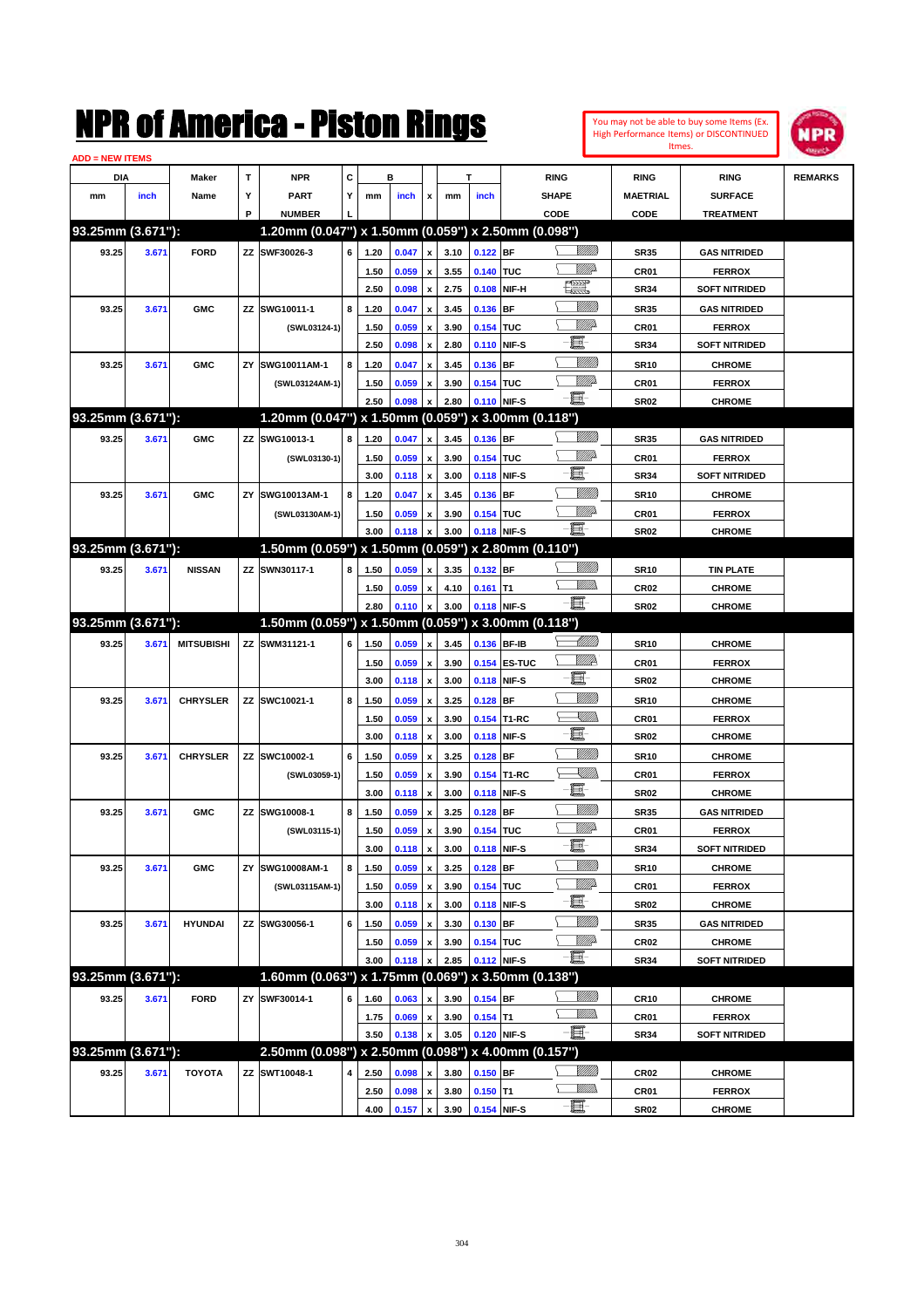| You may not be able to buy some Items (Ex.     |
|------------------------------------------------|
| <b>High Performance Items) or DISCONTINUED</b> |
| Itmes.                                         |



| <b>ADD = NEW ITEMS</b> |       |                   |    |                                                        |                         |      |       |                    |      |             |             |                                                                                                                                                                                                                                                                                                                                                     |                  |                      |                |
|------------------------|-------|-------------------|----|--------------------------------------------------------|-------------------------|------|-------|--------------------|------|-------------|-------------|-----------------------------------------------------------------------------------------------------------------------------------------------------------------------------------------------------------------------------------------------------------------------------------------------------------------------------------------------------|------------------|----------------------|----------------|
| <b>DIA</b>             |       | Maker             | т  | <b>NPR</b>                                             | С                       |      | в     |                    |      | т           |             | <b>RING</b>                                                                                                                                                                                                                                                                                                                                         | <b>RING</b>      | <b>RING</b>          | <b>REMARKS</b> |
| mm                     | inch  | Name              | Υ  | <b>PART</b>                                            | Y                       | mm   | inch  | x                  | mm   | inch        |             | <b>SHAPE</b>                                                                                                                                                                                                                                                                                                                                        | <b>MAETRIAL</b>  | <b>SURFACE</b>       |                |
|                        |       |                   | P  | <b>NUMBER</b>                                          |                         |      |       |                    |      |             |             | CODE                                                                                                                                                                                                                                                                                                                                                | <b>CODE</b>      | <b>TREATMENT</b>     |                |
| 93.35mm (3.675"):      |       |                   |    | 1.50mm (0.059") x 1.50mm (0.059") x 4.00mm (0.157")    |                         |      |       |                    |      |             |             |                                                                                                                                                                                                                                                                                                                                                     |                  |                      |                |
| 93.35                  | 3.675 | <b>ISUZU</b>      |    | ZZ SWI10144-3                                          | $\overline{4}$          | 1.50 | 0.059 | $\pmb{\mathsf{x}}$ | 3.30 | $0.130$ BF  |             |                                                                                                                                                                                                                                                                                                                                                     | <b>SR35</b>      | <b>GAS NITRIDED</b>  |                |
|                        |       |                   |    |                                                        |                         | 1.50 | 0.059 | x                  | 4.00 | $0.157$ T1  |             | <u>VMM</u>                                                                                                                                                                                                                                                                                                                                          | <b>CR02</b>      | <b>CHROME</b>        |                |
|                        |       |                   |    |                                                        |                         | 4.00 | 0.157 | $\pmb{\mathsf{x}}$ | 3.05 |             | 0.120 NIF-S | E                                                                                                                                                                                                                                                                                                                                                   | <b>SR34</b>      | <b>SOFT NITRIDED</b> |                |
| 93.35                  | 3.675 | <b>ISUZU</b>      |    | SWI10162-3                                             | $\overline{\mathbf{4}}$ | 1.50 | 0.059 | x                  | 3.50 | $0.138$ BF  |             | <u>VIIII)</u>                                                                                                                                                                                                                                                                                                                                       | <b>SR10</b>      | <b>CHROME</b>        |                |
|                        |       |                   |    | <b>DELETE</b>                                          |                         | 1.50 | 0.059 | x                  | 4.00 | $0.157$ T1  |             | <u>VMM</u>                                                                                                                                                                                                                                                                                                                                          | <b>CR02</b>      | <b>CHROME</b>        |                |
|                        |       |                   |    |                                                        |                         | 4.00 | 0.157 | X                  | 3.05 |             | 0.120 NIF-S | - 8                                                                                                                                                                                                                                                                                                                                                 | <b>SR34</b>      | <b>SOFT NITRIDED</b> |                |
| 93.40mm (3.677"):      |       |                   |    | 1.50mm (0.059") x 1.50mm (0.059") x 3.00mm (0.118")    |                         |      |       |                    |      |             |             |                                                                                                                                                                                                                                                                                                                                                     |                  |                      |                |
| 93.40                  | 3.677 | <b>ISUZU</b>      |    | ZZ SWI10230-0                                          | 6                       | 1.50 | 0.059 | x                  | 3.30 | $0.130$ BF  |             | <u>Millit</u>                                                                                                                                                                                                                                                                                                                                       | <b>SR35</b>      | <b>GAS NITRIDED</b>  |                |
|                        |       |                   |    |                                                        |                         | 1.50 | 0.059 | $\pmb{\mathsf{x}}$ | 4.00 | $0.157$ T1  |             | <u>MMD</u>                                                                                                                                                                                                                                                                                                                                          | <b>CR02</b>      | <b>CHROME</b>        |                |
|                        |       |                   |    |                                                        |                         | 3.00 | 0.118 | $\pmb{\mathsf{x}}$ | 2.85 |             | 0.112 NIF-S | 圓                                                                                                                                                                                                                                                                                                                                                   | <b>SR34</b>      | <b>SOFT NITRIDED</b> |                |
| 93.40                  | 3.677 | <b>ISUZU</b>      |    | ZZ SWI10191-0                                          | 6                       | 1.50 | 0.059 | x                  | 3.25 | $0.128$ BF  |             | <u>Milli</u> k                                                                                                                                                                                                                                                                                                                                      | <b>SR10</b>      | <b>CHROME</b>        |                |
|                        |       |                   |    |                                                        |                         | 1.50 | 0.059 | x                  | 4.00 | $0.157$ T1  |             | <u>MMD</u>                                                                                                                                                                                                                                                                                                                                          | CR01             | <b>FERROX</b>        |                |
|                        |       |                   |    |                                                        |                         | 3.00 | 0.118 | X                  | 2.85 |             | 0.112 NIF-S | Ð.                                                                                                                                                                                                                                                                                                                                                  | <b>SR02</b>      | <b>CHROME</b>        |                |
| 93.40mm (3.677"):      |       |                   |    | $1.50$ mm (0.059") x 1.50mm (0.059") x 4.00mm (0.157") |                         |      |       |                    |      |             |             |                                                                                                                                                                                                                                                                                                                                                     |                  |                      |                |
| 93.40                  | 3.677 | <b>ISUZU</b>      |    | ZZ SWI10185-0                                          | 6                       | 1.50 | 0.059 | x                  | 3.45 | 0.136 BF    |             | <u>Millit</u>                                                                                                                                                                                                                                                                                                                                       | <b>SR10</b>      | <b>CHROME</b>        |                |
|                        |       |                   |    |                                                        |                         | 1.50 | 0.059 | x                  | 4.00 | 0.157 TUC   |             | <u>MM</u>                                                                                                                                                                                                                                                                                                                                           | CR01             | <b>FERROX</b>        |                |
|                        |       |                   |    |                                                        |                         | 4.00 | 0.157 | X                  | 3.15 |             | 0.124 NIF-S | Ð.                                                                                                                                                                                                                                                                                                                                                  | <b>SR02</b>      | <b>CHROME</b>        |                |
| 93.40mm (3.677"):      |       |                   |    | 1.50mm (0.059") x 1.75mm (0.069") x 2.50mm (0.098")    |                         |      |       |                    |      |             |             |                                                                                                                                                                                                                                                                                                                                                     |                  |                      |                |
| 93.40                  | 3.677 | <b>BENZ</b>       |    | SWE12606-2                                             | 6                       | 1.50 | 0.059 | x                  | 3.20 |             | 0.126 BF-IB | <u>UMB</u>                                                                                                                                                                                                                                                                                                                                          | <b>SR35</b>      | <b>GAS NITRIDED</b>  |                |
|                        |       |                   |    | <b>DELETE</b>                                          |                         | 1.75 | 0.069 | x                  | 3.70 | 0.146 TUC   |             | <u>MM</u>                                                                                                                                                                                                                                                                                                                                           | <b>CR01</b>      | <b>FERROX</b>        |                |
|                        |       |                   |    |                                                        |                         | 2.50 | 0.098 | x                  | 2.80 |             | 0.110 NIF-S | Ð.                                                                                                                                                                                                                                                                                                                                                  | <b>SR34</b>      | <b>SOFT NITRIDED</b> |                |
| 93.47mm (3.680"):      |       |                   |    | 2.00mm (0.079") x 2.00mm (0.079") x 4.76mm (0.187")    |                         |      |       |                    |      |             |             |                                                                                                                                                                                                                                                                                                                                                     |                  |                      |                |
| 93.47                  | 3.680 | <b>FORD</b>       |    | ZX SWF30011-0                                          | 4                       | 2.00 | 0.079 | x                  | 3.30 | 0.130 BF    |             |                                                                                                                                                                                                                                                                                                                                                     | <b>SR35</b>      | <b>GAS NITRIDED</b>  |                |
|                        |       |                   |    | (SWL03226-0)                                           |                         | 2.00 | 0.079 | x                  | 4.30 |             | 0.169 T1-RC | <u>- Millis</u>                                                                                                                                                                                                                                                                                                                                     | CR01             | <b>FERROX</b>        |                |
|                        |       |                   |    |                                                        |                         | 4.76 | 0.187 | X                  | 4.20 |             | 0.165 NIF-S | -bi                                                                                                                                                                                                                                                                                                                                                 | <b>SR02</b>      | <b>CHROME</b>        |                |
| 93.50mm (3.681"):      |       |                   |    | 1.00mm (0.039") x 1.20mm (0.047") x 2.80mm (0.110")    |                         |      |       |                    |      |             |             |                                                                                                                                                                                                                                                                                                                                                     |                  |                      |                |
| 93.50                  | 3.681 | <b>HI PERFORM</b> |    | 21-GNH09350                                            | $\mathbf{1}$            | 1.00 | 0.039 | x                  | 3.50 | 0.138 BF    |             | VIIII)                                                                                                                                                                                                                                                                                                                                              | <b>SR34</b>      | <b>GAS NITRIDED</b>  |                |
|                        |       |                   |    |                                                        |                         | 1.20 | 0.047 | x                  | 3.80 | 0.150 TUH   |             | ₩₩                                                                                                                                                                                                                                                                                                                                                  | CR01             | <b>FERROX</b>        |                |
|                        |       |                   |    |                                                        |                         | 2.80 | 0.110 | X                  | 3.10 |             | 0.122 NIF-H | $\begin{picture}(20,20) \put(0,0){\line(1,0){10}} \put(15,0){\line(1,0){10}} \put(15,0){\line(1,0){10}} \put(15,0){\line(1,0){10}} \put(15,0){\line(1,0){10}} \put(15,0){\line(1,0){10}} \put(15,0){\line(1,0){10}} \put(15,0){\line(1,0){10}} \put(15,0){\line(1,0){10}} \put(15,0){\line(1,0){10}} \put(15,0){\line(1,0){10}} \put(15,0){\line(1$ | <b>SR34</b>      | <b>SOFT NITRIDED</b> |                |
| 93.50mm (3.681"):      |       |                   |    | 1.20mm (0.047") x 1.20mm (0.047") x 2.50mm (0.098")    |                         |      |       |                    |      |             |             |                                                                                                                                                                                                                                                                                                                                                     |                  |                      |                |
|                        |       |                   |    |                                                        |                         |      |       |                    |      |             |             |                                                                                                                                                                                                                                                                                                                                                     |                  |                      |                |
| 93.50                  | 3.681 | <b>MITSUBISHI</b> |    | ZZ SWM31166-2                                          | 6                       | 1.20 | 0.047 | x                  | 3.50 | 0.138 BF    |             | <u>MMP</u>                                                                                                                                                                                                                                                                                                                                          | <b>SR35</b>      | <b>GAS NITRIDED</b>  |                |
|                        |       |                   |    |                                                        |                         | 1.20 | 0.047 | x                  | 3.50 | 0.138 TUC   |             | E.                                                                                                                                                                                                                                                                                                                                                  | CR01             | <b>FERROX</b>        |                |
|                        |       |                   |    |                                                        |                         | 2.50 | 0.098 | $\pmb{\mathsf{x}}$ | 2.60 | 0.102 NIF-S |             |                                                                                                                                                                                                                                                                                                                                                     | <b>SR34</b>      | <b>SOFT NITRIDED</b> |                |
| 93.50                  | 3.681 | <b>NISSAN</b>     |    | ZZ SWN30115-2                                          | 6                       | 1.20 | 0.047 | $\pmb{\mathsf{x}}$ | 3.30 |             | 0.130 BF-IB | <u> MMM</u><br><u>UMB</u>                                                                                                                                                                                                                                                                                                                           | <b>SR35</b>      | <b>GAS NITRIDED</b>  |                |
|                        |       |                   |    |                                                        |                         | 1.20 | 0.047 | x                  | 4.00 | $0.157$ T1  |             | e.                                                                                                                                                                                                                                                                                                                                                  | CR <sub>02</sub> | <b>CHROME</b>        |                |
|                        |       |                   |    |                                                        |                         | 2.50 | 0.098 | x                  | 2.85 |             | 0.112 NIF-S |                                                                                                                                                                                                                                                                                                                                                     | <b>SR34</b>      | <b>SOFT NITRIDED</b> |                |
| 93.50mm (3.681"):      |       |                   |    | 1.20mm (0.047") x 1.50mm (0.059") x 2.50mm (0.098")    |                         |      |       |                    |      |             |             |                                                                                                                                                                                                                                                                                                                                                     |                  |                      |                |
| 93.50                  | 3.681 | <b>FORD</b>       |    | ZZ SWF30026-4                                          | 6                       | 1.20 | 0.047 | X                  | 3.10 | $0.122$ BF  |             |                                                                                                                                                                                                                                                                                                                                                     | <b>SR35</b>      | <b>GAS NITRIDED</b>  |                |
|                        |       |                   |    |                                                        |                         | 1.50 | 0.059 | $\pmb{\mathsf{x}}$ | 3.55 | 0.140 TUC   |             | <u>WW</u> A                                                                                                                                                                                                                                                                                                                                         | CR01             | <b>FERROX</b>        |                |
|                        |       |                   |    |                                                        |                         | 2.50 | 0.098 | $\pmb{\mathsf{x}}$ | 2.75 |             | 0.108 NIF-H | H                                                                                                                                                                                                                                                                                                                                                   | <b>SR34</b>      | <b>SOFT NITRIDED</b> |                |
| 93.50                  | 3.681 | <b>GMC</b>        |    | ZZ SWG10011-2                                          | 8                       | 1.20 | 0.047 | $\pmb{\mathsf{x}}$ | 3.45 | 0.136 BF    |             | <u>Millit</u>                                                                                                                                                                                                                                                                                                                                       | <b>SR35</b>      | <b>GAS NITRIDED</b>  |                |
|                        |       |                   |    | (SWL03124-2)                                           |                         | 1.50 | 0.059 | $\pmb{\mathsf{x}}$ | 3.90 | 0.154 TUC   |             | <u>MMP</u>                                                                                                                                                                                                                                                                                                                                          | CR01             | <b>FERROX</b>        |                |
|                        |       |                   |    |                                                        |                         | 2.50 | 0.098 | $\pmb{\mathsf{x}}$ | 2.80 |             | 0.110 NIF-S | Ë-                                                                                                                                                                                                                                                                                                                                                  | SR34             | <b>SOFT NITRIDED</b> |                |
| 93.50                  | 3.681 | <b>GMC</b>        | ΖY | SWG10011AM-2                                           | 8                       | 1.20 | 0.047 | $\pmb{\mathsf{x}}$ | 3.45 | 0.136 BF    |             | <u>Millit</u>                                                                                                                                                                                                                                                                                                                                       | <b>SR10</b>      | <b>CHROME</b>        |                |
|                        |       |                   |    | (SWL03124AM-2)                                         |                         | 1.50 | 0.059 | x                  | 3.90 | 0.154 TUC   |             | <u>Willi</u> da                                                                                                                                                                                                                                                                                                                                     | CR01             | <b>FERROX</b>        |                |
|                        |       |                   |    |                                                        |                         | 2.50 | 0.098 | $\pmb{\mathsf{x}}$ | 2.80 | 0.110 NIF-S |             | ·b                                                                                                                                                                                                                                                                                                                                                  | <b>SR02</b>      | <b>CHROME</b>        |                |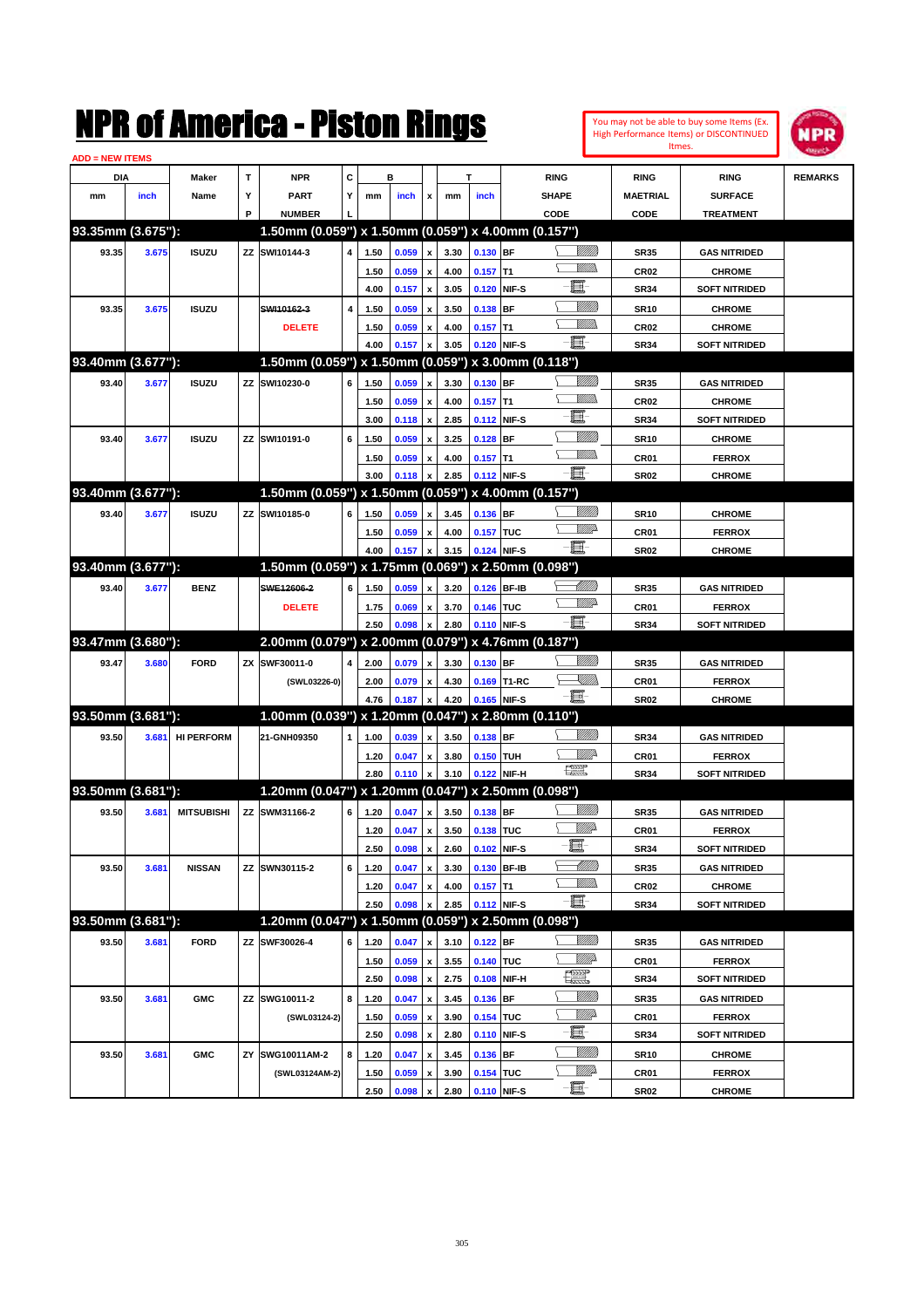

| <b>ADD = NEW ITEMS</b> |       |                   |    |                                                     |   |              |                |                         |              |             |              |                 |                     |                                |                |
|------------------------|-------|-------------------|----|-----------------------------------------------------|---|--------------|----------------|-------------------------|--------------|-------------|--------------|-----------------|---------------------|--------------------------------|----------------|
| DIA                    |       | <b>Maker</b>      | T  | <b>NPR</b>                                          | C |              | в              |                         |              | T           |              | <b>RING</b>     | <b>RING</b>         | <b>RING</b>                    | <b>REMARKS</b> |
| mm                     | inch  | Name              | Υ  | <b>PART</b>                                         | Y | mm           | inch           | x                       | mm           | inch        |              | <b>SHAPE</b>    | <b>MAETRIAL</b>     | <b>SURFACE</b>                 |                |
|                        |       |                   | P  | <b>NUMBER</b>                                       |   |              |                |                         |              |             |              | CODE            | CODE                | <b>TREATMENT</b>               |                |
| 93.50mm (3.681"):      |       |                   |    | 1.20mm (0.047") x 1.50mm (0.059") x 3.00mm (0.118") |   |              |                |                         |              |             |              |                 |                     |                                |                |
| 93.50                  | 3.681 | <b>GMC</b>        |    | ZZ SWG10013-2                                       | 8 | 1.20         | 0.047          | x                       | 3.45         | 0.136 BF    |              | <u>Sillilli</u> | <b>SR35</b>         | <b>GAS NITRIDED</b>            |                |
|                        |       |                   |    | (SWL03130-2)                                        |   | 1.50         | 0.059          | x                       | 3.90         | 0.154 TUC   |              | <u>MMP</u>      | CR01                | <b>FERROX</b>                  |                |
|                        |       |                   |    |                                                     |   | 3.00         | 0.118          | $\pmb{\mathsf{x}}$      | 3.00         |             | 0.118 NIF-S  | E               | <b>SR34</b>         | <b>SOFT NITRIDED</b>           |                |
| 93.50                  | 3.681 | <b>GMC</b>        | ZY | SWG10013AM-2                                        | 8 | 1.20         | 0.047          | x                       | 3.45         | 0.136 BF    |              | <u>Milli</u> k  | <b>SR10</b>         | <b>CHROME</b>                  |                |
|                        |       |                   |    | (SWL03130AM-2)                                      |   | 1.50         | 0.059          | x                       | 3.90         | 0.154 TUC   |              | <u>Willia</u>   | CR01                | <b>FERROX</b>                  |                |
|                        |       |                   |    |                                                     |   | 3.00         | 0.118          | x                       | 3.00         | 0.118 NIF-S |              | -8              | SR <sub>02</sub>    | <b>CHROME</b>                  |                |
| 93.50mm (3.681"):      |       |                   |    | 1.50mm (0.059") x 1.50mm (0.059") x 2.80mm (0.110") |   |              |                |                         |              |             |              |                 |                     |                                |                |
| 93.50                  | 3.681 | <b>NISSAN</b>     |    | ZZ SWN30117-2                                       | 8 | 1.50         | 0.059          | x                       | 3.35         | 0.132 BF    |              | <u>MMW</u>      | <b>SR10</b>         | <b>TIN PLATE</b>               |                |
|                        |       |                   |    |                                                     |   | 1.50         | 0.059          | x                       | 4.10         | $0.161$ T1  |              | .<br>WWW        | <b>CR02</b>         | <b>CHROME</b>                  |                |
|                        |       |                   |    |                                                     |   | 2.80         | 0.110          | x                       | 3.00         |             | 0.118 NIF-S  | -8              | SR <sub>02</sub>    | <b>CHROME</b>                  |                |
| 93.50mm (3.681"):      |       |                   |    | 1.50mm (0.059") x 1.50mm (0.059") x 3.00mm (0.118") |   |              |                |                         |              |             |              |                 |                     |                                |                |
| 93.50                  | 3.681 | <b>MITSUBISHI</b> |    | ZZ SWM31121-2                                       | 6 | 1.50         | 0.059          | x                       | 3.45         | 0.136 BF-IB |              | MMB             | <b>SR10</b>         | <b>CHROME</b>                  |                |
|                        |       |                   |    |                                                     |   | 1.50         | 0.059          | x                       | 3.90         |             | 0.154 ES-TUC | <u>MMR</u>      | CR01                | <b>FERROX</b>                  |                |
|                        |       |                   |    |                                                     |   | 3.00         | 0.118          | x                       | 3.00         |             | 0.118 NIF-S  | e.              | <b>SR02</b>         | <b>CHROME</b>                  |                |
| 93.50                  | 3.681 | <b>CHRYSLER</b>   |    | ZZ SWC10021-2                                       | 8 | 1.50         | 0.059          | x                       | 3.25         | $0.128$ BF  |              | <u>Milli</u> k  | <b>SR10</b>         | <b>CHROME</b>                  |                |
|                        |       |                   |    |                                                     |   | 1.50         | 0.059          | x                       | 3.90         |             | 0.154 T1-RC  | <u>XIII)</u>    | CR01                | <b>FERROX</b>                  |                |
|                        |       |                   |    |                                                     |   | 3.00         | 0.118          | x                       | 3.00         |             | 0.118 NIF-S  | e               | <b>SR02</b>         | <b>CHROME</b>                  |                |
| 93.50                  | 3.681 | <b>CHRYSLER</b>   |    | ZZ SWC10002-2                                       | 6 | 1.50         | 0.059          | x                       | 3.25         | $0.128$ BF  |              | <u>Milli</u> k  | <b>SR10</b>         | <b>CHROME</b>                  |                |
|                        |       |                   |    | (SWL03059-2)                                        |   | 1.50         | 0.059          | x                       | 3.90         |             | 0.154 T1-RC  | <u>Sillin</u>   | CR01                | <b>FERROX</b>                  |                |
|                        |       |                   |    |                                                     |   | 3.00         | 0.118          | x                       | 3.00         | 0.118 NIF-S |              | E               | <b>SR02</b>         | <b>CHROME</b>                  |                |
| 93.50                  | 3.681 | <b>GMC</b>        |    | ZZ SWG10008-2                                       | 8 | 1.50         | 0.059          | x                       | 3.25         | $0.128$ BF  |              | <u>MMW</u>      | <b>SR35</b>         | <b>GAS NITRIDED</b>            |                |
|                        |       |                   |    | (SWL03115-2)                                        |   | 1.50         | 0.059          | x                       | 3.90         | 0.154 TUC   |              | MMD             | <b>CR01</b>         | <b>FERROX</b>                  |                |
|                        |       |                   |    |                                                     |   | 3.00         | 0.118          | x                       | 3.00         | 0.118 NIF-S |              | E               | <b>SR34</b>         | <b>SOFT NITRIDED</b>           |                |
| 93.50                  | 3.681 | <b>GMC</b>        | ZY | SWG10008AM-2                                        | 8 | 1.50         | 0.059          | x                       | 3.25         | $0.128$ BF  |              | <u>MMW</u>      | <b>SR10</b>         | <b>CHROME</b>                  |                |
|                        |       |                   |    | (SWL03115AM-2)                                      |   | 1.50         | 0.059          | x                       | 3.90         | 0.154 TUC   |              | <u>Willia</u>   | CR01                | <b>FERROX</b>                  |                |
|                        |       |                   |    |                                                     |   | 3.00         | 0.118          | x                       | 3.00         | 0.118 NIF-S |              | E               | <b>SR02</b>         | <b>CHROME</b>                  |                |
| 93.50                  | 3.681 | <b>HYUNDAI</b>    |    | ZZ SWG30056-2                                       | 6 | 1.50         | 0.059          |                         | 3.30         | $0.130$ BF  |              | <u>Milli</u> k  | <b>SR35</b>         | <b>GAS NITRIDED</b>            |                |
|                        |       |                   |    |                                                     |   | 1.50         | 0.059          | x                       | 3.90         | 0.154 TUC   |              | <u>Willia</u>   | <b>CR02</b>         | <b>CHROME</b>                  |                |
|                        |       |                   |    |                                                     |   | 3.00         | 0.118          | x                       | 2.85         | 0.112 NIF-S |              | -E.             | <b>SR34</b>         | <b>SOFT NITRIDED</b>           |                |
| 93.50mm (3.681"):      |       |                   |    | 1.50mm (0.059") x 1.50mm (0.059") x 4.00mm (0.157") |   |              |                |                         |              |             |              |                 |                     |                                |                |
| 93.50                  | 3.681 | <b>TOYOTA</b>     |    | ZZ SWT10178-0                                       | 6 | 1.50         | 0.059          | x                       | 3.30         | 0.130 BF    |              | WMM)            | <b>SR35</b>         | <b>GAS NITRIDED</b>            |                |
|                        |       |                   |    |                                                     |   | 1.50         | 0.059          |                         | 4.00         | $0.157$ T1  |              | <br>Mar         | CR01                | <b>FERROX</b>                  |                |
|                        |       |                   |    |                                                     |   | 4.00         | 0.157          | x<br>$\pmb{\mathsf{x}}$ | 2.85         | 0.112 NIF-S |              | - 1             | <b>SR34</b>         | <b>SOFT NITRIDED</b>           |                |
| 93.50mm (3.681"):      |       |                   |    | 1.60mm (0.063") x 1.75mm (0.069") x 3.50mm (0.138") |   |              |                |                         |              |             |              |                 |                     |                                |                |
| 93.50                  | 3.681 | <b>FORD</b>       |    | ZY SWF30014-2                                       | 6 | 1.60         | 0.063          | x                       | 3.90         | 0.154 BF    |              | <u>VIIII</u> )  | <b>CR10</b>         | <b>CHROME</b>                  |                |
|                        |       |                   |    |                                                     |   | 1.75         | 0.069          | $\pmb{\mathsf{x}}$      | 3.90         | $0.154$ T1  |              | <u>MM)</u>      | CR01                | <b>FERROX</b>                  |                |
|                        |       |                   |    |                                                     |   | 3.50         | 0.138          |                         | 3.05         | 0.120 NIF-S |              | -E-             | <b>SR34</b>         | <b>SOFT NITRIDED</b>           |                |
| 93.50mm (3.681"):      |       |                   |    | 2.50mm (0.098") x 2.50mm (0.098") x 4.00mm (0.157") |   |              |                |                         |              |             |              |                 |                     |                                |                |
| 93.50                  | 3.681 | <b>TOYOTA</b>     |    | ZZ SWT10048-2                                       | 4 |              | 0.098          |                         |              | $0.150$ BF  |              | <u>VIII))</u>   |                     |                                |                |
|                        |       |                   |    |                                                     |   | 2.50         |                | x                       | 3.80         | $0.150$ T1  |              | <u>Willida</u>  | CR02                | <b>CHROME</b>                  |                |
|                        |       |                   |    |                                                     |   | 2.50<br>4.00 | 0.098<br>0.157 | x<br>$\pmb{\mathsf{x}}$ | 3.80<br>3.90 | 0.154 NIF-S |              | $-\Xi$ -        | CR01<br><b>SR02</b> | <b>FERROX</b><br><b>CHROME</b> |                |
|                        |       |                   |    |                                                     |   |              |                |                         |              |             |              |                 |                     |                                |                |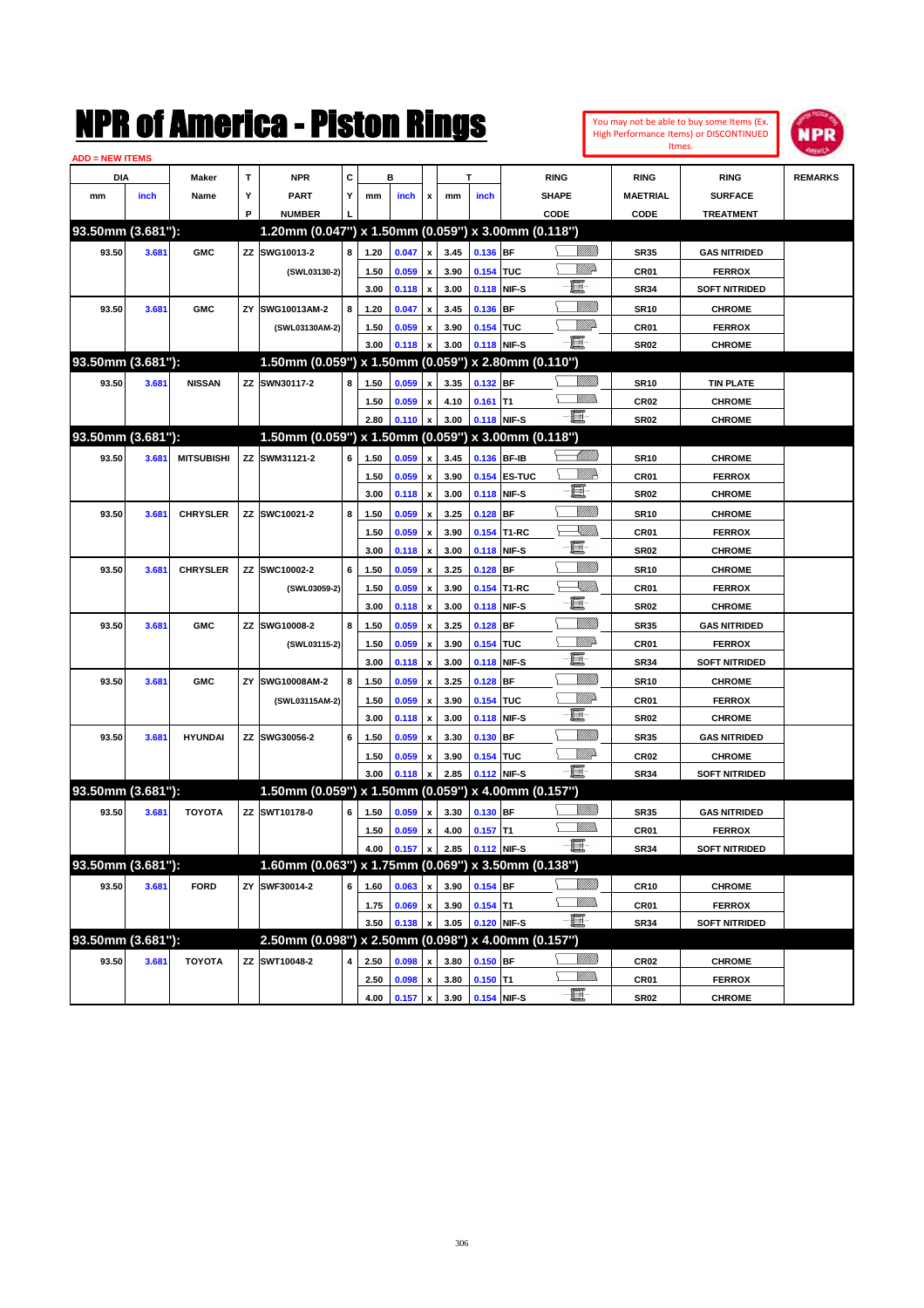| You may not be able to buy some Items (Ex. |
|--------------------------------------------|
| High Performance Items) or DISCONTINUED    |
| Itmes.                                     |



| <b>ADD = NEW ITEMS</b> |       |                   |    |                                                     |                         |      |       |                           |      |             |             |                   |                 |                      |                |
|------------------------|-------|-------------------|----|-----------------------------------------------------|-------------------------|------|-------|---------------------------|------|-------------|-------------|-------------------|-----------------|----------------------|----------------|
| DIA                    |       | <b>Maker</b>      | T  | <b>NPR</b>                                          | С                       |      | в     |                           |      | т           |             | <b>RING</b>       | <b>RING</b>     | <b>RING</b>          | <b>REMARKS</b> |
| mm                     | inch  | Name              | Υ  | <b>PART</b>                                         | Y                       | mm   | inch  | x                         | mm   | inch        |             | <b>SHAPE</b>      | <b>MAETRIAL</b> | <b>SURFACE</b>       |                |
|                        |       |                   | P  | <b>NUMBER</b>                                       |                         |      |       |                           |      |             |             | CODE              | CODE            | <b>TREATMENT</b>     |                |
| 93.60mm (3.685"):      |       |                   |    | 1.50mm (0.059") x 1.50mm (0.059") x 4.00mm (0.157") |                         |      |       |                           |      |             |             |                   |                 |                      |                |
| 93.60                  | 3.685 | <b>ISUZU</b>      | ΖZ | SWI10144-4                                          | $\overline{\mathbf{4}}$ | 1.50 | 0.059 | $\pmb{\mathsf{x}}$        | 3.30 | $0.130$ BF  |             | <u>Sillilli</u>   | <b>SR35</b>     | <b>GAS NITRIDED</b>  |                |
|                        |       |                   |    |                                                     |                         | 1.50 | 0.059 | x                         | 4.00 | $0.157$ T1  |             | <br>Mad           | <b>CR02</b>     | <b>CHROME</b>        |                |
|                        |       |                   |    |                                                     |                         | 4.00 | 0.157 | X                         | 3.05 | 0.120 NIF-S |             | E                 | <b>SR34</b>     | <b>SOFT NITRIDED</b> |                |
| 93.60                  | 3.685 | <b>ISUZU</b>      |    | SWI10162-4                                          | $\overline{\mathbf{4}}$ | 1.50 | 0.059 | x                         | 3.50 | 0.138 BF    |             | <u>Milli</u> k    | <b>SR10</b>     | <b>CHROME</b>        |                |
|                        |       |                   |    | <b>DELETE</b>                                       |                         | 1.50 | 0.059 | x                         | 4.00 | $0.157$ T1  |             | <u>MM)</u>        | <b>CR02</b>     | <b>CHROME</b>        |                |
|                        |       |                   |    |                                                     |                         | 4.00 | 0.157 | X                         | 3.05 | 0.120 NIF-S |             | - 1               | <b>SR34</b>     | <b>SOFT NITRIDED</b> |                |
| 93.65mm (3.687"):      |       |                   |    | 1.50mm (0.059") x 1.75mm (0.069") x 2.50mm (0.098") |                         |      |       |                           |      |             |             |                   |                 |                      |                |
| 93.65                  | 3.687 | <b>BENZ</b>       |    | SWE12606-3                                          | 6                       | 1.50 | 0.059 | x                         | 3.20 | 0.126 BF-IB |             | <u> Millits</u>   | <b>SR35</b>     | <b>GAS NITRIDED</b>  |                |
|                        |       |                   |    | <b>DELETE</b>                                       |                         | 1.75 | 0.069 | x                         | 3.70 | 0.146 TUC   |             | <u>WW</u>         | CR01            | <b>FERROX</b>        |                |
|                        |       |                   |    |                                                     |                         | 2.50 | 0.098 | $\boldsymbol{x}$          | 2.80 | 0.110 NIF-S |             | -e-               | <b>SR34</b>     | <b>SOFT NITRIDED</b> |                |
| 93.65mm (3.687"):      |       |                   |    | 1.50mm (0.059") x 1.50mm (0.059") x 3.00mm (0.118") |                         |      |       |                           |      |             |             |                   |                 |                      |                |
|                        |       |                   |    |                                                     | 6                       |      |       |                           |      |             |             | <u>Milli</u> k    |                 |                      |                |
| 93.65                  | 3.688 | <b>ISUZU</b>      | ΖZ | SWI10230-1                                          |                         | 1.50 | 0.059 | X                         | 3.30 | $0.130$ BF  |             | <br>Mar           | <b>SR35</b>     | <b>GAS NITRIDED</b>  |                |
|                        |       |                   |    |                                                     |                         | 1.50 | 0.059 | x                         | 4.00 | $0.157$ T1  |             | E                 | <b>CR02</b>     | <b>CHROME</b>        |                |
|                        |       |                   |    |                                                     |                         | 3.00 | 0.118 | $\pmb{\mathsf{x}}$        | 2.85 | 0.112 NIF-S |             | <u>MMM</u>        | <b>SR34</b>     | <b>SOFT NITRIDED</b> |                |
| 93.65                  | 3.688 | <b>ISUZU</b>      | ΖZ | SWI10191-1                                          | 6                       | 1.50 | 0.059 | X                         | 3.25 | $0.128$ BF  |             | <br>Mar           | <b>SR10</b>     | <b>CHROME</b>        |                |
|                        |       |                   |    |                                                     |                         | 1.50 | 0.059 | x                         | 4.00 | $0.157$ T1  |             | - 1               | CR01            | <b>FERROX</b>        |                |
|                        |       |                   |    |                                                     |                         | 3.00 | 0.118 | $\boldsymbol{x}$          | 2.85 | 0.112 NIF-S |             |                   | <b>SR02</b>     | <b>CHROME</b>        |                |
| 93.67mm (3.687"):      |       |                   |    | 1.50mm (0.059") x 1.50mm (0.059") x 4.00mm (0.157") |                         |      |       |                           |      |             |             |                   |                 |                      |                |
| 93.67                  | 3.688 | <b>ISUZU</b>      | ΖZ | SWI10185-1                                          | 6                       | 1.50 | 0.059 | x                         | 3.45 | 0.136 BF    |             | <u>Milli</u>      | <b>SR10</b>     | <b>CHROME</b>        |                |
|                        |       |                   |    |                                                     |                         | 1.50 | 0.059 | x                         | 4.00 | 0.157 TUC   |             | <u>WW</u>         | CR01            | <b>FERROX</b>        |                |
|                        |       |                   |    |                                                     |                         | 4.00 | 0.157 | X                         | 3.15 | 0.124 NIF-S |             | -8                | <b>SR02</b>     | <b>CHROME</b>        |                |
| 93.72mm (3.690"):      |       |                   |    | 2.00mm (0.079") x 2.00mm (0.079") x 4.76mm (0.187") |                         |      |       |                           |      |             |             |                   |                 |                      |                |
| 93.72                  | 3.690 | <b>FORD</b>       | ZX | SWF30011-1                                          | $\overline{\mathbf{4}}$ | 2.00 | 0.079 | $\pmb{\mathsf{x}}$        | 3.30 | $0.130$ BF  |             | <u>Milli</u>      | <b>SR35</b>     | <b>GAS NITRIDED</b>  |                |
|                        |       |                   |    | (SWL03226-1)                                        |                         | 2.00 | 0.079 | x                         | 4.30 |             | 0.169 T1-RC | <u>VM))</u>       | CR01            | <b>FERROX</b>        |                |
|                        |       |                   |    |                                                     |                         | 4.76 | 0.187 | $\boldsymbol{x}$          | 4.20 | 0.165 NIF-S |             | - III.            | <b>SR02</b>     | <b>CHROME</b>        |                |
| 93.75mm (3.691"):      |       |                   |    | 1.20mm $(0.047")$ x 1.20mm $(0.047")$               |                         |      |       |                           |      |             |             | x 2.50mm (0.098") |                 |                      |                |
| 93.75                  | 3.691 | <b>MITSUBISHI</b> |    | ZZ SWM31166-3                                       | 6                       | 1.20 | 0.047 | $\pmb{\mathsf{x}}$        | 3.50 | 0.138 BF    |             | <u>VIIII)</u>     | <b>SR35</b>     | <b>GAS NITRIDED</b>  |                |
|                        |       |                   |    |                                                     |                         | 1.20 | 0.047 | x                         | 3.50 | 0.138 TUC   |             | <u>MMP</u>        | CR01            | <b>FERROX</b>        |                |
|                        |       |                   |    |                                                     |                         | 2.50 | 0.098 | $\boldsymbol{\mathsf{x}}$ | 2.60 | 0.102 NIF-S |             | E                 | <b>SR34</b>     | <b>SOFT NITRIDED</b> |                |
| 93.75                  | 3.691 | <b>NISSAN</b>     | ΖZ | SWN30115-3                                          | 6                       | 1.20 | 0.047 | x                         | 3.30 | 0.130 BF-IB |             | MMM               | <b>SR35</b>     | <b>GAS NITRIDED</b>  |                |
|                        |       |                   |    |                                                     |                         | 1.20 | 0.047 | x                         | 4.00 | $0.157$ T1  |             | <br>Mar           | <b>CR02</b>     | <b>CHROME</b>        |                |
|                        |       |                   |    |                                                     |                         | 2.50 | 0.098 | $\pmb{\mathsf{x}}$        | 2.85 | 0.112 NIF-S |             | ·ii               | <b>SR34</b>     | <b>SOFT NITRIDED</b> |                |
| 93.75mm (3.691"):      |       |                   |    | 1.20mm (0.047") x 1.50mm (0.059") x 2.50mm (0.098") |                         |      |       |                           |      |             |             |                   |                 |                      |                |
| 93.75                  |       |                   |    |                                                     |                         |      |       |                           |      |             |             |                   |                 |                      |                |
|                        | 3.691 | <b>GMC</b>        |    | ZZ SWG10011-3                                       | 8                       | 1.20 | 0.047 | $\pmb{\mathsf{x}}$        | 3.45 | $0.136$ BF  |             | <u>Milli</u> k    | <b>SR35</b>     | <b>GAS NITRIDED</b>  |                |
|                        |       |                   |    | (SWL03124-3)                                        |                         | 1.50 | 0.059 | $\pmb{\mathsf{x}}$        | 3.90 | 0.154 TUC   |             | <u>Willi</u> b    | CR01            | <b>FERROX</b>        |                |
|                        |       |                   |    |                                                     |                         | 2.50 | 0.098 | $\pmb{\mathsf{x}}$        | 2.80 | 0.110 NIF-S |             | E                 | <b>SR34</b>     | <b>SOFT NITRIDED</b> |                |
| 93.75                  | 3.691 | <b>GMC</b>        | ΖY | SWG10011AM-3                                        | 8                       | 1.20 | 0.047 | $\pmb{\mathsf{x}}$        | 3.45 | $0.136$ BF  |             | <u>VMM)</u>       | <b>SR10</b>     | <b>CHROME</b>        |                |
|                        |       |                   |    | (SWL03124AM-3)                                      |                         | 1.50 | 0.059 | x                         | 3.90 | 0.154 TUC   |             | <u>MM</u> do      | CR01            | <b>FERROX</b>        |                |
|                        |       |                   |    |                                                     |                         | 2.50 | 0.098 | x                         | 2.80 | 0.110 NIF-S |             | e.                | <b>SR02</b>     | <b>CHROME</b>        |                |
| 93.75mm (3.691"):      |       |                   |    | 1.20mm (0.047") x 1.50mm (0.059") x 3.00mm (0.118") |                         |      |       |                           |      |             |             |                   |                 |                      |                |
| 93.75                  | 3.691 | <b>GMC</b>        |    | ZZ SWG10013-3                                       | 8                       | 1.20 | 0.047 | x                         | 3.45 | $0.136$ BF  |             | <u>VMM</u>        | <b>SR35</b>     | <b>GAS NITRIDED</b>  |                |
|                        |       |                   |    | (SWL03130-3)                                        |                         | 1.50 | 0.059 | $\pmb{\mathsf{x}}$        | 3.90 | 0.154 TUC   |             | <u>VIIIt</u> da   | CR01            | <b>FERROX</b>        |                |
|                        |       |                   |    |                                                     |                         | 3.00 | 0.118 | $\pmb{\mathsf{x}}$        | 3.00 | 0.118 NIF-S |             | E                 | <b>SR34</b>     | <b>SOFT NITRIDED</b> |                |
| 93.75                  | 3.691 | <b>GMC</b>        | ΖY | SWG10013AM-3                                        | 8                       | 1.20 | 0.047 | x                         | 3.45 | $0.136$ BF  |             | <u>VMM</u>        | <b>SR10</b>     | <b>CHROME</b>        |                |
|                        |       |                   |    | (SWL03130AM-3)                                      |                         | 1.50 | 0.059 | x                         | 3.90 | 0.154 TUC   |             | <i><u>MMÞ</u></i> | CR01            | <b>FERROX</b>        |                |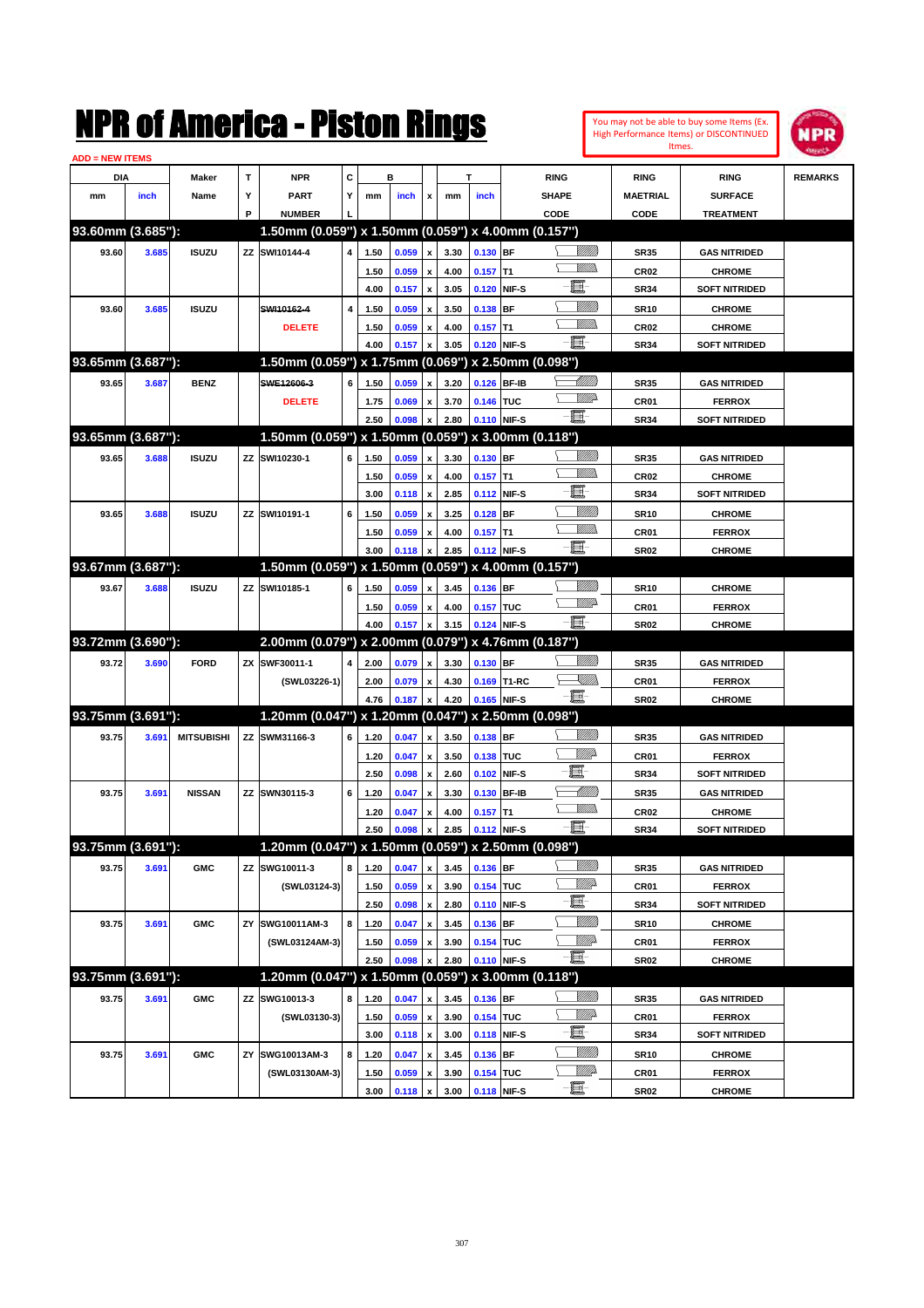| <u> ADD = NEW ITEMS</u> |       |                   |    | NMK OI AINCrica - Miston Kings                      |   |      |       |                           |              |             |              |              |                   |                                 | You may not be able to buy some Items (Ex.<br><b>High Performance Items) or DISCONTINUED</b><br>Itmes. | <b>NPR</b>     |
|-------------------------|-------|-------------------|----|-----------------------------------------------------|---|------|-------|---------------------------|--------------|-------------|--------------|--------------|-------------------|---------------------------------|--------------------------------------------------------------------------------------------------------|----------------|
| DIA                     |       | Maker             | T  | <b>NPR</b>                                          | C |      | в     |                           |              | T           |              | <b>RING</b>  |                   | <b>RING</b>                     | <b>RING</b>                                                                                            | <b>REMARKS</b> |
| mm                      | inch  | Name              | Υ  | <b>PART</b>                                         | Y | mm   | inch  | x                         | mm           | inch        |              | <b>SHAPE</b> |                   | <b>MAETRIAL</b>                 | <b>SURFACE</b>                                                                                         |                |
|                         |       |                   | P  | <b>NUMBER</b>                                       |   |      |       |                           |              |             |              | CODE         |                   | CODE                            | <b>TREATMENT</b>                                                                                       |                |
| 93.75mm (3.691"):       |       |                   |    | 1.50mm (0.059") x 1.50mm (0.059") x 2.80mm (0.110") |   |      |       |                           |              |             |              |              |                   |                                 |                                                                                                        |                |
| 93.75                   | 3.691 | <b>NISSAN</b>     |    | ZZ SWN30117-3                                       | 8 | 1.50 | 0.059 | $\pmb{\mathsf{x}}$        | 3.35         | 0.132 BF    |              |              | <u>Sillilli</u>   | <b>SR10</b>                     | <b>TIN PLATE</b>                                                                                       |                |
|                         |       |                   |    |                                                     |   | 1.50 | 0.059 | $\pmb{\mathsf{x}}$        | 4.10         | $0.161$ T1  |              |              | VMM)              | CR <sub>02</sub>                | <b>CHROME</b>                                                                                          |                |
|                         |       |                   |    |                                                     |   | 2.80 | 0.110 | x                         | 3.00         |             | 0.118 NIF-S  | E            |                   | <b>SR02</b>                     | <b>CHROME</b>                                                                                          |                |
| 93.75mm (3.691"):       |       |                   |    | 1.50mm (0.059") x 1.50mm (0.059") x 3.00mm (0.118") |   |      |       |                           |              |             |              |              |                   |                                 |                                                                                                        |                |
| 93.75                   | 3.691 | <b>MITSUBISHI</b> |    | ZZ SWM31121-3                                       | 6 | 1.50 | 0.059 | $\pmb{\mathsf{x}}$        | 3.45         | 0.136 BF-IB |              |              | <u> Milli</u> lli | <b>SR10</b>                     | <b>CHROME</b>                                                                                          |                |
|                         |       |                   |    |                                                     |   | 1.50 | 0.059 | $\pmb{\mathsf{x}}$        | 3.90         |             | 0.154 ES-TUC |              | <u>Willik</u>     | CR01                            | <b>FERROX</b>                                                                                          |                |
|                         |       |                   |    |                                                     |   | 3.00 | 0.118 | X                         | 3.00         |             | 0.118 NIF-S  | E.           |                   | <b>SR02</b>                     | <b>CHROME</b>                                                                                          |                |
| 93.75                   | 3.691 | <b>CHRYSLER</b>   |    | ZZ SWC10021-3                                       | 8 | 1.50 | 0.059 | $\pmb{\mathsf{x}}$        | 3.25         | $0.128$ BF  |              |              | <u>Milli</u> k    | <b>SR10</b>                     | <b>CHROME</b>                                                                                          |                |
|                         |       |                   |    |                                                     |   | 1.50 | 0.059 | $\pmb{\mathsf{x}}$        | 3.90         |             | 0.154 T1-RC  |              | <u>Sillin</u>     | CR01                            | <b>FERROX</b>                                                                                          |                |
|                         |       |                   |    |                                                     |   | 3.00 | 0.118 | x                         | 3.00         |             | 0.118 NIF-S  | E            |                   | <b>SR02</b>                     | <b>CHROME</b>                                                                                          |                |
| 93.75                   | 3.691 | <b>CHRYSLER</b>   |    | ZZ SWC10002-3                                       | 6 | 1.50 | 0.059 | x                         | 3.25         | 0.128 BF    |              |              | <u>Milli</u> k    | <b>SR10</b>                     | <b>CHROME</b>                                                                                          |                |
|                         |       |                   |    | (SWL03059-3)                                        |   | 1.50 | 0.059 | $\pmb{\mathsf{x}}$        | 3.90         |             | 0.154 T1-RC  |              | <u>I</u> MB       | CR01                            | <b>FERROX</b>                                                                                          |                |
|                         |       |                   |    |                                                     |   | 3.00 | 0.118 | X                         | 3.00         |             | 0.118 NIF-S  | E            |                   | <b>SR02</b>                     | <b>CHROME</b>                                                                                          |                |
| 93.75                   | 3.691 | <b>GMC</b>        | ZZ | SWG10008-3                                          | 8 | 1.50 | 0.059 | $\pmb{\mathsf{x}}$        | 3.25         | $0.128$ BF  |              |              | <u>Milli</u> k    | <b>SR35</b>                     | <b>GAS NITRIDED</b>                                                                                    |                |
|                         |       |                   |    | (SWL03115-3)                                        |   | 1.50 | 0.059 | $\pmb{\mathsf{x}}$        | 3.90         | 0.154       | TUC          |              | <u>MMP</u>        | CR01                            | <b>FERROX</b>                                                                                          |                |
|                         |       |                   |    |                                                     |   | 3.00 | 0.118 | x                         | 3.00         |             | 0.118 NIF-S  | E.           |                   | <b>SR34</b>                     | <b>SOFT NITRIDED</b>                                                                                   |                |
| 93.75                   | 3.691 | <b>GMC</b>        | ZY | SWG10008AM-3                                        | 8 | 1.50 | 0.059 | $\pmb{\mathsf{x}}$        | 3.25         | 0.128       | <b>BF</b>    |              | <u>MMM</u>        | <b>SR10</b>                     | <b>CHROME</b>                                                                                          |                |
|                         |       |                   |    | (SWL03115AM-3)                                      |   | 1.50 | 0.059 | $\pmb{\mathsf{x}}$        | 3.90         | 0.154       | TUC          |              | <u>VIIID</u>      | CR01                            | <b>FERROX</b>                                                                                          |                |
|                         |       |                   |    |                                                     |   | 3.00 | 0.118 | $\boldsymbol{\mathsf{x}}$ | 3.00         |             | 0.118 NIF-S  | E            |                   | <b>SR02</b>                     | <b>CHROME</b>                                                                                          |                |
| 93.75                   | 3.691 | <b>HYUNDAI</b>    |    | ZZ SWG30056-3                                       | 6 | 1.50 | 0.059 | $\pmb{\mathsf{x}}$        | 3.30         | 0.130 BF    |              |              | <u>Milli</u> k    | <b>SR35</b>                     | <b>GAS NITRIDED</b>                                                                                    |                |
|                         |       |                   |    |                                                     |   | 1.50 | 0.059 | $\pmb{\mathsf{x}}$        | 3.90         | 0.154 TUC   |              |              | <u>MMP</u>        | CR <sub>02</sub>                | <b>CHROME</b>                                                                                          |                |
|                         |       |                   |    |                                                     |   | 3.00 | 0.118 | x                         | 2.85         |             | 0.112 NIF-S  | E            |                   | <b>SR34</b>                     | <b>SOFT NITRIDED</b>                                                                                   |                |
| 93.75mm (3.691"):       |       |                   |    | 1.50mm (0.059") x 1.50mm (0.059") x 4.00mm (0.157") |   |      |       |                           |              |             |              |              |                   |                                 |                                                                                                        |                |
| 93.75                   | 3.691 | <b>TOYOTA</b>     |    | ZZ SWT10178-1                                       | 6 | 1.50 | 0.059 | $\boldsymbol{x}$          | 3.30         | 0.130 BF    |              |              | <u>Milli</u> k    | <b>SR35</b>                     | <b>GAS NITRIDED</b>                                                                                    |                |
|                         |       |                   |    |                                                     |   | 1.50 | 0.059 | $\pmb{\mathsf{x}}$        | 4.00         | $0.157$ T1  |              |              | CMM)              | CR01                            | <b>FERROX</b>                                                                                          |                |
|                         |       |                   |    |                                                     |   | 4.00 | 0.157 | x                         | 2.85         |             | 0.112 NIF-S  | E.           |                   | <b>SR34</b>                     | <b>SOFT NITRIDED</b>                                                                                   |                |
| 93.75mm (3.691"):       |       |                   |    | 1.60mm (0.063") x 1.75mm (0.069") x 3.50mm (0.138") |   |      |       |                           |              |             |              |              |                   |                                 |                                                                                                        |                |
| 93.75                   | 3.691 | <b>FORD</b>       | ΖY | SWF30014-3                                          | 6 | 1.60 | 0.063 | $\mathbf{x}$              | 3.90         | 0.154 BF    |              |              | <u>VMM</u>        | <b>CR10</b>                     | <b>CHROME</b>                                                                                          |                |
|                         |       |                   |    |                                                     |   | 1.75 | 0.069 | $\pmb{\mathsf{x}}$        | 3.90         | $0.154$ T1  |              |              | VMM.              | CR01                            | <b>FERROX</b>                                                                                          |                |
|                         |       |                   |    |                                                     |   | 3.50 | 0.138 | $\pmb{\mathsf{x}}$        | 3.05         |             | 0.120 NIF-S  | 買            |                   | <b>SR34</b>                     | <b>SOFT NITRIDED</b>                                                                                   |                |
| 93.75mm (3.691"):       |       |                   |    | 2.50mm (0.098") x 2.50mm (0.098") x 4.00mm (0.157") |   |      |       |                           |              |             |              |              |                   |                                 |                                                                                                        |                |
| 93.75                   | 3.691 | <b>TOYOTA</b>     |    | ZZ SWT10048-3                                       | 4 | 2.50 | 0.098 | $\pmb{\mathsf{x}}$        | 3.80         | $0.150$ BF  |              |              | <u>Milli</u> h    | CR <sub>02</sub>                | <b>CHROME</b>                                                                                          |                |
|                         |       |                   |    |                                                     |   | 2.50 | 0.098 | $\pmb{\mathsf{x}}$        | 3.80         | $0.150$ T1  |              |              | <u>MMs</u>        | CR01                            | <b>FERROX</b>                                                                                          |                |
|                         |       |                   |    |                                                     |   | 4.00 | 0.157 | $\pmb{\mathsf{x}}$        | 3.90         |             | 0.154 NIF-S  | $-\Xi$       |                   | <b>SR02</b>                     | <b>CHROME</b>                                                                                          |                |
| 93.90mm (3.697"):       |       |                   |    | 1.50mm (0.059") x 1.50mm (0.059") x 3.00mm (0.118") |   |      |       |                           |              |             |              |              |                   |                                 |                                                                                                        |                |
| 93.90                   |       |                   | ZZ | SWI10230-2                                          | 6 |      |       |                           |              | 0.130 BF    |              |              | <u>VIIII)</u>     |                                 |                                                                                                        |                |
|                         | 3.697 | <b>ISUZU</b>      |    |                                                     |   | 1.50 | 0.059 | $\pmb{\mathsf{x}}$        | 3.30         | $0.157$ T1  |              | V            | <u>MM)</u>        | <b>SR35</b>                     | <b>GAS NITRIDED</b>                                                                                    |                |
|                         |       |                   |    |                                                     |   | 1.50 | 0.059 | $\pmb{\mathsf{x}}$        | 4.00<br>2.85 |             | 0.112 NIF-S  | E.           |                   | CR <sub>02</sub><br><b>SR34</b> | <b>CHROME</b><br><b>SOFT NITRIDED</b>                                                                  |                |
|                         |       |                   |    |                                                     |   | 3.00 | 0.118 | $\pmb{\mathsf{x}}$        |              |             |              |              | <u>VIIII)</u>     |                                 |                                                                                                        |                |
| 93.90                   | 3.697 | <b>ISUZU</b>      |    | ZZ SWI10191-2                                       | 6 | 1.50 | 0.059 | $\pmb{\mathsf{x}}$        | 3.25         | 0.128 BF    |              |              | <u>MMD</u>        | <b>SR10</b>                     | <b>CHROME</b>                                                                                          |                |
|                         |       |                   |    |                                                     |   | 1.50 | 0.059 | $\pmb{\mathsf{x}}$        | 4.00         | $0.157$ T1  |              | Ð.           |                   | CR01                            | <b>FERROX</b>                                                                                          |                |
| 93.90mm (3.697"):       |       |                   |    | 1.50mm (0.059") x 1.50mm (0.059") x 4.00mm (0.157") |   | 3.00 | 0.118 | x                         | 2.85         |             | 0.112 NIF-S  |              |                   | <b>SR02</b>                     | <b>CHROME</b>                                                                                          |                |
|                         |       |                   |    |                                                     |   |      |       |                           |              |             |              |              | <u>VIIII)</u>     |                                 |                                                                                                        |                |
| 93.90                   | 3.697 | <b>ISUZU</b>      |    | ZZ SWI10185-2                                       | 6 | 1.50 | 0.059 | x                         | 3.45         | 0.136 BF    |              |              | <u>WW</u> A       | <b>SR10</b>                     | <b>CHROME</b>                                                                                          |                |
|                         |       |                   |    |                                                     |   | 1.50 | 0.059 | $\pmb{\mathsf{x}}$        | 4.00         | 0.157 TUC   |              | e            |                   | CR01                            | <b>FERROX</b>                                                                                          |                |
|                         |       |                   |    |                                                     |   | 4.00 | 0.157 | $\pmb{\mathsf{x}}$        | 3.15         |             | 0.124 NIF-S  |              |                   | <b>SR02</b>                     | <b>CHROME</b>                                                                                          |                |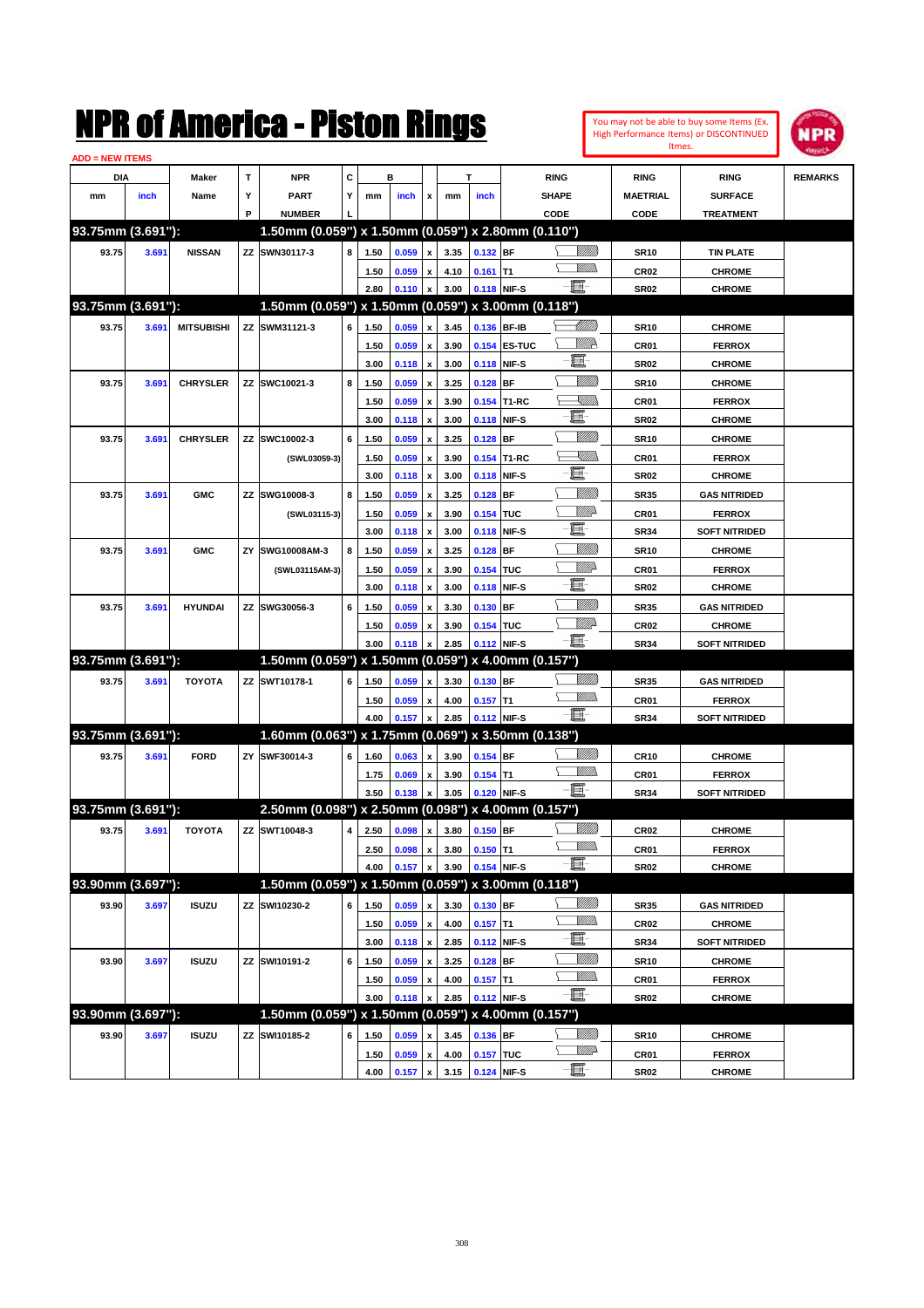| <b>ADD = NEW ITEMS</b> |       |              |   | NMK OT AMCMICA - MISLON KINGS |   |      |             |                           |      |                                     |                                                     |             |                        | You may not be able to buy some Items (Ex.<br>High Performance Items) or DISCONTINUED<br>Itmes. | IPR<br><b>Mayer Dr.</b> |
|------------------------|-------|--------------|---|-------------------------------|---|------|-------------|---------------------------|------|-------------------------------------|-----------------------------------------------------|-------------|------------------------|-------------------------------------------------------------------------------------------------|-------------------------|
| <b>DIA</b>             |       | <b>Maker</b> |   | <b>NPR</b>                    | C |      | в           |                           |      |                                     | <b>RING</b>                                         |             | <b>RING</b>            | <b>RING</b>                                                                                     | <b>REMARKS</b>          |
| mm                     | inch  | Name         | v | <b>PART</b>                   |   | mm   | <b>inch</b> | $\boldsymbol{\mathsf{x}}$ | mm   | <i>inch</i>                         | <b>SHAPE</b>                                        |             | <b>MAETRIAL</b>        | <b>SURFACE</b>                                                                                  |                         |
|                        |       |              | Р | <b>NUMBER</b>                 |   |      |             |                           |      |                                     | CODE                                                |             | CODE                   | <b>TREATMENT</b>                                                                                |                         |
| 93.90mm (3.697"):      |       |              |   |                               |   |      |             |                           |      |                                     | 1.50mm (0.059") x 1.75mm (0.069") x 2.50mm (0.098") |             |                        |                                                                                                 |                         |
| 93.90                  | 3.697 | <b>BENZ</b>  |   | SWE12606-4                    | 6 | 1.50 | 0.059 x     |                           | 3.20 | $0.126$ BF-IB                       |                                                     | <u> UMB</u> | <b>SR35</b>            | <b>GAS NITRIDED</b>                                                                             |                         |
|                        |       |              |   | <b>DELETE</b>                 |   | 1.75 | 0.069 x     |                           | 3.70 | 0.146 TUC                           |                                                     | <u>WW</u> A | CR <sub>01</sub>       | <b>FERROX</b>                                                                                   |                         |
|                        |       |              |   |                               |   |      |             |                           |      | $250$ $0.009$ $2.290$ $0.440$ NIE C | $-\blacksquare$                                     |             | <b>CD<sub>24</sub></b> | COET NITDIDED                                                                                   |                         |

|                   |       |                   | <b>DELETE</b>                                       |   |      | 1.75 0.069 x 3.70 0.146 TUC   |                           |      |                  |              | <u>MM</u> A                                                                                                                                                                                                                                                                                                                                                                                 | CR01             | <b>FERROX</b>        |  |
|-------------------|-------|-------------------|-----------------------------------------------------|---|------|-------------------------------|---------------------------|------|------------------|--------------|---------------------------------------------------------------------------------------------------------------------------------------------------------------------------------------------------------------------------------------------------------------------------------------------------------------------------------------------------------------------------------------------|------------------|----------------------|--|
|                   |       |                   |                                                     |   | 2.50 | 0.098                         | $\mathbf{x}$              |      | 2.80 0.110 NIF-S |              | E                                                                                                                                                                                                                                                                                                                                                                                           | <b>SR34</b>      | <b>SOFT NITRIDED</b> |  |
| 93.97mm (3.700"): |       |                   | 2.00mm (0.079") x 2.00mm (0.079") x 4.76mm (0.187") |   |      |                               |                           |      |                  |              |                                                                                                                                                                                                                                                                                                                                                                                             |                  |                      |  |
| 93.97             | 3.700 | <b>FORD</b>       | ZX SWF30011-2                                       |   | 2.00 | 0.079 x                       |                           | 3.30 | 0.130 BF         |              |                                                                                                                                                                                                                                                                                                                                                                                             | <b>SR35</b>      | <b>GAS NITRIDED</b>  |  |
|                   |       |                   | (SWL03226-2)                                        |   | 2.00 | 0.079                         | $\mathbf{x}$              | 4.30 |                  | 0.169 T1-RC  | <u>SUMB</u>                                                                                                                                                                                                                                                                                                                                                                                 | CR01             | <b>FERROX</b>        |  |
|                   |       |                   |                                                     |   |      | 4.76 0.187 x                  |                           | 4.20 | 0.165 NIF-S      |              | - 1                                                                                                                                                                                                                                                                                                                                                                                         | <b>SR02</b>      | <b>CHROME</b>        |  |
| 94.00mm (3.701"): |       |                   | 1.00mm (0.039") x 1.20mm (0.047") x 2.00mm (0.079") |   |      |                               |                           |      |                  |              |                                                                                                                                                                                                                                                                                                                                                                                             |                  |                      |  |
| 94.00             | 3.701 | <b>HI PERFORM</b> | 21-GRN09400NS                                       |   | 1.00 | 0.039                         | $\boldsymbol{\mathsf{x}}$ | 3.50 | 0.138 BF         |              |                                                                                                                                                                                                                                                                                                                                                                                             | SR34             | <b>GAS NITRIDED</b>  |  |
|                   |       |                   |                                                     |   | 1.20 | 0.047 x                       |                           | 3.90 | 0.154 TUH        |              | WMP-                                                                                                                                                                                                                                                                                                                                                                                        | CR01             | <b>FERROX</b>        |  |
|                   |       |                   |                                                     |   | 2.00 | 0.079 x                       |                           |      | 2.55 0.100 NIF-H |              | $\begin{picture}(20,20) \put(0,0){\dashbox{0.5}(20,0){ }} \put(15,0){\circle{10}} \put(25,0){\circle{10}} \put(25,0){\circle{10}} \put(25,0){\circle{10}} \put(25,0){\circle{10}} \put(25,0){\circle{10}} \put(25,0){\circle{10}} \put(25,0){\circle{10}} \put(25,0){\circle{10}} \put(25,0){\circle{10}} \put(25,0){\circle{10}} \put(25,0){\circle{10}} \put(25,0){\circle{10}} \put(25,$ | <b>SR34</b>      | <b>SOFT NITRIDED</b> |  |
| 94.00mm (3.701"): |       |                   | 1.00mm (0.039") x 1.20mm (0.047") x 2.80mm (0.110") |   |      |                               |                           |      |                  |              |                                                                                                                                                                                                                                                                                                                                                                                             |                  |                      |  |
| 94.00             | 3.701 | <b>HI PERFORM</b> | 21-GNH09400                                         |   | 1.00 | 0.039                         | $\boldsymbol{\mathsf{x}}$ | 3.50 | 0.138 BF         |              |                                                                                                                                                                                                                                                                                                                                                                                             | SR34             | <b>GAS NITRIDED</b>  |  |
|                   |       |                   |                                                     |   | 1.20 | 0.047 x                       |                           | 3.90 | 0.154 TUH        |              | WMP-                                                                                                                                                                                                                                                                                                                                                                                        | CR01             | <b>FERROX</b>        |  |
|                   |       |                   |                                                     |   | 2.80 | $0.110 \times$                |                           | 3.10 |                  | 0.122 NIF-H  | $\frac{1}{2}$                                                                                                                                                                                                                                                                                                                                                                               | <b>SR34</b>      | <b>SOFT NITRIDED</b> |  |
| 94.00             | 3.701 | <b>HI PERFORM</b> | XC3701                                              | 1 | 1.00 | 0.039                         | $\boldsymbol{\mathsf{x}}$ | 3.40 | 0.134 BF         |              |                                                                                                                                                                                                                                                                                                                                                                                             | <b>SR10</b>      | <b>CHROME</b>        |  |
|                   |       |                   |                                                     |   | 1.20 | 0.047                         | $\boldsymbol{x}$          | 4.10 | $0.161$ T1       |              | <u>Willib</u>                                                                                                                                                                                                                                                                                                                                                                               | CR01             | <b>FERROX</b>        |  |
|                   |       |                   |                                                     |   | 2.80 | 0.110                         | $\mathbf{x}$              | 3.15 | 0.124 NIF-S      |              | - 1                                                                                                                                                                                                                                                                                                                                                                                         | <b>SR02</b>      | <b>CHROME</b>        |  |
| 94.00mm (3.701"): |       |                   | 1.20mm (0.047") x 1.20mm (0.047") x 2.00mm (0.079") |   |      |                               |                           |      |                  |              |                                                                                                                                                                                                                                                                                                                                                                                             |                  |                      |  |
| 94.00             | 3.701 | <b>TOYOTA</b>     | ZZ SWT10195-0                                       | 6 | 1.20 | 0.047                         | $\boldsymbol{\mathsf{x}}$ | 3.25 | $0.128$ BF       |              | <u>Milli</u>                                                                                                                                                                                                                                                                                                                                                                                | <b>SR10</b>      | <b>CHROME</b>        |  |
|                   |       |                   |                                                     |   | 1.20 | 0.047                         | $\,$ $\,$ $\,$            | 3.40 | 0.134 TUC        |              | MMP                                                                                                                                                                                                                                                                                                                                                                                         | CR01             | <b>FERROX</b>        |  |
|                   |       |                   |                                                     |   | 2.00 | 0.079 x                       |                           | 2.80 |                  | 0.110 NIF-H  | æ                                                                                                                                                                                                                                                                                                                                                                                           | <b>SR02</b>      | <b>CHROME</b>        |  |
| 94.00             | 3.701 | <b>TOYOTA</b>     | ZZ SDT10194-0                                       | 6 | 1.20 | 0.047                         | $\boldsymbol{\mathsf{x}}$ | 2.90 |                  | 0.114 BF-IB  | <u>-MM)</u>                                                                                                                                                                                                                                                                                                                                                                                 | <b>SR34</b>      | <b>GAS NITRIDED</b>  |  |
|                   |       |                   |                                                     |   | 1.20 | 0.047                         |                           | 2.90 | 0.114 TUC        |              | <u>WW</u> A                                                                                                                                                                                                                                                                                                                                                                                 | <b>SR08</b>      | <b>FERROX</b>        |  |
|                   |       |                   |                                                     |   | 2.00 | 0.079                         | $\pmb{\mathsf{x}}$        | 2.75 |                  | 0.108 E-BC16 | 50.                                                                                                                                                                                                                                                                                                                                                                                         | <b>SR34</b>      | <b>SOFT NITRIDED</b> |  |
| 94.00             | 3.701 | <b>TOYOTA</b>     | ZZ SDT10204-0                                       | 8 | 1.20 | 0.047                         | $\boldsymbol{\mathsf{x}}$ | 2.90 |                  | 0.114 BF-IB  | <u>- Millitt</u>                                                                                                                                                                                                                                                                                                                                                                            | <b>SR34</b>      | <b>GAS NITRIDED</b>  |  |
|                   |       |                   |                                                     |   | 1.20 | 0.047                         |                           | 2.90 | 0.114 TUC        |              | <u>WW</u> A                                                                                                                                                                                                                                                                                                                                                                                 | <b>SR08</b>      | <b>FERROX</b>        |  |
|                   |       |                   |                                                     |   | 2.00 | 0.079                         | $\pmb{\mathsf{x}}$        | 2.75 |                  | 0.108 E-BC16 | TQ,                                                                                                                                                                                                                                                                                                                                                                                         | <b>SR34</b>      | <b>SOFT NITRIDED</b> |  |
| 94.00             | 3.701 | <b>TOYOTA</b>     | ZZ SWT10233-0                                       | 6 | 1.20 | 0.047                         | $\pmb{\mathsf{x}}$        | 2.90 |                  | 0.114 BF-IB  | <u>UMB</u>                                                                                                                                                                                                                                                                                                                                                                                  | <b>SR34</b>      | <b>GAS NITRIDED</b>  |  |
| <b>ADD</b>        |       |                   |                                                     |   | 1.20 | 0.047                         | $\boldsymbol{\mathsf{x}}$ | 2.90 | 0.114 TUC        |              | <u>MM</u> D                                                                                                                                                                                                                                                                                                                                                                                 | <b>SR08</b>      | <b>FERROX</b>        |  |
|                   |       |                   |                                                     |   | 2.00 | 0.079                         | $\boldsymbol{\mathsf{x}}$ | 2.70 |                  | 0.106 NIF-H  | <b>Tell</b>                                                                                                                                                                                                                                                                                                                                                                                 | <b>SR34</b>      | <b>SOFT NITRIDED</b> |  |
| 94.00             | 3.701 | <b>TOYOTA</b>     | ZZ SWT10236-0                                       | 8 | 1.20 | 0.047                         | $\boldsymbol{\mathsf{x}}$ | 2.90 |                  | 0.114 BF-IB  | <u>UMB</u>                                                                                                                                                                                                                                                                                                                                                                                  | <b>SR34</b>      | <b>GAS NITRIDED</b>  |  |
|                   |       |                   |                                                     |   | 1.20 | 0.047                         | $\boldsymbol{\mathsf{x}}$ | 3.40 | 0.134 TUC        |              | <u>MM</u> D                                                                                                                                                                                                                                                                                                                                                                                 | CR01             | <b>FERROX</b>        |  |
|                   |       |                   |                                                     |   | 2.00 | 0.079                         | $\boldsymbol{\mathsf{x}}$ | 2.80 |                  | 0.110 NIF-H  | æ                                                                                                                                                                                                                                                                                                                                                                                           | <b>SR34</b>      | <b>SOFT NITRIDED</b> |  |
| 94.00mm (3.701"): |       |                   | 1.20mm (0.047") x 1.20mm (0.047") x 3.00mm (0.118") |   |      |                               |                           |      |                  |              |                                                                                                                                                                                                                                                                                                                                                                                             |                  |                      |  |
| 94.00             | 3.701 | <b>TOYOTA</b>     | ZZ SWT10240-0                                       | 8 | 1.20 | 0.047 x                       |                           | 2.90 | 0.114 BF-IB      |              | <u> UMB</u>                                                                                                                                                                                                                                                                                                                                                                                 | <b>SR34</b>      | <b>GAS NITRIDED</b>  |  |
|                   |       |                   |                                                     |   | 1.20 | 0.047 x                       |                           | 3.90 |                  | 0.154 TUC-RB | <u>UMP</u>                                                                                                                                                                                                                                                                                                                                                                                  | CR <sub>02</sub> | <b>FERROX</b>        |  |
|                   |       |                   |                                                     |   |      | 3.00 0.118 x 2.55 0.100 NIF-S |                           |      |                  |              | e.                                                                                                                                                                                                                                                                                                                                                                                          | <b>SR34</b>      | <b>SOFT NITRIDED</b> |  |
| 94.00mm (3.701"): |       |                   | 1.20mm (0.047") x 1.20mm (0.047") x 2.50mm (0.098") |   |      |                               |                           |      |                  |              |                                                                                                                                                                                                                                                                                                                                                                                             |                  |                      |  |
| 94.00             | 3.701 | <b>MITSUBISHI</b> | ZZ SWM31166-4                                       | 6 | 1.20 | 0.047                         | $\,$ $\,$ $\,$            | 3.50 | $0.138$ BF       |              | <u>Sillilli</u>                                                                                                                                                                                                                                                                                                                                                                             | <b>SR35</b>      | <b>GAS NITRIDED</b>  |  |
|                   |       |                   |                                                     |   | 1.20 | 0.047                         | x                         | 3.50 | 0.138 TUC        |              | <u>Willia</u>                                                                                                                                                                                                                                                                                                                                                                               | CR01             | <b>FERROX</b>        |  |
|                   |       |                   |                                                     |   | 2.50 | 0.098                         | $\boldsymbol{\mathsf{x}}$ | 2.60 |                  | 0.102 NIF-S  | e                                                                                                                                                                                                                                                                                                                                                                                           | <b>SR34</b>      | <b>SOFT NITRIDED</b> |  |
| 94.00             | 3.701 | <b>NISSAN</b>     | ZZ SWN30115-4                                       | 6 | 1.20 | 0.047                         | $\pmb{\mathsf{x}}$        | 3.30 |                  | 0.130 BF-IB  | <u>- Milli</u> lli                                                                                                                                                                                                                                                                                                                                                                          | <b>SR35</b>      | <b>GAS NITRIDED</b>  |  |
|                   |       |                   |                                                     |   | 1.20 | 0.047                         | x                         | 4.00 | $0.157$ T1       |              | <u>Willib</u>                                                                                                                                                                                                                                                                                                                                                                               | CR02             | <b>CHROME</b>        |  |
|                   |       |                   |                                                     |   | 2.50 | 0.098                         | $\boldsymbol{\mathsf{x}}$ | 2.85 |                  | 0.112 NIF-S  | -8                                                                                                                                                                                                                                                                                                                                                                                          | SR34             | <b>SOFT NITRIDED</b> |  |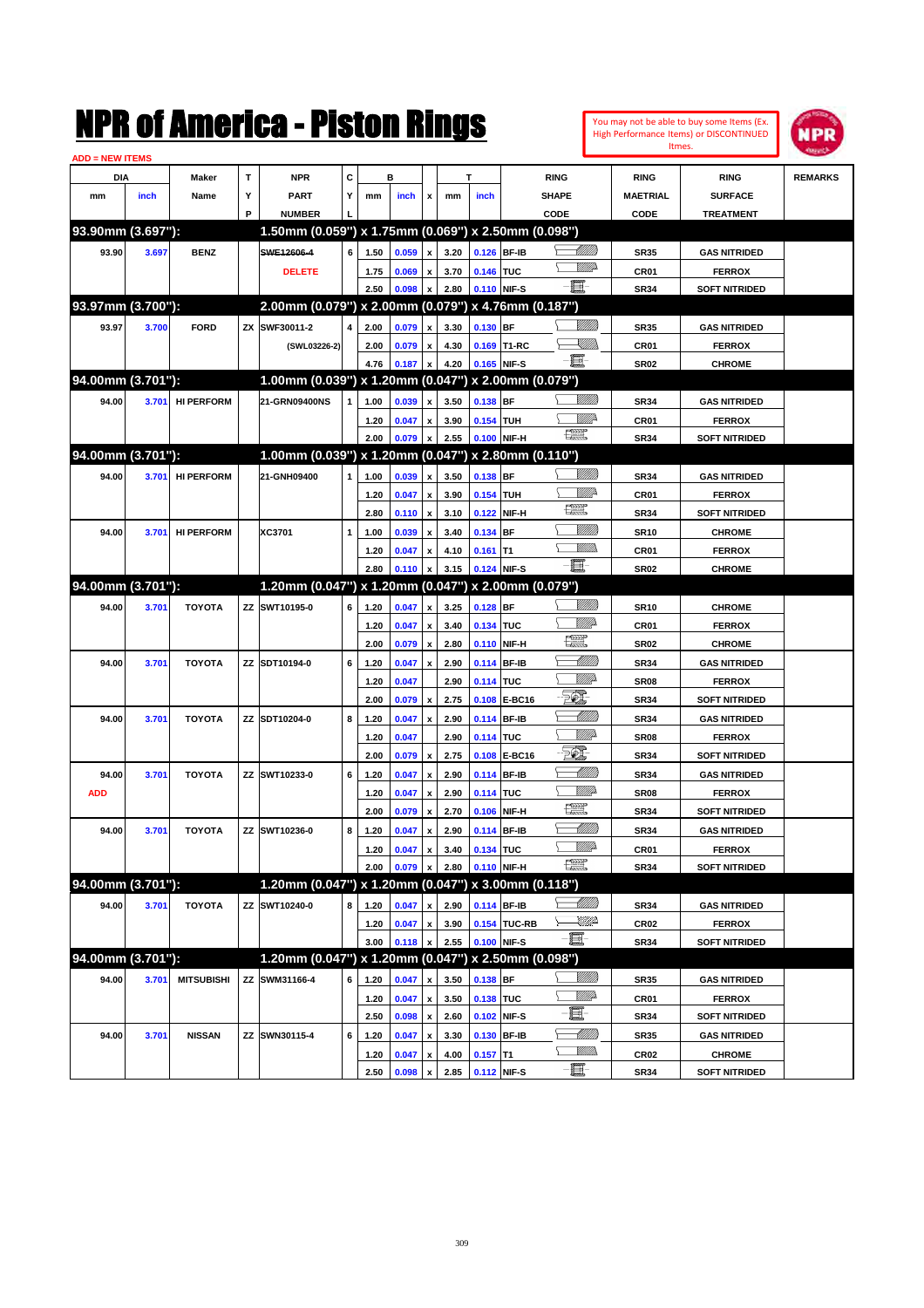| You may not be able to buy some Items (Ex. |
|--------------------------------------------|
| High Performance Items) or DISCONTINUED    |
| Itmes.                                     |



| <b>ADD = NEW ITEMS</b> |       |                   |    |                                                        |   |              |       |                           |              |             |              |                                                                                                                                                                                                                                                                                                                                                                                                                             |                 |                      |                |
|------------------------|-------|-------------------|----|--------------------------------------------------------|---|--------------|-------|---------------------------|--------------|-------------|--------------|-----------------------------------------------------------------------------------------------------------------------------------------------------------------------------------------------------------------------------------------------------------------------------------------------------------------------------------------------------------------------------------------------------------------------------|-----------------|----------------------|----------------|
| DIA                    |       | <b>Maker</b>      | T  | <b>NPR</b>                                             | С |              | в     |                           |              | т           |              | <b>RING</b>                                                                                                                                                                                                                                                                                                                                                                                                                 | <b>RING</b>     | <b>RING</b>          | <b>REMARKS</b> |
| mm                     | inch  | Name              | Υ  | <b>PART</b>                                            | Y | mm           | inch  | x                         | mm           | inch        |              | <b>SHAPE</b>                                                                                                                                                                                                                                                                                                                                                                                                                | <b>MAETRIAL</b> | <b>SURFACE</b>       |                |
|                        |       |                   | P  | <b>NUMBER</b>                                          |   |              |       |                           |              |             |              | CODE                                                                                                                                                                                                                                                                                                                                                                                                                        | CODE            | <b>TREATMENT</b>     |                |
| 94.00mm (3.701"):      |       |                   |    | 1.20mm (0.047") x 1.50mm (0.059") x 2.50mm (0.098")    |   |              |       |                           |              |             |              |                                                                                                                                                                                                                                                                                                                                                                                                                             |                 |                      |                |
| 94.00                  | 3.701 | <b>GMC</b>        | ΖZ | SWG10011-4                                             | 8 | 1.20         | 0.047 | $\pmb{\mathsf{x}}$        | 3.45         | 0.136 BF    |              |                                                                                                                                                                                                                                                                                                                                                                                                                             | <b>SR35</b>     | <b>GAS NITRIDED</b>  |                |
|                        |       |                   |    | (SWL03124-4)                                           |   | 1.50         | 0.059 | x                         | 3.90         | 0.154 TUC   |              | MMD                                                                                                                                                                                                                                                                                                                                                                                                                         | CR01            | <b>FERROX</b>        |                |
|                        |       |                   |    |                                                        |   | 2.50         | 0.098 | $\boldsymbol{\mathsf{x}}$ | 2.80         |             | 0.110 NIF-S  | E                                                                                                                                                                                                                                                                                                                                                                                                                           | <b>SR34</b>     | <b>SOFT NITRIDED</b> |                |
| 94.00                  | 3.701 | <b>GMC</b>        | ZY | SWG10011AM-4                                           | 8 | 1.20         | 0.047 | x                         | 3.45         | 0.136 BF    |              | <u>Milli</u> k                                                                                                                                                                                                                                                                                                                                                                                                              | <b>SR10</b>     | <b>CHROME</b>        |                |
|                        |       |                   |    | (SWL03124AM-4)                                         |   | 1.50         | 0.059 | x                         | 3.90         | 0.154 TUC   |              | <u>MMP</u>                                                                                                                                                                                                                                                                                                                                                                                                                  | CR01            | <b>FERROX</b>        |                |
|                        |       |                   |    |                                                        |   | 2.50         | 0.098 | x                         | 2.80         |             | 0.110 NIF-S  | E                                                                                                                                                                                                                                                                                                                                                                                                                           | <b>SR02</b>     | <b>CHROME</b>        |                |
| 94.00                  | 3.701 | <b>GMC</b>        | ZΧ | SWG10038-0                                             | 6 | 1.20         | 0.047 | X                         | 3.30         |             | 0.130 BF-IB  | <u> Millil</u>                                                                                                                                                                                                                                                                                                                                                                                                              | <b>SR35</b>     | <b>GAS NITRIDED</b>  |                |
|                        |       |                   |    |                                                        |   | 1.50         | 0.059 | x                         | 3.70         |             | 0.146 T1-RC  | <u>SMM)</u>                                                                                                                                                                                                                                                                                                                                                                                                                 | CR01            | <b>FERROX</b>        |                |
|                        |       |                   |    |                                                        |   | 2.50         | 0.098 | x                         | 2.70         | 0.106       | NIF-H        | $\frac{1}{2}$                                                                                                                                                                                                                                                                                                                                                                                                               | <b>SR02</b>     | <b>CHROME</b>        |                |
| 94.00                  | 3.701 | <b>GMC</b>        | ΖZ | SWG10039-0                                             | 6 | 1.20         | 0.047 | x                         | 2.90         |             | 0.114 BF-IB  | <u> Millill</u>                                                                                                                                                                                                                                                                                                                                                                                                             | <b>SR35</b>     | <b>GAS NITRIDED</b>  |                |
|                        |       |                   |    |                                                        |   | 1.50         | 0.059 | x                         | 3.40         |             | 0.134 T1-RC  | <u>SMM)</u>                                                                                                                                                                                                                                                                                                                                                                                                                 | CR01            | <b>FERROX</b>        |                |
|                        |       |                   |    |                                                        |   | 2.50         | 0.098 | $\boldsymbol{\mathsf{x}}$ | 2.50         | 0.098       | NIF-H        | $\begin{picture}(20,20) \put(0,0){\dashbox{0.5}(5,0){ }} \thicklines \put(0,0){\dashbox{0.5}(5,0){ }} \thicklines \put(0,0){\dashbox{0.5}(5,0){ }} \thicklines \put(0,0){\dashbox{0.5}(5,0){ }} \thicklines \put(0,0){\dashbox{0.5}(5,0){ }} \thicklines \put(0,0){\dashbox{0.5}(5,0){ }} \thicklines \put(0,0){\dashbox{0.5}(5,0){ }} \thicklines \put(0,0){\dashbox{0.5}(5,0){ }} \thicklines \put(0,0){\dashbox{0.5}(5,$ | <b>SR02</b>     | <b>CHROME</b>        |                |
| 94.00                  | 3.701 | <b>GMC</b>        | ΖZ | SWG10052-0                                             | 6 | 1.20         | 0.047 | X                         | 3.30         | $0.130$ BF  |              |                                                                                                                                                                                                                                                                                                                                                                                                                             | <b>SR35</b>     | <b>GAS NITRIDED</b>  |                |
|                        |       |                   |    |                                                        |   | 1.50         | 0.059 | x                         | 3.40         | 0.134 TUC   |              | MMP                                                                                                                                                                                                                                                                                                                                                                                                                         | CR01            | <b>FERROX</b>        |                |
|                        |       |                   |    |                                                        |   | 2.50         | 0.098 | X                         | 2.50         |             | 0.098 NIF-H  | $\begin{picture}(20,20) \put(0,0){\dashbox{0.5}(20,0){ }} \put(15,0){\circle{10}} \put(25,0){\circle{10}} \put(25,0){\circle{10}} \put(25,0){\circle{10}} \put(25,0){\circle{10}} \put(25,0){\circle{10}} \put(25,0){\circle{10}} \put(25,0){\circle{10}} \put(25,0){\circle{10}} \put(25,0){\circle{10}} \put(25,0){\circle{10}} \put(25,0){\circle{10}} \put(25,0){\circle{10}} \put(25,$                                 | <b>SR02</b>     | <b>CHROME</b>        |                |
| 94.00mm (3.701"):      |       |                   |    | 1.20mm (0.047") x 1.50mm (0.059") x 3.00mm (0.118")    |   |              |       |                           |              |             |              |                                                                                                                                                                                                                                                                                                                                                                                                                             |                 |                      |                |
| 94.00                  | 3.701 | <b>GMC</b>        | ΖZ | SWG10013-4                                             | 8 | 1.20         | 0.047 | $\pmb{\mathsf{x}}$        | 3.45         | 0.136 BF    |              | <u>Milli</u>                                                                                                                                                                                                                                                                                                                                                                                                                | <b>SR35</b>     | <b>GAS NITRIDED</b>  |                |
|                        |       |                   |    |                                                        |   |              | 0.059 |                           | 3.90         | 0.154 TUC   |              | <u>MM</u> D                                                                                                                                                                                                                                                                                                                                                                                                                 | CR01            | <b>FERROX</b>        |                |
|                        |       |                   |    | (SWL03130-4)                                           |   | 1.50<br>3.00 | 0.118 | x<br>x                    | 3.00         |             | 0.118 NIF-S  | E                                                                                                                                                                                                                                                                                                                                                                                                                           | <b>SR34</b>     | <b>SOFT NITRIDED</b> |                |
|                        |       |                   |    |                                                        | 8 |              |       |                           |              | 0.136 BF    |              | <u>Milli</u>                                                                                                                                                                                                                                                                                                                                                                                                                |                 |                      |                |
| 94.00                  | 3.701 | <b>GMC</b>        | ZY | SWG10013AM-4                                           |   | 1.20         | 0.047 | x                         | 3.45         |             |              | <u>MMP</u>                                                                                                                                                                                                                                                                                                                                                                                                                  | <b>SR10</b>     | <b>CHROME</b>        |                |
|                        |       |                   |    | (SWL03130AM-4)                                         |   | 1.50<br>3.00 | 0.059 | x                         | 3.90<br>3.00 | 0.154 TUC   | 0.118 NIF-S  | e.                                                                                                                                                                                                                                                                                                                                                                                                                          | CR01            | <b>FERROX</b>        |                |
| 94.00mm (3.701"):      |       |                   |    | $1.50$ mm (0.059") x 1.50mm (0.059") x 2.80mm (0.110") |   |              | 0.118 | $\boldsymbol{\mathsf{x}}$ |              |             |              |                                                                                                                                                                                                                                                                                                                                                                                                                             | <b>SR02</b>     | <b>CHROME</b>        |                |
|                        |       |                   |    |                                                        |   |              |       |                           |              |             |              | <u>Milli</u>                                                                                                                                                                                                                                                                                                                                                                                                                |                 |                      |                |
| 94.00                  | 3.701 | <b>NISSAN</b>     |    | ZZ SWN30117-4                                          | 8 | 1.50         | 0.059 | x                         | 3.35         | 0.132 BF    |              | .<br>WWW                                                                                                                                                                                                                                                                                                                                                                                                                    | <b>SR10</b>     | <b>TIN PLATE</b>     |                |
|                        |       |                   |    |                                                        |   | 1.50         | 0.059 | x                         | 4.10         | $0.161$ T1  |              | - 1                                                                                                                                                                                                                                                                                                                                                                                                                         | <b>CR02</b>     | <b>CHROME</b>        |                |
| 94.00mm (3.701"):      |       |                   |    | 1.50mm (0.059") x 1.50mm (0.059") x 3.00mm (0.118")    |   | 2.80         | 0.110 | $\pmb{\mathsf{x}}$        | 3.00         |             | 0.118 NIF-S  |                                                                                                                                                                                                                                                                                                                                                                                                                             | <b>SR02</b>     | <b>CHROME</b>        |                |
|                        |       |                   |    |                                                        |   |              |       |                           |              |             |              | <u> MMM</u>                                                                                                                                                                                                                                                                                                                                                                                                                 |                 |                      |                |
| 94.00                  | 3.701 | <b>MITSUBISHI</b> |    | ZZ SWM31121-4                                          | 6 | 1.50         | 0.059 | $\pmb{\mathsf{x}}$        | 3.45         |             | 0.136 BF-IB  |                                                                                                                                                                                                                                                                                                                                                                                                                             | <b>SR10</b>     | <b>CHROME</b>        |                |
|                        |       |                   |    |                                                        |   | 1.50         | 0.059 | x                         | 3.90         |             | 0.154 ES-TUC | ₩₩<br>E                                                                                                                                                                                                                                                                                                                                                                                                                     | CR01            | <b>FERROX</b>        |                |
|                        |       |                   |    |                                                        |   | 3.00         | 0.118 | $\pmb{\mathsf{x}}$        | 3.00         |             | 0.118 NIF-S  |                                                                                                                                                                                                                                                                                                                                                                                                                             | <b>SR02</b>     | <b>CHROME</b>        |                |
| 94.00                  | 3.701 | <b>CHRYSLER</b>   |    | ZZ SWC10021-4                                          | 8 | 1.50         | 0.059 | x                         | 3.25         | $0.128$ BF  |              | <u>MMM</u>                                                                                                                                                                                                                                                                                                                                                                                                                  | <b>SR10</b>     | <b>CHROME</b>        |                |
|                        |       |                   |    |                                                        |   | 1.50         | 0.059 | x                         | 3.90         |             | 0.154 T1-RC  | <u>Sillin</u><br>E.                                                                                                                                                                                                                                                                                                                                                                                                         | CR01            | <b>FERROX</b>        |                |
|                        |       |                   |    |                                                        |   | 3.00         | 0.118 | $\pmb{\mathsf{x}}$        | 3.00         |             | 0.118 NIF-S  |                                                                                                                                                                                                                                                                                                                                                                                                                             | SR02            | <b>CHROME</b>        |                |
| 94.00                  | 3.701 | <b>CHRYSLER</b>   |    | ZZ SWC10002-4                                          | 6 | 1.50         | 0.059 | $\pmb{\mathsf{x}}$        | 3.25         | $0.128$ BF  |              | <u>Milli</u> k                                                                                                                                                                                                                                                                                                                                                                                                              | <b>SR10</b>     | <b>CHROME</b>        |                |
|                        |       |                   |    | (SWL03059-4)                                           |   | 1.50         | 0.059 | $\pmb{\mathsf{x}}$        | 3.90         |             | 0.154 T1-RC  | <u>Sillin</u>                                                                                                                                                                                                                                                                                                                                                                                                               | CR01            | <b>FERROX</b>        |                |
|                        |       |                   |    |                                                        |   | 3.00         | 0.118 | $\pmb{\mathsf{x}}$        | 3.00         |             | 0.118 NIF-S  | e.                                                                                                                                                                                                                                                                                                                                                                                                                          | SR02            | <b>CHROME</b>        |                |
| 94.00                  | 3.701 | <b>GMC</b>        |    | ZZ SWG10008-4                                          | 8 | 1.50         | 0.059 | $\pmb{\mathsf{x}}$        | 3.25         | $0.128$ BF  |              | <u>Milli</u> k                                                                                                                                                                                                                                                                                                                                                                                                              | <b>SR35</b>     | <b>GAS NITRIDED</b>  |                |
|                        |       |                   |    | (SWL03115-4)                                           |   | 1.50         | 0.059 | $\pmb{\mathsf{x}}$        | 3.90         | 0.154 TUC   |              | <u>VIIIt</u> da                                                                                                                                                                                                                                                                                                                                                                                                             | CR01            | <b>FERROX</b>        |                |
|                        |       |                   |    |                                                        |   | 3.00         | 0.118 | $\pmb{\mathsf{x}}$        | 3.00         |             | 0.118 NIF-S  | E                                                                                                                                                                                                                                                                                                                                                                                                                           | SR34            | <b>SOFT NITRIDED</b> |                |
| 94.00                  | 3.701 | <b>GMC</b>        |    | ZY SWG10008AM-4                                        | 8 | 1.50         | 0.059 | x                         | 3.25         | $0.128$ BF  |              | <u>Milli</u> k                                                                                                                                                                                                                                                                                                                                                                                                              | <b>SR10</b>     | <b>CHROME</b>        |                |
|                        |       |                   |    | (SWL03115AM-4)                                         |   | 1.50         | 0.059 | x                         | 3.90         | 0.154 TUC   |              | <u>MM</u> do                                                                                                                                                                                                                                                                                                                                                                                                                | CR01            | <b>FERROX</b>        |                |
|                        |       |                   |    |                                                        |   | 3.00         | 0.118 | $\pmb{\mathsf{x}}$        | 3.00         |             | 0.118 NIF-S  | e.                                                                                                                                                                                                                                                                                                                                                                                                                          | SR02            | <b>CHROME</b>        |                |
| 94.00                  | 3.701 | <b>GMC</b>        |    | ZZ SWG10012-0                                          | 6 | 1.50         | 0.059 | x                         | 3.45         | 0.136 BF    |              | <u>Milli</u> k                                                                                                                                                                                                                                                                                                                                                                                                              | <b>SR35</b>     | <b>GAS NITRIDED</b>  |                |
|                        |       |                   |    | (SWL03129-0)                                           |   | 1.50         | 0.059 | x                         | 3.70         |             | 0.146 T1-RC  | <u>XIII))</u>                                                                                                                                                                                                                                                                                                                                                                                                               | CR01            | <b>FERROX</b>        |                |
|                        |       |                   |    |                                                        |   | 3.00         | 0.118 | $\,$ $\,$ $\,$            | 3.25         | 0.128 NIF-S |              | -E-                                                                                                                                                                                                                                                                                                                                                                                                                         | <b>SR34</b>     | SOFT NITRIDED        |                |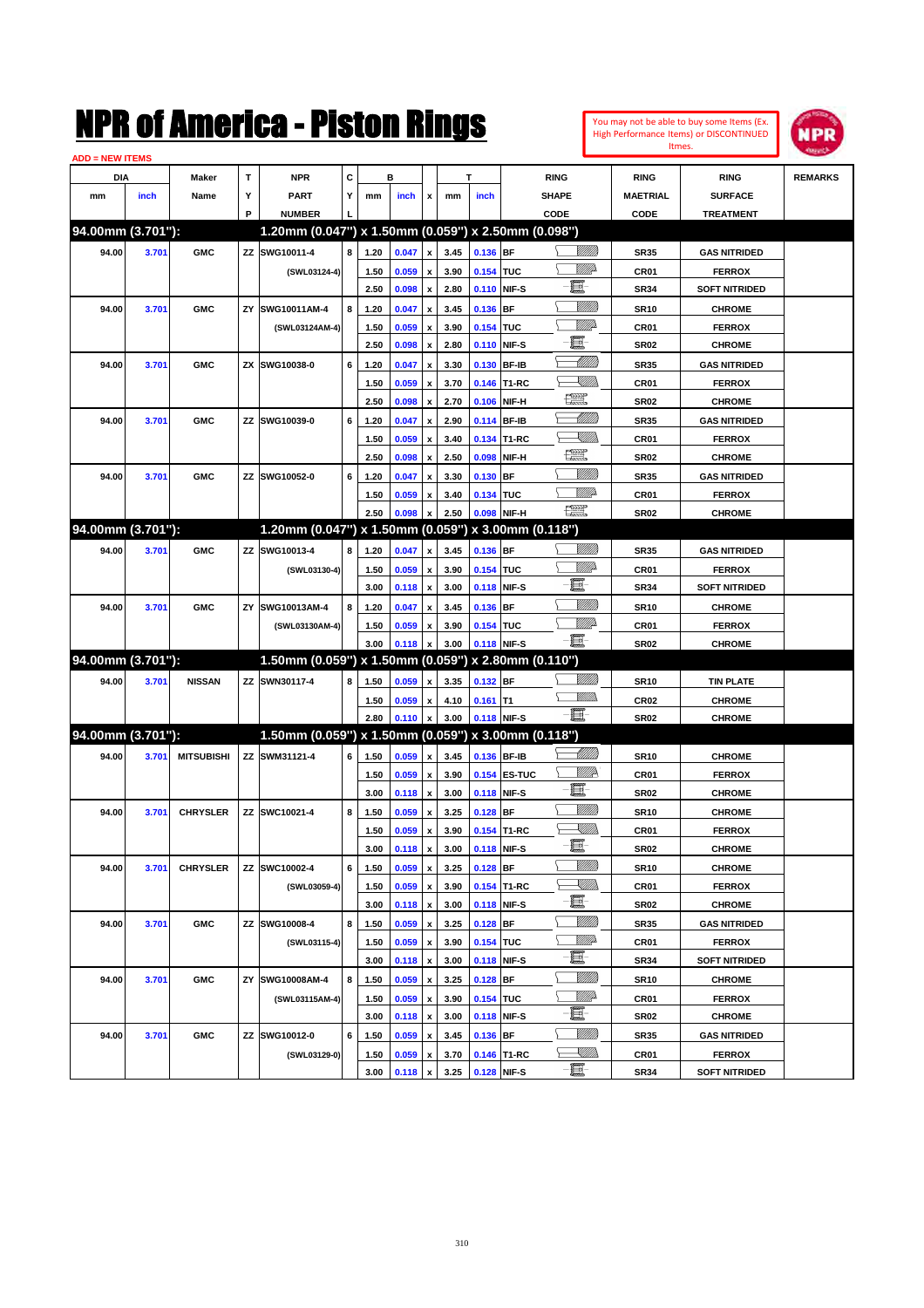**ADD = NEW ITEMS**

|     | <b>WITEMS</b> |                                      |                          | OI AMerica - Piston I |                          |    | Itmes. | You may not be able to buy some Items (Ex.<br>High Performance Items) or DISCONTINUED |                        |             |              |             |                 |                  |  |
|-----|---------------|--------------------------------------|--------------------------|-----------------------|--------------------------|----|--------|---------------------------------------------------------------------------------------|------------------------|-------------|--------------|-------------|-----------------|------------------|--|
| DIA |               | C<br>в<br><b>NPR</b><br><b>Maker</b> |                          |                       |                          |    |        |                                                                                       |                        | <b>RING</b> |              | <b>RING</b> | <b>RING</b>     | <b>REMARKS</b>   |  |
|     | inch          | Name                                 | $\overline{\phantom{a}}$ | PART                  | $\overline{\phantom{a}}$ | mm | inch   | $\boldsymbol{\mathsf{x}}$                                                             | mm                     | <b>inch</b> | <b>SHAPE</b> |             | <b>MAETRIAL</b> | <b>SURFACE</b>   |  |
|     |               |                                      | Ð                        | <b>NUMBER</b>         | L                        |    |        |                                                                                       |                        |             | CODE         |             | CODE            | <b>TREATMENT</b> |  |
| nnl | 2.704         | $\sim$ MAC                           | $\mathbf{v}$             | CUMCAOM3ABA           | $\epsilon$ 1             |    |        |                                                                                       | 450 0050 y 245 0425 DE |             |              | VIIIID      | <b>CD40</b>     | CUBOME           |  |

|                   | DIA               | Maker            | т  | <b>NPR</b>                                          | c |              | в                             |                                          | Т            |                          |                 | <b>RING</b>        | <b>RING</b>         | <b>RING</b>                    | <b>REMARKS</b> |
|-------------------|-------------------|------------------|----|-----------------------------------------------------|---|--------------|-------------------------------|------------------------------------------|--------------|--------------------------|-----------------|--------------------|---------------------|--------------------------------|----------------|
| mm                | inch              | Name             | Y  | <b>PART</b>                                         | Υ | mm           | inch                          | $\mathbf{x}$                             | mm           | inch                     |                 | <b>SHAPE</b>       | <b>MAETRIAL</b>     | <b>SURFACE</b>                 |                |
|                   |                   |                  | Р  | <b>NUMBER</b>                                       |   |              |                               |                                          |              |                          |                 | CODE               | CODE                | <b>TREATMENT</b>               |                |
| 94.00             | 3.701             | <b>GMC</b>       | ΖY | SWG10012AM-0                                        | 6 | 1.50         | 0.059                         | $\pmb{\mathsf{x}}$                       | 3.45         | 0.136 BF                 |                 | <u>Villitti</u>    | <b>SR10</b>         | <b>CHROME</b>                  |                |
|                   |                   |                  |    | (SWL03129AM-0)                                      |   | 1.50         | 0.059                         | $\pmb{\mathsf{x}}$                       | 3.70         |                          | 0.146 T1-RC     | <u>UMB</u>         | CR01                | <b>FERROX</b>                  |                |
|                   |                   |                  |    |                                                     |   | 3.00         | 0.118                         | $\pmb{\mathsf{x}}$                       | 3.25         | 0.128                    | NIF-S           | 圓                  | <b>SR02</b>         | <b>CHROME</b>                  |                |
| 94.00             | 3.701             | <b>HYUNDAI</b>   |    | ZZ SWG30056-4                                       | 6 | 1.50         | 0.059                         | $\pmb{\mathsf{x}}$                       | 3.30         | 0.130                    | <b>BF</b>       | <u>Milli</u>       | <b>SR35</b>         | <b>GAS NITRIDED</b>            |                |
|                   |                   |                  |    |                                                     |   | 1.50         | 0.059                         | x                                        | 3.90         | 0.154 TUC                |                 | <u>Villit</u> a    | CR <sub>02</sub>    | <b>CHROME</b>                  |                |
|                   |                   |                  |    |                                                     |   | 3.00         | 0.118                         |                                          | 2.85         | 0.112                    | NIF-S           | - 8                | <b>SR34</b>         | <b>SOFT NITRIDED</b>           |                |
| 94.00mm (3.701"): |                   |                  |    | 1.50mm (0.059") x 1.50mm (0.059") x 4.00mm (0.157") |   |              |                               |                                          |              |                          |                 |                    |                     |                                |                |
| 94.00             | 3.701             | <b>TOYOTA</b>    |    | ZZ SWT10178-2                                       | 6 | 1.50         | 0.059                         | $\pmb{\mathsf{x}}$                       | 3.30         | 0.130 BF                 |                 | <u>Milli</u>       | <b>SR35</b>         | <b>GAS NITRIDED</b>            |                |
|                   |                   |                  |    |                                                     |   | 1.50         | 0.059                         | $\pmb{\mathsf{x}}$                       | 4.00         | $0.157$ T1               |                 | VM)                | CR01                | <b>FERROX</b>                  |                |
|                   |                   |                  |    |                                                     |   | 4.00         | 0.157                         | $\pmb{\mathsf{x}}$                       | 2.85         | 0.112 NIF-S              |                 | E                  | <b>SR34</b>         | <b>SOFT NITRIDED</b>           |                |
| 94.00             | 3.701             | <b>TOYOTA</b>    |    | ZZ SWT10106-0                                       | 6 | 1.50         | 0.059                         | $\pmb{\mathsf{x}}$                       | 3.65         | $0.144$ BF               |                 | <u>Milli</u>       | <b>SR10</b>         | <b>CHROME</b>                  |                |
|                   |                   |                  |    |                                                     |   | 1.50         | 0.059                         | $\pmb{\mathsf{x}}$                       | 4.00         | 0.157                    | IT1             | <br>Milio          | CR <sub>02</sub>    | <b>CHROME</b>                  |                |
|                   |                   |                  |    |                                                     |   | 4.00         | 0.157                         | $\pmb{\mathsf{x}}$                       | 3.25         | 0.128                    | NIF-S           | E                  | <b>SR34</b>         | <b>SOFT NITRIDED</b>           |                |
| 94.00             | 3.701             | <b>TOYOTA</b>    |    | ZZ SWT10203-0                                       | 8 | 1.50         | 0.059                         | x                                        | 3.30         | $0.130$ BF               |                 | VMM)               | <b>SR35</b>         | <b>GAS NITRIDED</b>            |                |
|                   |                   |                  |    |                                                     |   | 1.50         | 0.059                         | x                                        | 4.00         | $0.157$ T1               |                 | <br>Villida        | CR01                | <b>FERROX</b>                  |                |
|                   |                   |                  |    |                                                     |   | 4.00         | 0.157                         | x                                        | 2.55         | 0.100                    | NIF-S           | E                  | <b>SR34</b>         | <b>SOFT NITRIDED</b>           |                |
| 94.00mm (3.701"): |                   |                  |    | 1.60mm (0.063") x 1.75mm (0.069") x 3.50mm (0.138") |   |              |                               |                                          |              |                          |                 |                    |                     |                                |                |
| 94.00             | 3.701             | <b>FORD</b>      | ZY | SWF30014-4                                          | 6 | 1.60         | 0.063                         | $\pmb{\mathsf{x}}$                       | 3.90         | $0.154$ BF               |                 |                    | CR10                | <b>CHROME</b>                  |                |
|                   |                   |                  |    |                                                     |   | 1.75         | 0.069                         | $\pmb{\mathsf{x}}$                       | 3.90         | $0.154$ T1               |                 | <br>Villida        | CR01                | <b>FERROX</b>                  |                |
|                   |                   |                  |    |                                                     |   | 3.50         | 0.138                         |                                          | 3.05         | 0.120                    | NIF-S           | E                  | <b>SR34</b>         | <b>SOFT NITRIDED</b>           |                |
| 94.00mm (3.701"): |                   |                  |    | 1.75mm (0.069") x 2.00mm (0.079") x 3.50mm (0.138") |   |              |                               |                                          |              |                          |                 |                    |                     |                                |                |
| 94.00             |                   | 3.701 VOLKSWAGEN |    | SWE50464-0                                          | 4 | 1.75         | 0.069                         | $\pmb{\mathsf{x}}$                       | 3.30         | 0.130 BF                 |                 |                    | <b>SR10</b>         | <b>CHROME</b>                  |                |
|                   |                   |                  |    | <b>DELETE</b>                                       |   | 2.00         | 0.079                         | $\pmb{\mathsf{x}}$                       | 4.00         | 0.157 PUC                |                 | <u>VM</u> B        | CR01                | <b>FERROX</b>                  |                |
|                   |                   |                  |    |                                                     |   | 3.50         | 0.138                         | x                                        | 4.10         |                          | 0.161 E-BC16    | EQ)                | <b>CR10</b>         | <b>CHROME</b>                  |                |
| 94.00mm (3.701"): |                   |                  |    | 1.75mm (0.069") x 2.00mm (0.079") x 4.00mm (0.157") |   |              |                               |                                          |              |                          |                 |                    |                     |                                |                |
| 94.00             |                   | 3.701 VOLKSWAGEN |    | SWE50294-0                                          | 4 | 1.75         | 0.069                         | $\pmb{\mathsf{x}}$                       | 4.00         | $0.157$ T1               |                 | <br>Villida        | CR10                | <b>CHROME</b>                  |                |
|                   |                   |                  |    | <b>DELETE</b>                                       |   | 2.00         | 0.079                         | $\pmb{\mathsf{x}}$                       | 4.00         | 0.157 PUC                |                 | <u>Villi</u> p     | CR01                | <b>FERROX</b>                  |                |
|                   |                   |                  |    |                                                     |   | 4.00         | 0.157                         | x                                        | 4.00         |                          | 0.157 E-BC16    | $E_{\mathcal{P}}$  | CR10                | <b>FERROX</b>                  |                |
| 94.00mm (3.701"): |                   |                  |    | 2.00mm (0.079") x 2.00mm (0.079") x 4.00mm (0.157") |   |              |                               |                                          |              |                          |                 |                    |                     |                                |                |
| 94.00             | 3.701             | <b>TOYOTA</b>    |    | ZZ SWT10151-0                                       | 6 | 2.00         | 0.079                         | $\pmb{\mathsf{x}}$                       | 3.30         | 0.130 BF                 |                 | <u>Millit</u>      | <b>SR10</b>         | <b>CHROME</b>                  |                |
|                   |                   |                  |    |                                                     |   | 2.00         | 0.079                         | $\pmb{\mathsf{x}}$                       | 4.00         | $0.157$ T1               |                 |                    | CR <sub>02</sub>    | <b>CHROME</b>                  |                |
|                   |                   |                  |    |                                                     |   | 4.00         | 0.157                         | $\pmb{\mathsf{x}}$                       | 3.25         | 0.128                    | NIF-S           | 匱                  | SR34                | <b>SOFT NITRIDED</b>           |                |
| 94.00             | 3.701             | <b>TOYOTA</b>    |    | SWT10140-0                                          | 6 | 2.00         | 0.079                         | $\pmb{\mathsf{x}}$                       | 3.30         | 0.130                    | <b>BF</b>       | <u>Milli</u>       | <b>SR10</b>         | <b>CHROME</b>                  |                |
|                   |                   |                  |    | <b>DELETE</b>                                       |   | 2.00         | 0.079                         | $\pmb{\mathsf{x}}$                       | 4.00         | 0.157                    | IT <sub>1</sub> | <br>Milio          | CR01                | <b>FERROX</b>                  |                |
|                   |                   |                  |    |                                                     |   |              | 4.00 0.157 x 3.30 0.130 NIF-S |                                          |              |                          |                 | $-\blacksquare$    | SR02                | <b>CHROME</b>                  |                |
| 94.00mm (3.701"): |                   |                  |    | 2.00mm (0.079") x 2.50mm (0.098") x 4.00mm (0.157") |   |              |                               |                                          |              |                          |                 |                    |                     |                                |                |
| 94.00             | 3.701             | <b>TOYOTA</b>    |    | ZZ SWT10049-0                                       | 6 | 2.00         | 0.079                         | $\pmb{\mathsf{x}}$                       | 4.20         | $0.165$ BF               |                 | <u>Milli</u> b     | CR <sub>02</sub>    | <b>CHROME</b>                  |                |
|                   |                   |                  |    |                                                     |   | 2.50         | 0.098                         | $\pmb{\mathsf{x}}$                       | 4.20         | $0.165$ T1               |                 | <u>Willib</u>      | CR01                | <b>FERROX</b>                  |                |
|                   |                   |                  |    |                                                     |   | 4.00         | 0.157                         | $\pmb{\mathsf{x}}$                       | 3.90         | 0.154 NIF-S              |                 | e.                 | SR02                | <b>CHROME</b>                  |                |
| 94.00             |                   |                  |    |                                                     |   | 2.00         | 0.079                         | $\pmb{\mathsf{x}}$                       | 4.20         | $0.165$ BF               |                 | <u>VIIII</u> )     | CR <sub>02</sub>    | <b>4 CHROME</b>                |                |
|                   | 3.701             | <b>TOYOTA</b>    |    | SXT10049-0                                          | 6 |              |                               |                                          |              |                          |                 |                    |                     |                                |                |
|                   |                   |                  |    |                                                     |   |              |                               |                                          |              |                          |                 | <u>Willib</u><br>5 |                     |                                |                |
|                   |                   |                  |    | <b>DELETE</b>                                       |   | 2.50         | 0.098                         | x<br>x                                   | 4.20         | $0.165$ T1               |                 | $-\blacksquare$    | CR <sub>02</sub>    | <b>CHROME</b>                  |                |
|                   |                   |                  |    |                                                     |   | 4.00         | 0.157                         |                                          | 3.90         | 0.154 NIF-S              |                 |                    | SR02                | <b>CHROME</b>                  |                |
|                   | 94.00mm (3.701"): |                  |    |                                                     |   |              |                               |                                          |              |                          |                 | <u>VIIII</u> )     |                     |                                |                |
| 94.00             | 3.701             | TOYOTA           |    | ZZ SWT10048-4                                       | 4 | 2.50<br>2.50 | 0.098<br>0.098                | $\pmb{\mathsf{x}}$<br>$\pmb{\mathsf{x}}$ | 3.80<br>3.80 | $0.150$ BF<br>$0.150$ T1 |                 | <u>MMs</u>         | <b>CR02</b><br>CR01 | <b>CHROME</b><br><b>FERROX</b> |                |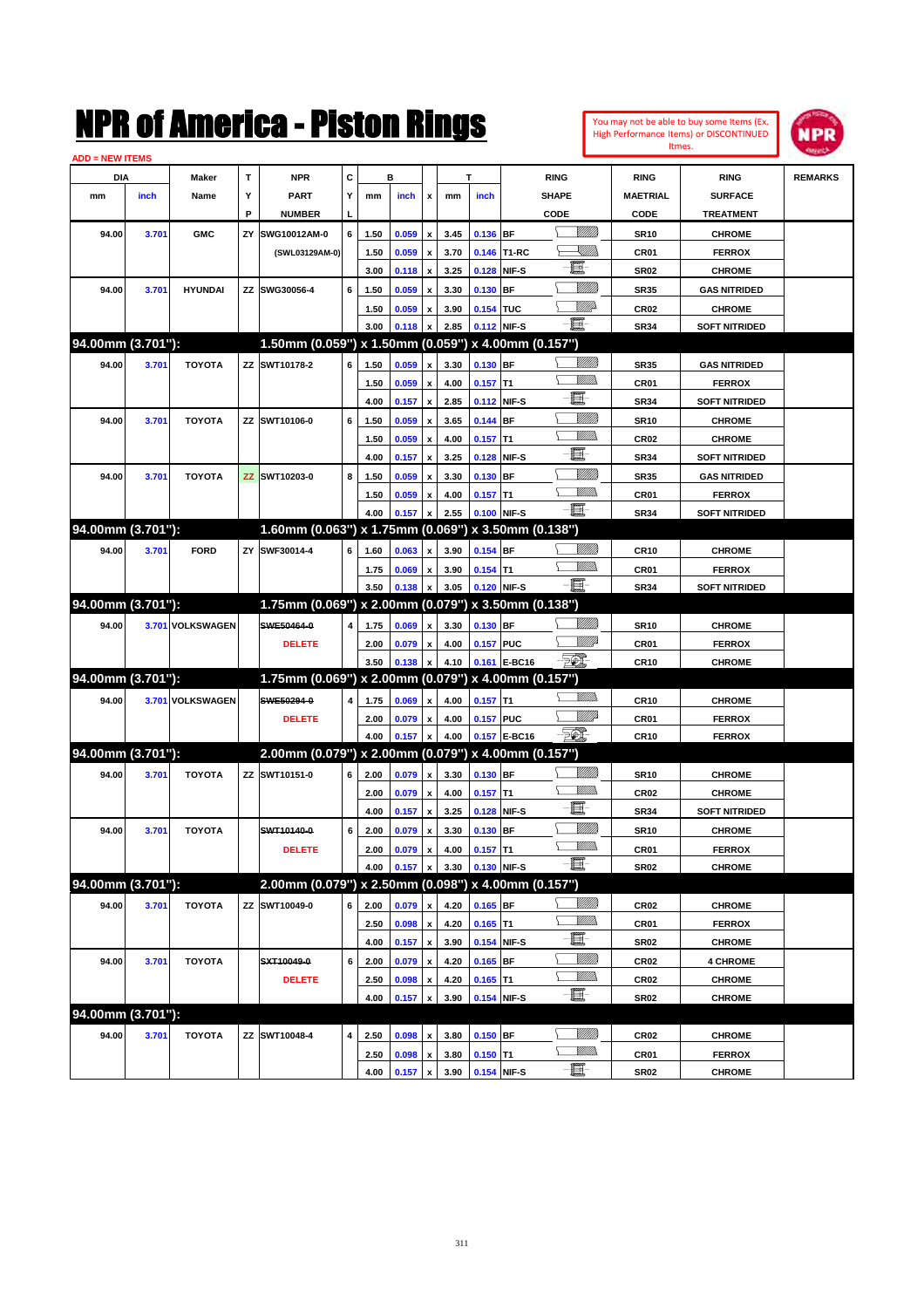|                               |       |                   |           | NMK OI AINCrica - Miston Kings                      |   |      |       |                           |                     |             |                   |                               |                  |                  | You may not be able to buy some Items (Ex.<br><b>High Performance Items) or DISCONTINUED</b><br>Itmes. | IPR            |
|-------------------------------|-------|-------------------|-----------|-----------------------------------------------------|---|------|-------|---------------------------|---------------------|-------------|-------------------|-------------------------------|------------------|------------------|--------------------------------------------------------------------------------------------------------|----------------|
| <b>ADD = NEW ITEMS</b><br>DIA |       | Maker             | T         | <b>NPR</b>                                          | C |      | в     |                           |                     | т           |                   | <b>RING</b>                   |                  | <b>RING</b>      | <b>RING</b>                                                                                            | <b>REMARKS</b> |
| mm                            | inch  | Name              | Υ         | <b>PART</b>                                         | Y | mm   | inch  | x                         | mm                  | inch        |                   | <b>SHAPE</b>                  |                  | <b>MAETRIAL</b>  | <b>SURFACE</b>                                                                                         |                |
|                               |       |                   | P         | <b>NUMBER</b>                                       |   |      |       |                           |                     |             |                   | CODE                          |                  | CODE             | <b>TREATMENT</b>                                                                                       |                |
| 94.00mm (3.701"):             |       |                   |           | 2.85mm (0.112") x 2.00mm (0.079") x 2.00mm (0.079") |   |      |       |                           |                     |             |                   |                               |                  |                  |                                                                                                        |                |
| 94.00                         | 3.701 | <b>GMC</b>        |           | ZZ SDG10063-0                                       | 4 | 2.85 | 0.112 | $\boldsymbol{\mathsf{x}}$ | 3.95                |             | 0.156 BF-K1       |                               | <u>stillin</u>   | <b>CR10</b>      | <b>CHROME</b>                                                                                          |                |
| <b>ADD</b>                    |       |                   |           |                                                     |   | 2.00 | 0.079 | $\pmb{\mathsf{x}}$        | 4.00                | 0.157 TUC   |                   |                               | VIIID            | CR01             | <b>FERROX</b>                                                                                          |                |
|                               |       |                   |           |                                                     |   | 2.00 | 0.079 | x                         | 2.74                |             | 0.108 E-BC16      | <b>FOX</b>                    |                  | <b>SR35</b>      | <b>SOFT NITRIDED</b>                                                                                   |                |
| 94.11mm (3.705"):             |       |                   |           | 1.00mm (0.039") x 1.20mm (0.047") x 2.80mm (0.110") |   |      |       |                           |                     |             |                   |                               |                  |                  |                                                                                                        |                |
| 94.11                         | 3.705 | <b>HI PERFORM</b> |           | 21-GNH09411                                         | 1 | 1.00 | 0.039 | x                         | 3.50                | 0.138 BF    |                   |                               | <u>VIIIIn</u>    | <b>SR34</b>      | <b>GAS NITRIDED</b>                                                                                    |                |
|                               |       |                   |           |                                                     |   | 1.20 | 0.047 | x                         | 3.90                | 0.154 TUH   |                   |                               | ₩₩               | CR01             | <b>FERROX</b>                                                                                          |                |
|                               |       |                   |           |                                                     |   | 2.80 | 0.110 | x                         | 3.10                | 0.122       | NIF-H             | $f_{\text{max}}^{\text{exp}}$ |                  | <b>SR34</b>      | <b>SOFT NITRIDED</b>                                                                                   |                |
| 94.15mm (3.707"):             |       |                   |           | 1.50mm (0.059") x 1.50mm (0.059") x 3.00mm (0.118") |   |      |       |                           |                     |             |                   |                               |                  |                  |                                                                                                        |                |
| 94.15                         | 3.707 | <b>ISUZU</b>      |           | ZZ SWI10230-3                                       | 6 | 1.50 | 0.059 | X                         | 3.30                | $0.130$ BF  |                   |                               | VIII))           | <b>SR35</b>      | <b>GAS NITRIDED</b>                                                                                    |                |
|                               |       |                   |           |                                                     |   | 1.50 | 0.059 | $\boldsymbol{\mathsf{x}}$ | 4.00                | $0.157$ T1  |                   |                               | <br>Mar          | CR <sub>02</sub> | <b>CHROME</b>                                                                                          |                |
|                               |       |                   |           |                                                     |   | 3.00 | 0.118 | $\boldsymbol{\mathsf{x}}$ | 2.85                |             | 0.112 NIF-S       | E                             |                  | <b>SR34</b>      | <b>SOFT NITRIDED</b>                                                                                   |                |
| 94.15                         | 3.707 | <b>ISUZU</b>      |           | ZZ SWI10191-3                                       | 6 | 1.50 | 0.059 | X                         | 3.25                | 0.128       | BF                |                               | <u>VMM</u>       | <b>SR10</b>      | <b>CHROME</b>                                                                                          |                |
|                               |       |                   |           |                                                     |   | 1.50 | 0.059 | x                         | 4.00                | $0.157$ T1  |                   |                               | .<br>WWW         | CR01             | <b>FERROX</b>                                                                                          |                |
|                               |       |                   |           |                                                     |   | 3.00 | 0.118 | x                         | 2.85                |             | 0.112 NIF-S       | E.                            |                  | <b>SR02</b>      | <b>CHROME</b>                                                                                          |                |
| 94.15mm (3.707"):             |       |                   |           | 1.50mm (0.059") x 1.50mm (0.059") x 4.00mm (0.157") |   |      |       |                           |                     |             |                   |                               |                  |                  |                                                                                                        |                |
| 94.15                         | 3.707 | <b>ISUZU</b>      |           | ZZ SWI10185-3                                       | 6 | 1.50 | 0.059 | x                         | 3.45                | 0.136 BF    |                   |                               | VIII))           | <b>SR10</b>      | <b>CHROME</b>                                                                                          |                |
|                               |       |                   |           |                                                     |   | 1.50 | 0.059 | x                         | 4.00                | 0.157 TUC   |                   |                               | <u>MMP</u>       | CR01             | <b>FERROX</b>                                                                                          |                |
|                               |       |                   |           |                                                     |   | 4.00 | 0.157 | x                         | 3.15                | 0.124       | NIF-S             | -6                            |                  | <b>SR02</b>      | <b>CHROME</b>                                                                                          |                |
| 94.22mm (3.709"):             |       |                   |           | 2.00mm (0.079") x 2.00mm (0.079") x 4.76mm (0.187") |   |      |       |                           |                     |             |                   |                               |                  |                  |                                                                                                        |                |
| 94.22                         | 3.709 | <b>FORD</b>       | <b>ZX</b> | SWF30011-3                                          | 4 | 2.00 | 0.079 | x                         | 3.30                | $0.130$ BF  |                   |                               | VIIII)           | <b>SR35</b>      | <b>GAS NITRIDED</b>                                                                                    |                |
|                               |       |                   |           | (SWL03226-3)                                        |   | 2.00 | 0.079 | x                         | 4.30                |             | 0.169 T1-RC       |                               | <u>Sillin</u>    | CR01             | <b>FERROX</b>                                                                                          |                |
|                               |       |                   |           |                                                     |   | 4.76 | 0.187 | x                         | 4.20                | 0.165       | NIF-S             | -8                            |                  | <b>SR02</b>      | <b>CHROME</b>                                                                                          |                |
| 94.25mm (3.711"):             |       |                   |           | 1.00mm (0.039") x 1.20mm (0.047")                   |   |      |       |                           |                     |             | x 2.80mm (0.110") |                               |                  |                  |                                                                                                        |                |
| 94.25                         | 3.711 | <b>HI PERFORM</b> |           | 21-GNH09425                                         | 1 | 1.00 | 0.039 | X                         | 3.50                | 0.138 BF    |                   |                               | <u>VIIIIn</u>    | <b>SR34</b>      | <b>GAS NITRIDED</b>                                                                                    |                |
|                               |       |                   |           |                                                     |   | 1.20 | 0.047 | x                         | 3.90                | 0.154 TUH   |                   |                               | <u>Mille</u>     | CR01             | <b>FERROX</b>                                                                                          |                |
|                               |       |                   |           |                                                     |   | 2.80 | 0.110 | $\boldsymbol{x}$          | 3.10                |             | 0.122 NIF-H       | $\frac{1}{2}$                 |                  | <b>SR34</b>      | <b>SOFT NITRIDED</b>                                                                                   |                |
| 94.25mm (3.711"):             |       |                   |           | 1.20mm (0.047") x 1.20mm (0.047")                   |   |      |       |                           |                     |             | x 2.00mm (0.079") |                               |                  |                  |                                                                                                        |                |
| 94.25                         | 3.711 | <b>TOYOTA</b>     |           | ZZ SWT10195-1                                       | 6 | 1.20 | 0.047 | X                         | 3.25                | $0.128$ BF  |                   |                               | VIII))           | <b>SR10</b>      | <b>CHROME</b>                                                                                          |                |
|                               |       |                   |           |                                                     |   | 1.20 | 0.047 | x                         | 3.40                | 0.134 TUC   |                   |                               | <u>VIIItti</u> d | CR01             | <b>FERROX</b>                                                                                          |                |
|                               |       |                   |           |                                                     |   | 2.00 | 0.079 | $\boldsymbol{\mathsf{x}}$ | 2.80                |             | 0.110 NIF-H       | <b>Text</b>                   |                  | <b>SR02</b>      | <b>CHROME</b>                                                                                          |                |
| 94.25                         | 3.711 | <b>TOYOTA</b>     |           | ZZ SDT10194-1                                       | 6 | 1.20 | 0.047 | $\pmb{\mathsf{x}}$        | 2.90                | 0.114 BF-IB |                   |                               | <u>UMB</u>       | <b>SR34</b>      | <b>GAS NITRIDED</b>                                                                                    |                |
|                               |       |                   |           |                                                     |   | 1.20 | 0.047 |                           | 2.90                | 0.114 TUC   |                   |                               | <u>Willia</u>    | SR08             | <b>FERROX</b>                                                                                          |                |
|                               |       |                   |           |                                                     |   | 2.00 | 0.079 | $\pmb{\mathsf{x}}$        | 2.75                |             | 0.108 E-BC16      | EL.                           |                  | SR34             | <b>SOFT NITRIDED</b>                                                                                   |                |
| 94.25                         | 3.711 | <b>TOYOTA</b>     |           | ZZ SDT10204-1                                       | 8 | 1.20 | 0.047 | $\pmb{\mathsf{x}}$        | 2.90                |             | 0.114 BF-IB       |                               |                  | <b>SR34</b>      | <b>GAS NITRIDED</b>                                                                                    |                |
|                               |       |                   |           |                                                     |   | 1.20 | 0.047 |                           | 2.90                | 0.114 TUC   |                   |                               | <u>Willia</u>    | SR08             | <b>FERROX</b>                                                                                          |                |
|                               |       |                   |           |                                                     |   | 2.00 | 0.079 | $\pmb{\mathsf{x}}$        | 2.75                |             | 0.108 E-BC16      | TC),                          |                  | <b>SR34</b>      | <b>SOFT NITRIDED</b>                                                                                   |                |
| 94.25                         | 3.711 | <b>TOYOTA</b>     |           | ZZ SWT10233-1                                       | 6 | 1.20 | 0.047 | X                         | 2.90                |             | 0.114 BF-IB       |                               |                  | <b>SR34</b>      | <b>GAS NITRIDED</b>                                                                                    |                |
| <b>ADD</b>                    |       |                   |           |                                                     |   | 1.20 | 0.047 | $\pmb{\mathsf{x}}$        | 2.90                | 0.114 TUC   |                   |                               | <u>Willi</u> b   | SR08             | <b>FERROX</b>                                                                                          |                |
|                               |       |                   |           |                                                     |   | 2.00 | 0.079 | $\pmb{\mathsf{x}}$        | 2.70                |             | 0.106 NIF-H       | $\frac{1}{2}$                 |                  | <b>SR34</b>      | <b>SOFT NITRIDED</b>                                                                                   |                |
| 94.25                         | 3.711 | TOYOTA            |           | ZZ SWT10236-1                                       | 8 | 1.20 | 0.047 | $\pmb{\mathsf{x}}$        | 2.90                |             | 0.114 BF-IB       |                               |                  | <b>SR34</b>      | <b>GAS NITRIDED</b>                                                                                    |                |
|                               |       |                   |           |                                                     |   | 1.20 | 0.047 | $\pmb{\mathsf{x}}$        | 3.40                | 0.134 TUC   |                   |                               | <u>Willia</u>    | CR01             | <b>FERROX</b>                                                                                          |                |
|                               |       |                   |           |                                                     |   | 2.00 | 0.079 | x                         | 2.80                |             | 0.110 NIF-H       | <u>1220</u>                   |                  | <b>SR34</b>      | <b>SOFT NITRIDED</b>                                                                                   |                |
| 94.25mm (3.711"):             |       |                   |           | 1.20mm (0.047") x 1.20mm (0.047") x 3.00mm (0.118") |   |      |       |                           |                     |             |                   |                               |                  |                  |                                                                                                        |                |
| 94.25                         | 3.711 | <b>TOYOTA</b>     |           | ZZ SWT10240-1                                       | 8 | 1.20 | 0.047 | x                         | 2.90                |             | 0.114 BF-IB       |                               | <u> UMB</u>      | <b>SR34</b>      | <b>GAS NITRIDED</b>                                                                                    |                |
|                               |       |                   |           |                                                     |   | 1.20 | 0.047 | x                         | 3.90                |             | 0.154 TUC-RB      |                               | <u>UMP</u>       | CR02             | <b>FERROX</b>                                                                                          |                |
|                               |       |                   |           |                                                     |   | 3.00 |       |                           | $0.118 \times 2.55$ |             | 0.100 NIF-S       | -8                            |                  | <b>SR34</b>      | <b>SOFT NITRIDED</b>                                                                                   |                |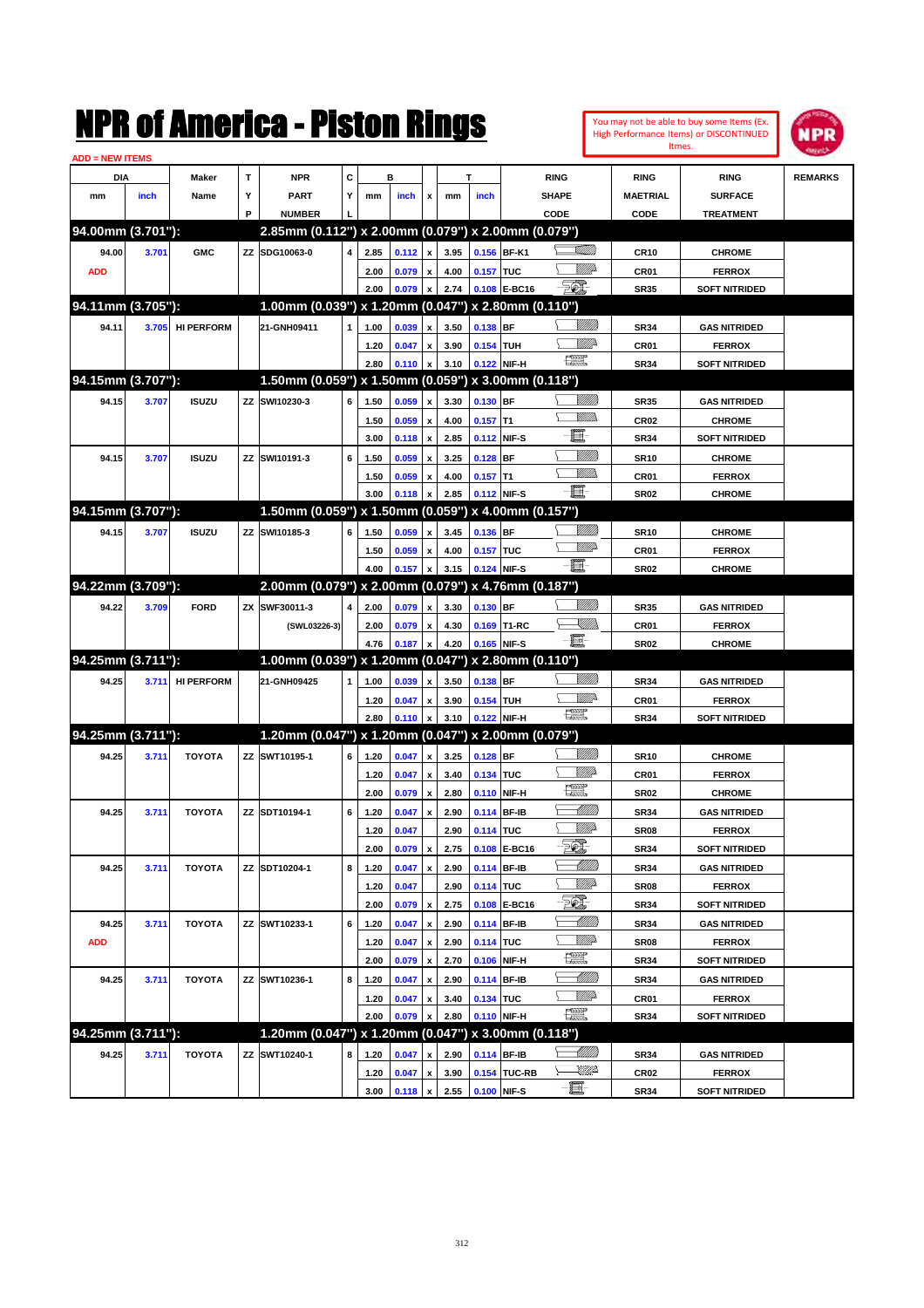| You may not be able to buy some Items (Ex.     |
|------------------------------------------------|
| <b>High Performance Items) or DISCONTINUED</b> |
| Itmes.                                         |



| <b>ADD = NEW ITEMS</b> |       |                  |    |                                                     |   |      |       |                    |      |             |              |                   |                  |                      |                |
|------------------------|-------|------------------|----|-----------------------------------------------------|---|------|-------|--------------------|------|-------------|--------------|-------------------|------------------|----------------------|----------------|
| <b>DIA</b>             |       | <b>Maker</b>     | T  | <b>NPR</b>                                          | С |      | в     |                    |      | т           |              | <b>RING</b>       | <b>RING</b>      | <b>RING</b>          | <b>REMARKS</b> |
| mm                     | inch  | Name             | Υ  | <b>PART</b>                                         | Y | mm   | inch  | x                  | mm   | inch        |              | <b>SHAPE</b>      | <b>MAETRIAL</b>  | <b>SURFACE</b>       |                |
|                        |       |                  | P  | <b>NUMBER</b>                                       |   |      |       |                    |      |             |              | CODE              | <b>CODE</b>      | <b>TREATMENT</b>     |                |
| 94.25mm (3.711"):      |       |                  |    | 1.20mm (0.047") x 1.50mm (0.059") x 2.50mm (0.098") |   |      |       |                    |      |             |              |                   |                  |                      |                |
| 94.25                  | 3.711 | <b>GMC</b>       |    | ZX SWG10038-1                                       | 6 | 1.20 | 0.047 | x                  | 3.30 |             | 0.130 BF-IB  |                   | <b>SR35</b>      | <b>GAS NITRIDED</b>  |                |
|                        |       |                  |    |                                                     |   | 1.50 | 0.059 |                    | 3.70 |             | 0.146 T1-RC  | <u>XIII))</u>     | CR <sub>01</sub> | <b>FERROX</b>        |                |
|                        |       |                  |    |                                                     |   | 2.50 | 0.098 | x                  | 2.70 |             | 0.106 NIF-H  | <u>ter</u>        | <b>SR02</b>      | <b>CHROME</b>        |                |
| 94.25                  | 3.711 | <b>GMC</b>       | ΖZ | SWG10039-1                                          | 6 | 1.20 | 0.047 | x                  | 2.90 |             | 0.114 BF-IB  | <u> Milli</u> lli | <b>SR35</b>      | <b>GAS NITRIDED</b>  |                |
|                        |       |                  |    |                                                     |   | 1.50 | 0.059 | x                  | 3.40 | 0.134 TUC   |              | MMP               | CR <sub>01</sub> | <b>FERROX</b>        |                |
|                        |       |                  |    |                                                     |   | 2.50 | 0.098 | x                  | 2.50 | 0.098       | NIF-H        | <u>tet</u>        | <b>SR02</b>      | <b>CHROME</b>        |                |
| 94.25                  | 3.711 | <b>GMC</b>       |    | ZZ SWG10052-1                                       | 6 | 1.20 | 0.047 |                    | 3.30 | $0.130$ BF  |              | <u> UMB</u>       | <b>SR35</b>      | <b>GAS NITRIDED</b>  |                |
|                        |       |                  |    |                                                     |   | 1.50 | 0.059 |                    | 3.40 | 0.134 TUC   |              | MMD               | CR <sub>01</sub> | <b>FERROX</b>        |                |
|                        |       |                  |    |                                                     |   | 2.50 | 0.098 |                    | 2.50 |             | 0.098 NIF-H  | æ                 | <b>SR02</b>      | <b>CHROME</b>        |                |
| 94.25mm (3.711"):      |       |                  |    | 1.50mm (0.059") x 1.50mm (0.059") x 3.00mm (0.118") |   |      |       |                    |      |             |              |                   |                  |                      |                |
| 94.25                  | 3.711 | <b>GMC</b>       | ZZ | SWG10012-1                                          | 6 | 1.50 | 0.059 | x                  | 3.45 | 0.136 BF    |              |                   | <b>SR35</b>      | <b>GAS NITRIDED</b>  |                |
|                        |       |                  |    | (SWL03129-1)                                        |   | 1.50 | 0.059 | x                  | 3.70 |             | 0.146 T1-RC  | XMM               | CR <sub>01</sub> | <b>FERROX</b>        |                |
|                        |       |                  |    |                                                     |   | 3.00 | 0.118 | x                  | 3.25 |             | 0.128 NIF-S  | E                 | <b>SR34</b>      | <b>SOFT NITRIDED</b> |                |
| 94.25                  | 3.711 | <b>GMC</b>       | ZY | SWG10012AM-1                                        | 6 | 1.50 | 0.059 | x                  | 3.45 | 0.136 BF    |              |                   | <b>SR10</b>      | <b>CHROME</b>        |                |
|                        |       |                  |    | (SWL03129AM-1)                                      |   | 1.50 | 0.059 | x                  | 3.70 |             | 0.146 T1-RC  | <u>XMMs</u>       | CR <sub>01</sub> | <b>FERROX</b>        |                |
|                        |       |                  |    |                                                     |   | 3.00 | 0.118 |                    | 3.25 |             | 0.128 NIF-S  | -8                | <b>SR02</b>      | <b>CHROME</b>        |                |
| 94.25mm (3.711"):      |       |                  |    | 1.50mm (0.059") x 1.50mm (0.059") x 4.00mm (0.157") |   |      |       |                    |      |             |              |                   |                  |                      |                |
| 94.25                  | 3.711 | <b>TOYOTA</b>    |    | ZZ SWT10178-3                                       | 6 | 1.50 | 0.059 | x                  | 3.30 | 0.130 BF    |              |                   | <b>SR35</b>      | <b>GAS NITRIDED</b>  |                |
|                        |       |                  |    |                                                     |   | 1.50 | 0.059 | x                  | 4.00 | $0.157$ T1  |              | CMM)              | CR <sub>01</sub> | <b>FERROX</b>        |                |
|                        |       |                  |    |                                                     |   | 4.00 | 0.157 | x                  | 2.85 |             | 0.112 NIF-S  | e.                | <b>SR34</b>      | <b>SOFT NITRIDED</b> |                |
| 94.25                  | 3.711 | <b>TOYOTA</b>    |    | ZZ SWT10106-1                                       | 6 | 1.50 | 0.059 |                    | 3.65 | $0.144$ BF  |              | <u>Milli</u>      | <b>SR10</b>      | <b>CHROME</b>        |                |
|                        |       |                  |    |                                                     |   | 1.50 | 0.059 | x                  | 4.00 | $0.157$ T1  |              | CMM)              | <b>CR02</b>      | <b>CHROME</b>        |                |
|                        |       |                  |    |                                                     |   | 4.00 | 0.157 | x                  | 3.25 |             | 0.128 NIF-S  | e.                | <b>SR34</b>      | <b>SOFT NITRIDED</b> |                |
| 94.25                  | 3.711 | <b>TOYOTA</b>    |    | ZZ SWT10203-1                                       | 8 | 1.50 | 0.059 |                    | 3.30 | $0.130$ BF  |              |                   | <b>SR35</b>      | <b>GAS NITRIDED</b>  |                |
|                        |       |                  |    |                                                     |   | 1.50 | 0.059 | x                  | 4.00 | $0.157$ T1  |              | CMM)              | <b>CR01</b>      | <b>FERROX</b>        |                |
|                        |       |                  |    |                                                     |   | 4.00 | 0.157 |                    | 2.55 |             | 0.100 NIF-S  | - 1               | <b>SR34</b>      | <b>SOFT NITRIDED</b> |                |
| 94.25mm (3.711"):      |       |                  |    | 1.75mm (0.069") x 2.00mm (0.079") x 3.50mm (0.138") |   |      |       |                    |      |             |              |                   |                  |                      |                |
| 94.25                  |       | 3.711 VOLKSWAGEN |    | SWE50464-1                                          | 4 | 1.75 | 0.069 | x                  | 3.30 | 0.130 BF    |              |                   | <b>SR10</b>      | <b>CHROME</b>        |                |
|                        |       |                  |    | <b>DELETE</b>                                       |   | 2.00 | 0.079 | x                  | 4.00 | 0.157 PUC   |              | ₩₩                | CR <sub>01</sub> | <b>FERROX</b>        |                |
|                        |       |                  |    |                                                     |   | 3.50 | 0.138 | x                  | 4.10 |             | 0.161 E-BC16 | -501              | <b>CR10</b>      | <b>CHROME</b>        |                |
| 94.25mm (3.711"):      |       |                  |    | 1.75mm (0.069") x 2.00mm (0.079") x 4.00mm (0.157") |   |      |       |                    |      |             |              |                   |                  |                      |                |
| 94.25                  |       | 3.711 VOLKSWAGEN |    | SWE50294-1                                          | 4 | 1.75 | 0.069 | x                  | 4.00 | $0.157$ T1  |              |                   | CR10             | <b>CHROME</b>        |                |
|                        |       |                  |    | <b>DELETE</b>                                       |   | 2.00 | 0.079 | $\pmb{\mathsf{x}}$ | 4.00 | 0.157 PUC   |              | WMA               | CR01             | <b>FERROX</b>        |                |
|                        |       |                  |    |                                                     |   | 4.00 | 0.157 | $\pmb{\mathsf{x}}$ | 4.00 |             | 0.157 E-BC16 | $\mathbb{Z}$      | <b>CR10</b>      | <b>FERROX</b>        |                |
| 94.25mm (3.711"):      |       |                  |    | 2.00mm (0.079") x 2.00mm (0.079") x 4.00mm (0.157") |   |      |       |                    |      |             |              |                   |                  |                      |                |
| 94.25                  | 3.711 | <b>TOYOTA</b>    |    | ZZ SWT10151-1                                       | 6 | 2.00 | 0.079 | $\pmb{\mathsf{x}}$ | 3.30 | 0.130 BF    |              | <u>VIIII</u> )    | <b>SR10</b>      | <b>CHROME</b>        |                |
|                        |       |                  |    |                                                     |   | 2.00 | 0.079 | $\pmb{\mathsf{x}}$ | 4.00 | $0.157$ T1  |              | <u>VMWs</u>       | CR <sub>02</sub> | <b>CHROME</b>        |                |
|                        |       |                  |    |                                                     |   | 4.00 | 0.157 | $\pmb{\mathsf{x}}$ | 3.25 |             | 0.128 NIF-S  | E                 | SR34             | <b>SOFT NITRIDED</b> |                |
| 94.25                  | 3.711 | <b>TOYOTA</b>    |    | SWT10140-1                                          | 6 | 2.00 | 0.079 | x                  | 3.30 | 0.130 BF    |              | <u>VIIII</u> )    | <b>SR10</b>      | <b>CHROME</b>        |                |
|                        |       |                  |    | <b>DELETE</b>                                       |   | 2.00 | 0.079 | x                  | 4.00 | $0.157$ T1  |              | <u>MM)</u>        | CR01             | <b>FERROX</b>        |                |
|                        |       |                  |    |                                                     |   | 4.00 | 0.157 | $\pmb{\mathsf{x}}$ | 3.30 | 0.130 NIF-S |              | e.                | <b>SR02</b>      | <b>CHROME</b>        |                |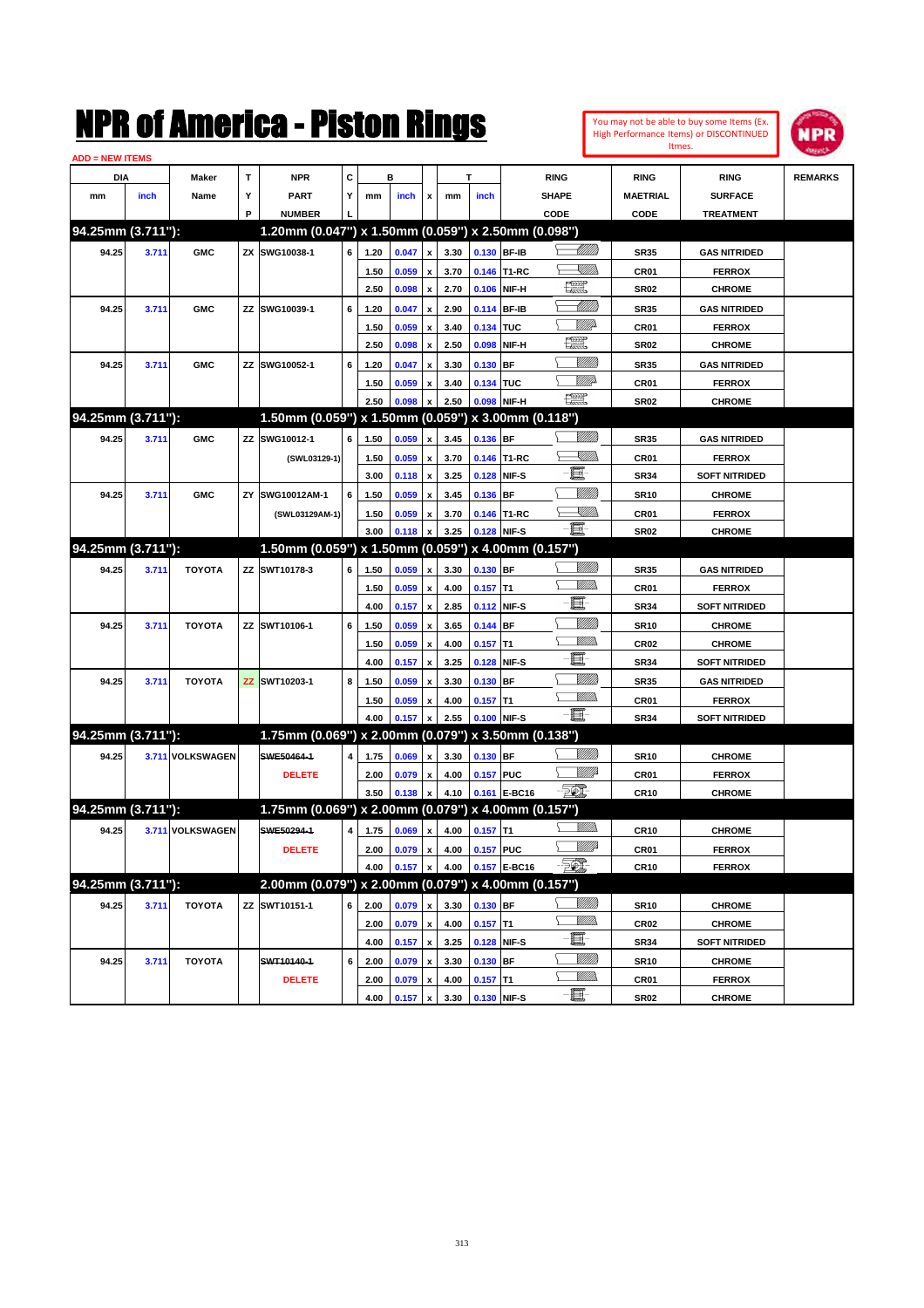| You may not be able to buy some Items (Ex. |
|--------------------------------------------|
| High Performance Items) or DISCONTINUED    |
| Itmes.                                     |



| <b>ADD = NEW ITEMS</b> |       |                   |   |                                                     |   |      |       |                           |      |            |              |                                        |                  |                      |                |
|------------------------|-------|-------------------|---|-----------------------------------------------------|---|------|-------|---------------------------|------|------------|--------------|----------------------------------------|------------------|----------------------|----------------|
| DIA                    |       | <b>Maker</b>      | T | <b>NPR</b>                                          | C |      | в     |                           |      | T          |              | <b>RING</b>                            | <b>RING</b>      | <b>RING</b>          | <b>REMARKS</b> |
| mm                     | inch  | Name              | Υ | <b>PART</b>                                         | Y | mm   | inch  | x                         | mm   | inch       |              | <b>SHAPE</b>                           | <b>MAETRIAL</b>  | <b>SURFACE</b>       |                |
|                        |       |                   | P | <b>NUMBER</b>                                       |   |      |       |                           |      |            |              | CODE                                   | CODE             | <b>TREATMENT</b>     |                |
| 94.25mm (3.707"):      |       |                   |   | 2.00mm (0.079") x 2.50mm (0.098") x 4.00mm (0.157") |   |      |       |                           |      |            |              |                                        |                  |                      |                |
| 94.25                  | 3.711 | <b>TOYOTA</b>     |   | ZZ SWT10049-1                                       | 6 | 2.00 | 0.079 | x                         | 4.20 | $0.165$ BF |              | <u>Sillilli</u>                        | <b>CR02</b>      | <b>CHROME</b>        |                |
|                        |       |                   |   |                                                     |   | 2.50 | 0.098 | x                         | 4.20 | $0.165$ T1 |              | VM))                                   | CR01             | <b>FERROX</b>        |                |
|                        |       |                   |   |                                                     |   | 4.00 | 0.157 | $\boldsymbol{\mathsf{x}}$ | 3.90 | 0.154      | NIF-S        | e                                      | <b>SR02</b>      | <b>CHROME</b>        |                |
| 94.25                  | 3.711 | <b>TOYOTA</b>     |   | SXT10049-1                                          | 6 | 2.00 | 0.079 | x                         | 4.20 | $0.165$ BF |              | <u>MMW</u>                             | <b>CR02</b>      | <b>4 CHROME</b>      |                |
|                        |       |                   |   | <b>DELETE</b>                                       |   | 2.50 | 0.098 | x                         | 4.20 | $0.165$ T1 |              | <br>Mar                                | <b>CR02</b>      | <b>CHROME</b>        |                |
|                        |       |                   |   |                                                     |   | 4.00 | 0.157 | x                         | 3.90 |            | 0.154 NIF-S  | -夏-                                    | <b>SR02</b>      | <b>CHROME</b>        |                |
| 94.25mm (3.707"):      |       |                   |   | 2.85mm (0.112") x 2.00mm (0.079") x 2.00mm (0.079") |   |      |       |                           |      |            |              |                                        |                  |                      |                |
| 94.25                  | 3.711 | <b>GMC</b>        |   | ZZ SDG10063-1                                       | 4 | 2.85 | 0.112 | x                         | 3.95 |            | 0.156 BF-K1  | <u>stillin</u>                         | <b>CR10</b>      | <b>CHROME</b>        |                |
| <b>ADD</b>             |       |                   |   |                                                     |   | 2.00 | 0.079 | x                         | 4.00 | 0.157 TUC  |              | MMP                                    | CR01             | <b>FERROX</b>        |                |
|                        |       |                   |   |                                                     |   | 2.00 | 0.079 | x                         | 2.74 |            | 0.108 E-BC16 | <u> 50)</u>                            | <b>SR35</b>      | <b>SOFT NITRIDED</b> |                |
| 94.40mm (3.717"):      |       |                   |   | 1.50mm (0.059") x 1.50mm (0.059") x 3.00mm (0.118") |   |      |       |                           |      |            |              |                                        |                  |                      |                |
| 94.40                  | 3.717 | <b>ISUZU</b>      |   | ZZ SWI10230-4                                       | 6 | 1.50 | 0.059 | x                         | 3.30 | 0.130 BF   |              | <u>MMW</u>                             | <b>SR35</b>      | <b>GAS NITRIDED</b>  |                |
|                        |       |                   |   |                                                     |   | 1.50 | 0.059 | x                         | 4.00 | $0.157$ T1 |              | <br>Mar                                | <b>CR02</b>      | <b>CHROME</b>        |                |
|                        |       |                   |   |                                                     |   | 3.00 | 0.118 | $\boldsymbol{\mathsf{x}}$ | 2.85 |            | 0.112 NIF-S  | E.                                     | <b>SR34</b>      | <b>SOFT NITRIDED</b> |                |
| 94.40                  | 3.717 | <b>ISUZU</b>      |   | ZZ SWI10191-4                                       | 6 | 1.50 | 0.059 | x                         | 3.25 | $0.128$ BF |              | <u>Milli</u> k                         | <b>SR10</b>      | <b>CHROME</b>        |                |
|                        |       |                   |   |                                                     |   | 1.50 | 0.059 | x                         | 4.00 | $0.157$ T1 |              | .<br>WWW                               | CR01             | <b>FERROX</b>        |                |
|                        |       |                   |   |                                                     |   | 3.00 | 0.118 | X                         | 2.85 |            | 0.112 NIF-S  | -8                                     | <b>SR02</b>      | <b>CHROME</b>        |                |
| 94.40mm (3.717"):      |       |                   |   | 1.50mm (0.059") x 1.50mm (0.059") x 4.00mm (0.157") |   |      |       |                           |      |            |              |                                        |                  |                      |                |
| 94.40                  | 3.717 | <b>ISUZU</b>      |   | ZZ SWI10185-4                                       | 6 | 1.50 | 0.059 | x                         | 3.45 | 0.136 BF   |              | <u>MMW</u>                             | <b>SR10</b>      | <b>CHROME</b>        |                |
|                        |       |                   |   |                                                     |   | 1.50 | 0.059 | x                         | 4.00 | 0.157 TUC  |              | <u>WW</u>                              | CR01             | <b>FERROX</b>        |                |
|                        |       |                   |   |                                                     |   | 4.00 | 0.157 | x                         | 3.15 |            | 0.124 NIF-S  | -夏-                                    | <b>SR02</b>      | <b>CHROME</b>        |                |
| 94.47mm (3.719"):      |       |                   |   | 2.00mm (0.079") x 2.00mm (0.079") x 4.76mm (0.187") |   |      |       |                           |      |            |              |                                        |                  |                      |                |
| 94.47                  | 3.719 | <b>FORD</b>       |   | ZX SWF30011-4                                       | 4 | 2.00 | 0.079 | x                         | 3.30 | 0.130 BF   |              | WMM)                                   | <b>SR35</b>      | <b>GAS NITRIDED</b>  |                |
|                        |       |                   |   | (SWL03226-4)                                        |   | 2.00 | 0.079 | x                         | 4.30 |            | 0.169 T1-RC  | <u>- Millis</u>                        | CR01             | <b>FERROX</b>        |                |
|                        |       |                   |   |                                                     |   | 4.76 | 0.187 | x                         | 4.20 |            | 0.165 NIF-S  | -8                                     | <b>SR02</b>      | <b>CHROME</b>        |                |
| 94.50mm (3.720"):      |       |                   |   | 1.00mm (0.039") x 1.20mm (0.047") x 2.80mm (0.110") |   |      |       |                           |      |            |              |                                        |                  |                      |                |
| 94.50                  | 3.720 | <b>HI PERFORM</b> |   | XC3720                                              | 1 | 1.00 | 0.039 | x                         | 3.40 | 0.134 BF   |              | <u>Sillilli</u>                        | <b>SR10</b>      | <b>CHROME</b>        |                |
|                        |       |                   |   |                                                     |   | 1.20 | 0.047 | x                         | 4.10 | $0.161$ T1 |              | <br>Mar                                | CR01             | <b>FERROX</b>        |                |
|                        |       |                   |   |                                                     |   | 2.80 | 0.110 | $\boldsymbol{\mathsf{x}}$ | 3.15 | 0.124      | NIF-S        | e                                      | <b>SR02</b>      | <b>CHROME</b>        |                |
| 94.50                  | 3.720 | <b>HI PERFORM</b> |   | 21-GNH09450                                         | 1 | 1.00 | 0.039 | x                         | 3.50 | $0.138$ BF |              | VIIII)                                 | <b>SR34</b>      | <b>GAS NITRIDED</b>  |                |
|                        |       |                   |   |                                                     |   | 1.20 | 0.047 | x                         | 3.90 | 0.154 TUH  |              | <u>Willi</u> r<br>漂                    | <b>CR01</b>      | <b>FERROX</b>        |                |
| 94.50mm (3.720"):      |       |                   |   |                                                     |   | 2.80 | 0.110 | x                         | 3.10 |            | 0.122 NIF-H  |                                        | <b>SR34</b>      | <b>SOFT NITRIDED</b> |                |
|                        |       |                   |   | 1.20mm (0.047") x 1.20mm (0.047") x 2.00mm (0.079") |   |      |       |                           |      |            |              |                                        |                  |                      |                |
| 94.50                  | 3.720 | <b>TOYOTA</b>     |   | ZZ SWT10195-2                                       | 6 | 1.20 | 0.047 | $\pmb{\mathsf{x}}$        | 3.25 | $0.128$ BF |              | <u>MMM</u>                             | <b>SR10</b>      | <b>CHROME</b>        |                |
|                        |       |                   |   |                                                     |   | 1.20 | 0.047 | x                         | 3.40 | 0.134 TUC  |              | <i><u>Villito</u></i><br>$\frac{1}{2}$ | CR01             | <b>FERROX</b>        |                |
|                        |       |                   |   |                                                     |   | 2.00 | 0.079 | $\pmb{\mathsf{x}}$        | 2.80 |            | 0.110 NIF-H  |                                        | <b>SR02</b>      | <b>CHROME</b>        |                |
| 94.50                  | 3.720 | <b>TOYOTA</b>     |   | ZZ SDT10194-2                                       | 6 | 1.20 | 0.047 | x                         | 2.90 |            | 0.114 BF-IB  | <u>-MM)</u><br><u>Willia</u>           | <b>SR34</b>      | <b>GAS NITRIDED</b>  |                |
|                        |       |                   |   |                                                     |   | 1.20 | 0.047 |                           | 2.90 | 0.114 TUC  |              | EQ,                                    | <b>SR08</b>      | <b>FERROX</b>        |                |
|                        |       |                   |   |                                                     |   | 2.00 | 0.079 | $\pmb{\mathsf{x}}$        | 2.75 |            | 0.108 E-BC16 |                                        | <b>SR34</b>      | <b>SOFT NITRIDED</b> |                |
| 94.50                  | 3.720 | TOYOTA            |   | ZZ SDT10204-2                                       | 8 | 1.20 | 0.047 | x                         | 2.90 |            | 0.114 BF-IB  | <u>Willia</u>                          | <b>SR34</b>      | <b>GAS NITRIDED</b>  |                |
|                        |       |                   |   |                                                     |   | 1.20 | 0.047 |                           | 2.90 | 0.114 TUC  |              | TQ.                                    | <b>SR08</b>      | <b>FERROX</b>        |                |
|                        |       |                   |   |                                                     |   | 2.00 | 0.079 | $\pmb{\mathsf{x}}$        | 2.75 |            | 0.108 E-BC16 | <u> Millitt</u>                        | <b>SR34</b>      | <b>SOFT NITRIDED</b> |                |
| 94.50                  | 3.720 | <b>TOYOTA</b>     |   | ZZ SWT10233-2                                       | 6 | 1.20 | 0.047 | x                         | 2.90 |            | 0.114 BF-IB  | <u>Willia</u>                          | <b>SR34</b>      | <b>GAS NITRIDED</b>  |                |
| <b>ADD</b>             |       |                   |   |                                                     |   | 1.20 | 0.047 | x                         | 2.90 | 0.114 TUC  |              | $\frac{1}{2}$                          | SR <sub>08</sub> | <b>FERROX</b>        |                |
|                        |       |                   |   |                                                     |   | 2.00 | 0.079 | x                         | 2.70 |            | 0.106 NIF-H  |                                        | <b>SR34</b>      | <b>SOFT NITRIDED</b> |                |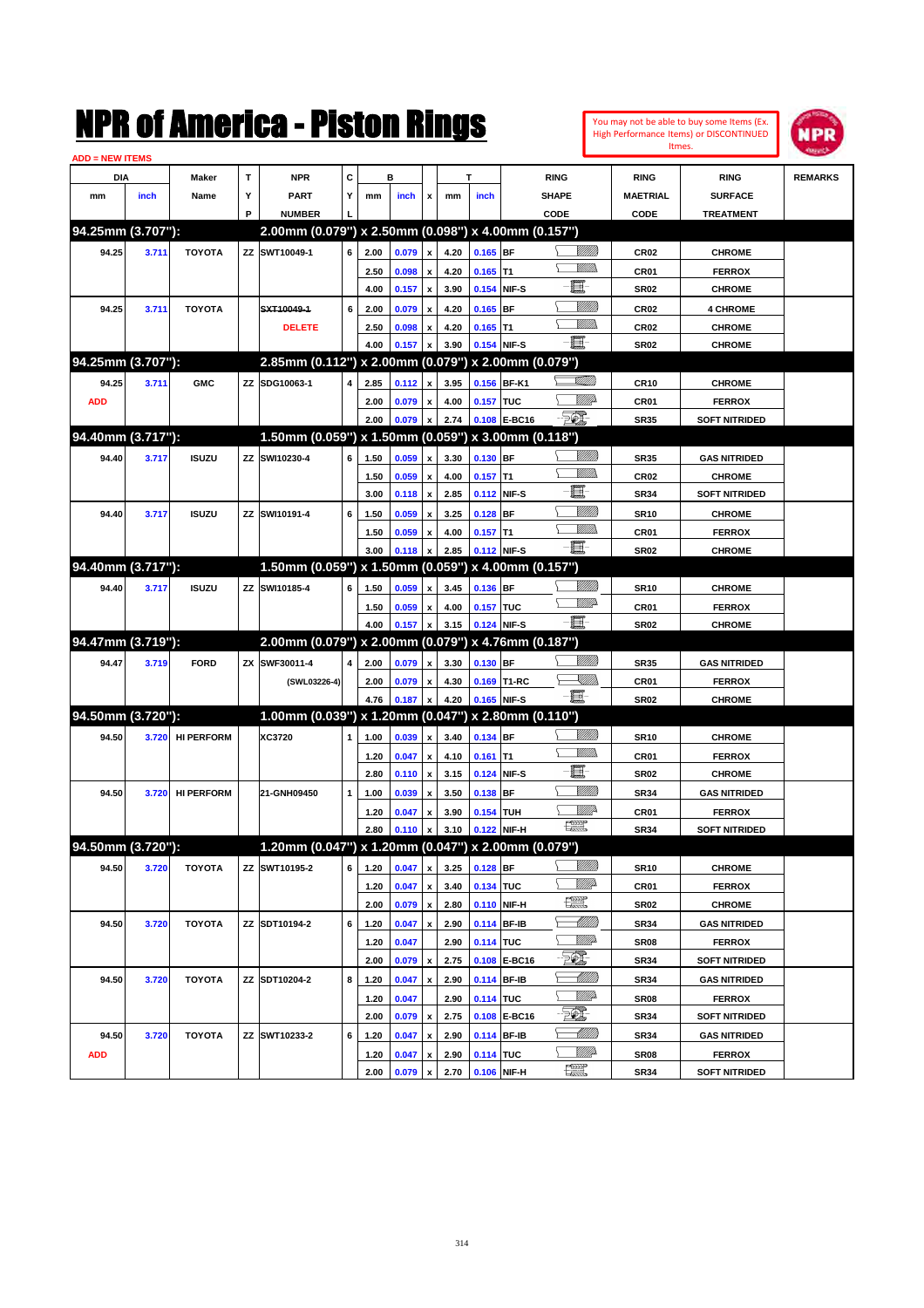|                        |       |                  |             | NMK OI AMCMICA - MISTON KINGS                       |   |              |                |                           |              |             |              |                   |                | Itmes.           | You may not be able to buy some Items (Ex.<br>High Performance Items) or DISCONTINUED | NPR            |
|------------------------|-------|------------------|-------------|-----------------------------------------------------|---|--------------|----------------|---------------------------|--------------|-------------|--------------|-------------------|----------------|------------------|---------------------------------------------------------------------------------------|----------------|
| <b>ADD = NEW ITEMS</b> |       |                  |             |                                                     |   |              |                |                           |              |             |              |                   |                |                  |                                                                                       |                |
| DIA                    |       | Maker            | $\mathbf T$ | <b>NPR</b>                                          | C |              | в              |                           |              | T           |              | <b>RING</b>       |                | <b>RING</b>      | <b>RING</b>                                                                           | <b>REMARKS</b> |
| mm                     | inch  | Name             | Υ           | <b>PART</b>                                         | Υ | mm           | inch           | x                         | mm           | inch        |              | <b>SHAPE</b>      |                | <b>MAETRIAL</b>  | <b>SURFACE</b>                                                                        |                |
|                        |       |                  | P           | <b>NUMBER</b>                                       |   |              |                |                           |              |             |              | CODE              |                | CODE             | <b>TREATMENT</b>                                                                      |                |
| 94.50                  | 3.720 | <b>TOYOTA</b>    | ZZ          | SWT10236-2                                          | 8 | 1.20         | 0.047          | $\pmb{\mathsf{x}}$        | 2.90         | 0.114 BF-IB |              |                   | <u> UMM</u>    | <b>SR34</b>      | <b>GAS NITRIDED</b>                                                                   |                |
|                        |       |                  |             |                                                     |   | 1.20         | 0.047          | $\pmb{\mathsf{x}}$        | 3.40         | 0.134 TUC   |              |                   | <u>VIIItä</u>  | CR01             | <b>FERROX</b>                                                                         |                |
|                        |       |                  |             |                                                     |   | 2.00         | 0.079          | $\pmb{\mathsf{x}}$        | 2.80         | 0.110 NIF-H |              | <b>The Second</b> |                | <b>SR34</b>      | <b>SOFT NITRIDED</b>                                                                  |                |
| 94.50mm (3.720"):      |       |                  |             | 1.20mm (0.047") x 1.20mm (0.047") x 3.00mm (0.118") |   |              |                |                           |              |             |              |                   |                |                  |                                                                                       |                |
| 94.50                  | 3.720 | <b>TOYOTA</b>    |             | ZZ SWT10240-2                                       | 8 | 1.20         | 0.047          | $\pmb{\mathsf{x}}$        | 2.90         | 0.114 BF-IB |              |                   | <u> UMM</u>    | <b>SR34</b>      | <b>GAS NITRIDED</b>                                                                   |                |
|                        |       |                  |             |                                                     |   | 1.20         | 0.047          | $\pmb{\mathsf{x}}$        | 3.90         |             | 0.154 TUC-RB |                   | <u>UMP</u>     | CR <sub>02</sub> | <b>FERROX</b>                                                                         |                |
|                        |       |                  |             |                                                     |   | 3.00         | 0.118          | $\pmb{\mathsf{x}}$        | 2.55         | 0.100 NIF-S |              | - 8               |                | <b>SR34</b>      | <b>SOFT NITRIDED</b>                                                                  |                |
| 94.50mm (3.720"):      |       |                  |             | 1.20mm (0.047") x 1.50mm (0.059") x 2.50mm (0.098") |   |              |                |                           |              |             |              |                   |                |                  |                                                                                       |                |
| 94.50                  | 3.720 | <b>GMC</b>       | <b>ZX</b>   | SWG10038-2                                          | 6 | 1.20         | 0.047          | $\pmb{\mathsf{x}}$        | 3.30         | 0.130 BF-IB |              |                   | <u> UMM</u>    | <b>SR35</b>      | <b>GAS NITRIDED</b>                                                                   |                |
|                        |       |                  |             |                                                     |   | 1.50         | 0.059          | $\pmb{\mathsf{x}}$        | 3.70         |             | 0.146 T1-RC  |                   | <u>Sillill</u> | CR01             | <b>FERROX</b>                                                                         |                |
|                        |       |                  |             |                                                     |   | 2.50         | 0.098          | $\pmb{\mathsf{x}}$        | 2.70         | 0.106 NIF-H |              | $\mathbb{R}$      |                | <b>SR02</b>      | <b>CHROME</b>                                                                         |                |
| 94.50                  | 3.720 | <b>GMC</b>       | ZZ          | SWG10039-2                                          | 6 | 1.20         | 0.047          | $\pmb{\mathsf{x}}$        | 2.90         | 0.114 BF-IB |              |                   | <u> UMM</u>    | <b>SR35</b>      | <b>GAS NITRIDED</b>                                                                   |                |
|                        |       |                  |             |                                                     |   | 1.50         | 0.059          | $\pmb{\mathsf{x}}$        | 3.40         | 0.134 TUC   |              |                   | <u>MM</u>      | CR01             | <b>FERROX</b>                                                                         |                |
|                        |       |                  |             |                                                     |   | 2.50         | 0.098          | $\boldsymbol{\mathsf{x}}$ | 2.50         | 0.098       | NIF-H        | $\mathbb{R}$      |                | <b>SR02</b>      | <b>CHROME</b>                                                                         |                |
| 94.50                  | 3.720 | <b>GMC</b>       |             | ZZ SWG10052-2                                       | 6 | 1.20         | 0.047          | $\pmb{\mathsf{x}}$        | 3.30         | 0.130 BF    |              |                   | <u>MMM</u>     | <b>SR35</b>      | <b>GAS NITRIDED</b>                                                                   |                |
|                        |       |                  |             |                                                     |   | 1.50         | 0.059          | $\pmb{\mathsf{x}}$        | 3.40         | 0.134 TUC   |              |                   | <u>VIIItä</u>  | CR01             | <b>FERROX</b>                                                                         |                |
|                        |       |                  |             |                                                     |   | 2.50         | 0.098          | x                         | 2.50         | 0.098 NIF-H |              | $\frac{1}{2}$     |                | <b>SR02</b>      | <b>CHROME</b>                                                                         |                |
| 94.50mm (3.720"):      |       |                  |             | 1.50mm (0.059") x 1.50mm (0.059") x 3.00mm (0.118") |   |              |                |                           |              |             |              |                   |                |                  |                                                                                       |                |
| 94.50                  | 3.720 | <b>GMC</b>       |             | ZZ SWG10012-2                                       | 6 | 1.50         | 0.059          | $\pmb{\mathsf{x}}$        | 3.45         | 0.136 BF    |              |                   | VIII))         | <b>SR35</b>      | <b>GAS NITRIDED</b>                                                                   |                |
|                        |       |                  |             | (SWL03129-2)                                        |   | 1.50         | 0.059          | $\pmb{\mathsf{x}}$        | 3.70         |             | 0.146 T1-RC  |                   | <u>Sillill</u> | CR01             | <b>FERROX</b>                                                                         |                |
|                        |       |                  |             |                                                     |   | 3.00         | 0.118          | $\pmb{\mathsf{x}}$        | 3.25         | 0.128 NIF-S |              | E.                |                | <b>SR34</b>      | <b>SOFT NITRIDED</b>                                                                  |                |
| 94.50                  | 3.720 | <b>GMC</b>       | ZY          | SWG10012AM-2                                        | 6 | 1.50         | 0.059          | $\pmb{\mathsf{x}}$        | 3.45         | 0.136 BF    |              |                   | WMM)           | <b>SR10</b>      | <b>CHROME</b>                                                                         |                |
|                        |       |                  |             |                                                     |   |              |                |                           |              |             | 0.146 T1-RC  |                   | <u>Sillin</u>  | CR01             |                                                                                       |                |
|                        |       |                  |             | (SWL03129AM-2)                                      |   | 1.50<br>3.00 | 0.059          | $\pmb{\mathsf{x}}$        | 3.70<br>3.25 | 0.128 NIF-S |              | E.                |                |                  | <b>FERROX</b>                                                                         |                |
| 94.50mm (3.720"):      |       |                  |             | 1.50mm (0.059") x 1.50mm (0.059") x 4.00mm (0.157") |   |              | 0.118          | $\boldsymbol{\mathsf{x}}$ |              |             |              |                   |                | <b>SR02</b>      | <b>CHROME</b>                                                                         |                |
|                        |       |                  |             |                                                     |   |              |                |                           |              |             |              |                   | VIII))         |                  |                                                                                       |                |
| 94.50                  | 3.720 | <b>TOYOTA</b>    |             | ZZ SWT10178-4                                       | 6 | 1.50         | 0.059          | $\pmb{\mathsf{x}}$        | 3.30         | 0.130 BF    |              |                   | .<br>MMW       | <b>SR35</b>      | <b>GAS NITRIDED</b>                                                                   |                |
|                        |       |                  |             |                                                     |   | 1.50         | 0.059          | $\pmb{\mathsf{x}}$        | 4.00         | $0.157$ T1  |              | E                 |                | CR01             | <b>FERROX</b>                                                                         |                |
|                        |       |                  |             |                                                     |   | 4.00         | 0.157          | $\boldsymbol{\mathsf{x}}$ | 2.85         | 0.112 NIF-S |              |                   |                | <b>SR34</b>      | <b>SOFT NITRIDED</b>                                                                  |                |
| 94.50                  | 3.720 | <b>TOYOTA</b>    |             | ZZ SWT10106-2                                       | 6 | 1.50         | 0.059          | $\pmb{\mathsf{x}}$        | 3.65         | $0.144$ BF  |              |                   | <u>MMW</u>     | <b>SR10</b>      | <b>CHROME</b>                                                                         |                |
|                        |       |                  |             |                                                     |   | 1.50         | 0.059          | $\pmb{\mathsf{x}}$        | 4.00         | $0.157$ T1  |              |                   | <br>Mad        | <b>CR02</b>      | <b>CHROME</b>                                                                         |                |
|                        |       |                  |             |                                                     |   | 4.00         | 0.157          | $\pmb{\mathsf{x}}$        | 3.25         | 0.128 NIF-S |              | E                 |                | <b>SR34</b>      | <b>SOFT NITRIDED</b>                                                                  |                |
| 94.50                  | 3.720 | ΤΟΥΟΤΑ           |             | ZZ SWT10203-2                                       | 8 | 1.50         | 0.059          | $\pmb{\mathsf{x}}$        | 3.30         | 0.130 BF    |              |                   | WMM)           | <b>SR35</b>      | <b>GAS NITRIDED</b>                                                                   |                |
|                        |       |                  |             |                                                     |   | 1.50         | 0.059          | $\pmb{\mathsf{x}}$        | 4.00         | $0.157$ T1  |              |                   | <u>MMD</u>     | CR01             | <b>FERROX</b>                                                                         |                |
|                        |       |                  |             |                                                     |   | 4.00         | 0.157          | $\boldsymbol{\mathsf{x}}$ | 2.55         | 0.100 NIF-S |              | ei-               |                | <b>SR34</b>      | <b>SOFT NITRIDED</b>                                                                  |                |
| 94.50mm (3.720"):      |       |                  |             | 1.75mm (0.069") x 2.00mm (0.079") x 3.50mm (0.138") |   |              |                |                           |              |             |              |                   |                |                  |                                                                                       |                |
| 94.50                  |       | 3.720 VOLKSWAGEN |             | SWE50464-2                                          | 4 | 1.75         | 0.069          | $\pmb{\mathsf{x}}$        | 3.30         | $0.130$ BF  |              |                   | <u>MMS</u>     | <b>SR10</b>      | <b>CHROME</b>                                                                         |                |
|                        |       |                  |             | <b>DELETE</b>                                       |   | 2.00         | 0.079          | $\pmb{\mathsf{x}}$        | 4.00         | 0.157 PUC   |              |                   | <u>VIII</u> D  | CR01             | <b>FERROX</b>                                                                         |                |
|                        |       |                  |             |                                                     |   | 3.50         | 0.138          | $\pmb{\mathsf{x}}$        | 4.10         |             | 0.161 E-BC16 | $\mathbb{Z}$      |                | <b>CR10</b>      | <b>CHROME</b>                                                                         |                |
| 94.50mm (3.720"):      |       |                  |             | 1.75mm (0.069") x 2.00mm (0.079") x 4.00mm (0.157") |   |              |                |                           |              |             |              |                   |                |                  |                                                                                       |                |
| 94.50                  |       | 3.720 VOLKSWAGEN |             | SWE50294-2                                          | 4 | 1.75         | 0.069          | $\pmb{\mathsf{x}}$        | 4.00         | $0.157$ T1  |              |                   | <u>MMs</u>     | CR <sub>10</sub> | <b>CHROME</b>                                                                         |                |
|                        |       |                  |             | <b>DELETE</b>                                       |   | 2.00         | 0.079          | $\mathbf x$               | 4.00         | 0.157 PUC   |              |                   | <u>Willi</u> b | CR01             | <b>FERROX</b>                                                                         |                |
|                        |       |                  |             |                                                     |   | 4.00         | $0.157 \times$ |                           | 4.00         |             | 0.157 E-BC16 | $\mathbb{Z}$      |                | CR10             | <b>FERROX</b>                                                                         |                |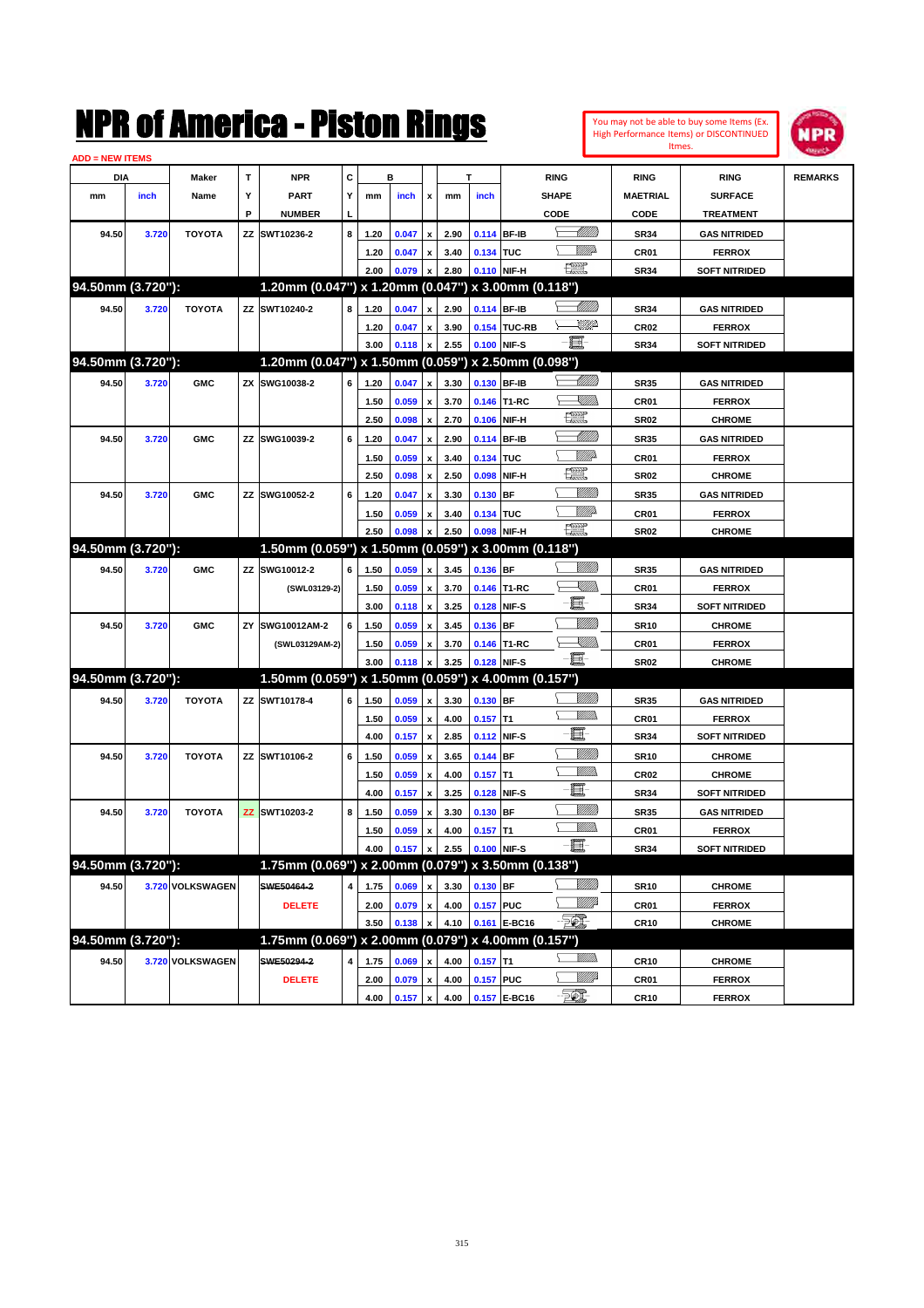| <b>ADD = NEW ITEMS</b> |       |               |   | NMK OI AINCrica - Miston Kings                      |   |      |       |                    |              |             |                     |                               |                   |                  | You may not be able to buy some Items (Ex.<br>High Performance Items) or DISCONTINUED<br>Itmes. | <b>NPR</b>     |
|------------------------|-------|---------------|---|-----------------------------------------------------|---|------|-------|--------------------|--------------|-------------|---------------------|-------------------------------|-------------------|------------------|-------------------------------------------------------------------------------------------------|----------------|
| DIA                    |       | Maker         | T | <b>NPR</b>                                          | С |      | в     |                    |              | т           |                     | <b>RING</b>                   |                   | <b>RING</b>      | <b>RING</b>                                                                                     | <b>REMARKS</b> |
| mm                     | inch  | Name          | Υ | <b>PART</b>                                         | Y | mm   | inch  | x                  | mm           | inch        |                     | <b>SHAPE</b>                  |                   | MAETRIAL         | <b>SURFACE</b>                                                                                  |                |
|                        |       |               | P | <b>NUMBER</b>                                       |   |      |       |                    |              |             |                     | CODE                          |                   | CODE             | <b>TREATMENT</b>                                                                                |                |
| 94.50mm (3.720"):      |       |               |   | 2.00mm (0.079") x 2.00mm (0.079") x 4.00mm (0.157") |   |      |       |                    |              |             |                     |                               |                   |                  |                                                                                                 |                |
| 94.50                  | 3.720 | <b>TOYOTA</b> |   | ZZ SWT10151-2                                       | 6 | 2.00 | 0.079 | $\pmb{\mathsf{x}}$ | 3.30         | 0.130 BF    |                     |                               | <u>Sillilli</u>   | SR10             | <b>CHROME</b>                                                                                   |                |
|                        |       |               |   |                                                     |   | 2.00 | 0.079 | $\mathbf{x}$       | 4.00         | $0.157$ T1  |                     |                               | .<br>MM           | CR <sub>02</sub> | <b>CHROME</b>                                                                                   |                |
|                        |       |               |   |                                                     |   | 4.00 | 0.157 | x                  | 3.25         | 0.128       | NIF-S               | E                             |                   | SR34             | <b>SOFT NITRIDED</b>                                                                            |                |
| 94.50                  | 3.720 | <b>TOYOTA</b> |   | SWT10140-2                                          | 6 | 2.00 | 0.079 | x                  | 3.30         | 0.130       | <b>BF</b>           |                               | <u>VIIII</u>      | SR10             | <b>CHROME</b>                                                                                   |                |
|                        |       |               |   | <b>DELETE</b>                                       |   | 2.00 | 0.079 | $\pmb{\mathsf{x}}$ | 4.00         | $0.157$ T1  |                     |                               | .<br>MM           | CR01             | <b>FERROX</b>                                                                                   |                |
|                        |       |               |   |                                                     |   | 4.00 | 0.157 | $\pmb{\mathsf{x}}$ | 3.30         | 0.130       | NIF-S               | $-\mathbf{E}$                 |                   | SR02             | <b>CHROME</b>                                                                                   |                |
| 94.50mm (3.720"):      |       |               |   | 2.00mm (0.079") x 2.50mm (0.098") x 4.00mm (0.157") |   |      |       |                    |              |             |                     |                               |                   |                  |                                                                                                 |                |
| 94.50                  | 3.720 | <b>TOYOTA</b> |   | ZZ SWT10049-2                                       | 6 | 2.00 | 0.079 | $\pmb{\mathsf{x}}$ | 4.20         | $0.165$ BF  |                     |                               | <u>Milli</u> k    | CR <sub>02</sub> | <b>CHROME</b>                                                                                   |                |
|                        |       |               |   |                                                     |   | 2.50 | 0.098 | x                  | 4.20         | 0.165       | T1                  |                               | .<br>MM           | CR <sub>01</sub> | <b>FERROX</b>                                                                                   |                |
|                        |       |               |   |                                                     |   | 4.00 | 0.157 | x                  | 3.90         | 0.154       | NIF-S               | E                             |                   | SR02             | <b>CHROME</b>                                                                                   |                |
| 94.50                  | 3.720 | <b>TOYOTA</b> |   | SXT10049-2                                          | 6 | 2.00 | 0.079 | x                  | 4.20         | 0.165       | BF                  |                               | <u>MMM</u>        | CR <sub>02</sub> | <b>4 CHROME</b>                                                                                 |                |
|                        |       |               |   | <b>DELETE</b>                                       |   | 2.50 | 0.098 | x                  | 4.20         | 0.165       | T1                  |                               | .<br>MM           | CR <sub>02</sub> | <b>CHROME</b>                                                                                   |                |
|                        |       |               |   |                                                     |   | 4.00 | 0.157 | x                  | 3.90         | 0.154       | NIF-S               | E                             |                   | <b>SR02</b>      | <b>CHROME</b>                                                                                   |                |
| 94.50mm (3.720"):      |       |               |   | 2.85mm (0.112") x 2.00mm (0.079") x 2.00mm (0.079") |   |      |       |                    |              |             |                     |                               |                   |                  |                                                                                                 |                |
| 94.50                  | 3.720 | <b>GMC</b>    |   | ZZ SDG10063-2                                       | 4 | 2.85 | 0.112 | $\pmb{\mathsf{x}}$ | 3.95         | 0.156 BF-K1 |                     | <u>stillin</u>                |                   | <b>CR10</b>      | <b>CHROME</b>                                                                                   |                |
| <b>ADD</b>             |       |               |   |                                                     |   | 2.00 | 0.079 | $\pmb{\mathsf{x}}$ | 4.00         | 0.157 TUC   |                     |                               | <u>VIIItä</u>     | CR01             | <b>FERROX</b>                                                                                   |                |
|                        |       |               |   |                                                     |   | 2.00 | 0.079 | $\pmb{\mathsf{x}}$ | 2.74         | 0.108       | E-BC16              | $\mathcal{F}$                 |                   | <b>SR35</b>      | <b>SOFT NITRIDED</b>                                                                            |                |
| 94.75mm (3.730"):      |       |               |   | 1.20mm (0.047") x 1.20mm (0.047") x 2.00mm (0.079") |   |      |       |                    |              |             |                     |                               |                   |                  |                                                                                                 |                |
| 94.75                  | 3.730 | <b>TOYOTA</b> |   | ZZ SWT10195-3                                       | 6 | 1.20 | 0.047 | $\mathbf{x}$       | 3.25         | $0.128$ BF  |                     |                               | <u>VIII M</u>     | SR10             | <b>CHROME</b>                                                                                   |                |
|                        |       |               |   |                                                     |   | 1.20 | 0.047 | x                  | 3.40         | 0.134 TUC   |                     |                               | <u>MM</u>         | CR <sub>01</sub> | <b>FERROX</b>                                                                                   |                |
|                        |       |               |   |                                                     |   | 2.00 | 0.079 | x                  | 2.80         | 0.110       | NIF-H               | <u>ter</u>                    |                   | SR02             | <b>CHROME</b>                                                                                   |                |
| 94.75                  | 3.730 | <b>TOYOTA</b> |   | ZZ SDT10194-3                                       | 6 | 1.20 | 0.047 | x                  | 2.90         | 0.114       | <b>BF-IB</b>        |                               |                   | SR34             | <b>GAS NITRIDED</b>                                                                             |                |
|                        |       |               |   |                                                     |   | 1.20 | 0.047 |                    | 2.90         | 0.114 TUC   |                     |                               | <u>VIIItä</u>     | SR08             | <b>FERROX</b>                                                                                   |                |
|                        |       |               |   |                                                     |   | 2.00 | 0.079 | X                  | 2.75         | 0.108       | <b>E-BC16</b>       | EQ,                           |                   | SR34             | <b>SOFT NITRIDED</b>                                                                            |                |
| 94.75                  | 3.730 | <b>TOYOTA</b> |   | ZZ SDT10204-3                                       | 8 | 1.20 | 0.047 | x                  | 2.90         | 0.114       | <b>BF-IB</b>        |                               | <u> Milli</u>     | SR34             | <b>GAS NITRIDED</b>                                                                             |                |
|                        |       |               |   |                                                     |   | 1.20 | 0.047 |                    | 2.90         | 0.114 TUC   |                     |                               | <u>MM</u>         | SR08             | <b>FERROX</b>                                                                                   |                |
|                        |       |               |   |                                                     |   | 2.00 | 0.079 | x                  | 2.75         | 0.108       | <b>E-BC16</b>       | TO)                           |                   | SR34             | <b>SOFT NITRIDED</b>                                                                            |                |
| 94.75                  | 3.730 | <b>TOYOTA</b> |   | ZZ SWT10233-3                                       | 6 | 1.20 | 0.047 | x                  | 2.90         | 0.114       | <b>BF-IB</b>        |                               | <u> Milli</u> lli | SR34             | <b>GAS NITRIDED</b>                                                                             |                |
| <b>ADD</b>             |       |               |   |                                                     |   | 1.20 | 0.047 | x                  | 2.90         | 0.114 TUC   |                     |                               | <u>MM</u>         | SR08             | <b>FERROX</b>                                                                                   |                |
|                        |       |               |   |                                                     |   | 2.00 | 0.079 | x                  | 2.70         | 0.106       | NIF-H               | <b>Text</b>                   |                   | SR34             | <b>SOFT NITRIDED</b>                                                                            |                |
| 94.75                  | 3.730 | <b>TOYOTA</b> |   | ZZ SWT10236-3                                       | 8 | 1.20 | 0.047 | $\pmb{\mathsf{x}}$ | 2.90         | 0.114 BF-IB |                     |                               | <u> UMM</u>       | <b>SR34</b>      | <b>GAS NITRIDED</b>                                                                             |                |
|                        |       |               |   |                                                     |   | 1.20 | 0.047 | x                  | 3.40         | 0.134 TUC   |                     |                               | <u>MMP</u>        | CR01             | <b>FERROX</b>                                                                                   |                |
|                        |       |               |   |                                                     |   | 2.00 | 0.079 | $\pmb{\mathsf{x}}$ | 2.80         | 0.110 NIF-H |                     | æ                             |                   | <b>SR34</b>      | <b>SOFT NITRIDED</b>                                                                            |                |
| 94.75mm (3.730"):      |       |               |   | 1.20mm (0.047") x 1.20mm (0.047") x 3.00mm (0.118") |   |      |       |                    |              |             |                     |                               |                   |                  |                                                                                                 |                |
| 94.75                  | 3.730 | <b>TOYOTA</b> |   | ZZ SWT10240-3                                       | 8 | 1.20 | 0.047 | x                  | 2.90         | 0.114 BF-IB |                     |                               | <u> Millitt</u>   | SR34             | <b>GAS NITRIDED</b>                                                                             |                |
|                        |       |               |   |                                                     |   | 1.20 | 0.047 | $\pmb{\mathsf{x}}$ | 3.90         |             | <b>0.154 TUC-RB</b> |                               | <u>IMP</u>        | CR02             | <b>FERROX</b>                                                                                   |                |
|                        |       |               |   |                                                     |   | 3.00 | 0.118 | $\pmb{\mathsf{x}}$ | 2.55         | 0.100       | NIF-S               | E.                            |                   | SR34             | <b>SOFT NITRIDED</b>                                                                            |                |
| 94.75mm (3.730"):      |       |               |   | 1.20mm (0.047") x 1.50mm (0.059") x 2.50mm (0.098") |   |      |       |                    |              |             |                     |                               |                   |                  |                                                                                                 |                |
| 94.75                  |       | <b>GMC</b>    |   | ZX SWG10038-3                                       |   |      |       |                    |              | 0.130 BF-IB |                     |                               | <u>UMB</u>        |                  |                                                                                                 |                |
|                        | 3.730 |               |   |                                                     | 6 | 1.20 | 0.047 | x                  | 3.30         |             |                     |                               | <u>Sillin</u>     | SR35             | <b>GAS NITRIDED</b>                                                                             |                |
|                        |       |               |   |                                                     |   | 1.50 | 0.059 | $\pmb{\mathsf{x}}$ | 3.70<br>2.70 | 0.106       | 0.146 T1-RC         | $\frac{1}{2}$                 |                   | CR01             | <b>FERROX</b>                                                                                   |                |
|                        |       |               |   |                                                     |   | 2.50 | 0.098 | x                  |              |             | NIF-H               |                               | <u> Milli</u>     | SR02             | <b>CHROME</b>                                                                                   |                |
| 94.75                  | 3.730 | <b>GMC</b>    |   | ZZ SWG10039-3                                       | 6 | 1.20 | 0.047 | $\pmb{\mathsf{x}}$ | 2.90         | 0.114 BF-IB |                     |                               | <u>Willia</u>     | SR35             | <b>GAS NITRIDED</b>                                                                             |                |
|                        |       |               |   |                                                     |   | 1.50 | 0.059 | $\pmb{\mathsf{x}}$ | 3.40         | 0.134 TUC   |                     | $f_{\text{max}}^{\text{exp}}$ |                   | CR01             | <b>FERROX</b>                                                                                   |                |
|                        |       |               |   |                                                     |   | 2.50 | 0.098 | x                  | 2.50         | 0.098       | NIF-H               |                               | <u>VIIII)</u>     | SR02             | <b>CHROME</b>                                                                                   |                |
| 94.75                  | 3.730 | <b>GMC</b>    |   | ZZ SWG10052-3                                       | 6 | 1.20 | 0.047 | x                  | 3.30         | 0.130 BF    |                     |                               | <u>Willia</u>     | SR35             | <b>GAS NITRIDED</b>                                                                             |                |
|                        |       |               |   |                                                     |   | 1.50 | 0.059 | x                  | 3.40         | 0.134 TUC   |                     | <u>tet</u>                    |                   | CR01             | <b>FERROX</b>                                                                                   |                |
|                        |       |               |   |                                                     |   | 2.50 | 0.098 | x                  | 2.50         | 0.098       | NIF-H               |                               |                   | SR02             | <b>CHROME</b>                                                                                   |                |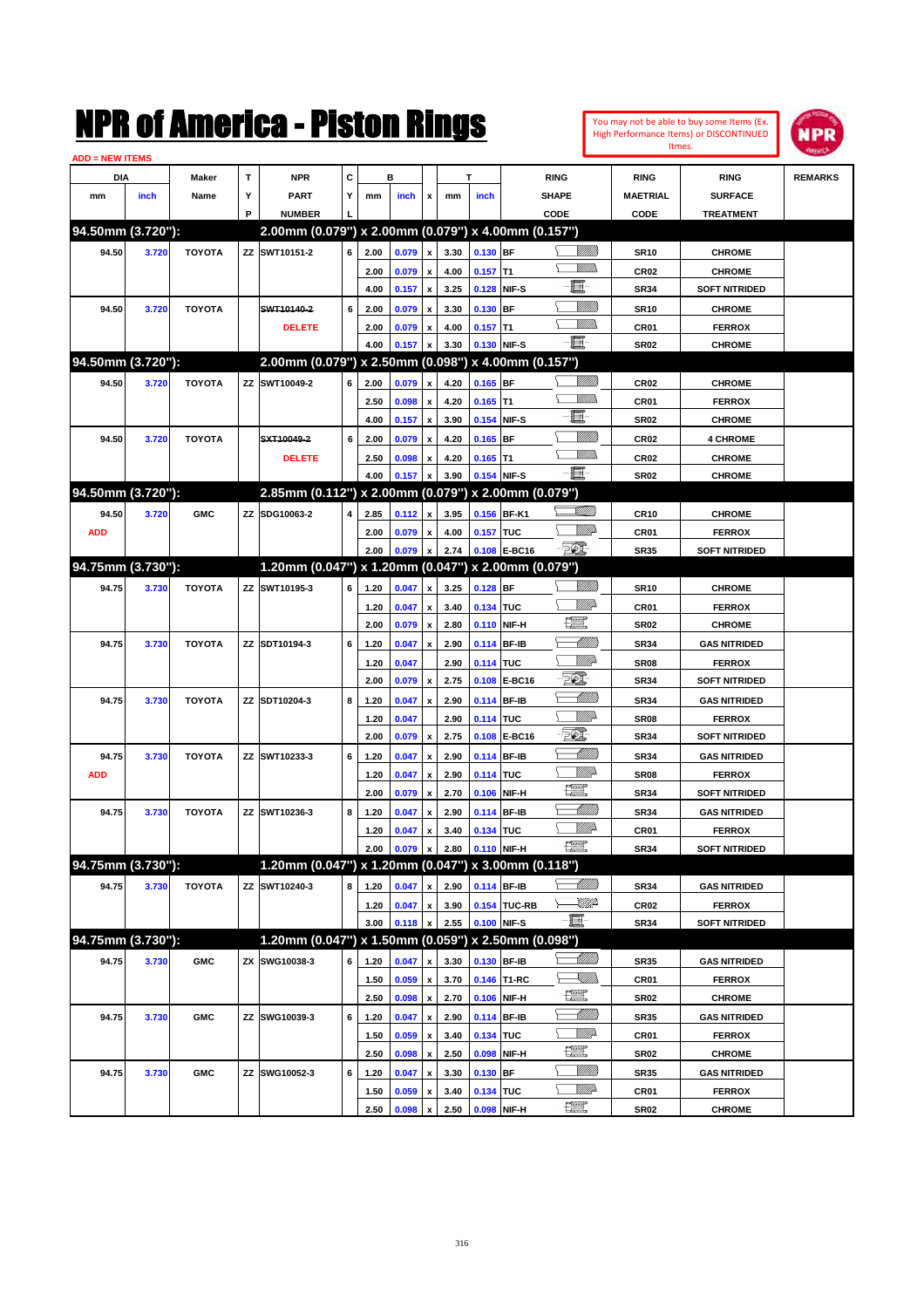

| <b>ADD = NEW ITEMS</b> |       |                  |   |                                                     |   |              |                |                                                 |      |                          |              |                         |                            |                      |                |
|------------------------|-------|------------------|---|-----------------------------------------------------|---|--------------|----------------|-------------------------------------------------|------|--------------------------|--------------|-------------------------|----------------------------|----------------------|----------------|
| DIA                    |       | Maker            | т | <b>NPR</b>                                          | c |              | в              |                                                 |      |                          |              | <b>RING</b>             | <b>RING</b>                | <b>RING</b>          | <b>REMARKS</b> |
| mm                     | inch  | Name             | Υ | <b>PART</b>                                         | Y | mm           | inch           | $\boldsymbol{\mathsf{x}}$                       | mm   | inch                     |              | <b>SHAPE</b>            | <b>MAETRIAL</b>            | <b>SURFACE</b>       |                |
|                        |       |                  | P | <b>NUMBER</b>                                       |   |              |                |                                                 |      |                          |              | CODE                    | CODE                       | <b>TREATMENT</b>     |                |
| 94.75mm (3.730"):      |       |                  |   | 1.50mm (0.059") x 1.50mm (0.059") x 3.00mm (0.118") |   |              |                |                                                 |      |                          |              |                         |                            |                      |                |
| 94.75                  | 3.730 | <b>GMC</b>       |   | ZZ SWG10012-3                                       | 6 | 1.50         | 0.059          | $\pmb{\mathsf{x}}$                              | 3.45 | 0.136 BF                 |              | <u>Sillilli</u>         | <b>SR35</b>                | <b>GAS NITRIDED</b>  |                |
|                        |       |                  |   | (SWL03129-3)                                        |   | 1.50         | 0.059          | $\mathbf{x}$                                    | 3.70 |                          | 0.146 T1-RC  | <u>- Millid</u> h<br>⊢  | CR01                       | <b>FERROX</b>        |                |
|                        |       |                  |   |                                                     |   | 3.00         | 0.118          | $\mathbf{x}$                                    | 3.25 | 0.128 NIF-S              |              | 且                       | <b>SR34</b>                | <b>SOFT NITRIDED</b> |                |
| 94.75                  | 3.730 | <b>GMC</b>       |   | ZY SWG10012AM-3                                     | 6 | 1.50         | 0.059          | $\mathbf{x}$                                    | 3.45 | 0.136 BF                 |              | VIII))                  | <b>SR10</b>                | <b>CHROME</b>        |                |
|                        |       |                  |   | (SWL03129AM-3)                                      |   | 1.50         | 0.059          |                                                 | 3.70 |                          | 0.146 T1-RC  | - Millio                | CR <sub>01</sub>           | <b>FERROX</b>        |                |
|                        |       |                  |   |                                                     |   | 3.00         | 0.118          |                                                 | 3.25 | 0.128                    | NIF-S        | $-\blacksquare$         | <b>SR02</b>                | <b>CHROME</b>        |                |
| 94.75mm (3.730"):      |       |                  |   | 1.50mm (0.059") x 1.50mm (0.059") x 4.00mm (0.157") |   |              |                |                                                 |      |                          |              |                         |                            |                      |                |
| 94.75                  | 3.730 | <b>TOYOTA</b>    |   | ZZ SWT10106-3                                       | 6 | 1.50         | 0.059          | $\pmb{\mathsf{x}}$                              | 3.65 | 0.144 BF                 |              | <u>VIIII</u> )          | <b>SR10</b>                | <b>CHROME</b>        |                |
|                        |       |                  |   |                                                     |   | 1.50         | 0.059          | $\boldsymbol{\mathsf{x}}$                       | 4.00 | $0.157$ T1               |              | .<br>VMD<br>Σ           | <b>CR02</b>                | <b>CHROME</b>        |                |
|                        |       |                  |   |                                                     |   | 4.00         | 0.157          | $\boldsymbol{\mathsf{x}}$                       | 3.25 | 0.128 NIF-S              |              | 圓                       | <b>SR34</b>                | <b>SOFT NITRIDED</b> |                |
| 94.75                  | 3.730 | <b>TOYOTA</b>    |   | ZZ SWT10203-3                                       | 8 | 1.50         | 0.059          | $\pmb{\mathsf{x}}$                              | 3.30 | 0.130 BF                 |              | <u>VIIIIn</u>           | <b>SR35</b>                | <b>GAS NITRIDED</b>  |                |
|                        |       |                  |   |                                                     |   | 1.50         | 0.059          |                                                 | 4.00 | $0.157$ T1               |              | \ <i>\\\\\\\\\\</i>     | CR01                       | <b>FERROX</b>        |                |
|                        |       |                  |   |                                                     |   | 4.00         | 0.157          |                                                 | 2.55 |                          | 0.100 NIF-S  | $-\Xi$                  | <b>SR34</b>                | <b>SOFT NITRIDED</b> |                |
| 94.75mm (3.730"):      |       |                  |   | 1.75mm (0.069") x 2.00mm (0.079") x 3.50mm (0.138") |   |              |                |                                                 |      |                          |              |                         |                            |                      |                |
| 94.75                  |       | 3.730 VOLKSWAGEN |   | SWE50464-3                                          | 4 | 1.75         | 0.069          | $\boldsymbol{x}$                                | 3.30 | 0.130 BF                 |              | <u>VIIII</u> )          | <b>SR10</b>                | <b>CHROME</b>        |                |
|                        |       |                  |   | <b>DELETE</b>                                       |   | 2.00         | 0.079          | $\mathbf{x}$                                    | 4.00 | 0.157 PUC                |              | <u>Mille</u>            | CR <sub>01</sub>           | <b>FERROX</b>        |                |
|                        |       |                  |   |                                                     |   | 3.50         | 0.138          | $\boldsymbol{\mathsf{x}}$                       | 4.10 |                          | 0.161 E-BC16 | $-\partial \mathcal{D}$ | <b>CR10</b>                | <b>CHROME</b>        |                |
| 94.75mm (3.730"):      |       |                  |   | 1.75mm (0.069") x 2.00mm (0.079") x 4.00mm (0.157") |   |              |                |                                                 |      |                          |              |                         |                            |                      |                |
| 94.75                  |       | 3.730 VOLKSWAGEN |   | SWE50294-3                                          | 4 | 1.75         | 0.069          | $\mathbf{x}$                                    | 4.00 | $0.157$ T1               |              | .<br>William            | <b>CR10</b>                | <b>CHROME</b>        |                |
|                        |       |                  |   | <b>DELETE</b>                                       |   | 2.00         | 0.079          | $\pmb{\mathsf{x}}$                              | 4.00 | 0.157 PUC                |              | <u>MM</u> B             | CR <sub>01</sub>           | <b>FERROX</b>        |                |
|                        |       |                  |   |                                                     |   | 4.00         | 0.157          | $\pmb{\mathsf{x}}$                              | 4.00 |                          | 0.157 E-BC16 | - 50 J                  | <b>CR10</b>                | <b>FERROX</b>        |                |
| 94.75mm (3.730"):      |       |                  |   | 2.00mm (0.079") x 2.00mm (0.079") x 4.00mm (0.157") |   |              |                |                                                 |      |                          |              |                         |                            |                      |                |
| 94.75                  | 3.730 | <b>TOYOTA</b>    |   | ZZ SWT10151-3                                       | 6 | 2.00         | 0.079          | $\mathbf{x}$                                    | 3.30 | 0.130 BF                 |              | <u>VIIII)</u>           | <b>SR10</b>                | <b>CHROME</b>        |                |
|                        |       |                  |   |                                                     |   | 2.00         | 0.079          | $\pmb{\mathsf{x}}$                              | 4.00 | $0.157$ T1               |              | <u>MMs</u><br>Š.        | <b>CR02</b>                | <b>CHROME</b>        |                |
|                        |       |                  |   |                                                     |   | 4.00         | 0.157          | $\pmb{\mathsf{x}}$                              | 3.25 | 0.128 NIF-S              |              | 圓                       | <b>SR34</b>                | <b>SOFT NITRIDED</b> |                |
| 94.75                  | 3.730 | <b>TOYOTA</b>    |   | SWT10140-3                                          | 6 | 2.00         | 0.079          | $\mathbf{x}$                                    | 3.30 | 0.130 BF                 |              | <u>VIIIIn</u>           | <b>SR10</b>                | <b>CHROME</b>        |                |
|                        |       |                  |   | <b>DELETE</b>                                       |   | 2.00         | 0.079          | $\boldsymbol{x}$                                | 4.00 | $0.157$ T1               |              | \ <i>Willi</i> b        | CR01                       | <b>FERROX</b>        |                |
|                        |       |                  |   |                                                     |   | 4.00         | 0.157          | $\pmb{\mathsf{x}}$                              | 3.30 | 0.130 NIF-S              |              | -圓-                     | SR <sub>02</sub>           | <b>CHROME</b>        |                |
| 94.75mm (3.730"):      |       |                  |   | 2.00mm (0.079") x 2.50mm (0.098") x 4.00mm (0.157") |   |              |                |                                                 |      |                          |              |                         |                            |                      |                |
| 94.75                  | 3.730 | <b>TOYOTA</b>    |   | ZZ SWT10049-3                                       | 6 | 2.00         | 0.079          | $\mathbf{x}$                                    | 4.20 | $0.165$ BF               |              | <u>WMW</u>              | <b>CR02</b>                | <b>CHROME</b>        |                |
|                        |       |                  |   |                                                     |   | 2.50         | 0.098          |                                                 | 4.20 | $0.165$ T1               |              | Willia<br>Σ             | CR01                       | <b>FERROX</b>        |                |
|                        |       |                  |   |                                                     |   | 4.00         | 0.157          | $\pmb{\mathsf{x}}$<br>$\boldsymbol{\mathsf{x}}$ | 3.90 | 0.154 NIF-S              |              | 圓                       | <b>SR02</b>                | <b>CHROME</b>        |                |
| 94.75                  |       | <b>TOYOTA</b>    |   | SXT10049-3                                          |   |              |                |                                                 | 4.20 |                          |              | <u>MM</u>               |                            | <b>4 CHROME</b>      |                |
|                        | 3.730 |                  |   | <b>DELETE</b>                                       | 6 | 2.00<br>2.50 | 0.079<br>0.098 | $\boldsymbol{\mathsf{x}}$                       | 4.20 | $0.165$ BF<br>$0.165$ T1 |              | <u>Willibs</u>          | <b>CR02</b><br><b>CR02</b> | <b>CHROME</b>        |                |
|                        |       |                  |   |                                                     |   |              |                |                                                 |      |                          |              | -日                      |                            |                      |                |
| 94.75mm (3.730"):      |       |                  |   | 2.85mm (0.112") x 2.00mm (0.079") x 2.00mm (0.079") |   | 4.00         | 0.157          | $\pmb{\mathsf{x}}$                              | 3.90 | 0.154 NIF-S              |              |                         | SR <sub>02</sub>           | <b>CHROME</b>        |                |
|                        |       |                  |   |                                                     |   |              |                |                                                 |      |                          |              | SUM)                    |                            |                      |                |
| 94.75                  | 3.730 | <b>GMC</b>       |   | ZZ SDG10063-3                                       |   | 2.85         | 0.112          | $\pmb{\mathsf{x}}$                              | 3.95 |                          | 0.156 BF-K1  |                         | <b>CR10</b>                | <b>CHROME</b>        |                |
| <b>ADD</b>             |       |                  |   |                                                     |   | 2.00         | 0.079          | $\pmb{\chi}$                                    | 4.00 | 0.157 TUC                |              | <u>WW</u> A<br>- 52.    | CR01                       | <b>FERROX</b>        |                |
|                        |       |                  |   |                                                     |   | 2.00         | 0.079 x        |                                                 | 2.74 |                          | 0.108 E-BC16 |                         | <b>SR35</b>                | <b>SOFT NITRIDED</b> |                |